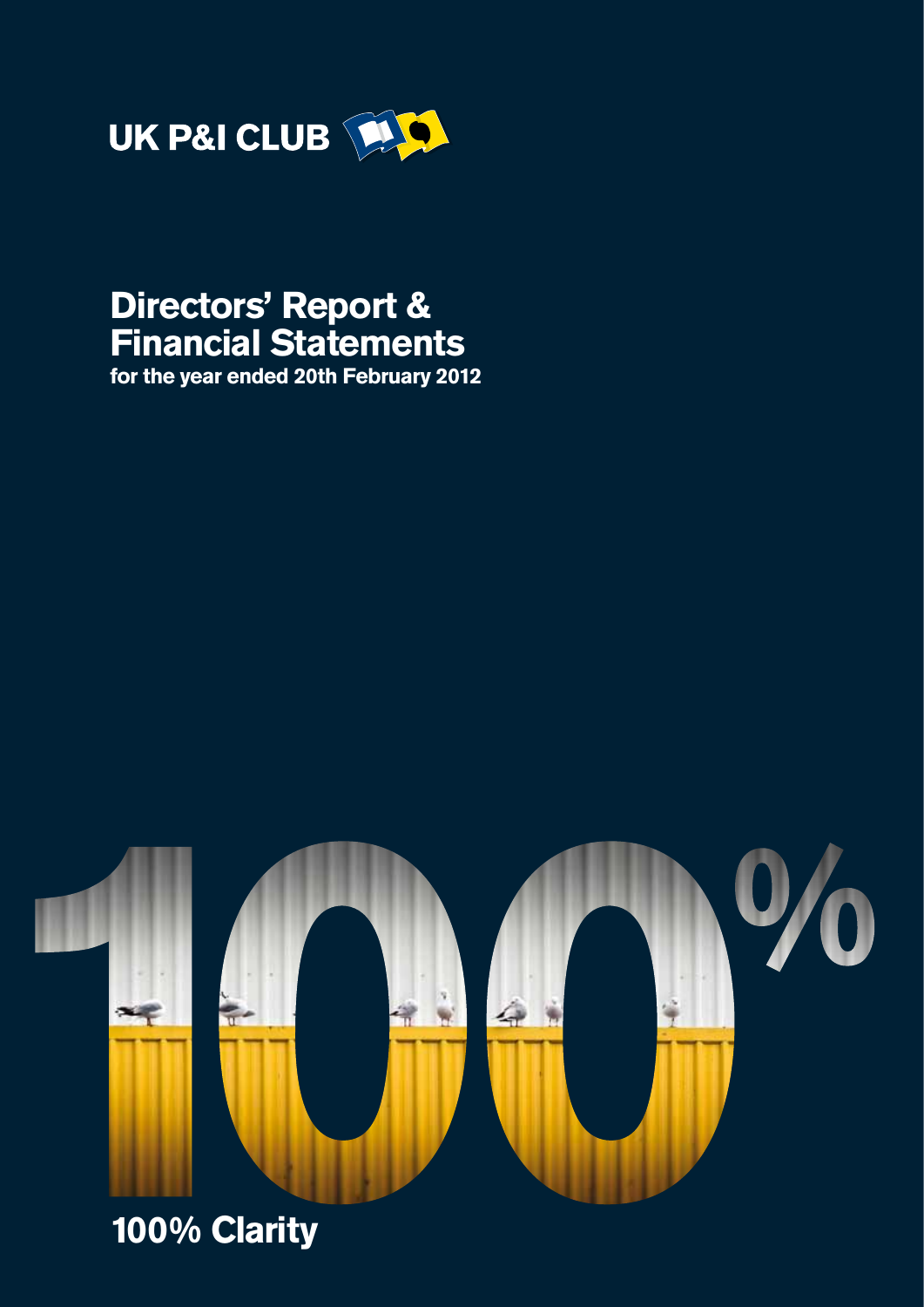## **Contents**

| Chairman's statement                           | 05 |
|------------------------------------------------|----|
| Report of the Directors                        | 11 |
| Performance for the year                       | 16 |
| Underwriting                                   | 17 |
| Risk management and Solvency 2                 | 22 |
| Reinsurance                                    | 24 |
| Claims                                         | 26 |
| Investments                                    | 32 |
| Appendices to the Directors' report            | 34 |
| <b>Financial statements</b>                    | 39 |
| Independent Auditor's report                   | 40 |
| Consolidated statements of:                    |    |
| - Comprehensive income                         | 42 |
| - Financial position                           | 43 |
| - Changes in reserves                          | 44 |
| – Cash flows                                   | 45 |
| Notes to the consolidated financial statements | 46 |
| Notice of Meeting                              | 91 |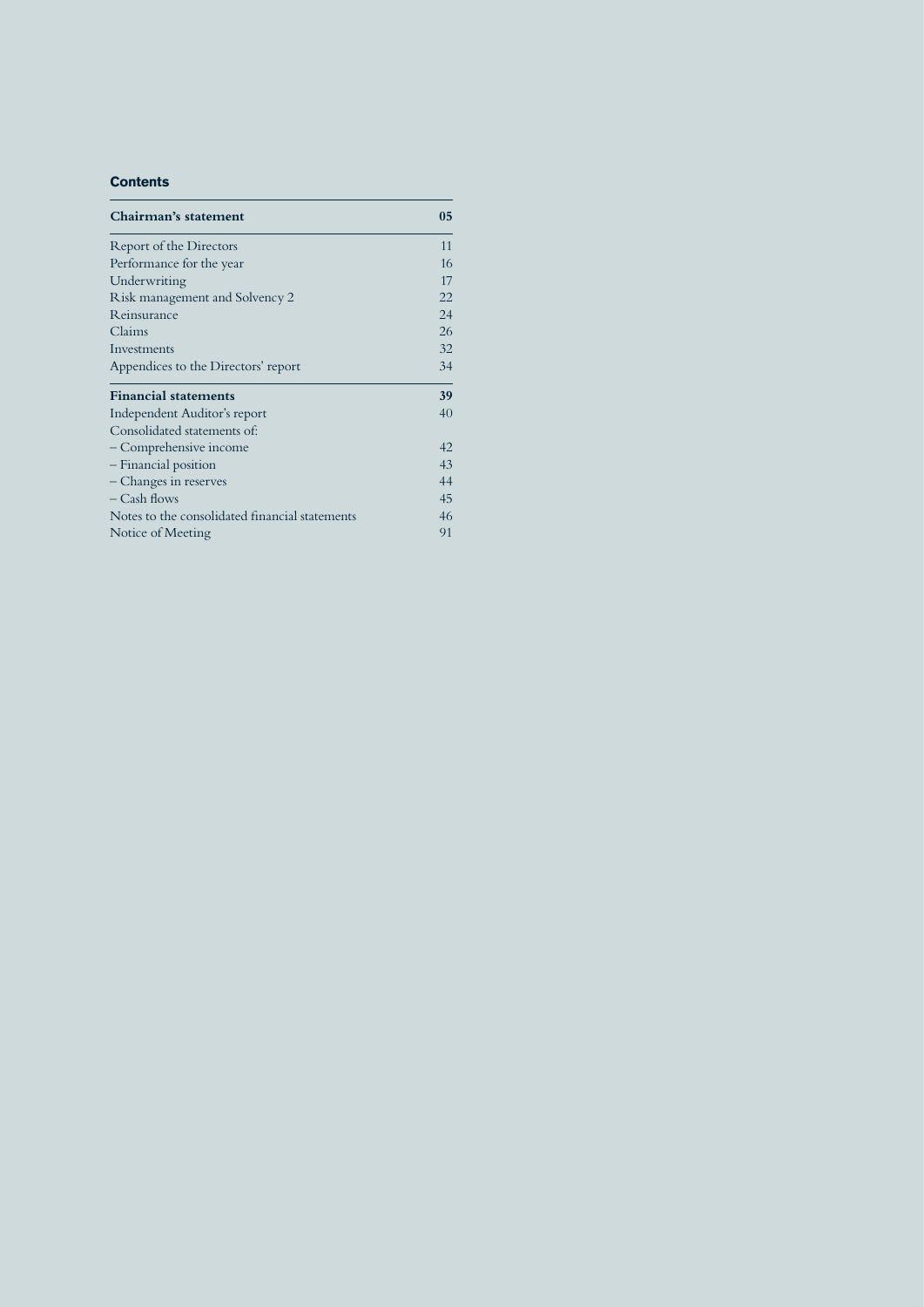## **100% Clarity**

**I would like to take this opportunity to thank all of our Members for the support they have shown us over recent years. As a Board, we are determined that the UK Club should be the leading shipowner controlled provider of P&I insurance and other services.**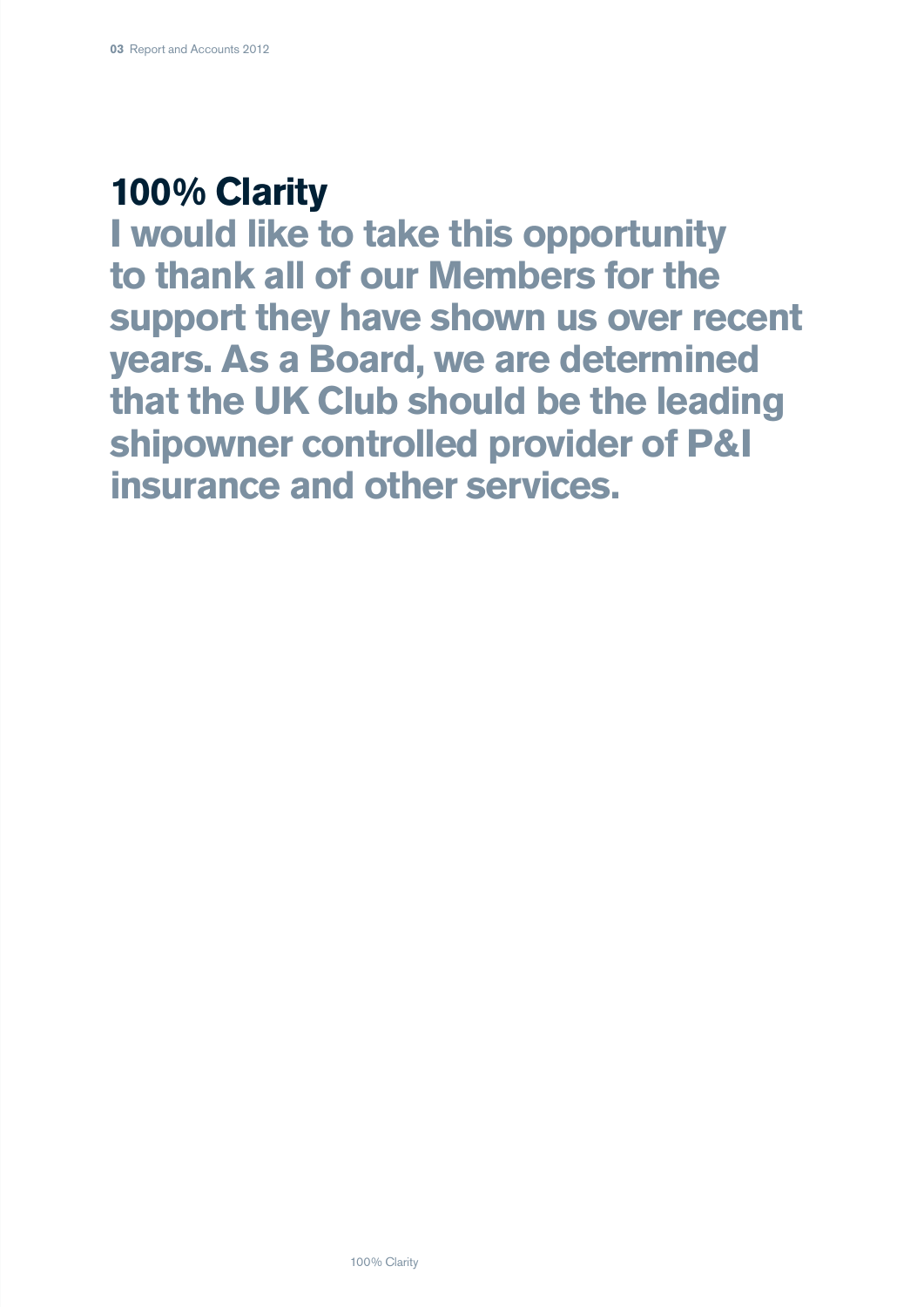## **Chairman's statement**



### **Good result in difficult times**

This year we report another operating surplus and a further increase in the Club's free reserves and hybrid capital to \$486 million. This level of capital puts our Club's financial strength at the top level of its peer group in the P&I sector. This result is particularly pleasing as it comes in a year which has seen results elsewhere in the market adversely affected by an increase in claims and volatile investment returns.

Overall the Club produced a surplus of \$11 million. The main driver behind this positive outcome was the continuing improvement in the claims reserves on the more recent policy years and the early indications that 2011 will be a low claims year.

### **Lower claims**

The improving claims position on all policy years since 2008 has been largely brought about by a reduction in the number of claims. Claims on the 2011 policy year were down 5 per cent on 2010, itself a low year for the number of claims, and some 30 per cent lower than the number of claims in 2007. Most significantly, the Club's exposure to the larger claims (those exceeding \$2 million) was below the experience of recent years. The total cost of larger claims retained by the Club in 2011 was approximately 15 per cent of the historical average.

Clearly the reduction in world trade since the boom years in shipping in the earlier part of the decade has had a significant impact on the volume of claims. There is also an element of good fortune in the 2011 result, but we have been able to contribute to that reduction by careful management of our risks; from monitoring the Club's entry criteria, an extensive loss prevention program, and strong claims management, through to the purchase of reinsurance designed to avoid the problems we faced when claims spiked at the height of the shipping boom. Looking back now to those high claims years, it is interesting to note that even at that time the UK Club's record on the International Group Pool was well below the Club's share of the Pool, which explains why the UK Club still has the largest credit balance on the Pool.

Despite the improving claims position we have maintained our prudent approach to claims reserving. The 2011 policy year is only one year old and given that policy years can develop adversely after the first year, we have taken a cautious approach when setting the expected overall claims outcome. Nonetheless, we believe the year will continue to improve and this is a comforting position to be in as we enter the new 2012 policy year which could produce a higher level of claims.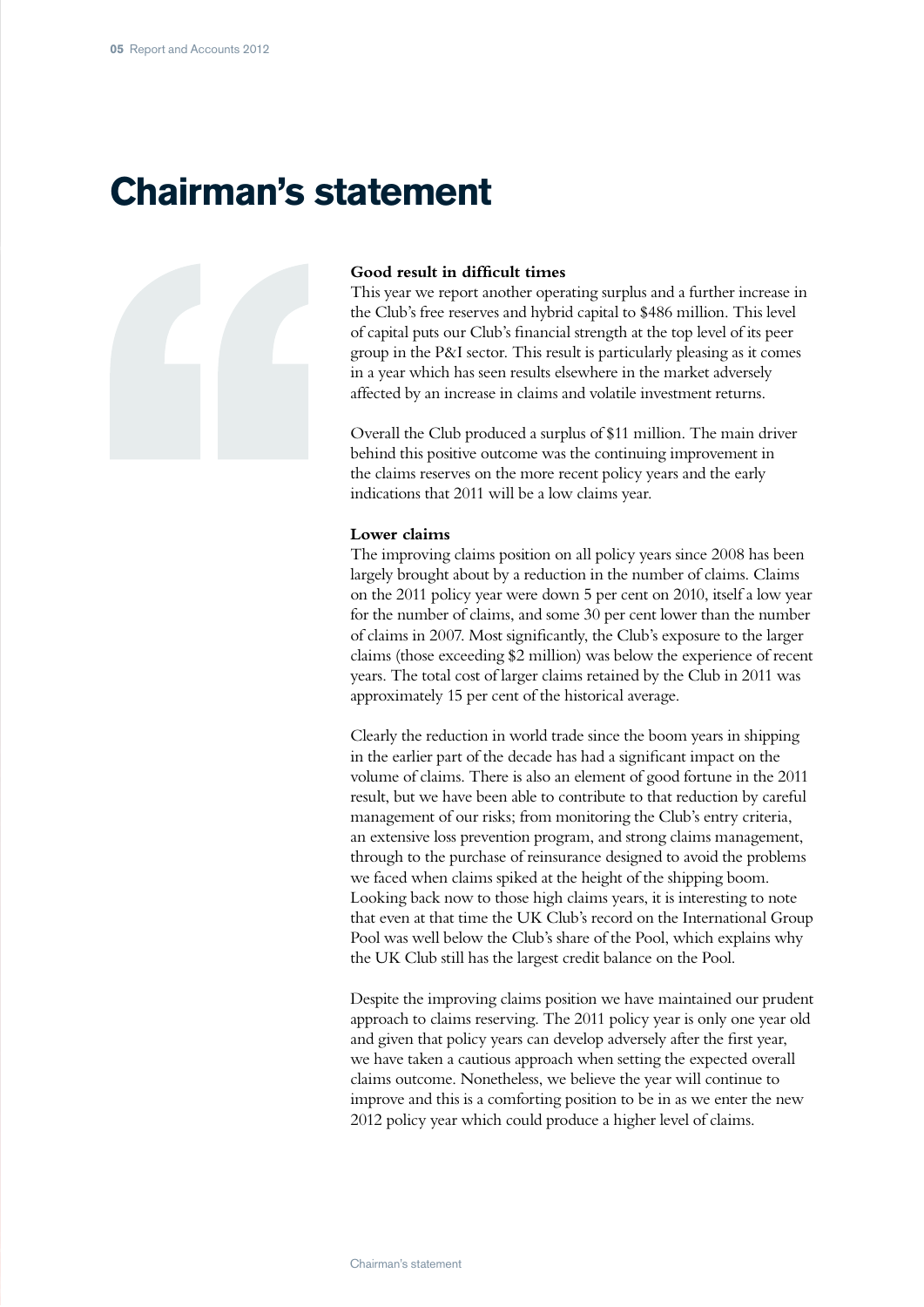### **Claims inflation**

We must not, however, allow the reduction in claims frequency to cause us to drop our guard against future claims inflation. Underlying claims inflation measured in terms of average cost per claim has been running at about 5 per cent each year, with some categories of claims inflating at rates of up to 15 per cent. While the shipping markets remain depressed, it is expected that the total cost of claims will remain lower because inflation in the costs of individual claims is offset by reduced frequency. However, improvements, even in regional markets eg intra-Asian trade or in particular shipping sectors, could change the position from one year to the next - which is why we must ensure that the premium charged by the Club keeps moving forward at subsequent renewals.

### **Comprehensive reinsurance**

Another measure we have taken to ensure the Club is protected against an adverse movement in claims is the introduction of a comprehensive reinsurance programme. Using our internal model developed for Solvency 2 compliance to design our own reinsurance programme, the reinsurances we have in place will protect the Club from a run of larger than usual claims, whether within our own retention or the Pool. They will also protect the Club from a one-off very large claim. Although these reinsurances will not turn a bad year for claims into a good year, they will most definitely protect the Club from the worst effects of a surge in claims.

#### **Positive investment return**

Investment income contributed \$18.6 million to the overall result. This is a lower return than last year, but one which reflects our decision to reduce risk in our investment portfolio. Although the Club's investment portfolio was not directly exposed to the most affected areas, we decided, in the light of the ongoing Eurozone crisis and heightened geopolitical concerns, to lower our investment risk by reducing the proportion of the funds held in equities from about 15 per cent to about 10 per cent of the portfolio. The proceeds from the sale of the equities were invested in short duration fixed interest securities. Following a strong rally in equities since the end of last year, these measures have inevitably reduced the return for the policy year, but we believed that preservation of our Members' capital was the sensible approach to have adopted at a time of uncertainty and market volatility.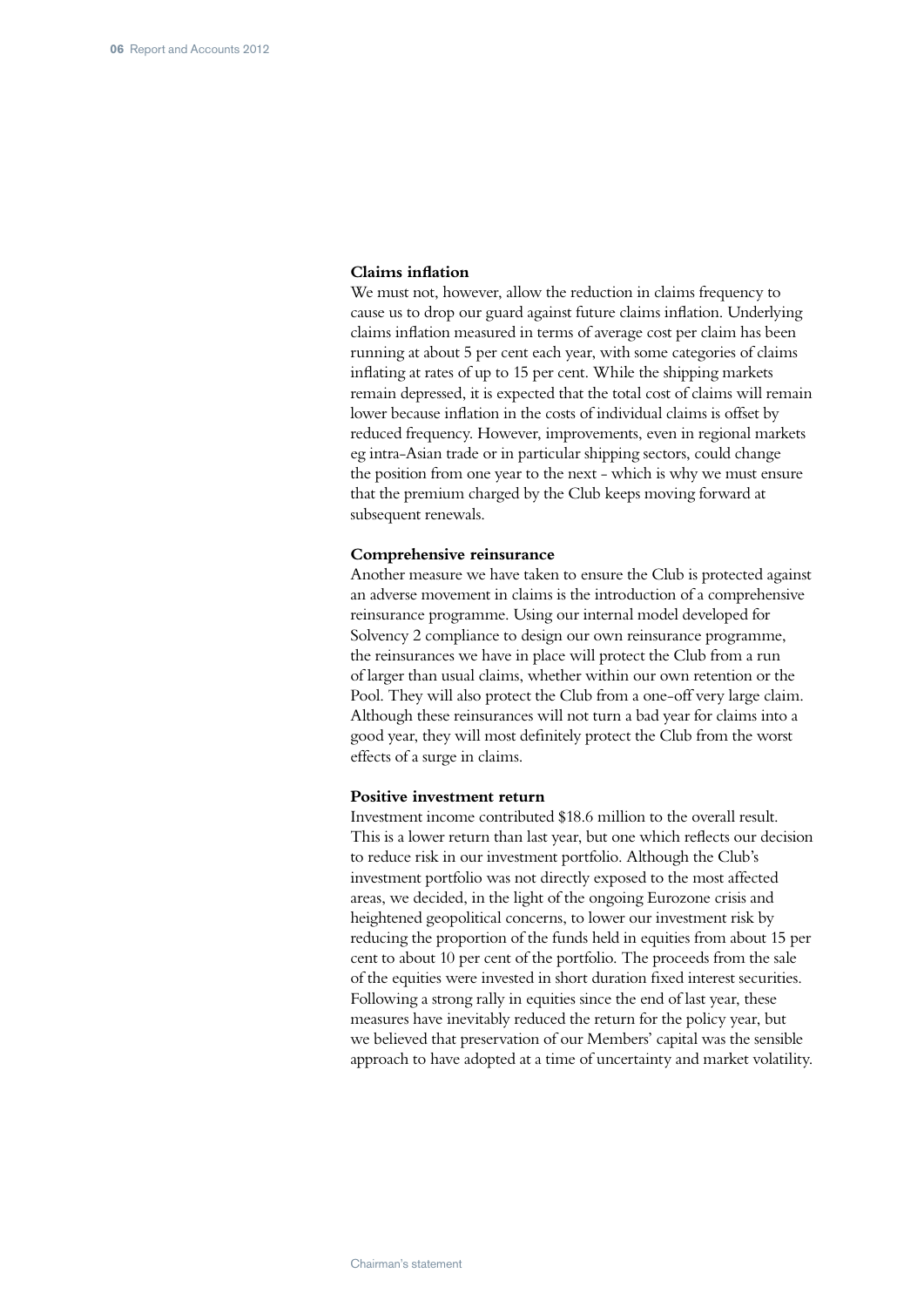## **Balanced underwriting**

Most importantly of all, we have achieved a balanced underwriting result for the second successive financial year with a combined ratio of 97 per cent. This very positive result underlines the Club's commitment to its long term target of maintaining a combined ratio of 100 per cent or better.

#### **Controlled growth**

Our return to the top level of the P&I market has been rewarded by increased support from new and existing Members. Tonnage was up over the year and now stands at 112 million gross tons of owned tonnage and around 80 million gross tons of chartered tonnage. 2011 was also another year of higher than usual turnover of tonnage at around 20 per cent of the total owned tonnage. This reflects the increased demolition of older ships on the one hand and a high number of new buildings delivered during the year on the other.

#### **Regulatory affairs**

As the deadline for Solvency 2 compliance approaches the Club continues to make good progress. In addition to working towards the approval of our internal model through the Internal Model Approval Process (IMAP), we have also recently announced our plans to restructure the Club's group of companies. As a result of this project the UK Club Europe will become the sole provider of direct insurance business to the UK Club Members. The reorganisation will not affect UK Club Members' terms of entry, cover, premium or availability of funds to meet claims payments. They continue to be Members of the UK Club Bermuda, but will be insured by UK Club Europe. The Bermuda Club will become the reinsurer of UK Europe and continue to be the holding company, controlled by its Members. The Club's reinsurance subsidiary in the Isle of Man, IPIR, will become dormant. By reducing the number of separately regulated insurers from two to one, we aim to streamline our governance, reduce our compliance costs and more efficiently manage the Club's solvency capital requirements.

It is worthwhile noting that the \$100 million Hybrid Capital raised in August 2008 has been and will continue to be a significant contributor to the Club's Tier One capital required under Solvency 2. Of course, compliance with Solvency 2 does not end with capital requirements and the Board and its committees have been taking steps during the year to ensure that we meet all our worldwide regulatory requirements.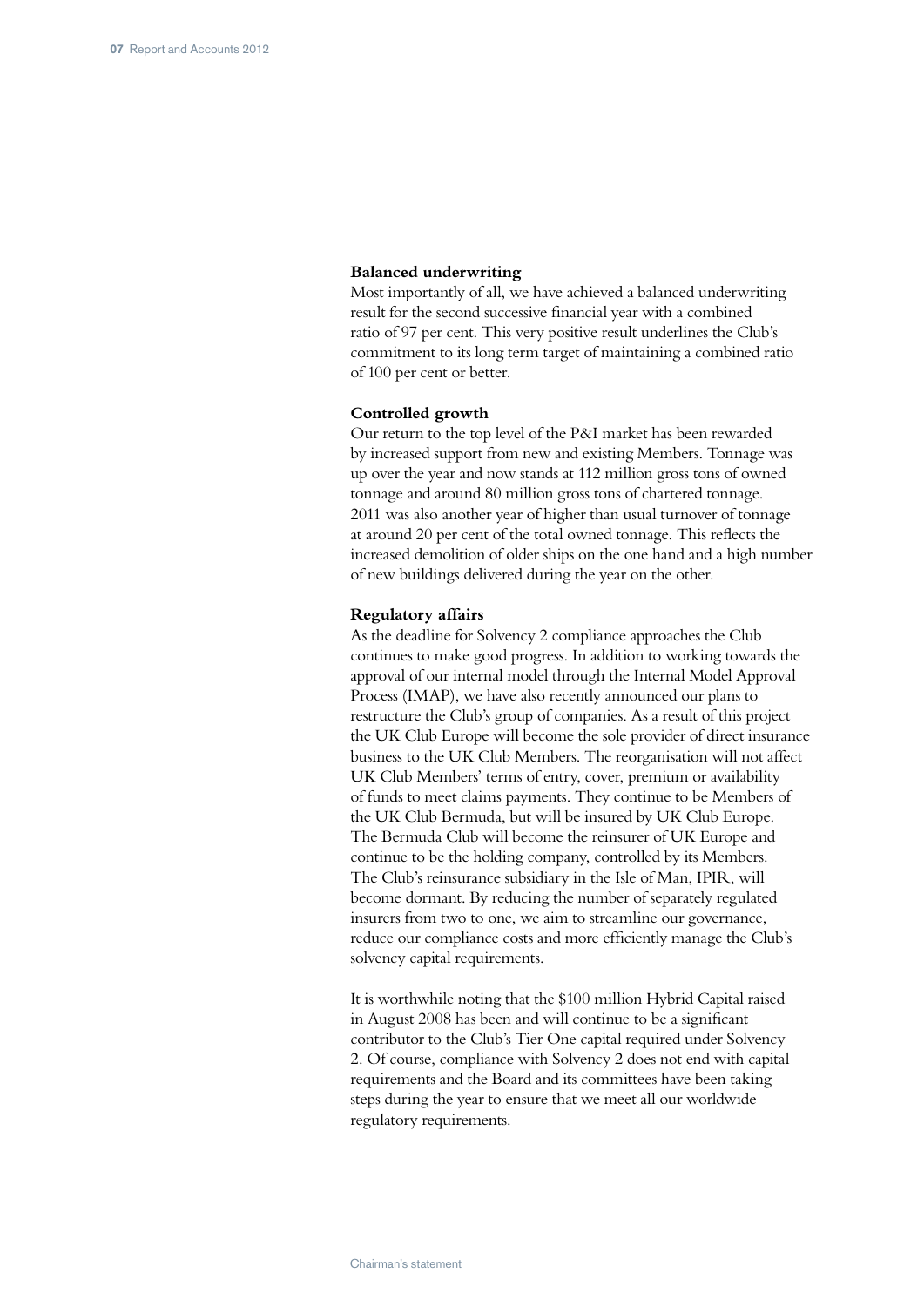## **Piracy and Sanctions**

During the year we have also continued to follow and provide advice to our Members on many industry issues including the continuing challenges brought by piracy risks in the Gulf of Aden, Indian Ocean and more recently in West Africa, as well as monitoring the new sanctions regimes affecting, in particular, the export of oil and petrochemicals from Iran. In this debate, we and the other IG Clubs have been drawing the attention of governments to the potential risks to innocent third parties flowing from the targeting of liability insurance in sanctions legislation but with little evident success thus far.

#### **Listening**

In terms of our day to day activities the Directors of the Club are never complacent about what the Club does, nor how it is perceived in the market. Together with the Managers we are working hard to improve the Club in a number of ways. During 2011 we undertook a Satisfaction Survey, the results of which were published on the Club's website. The summary shows that the average Member satisfaction score was high at 81 per cent and that the broker score, although a little lower, was still a commendable 76 per cent. By listening to the Members and their brokers we have identified those areas where the Club must improve. Your Board and the Managers will be working hard to ensure the Club scores even higher in the next survey.

### **Governance**

In each one of my reports to you since I took over the Chairmanship in 2008, I have commented on the growing burden of work which falls on the Board and in particular on our main committees. 2011 was no exception. I would like to express my thanks particularly to the deputy chairmen - Eric André, who is Chairman of both IPIR and the Audit & Risk committee, Alan Olivier who represents the Club on the Thomas Miller Board and Ottmar Gast who has joined this group following Patrick Decavèle's retirement last year.

I would also like to express my thanks to those Directors who retired from the Board in the past 12 months and make particular mention of Heinrich von Rantzau and Amir Azizan whose contributions to the Board and the affairs of the Club have been invaluable.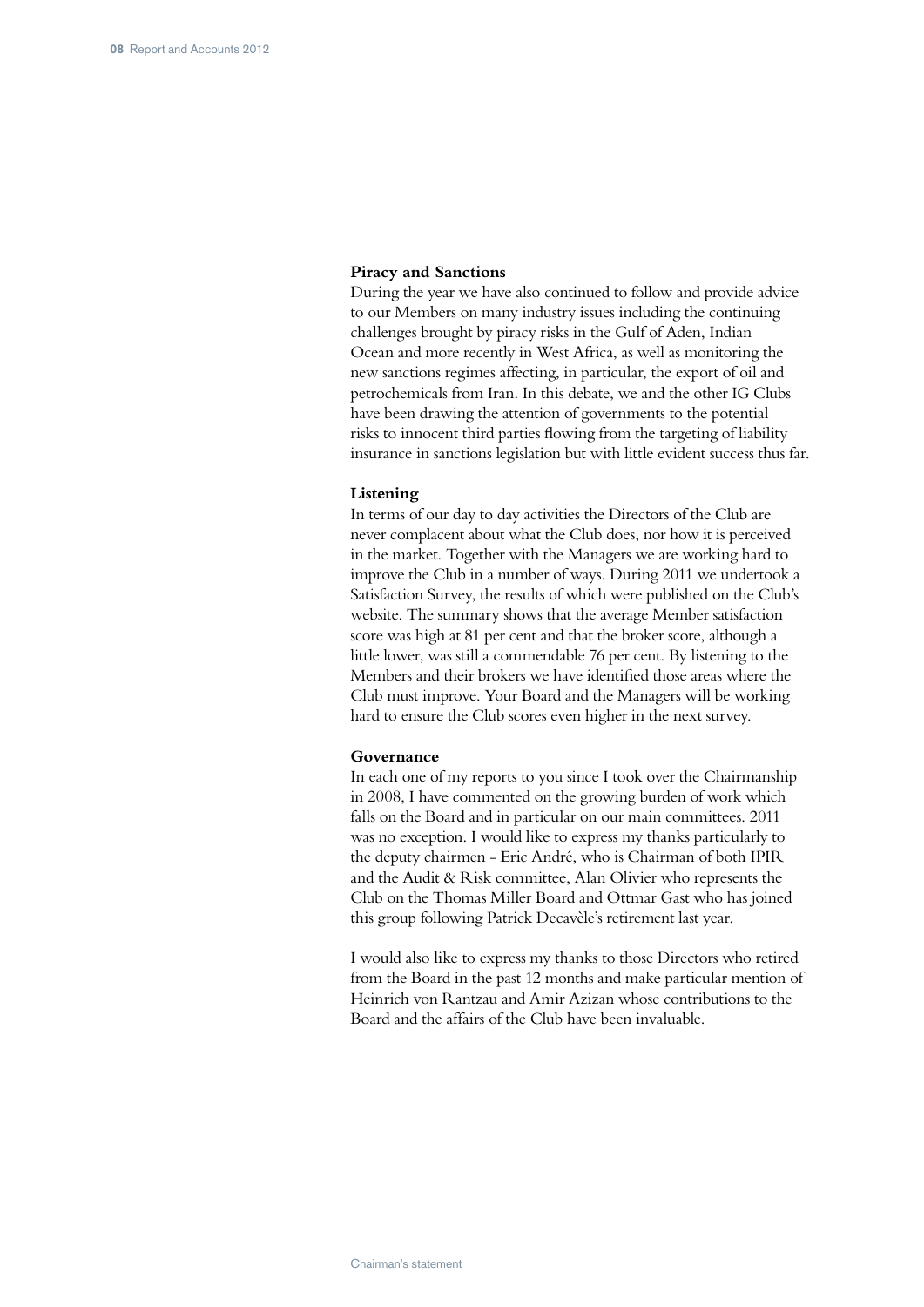In October last year I was delighted to be able to welcome seven new Directors to our Board; Ibrahim Güngen of Güngen Maritime & Trading A/S; Grahaeme Henderson of Shell International Trading and Shipping Company Limited; Datuk Nasarudin Idris of MISC Berhad; Ng Yat Chung of Neptune Orient Lines Limited; Paul Pathy of Fednav Limited; Eamonn Rothwell of Irish Continental Group, plc; and Nikolaus Schües of Reederei F. Laeisz GmbH.

The 2011 intake of Directors is a very strong addition to our Board and I look forward to their valuable contribution over the coming years.

#### **In conclusion**

Our commitment to be the leading shipowner controlled provider of P&I insurance and other services is the guiding principle for everything we do whether it is the competitive insurance and services that we provide to our members worldwide or the strengthening of the Club's capital position which has become absolutely essential for any insurance provider in the modern regulatory environment. That drive and determination is keenly felt by the Directors and Managers alike. In these uncertain times for shipping we are making every effort to ensure that the UK Club remains at the forefront of the P&I market.

Dino Caroussis, Chairman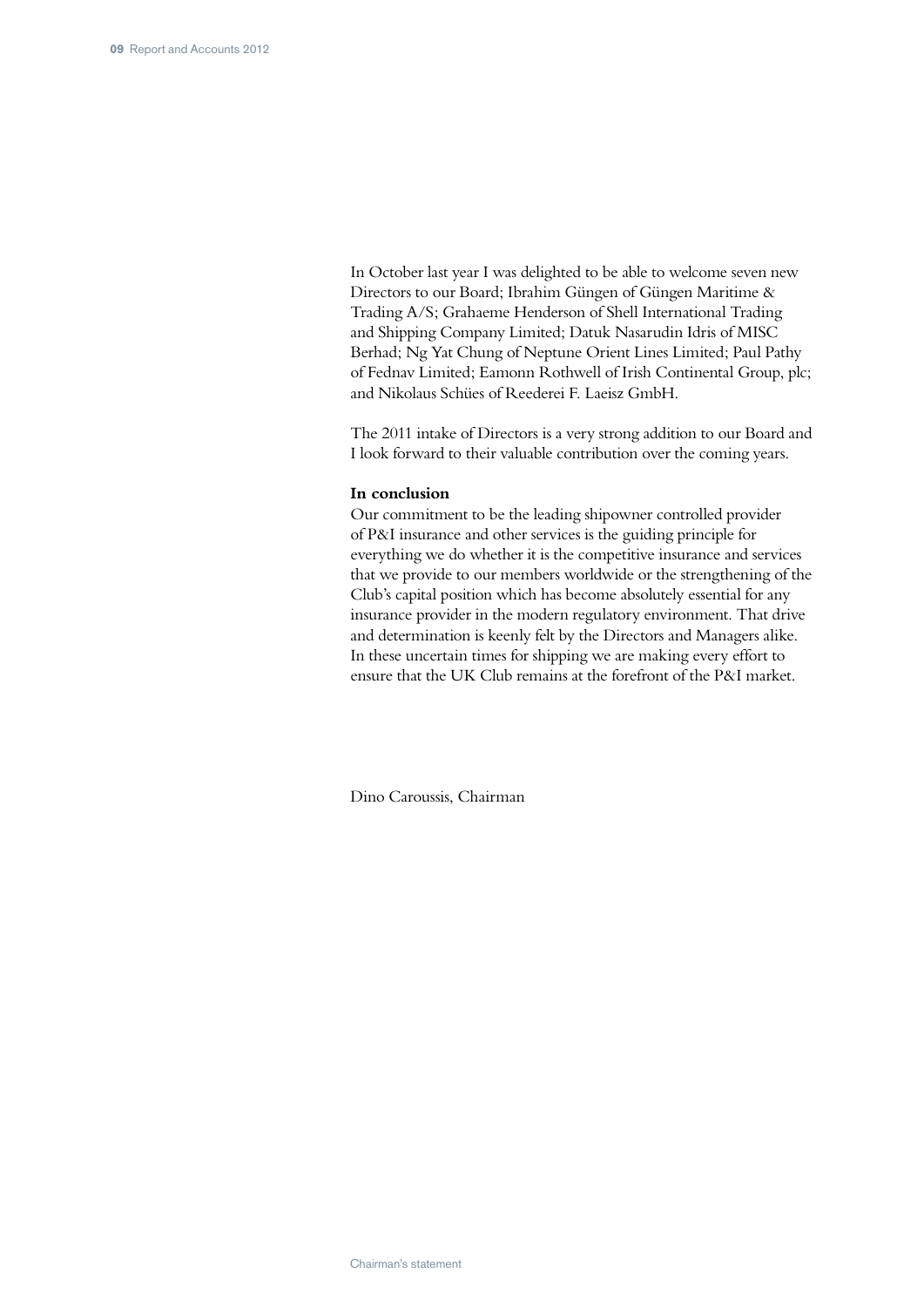Report of the Directors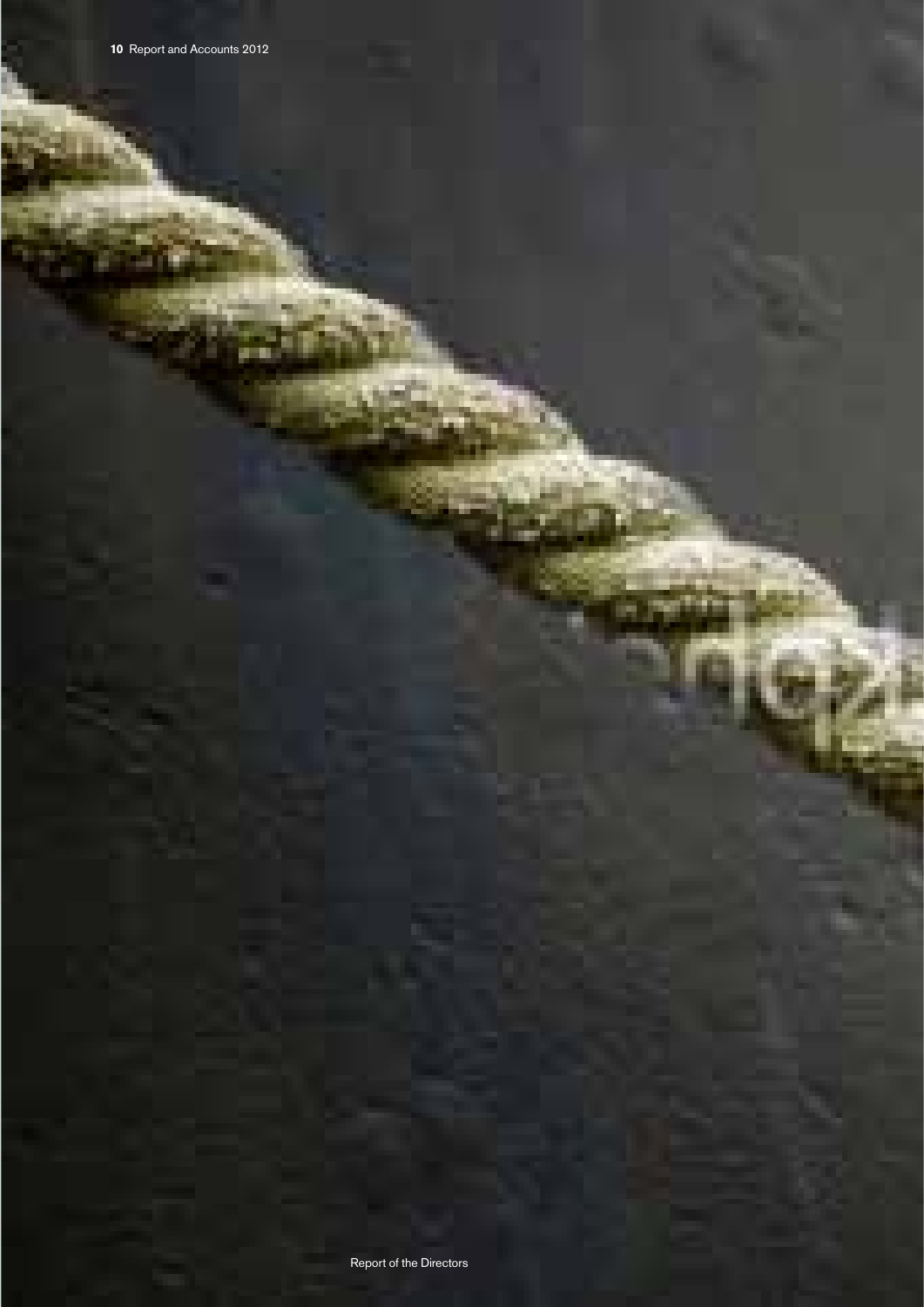## **Report of the Directors**

**The Directors have pleasure in presenting their Review of the year end Financial Statements of the Association for the year ended 20th February 2012.**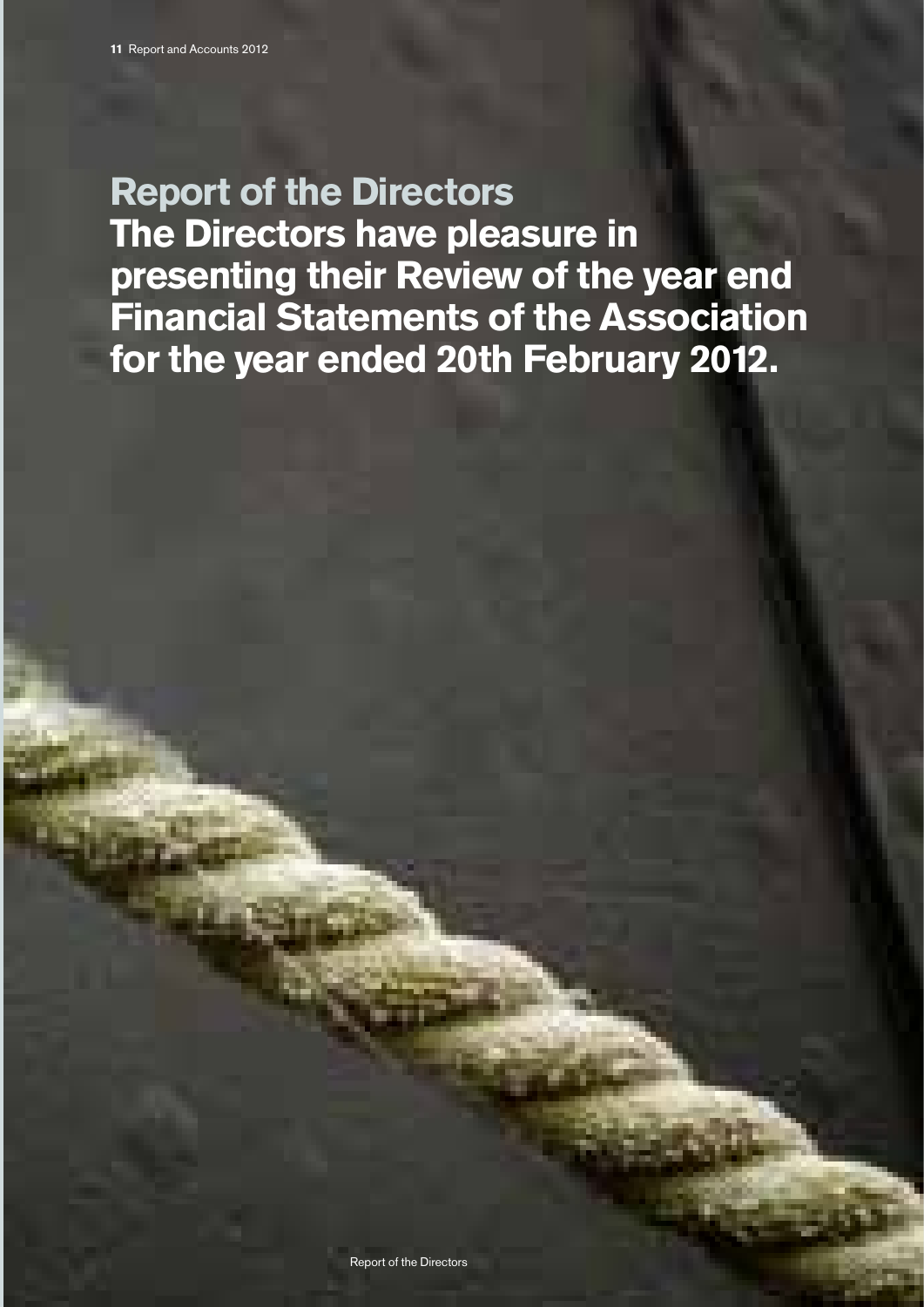## **Report of the Directors**

### **Principal activities of the Association**

The principal activities of the Association, including its subsidiary companies, during the year were the insurance and reinsurance of marine protecting and indemnity risks on behalf of the Members.

At 20th February 2012 the owned tonnage entered in the Association and through its subsidiary, The United Kingdom Mutual Steam Ship Assurance Association (Europe) Limited (UK Europe), on mutual terms totalled approximately 112 million gt (104 million in 2011). In addition, in excess of 80 million gt of chartered tonnage was entered in the Association at any time during the year.

#### **Direction and management of the Association**

Ultimate control over the Association's affairs rests with the Board of Directors, who are all elected by the shipowner Members of the Association. With the exception of the two Bermuda resident Directors, all the Directors are officers or agents of Members.

The Directors meet on four occasions each year to carry out the general and specific responsibilities entrusted to them under the Rules and Bye-Laws, and a commentary on the matters considered during the past year is contained in the Review that follows. The Directors are themselves active shipowners, and are restricted in the amount of time that they can make available to running the Association's affairs. The Board delegates the day to day running of the Association to the Managers, Thomas Miller (Bermuda) Ltd.

The Managers, through their London agents, Thomas Miller P&I Ltd., and also through a network of offices in Asia, America and Europe, form the principal contact between the Association and the Members. In addition to carrying out the policies laid down by the Board, they also act as the conduit for feedback to the Board of the Members' views.

At the Board meetings, the Directors receive reports from the Managers on all areas of the Association's operations in accordance with an agreed schedule of reports. The Board also considers and decides issues of policy on general matters concerning the Association and the Members' interests.

The Chairman and Deputy Chairmen meet with the Managers regularly during the year to discuss current developments and the preparation of matters for consideration and decision by the Board. The Board has established a number of committees.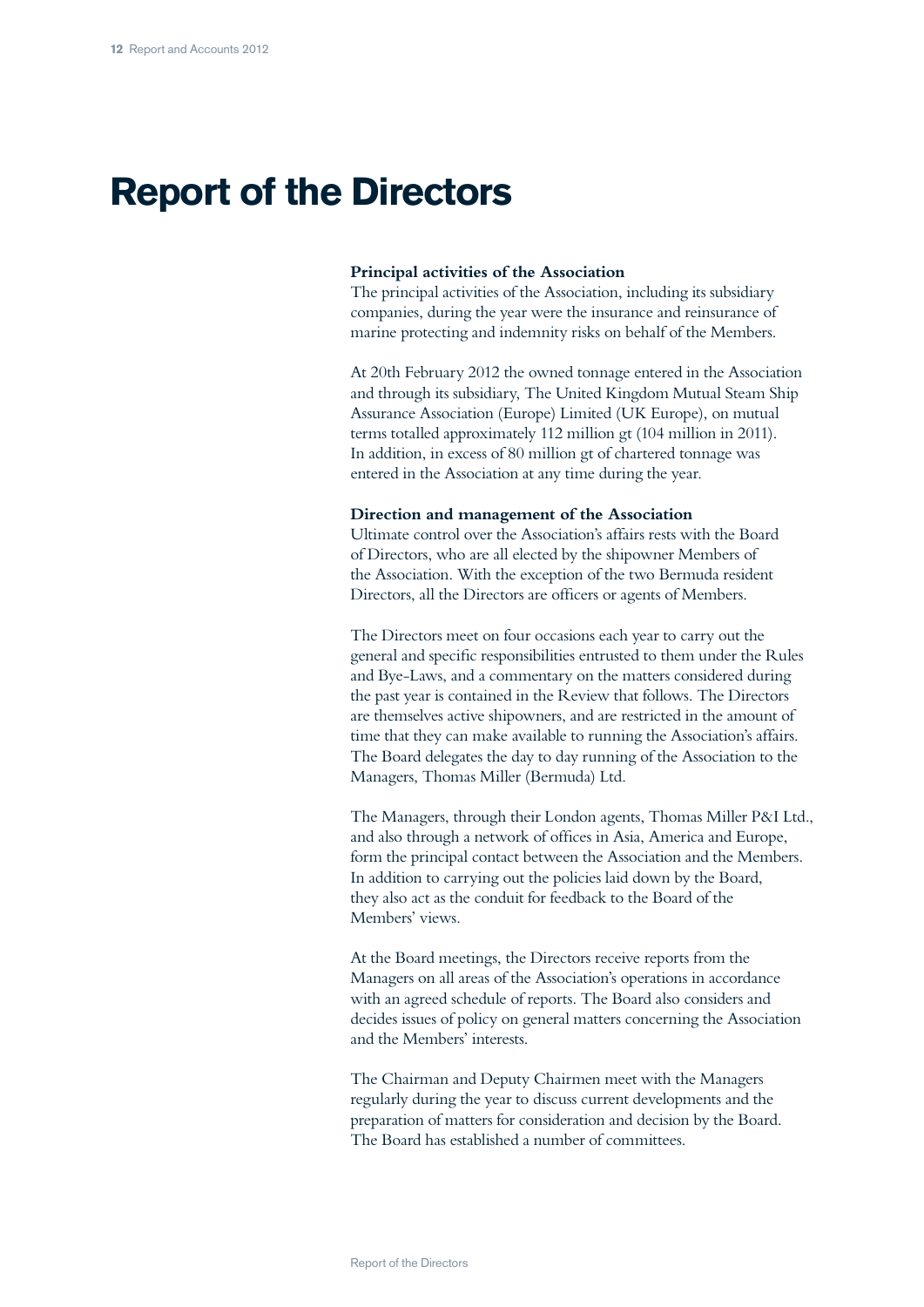The Strategy Committee of the Board meets eight times a year to provide in depth discussion and analysis of strategic issues which are to be considered by the Board and of any particular matters which the Board decides to refer to it. Issues discussed by the Committee over the past year have included Solvency 2, International Group matters, reinsurance arrangements, governance arrangements and the Corporate Plan. The Committee is comprised of the Chairman and Deputy Chairmen of the Club and nine other Directors who have considerable experience on the Board. The Committee reports to the full Board with the results of its deliberations and its recommendations.

The Audit & Risk Committee of the Board meets four times a year. Its current Chairman is Eric André who is a Deputy Chairman of the Club. In addition to four Club Directors being on the Committee, there are two independent members - Robert Quayle, a director of IPIR, and Nigel Smith, who has accounting expertise in the insurance and shipping sectors.

Nigel Smith has specific responsibility for liaison, on behalf of the Committee, with the head of internal assurance of Thomas Miller. The Committee has wide ranging responsibilities including reviewing of reserving, Report and Accounts, internal audits and the oversight of regulatory matters worldwide. Over the past year the Committee has been particularly active in the work relating to Solvency 2 and governance of the Club and its subsidiaries. The Committee reports to the full Board on all of these issues to enable the Club to take key decisions.

The members of the Strategy and Audit & Risk Committees are FSA Approved Persons.

The Nominations Committee makes recommendations to the Board regarding its composition as and when new Directors are to be appointed. It also makes recommendations on the composition of committees and subsidiary boards.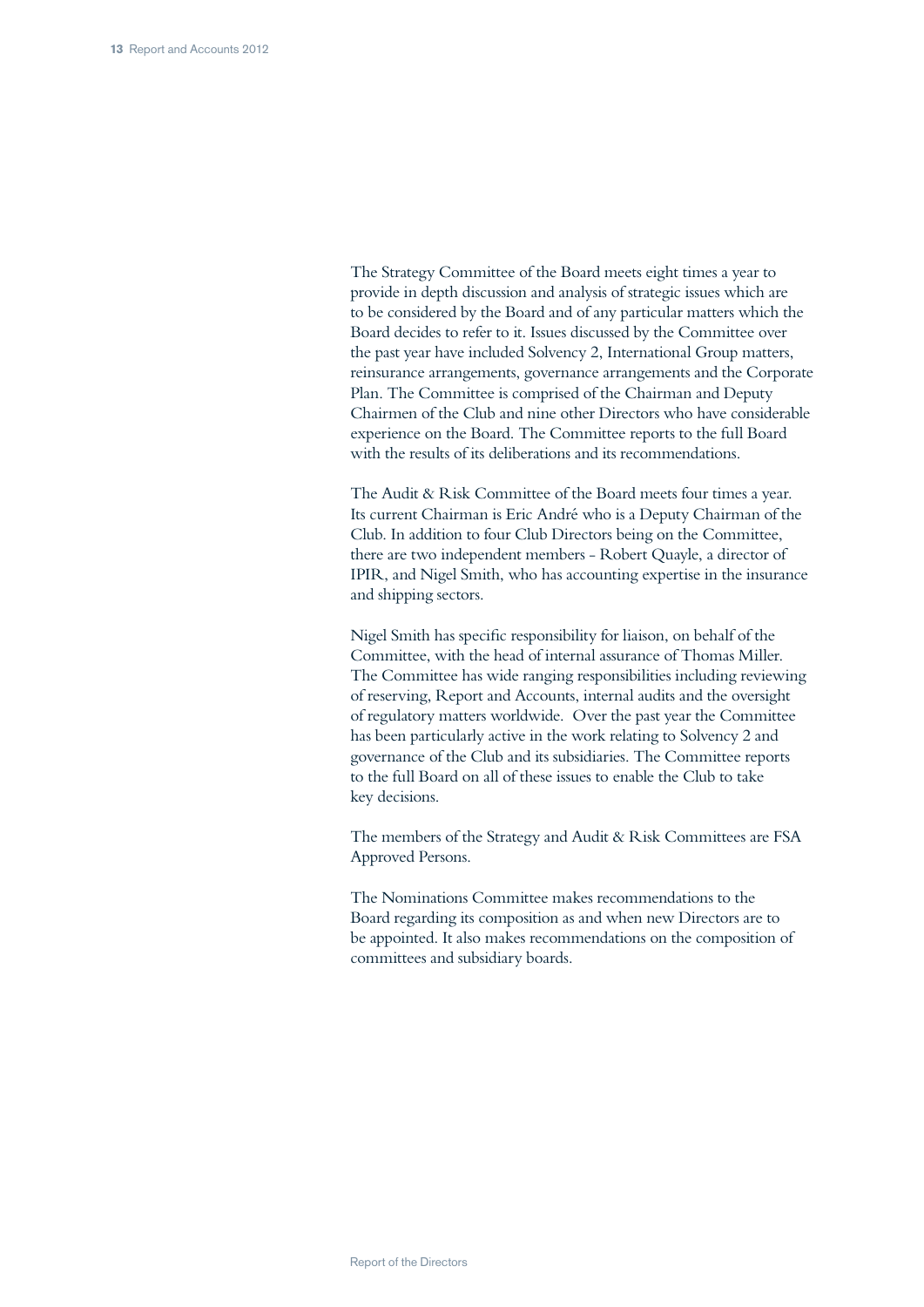The Association's wholly owned European subsidiary's board (UK Europe) is made up from shipowner directors who are also Directors of the Association.

The Ship and Membership Quality Committee in addition to advising on the ship inspection and condition survey schemes, provides the board with advice on the criteria used to set the standards for membership of the Club and the direction of the Club's loss prevention initiatives. The Committee is chaired by the Club Chairman and includes seven other Directors.

Other committees of the Board are formed, as needed, in order to review specific issues as delegated by the Board, or take decisions on behalf of the Board, for instance regarding the operation of the Club's war risks cover where urgent decisions may be required.

The International P&I Reinsurance Company Limited (IPIR) is a wholly owned subsidiary of the Association based in the Isle of Man. IPIR reinsures 90 per cent of the retained protection and indemnity risks of the Association. In addition to three Directors of the Association, the board is comprised of two directors resident in the Isle of Man and directors from Guernsey and Bermuda. These board members have specific knowledge of investments, insurance and reinsurance.

### **Directors**

The present Directors of the Association are shown on page 15. Also shown are those who retired from the Board since 20th February 2011. The Board wishes to record its thanks to those Directors for the contribution they have made to the work of the Board and the affairs of the Association.

Bye-Law 14 (C)(i) provides for Directors to retire who have been in office for three years since their last election. Consequently Messrs G. Bottiglieri, H. Franco, O. Gast, S.L. Ghomri, R.C. Gillett, M. Itkin, J. Liberty, P. Louis-Dreyfus, N. Mukae, A. Olivier, H. Takahashi, N. Tsakos and Mrs K. Siggins will retire at the forthcoming Annual General Meeting in Paris on 29th October 2012. All these Directors have offered themselves for re-election.

In October 2011 Mr C.I. Caroussis was re-elected as Chairman of the Board of Directors and Messrs E. André, O. Gast and A.K. Olivier were re-elected as Deputy Chairmen.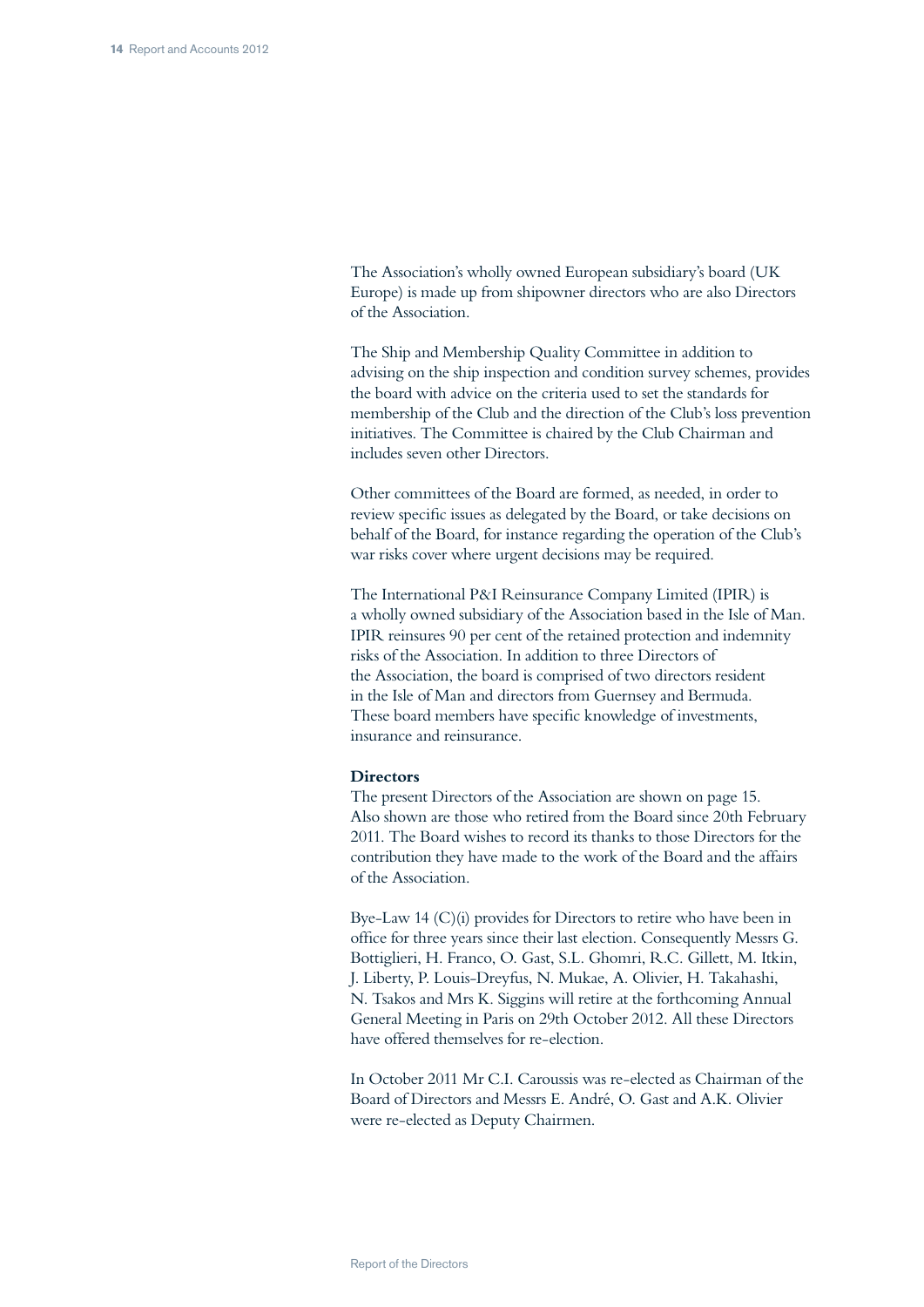## **Board of Directors**

## **Chairman and President C.I. Caroussis** Chios Navigation (Hellas) Ltd, Piraeus **Deputy Chairmen and Vice-Presidents**  E. André Suisse-Atlantique SA., Renens/Lausanne **O. Gast** Hamburg Südamerikanische Dampfschifffahrts-Gesellschaft K.G., Hamburg A.K. Olivier **Grindrod Limited, Durban Directors F.A.H. Ali** Kuwait Oil Tanker Co. S.A.K., Kuwait **E.N. Ambrosov** OAO Sovcomflot, Moscow **G. Bottiglieri** Giuseppe Bottiglieri Shipping Company S.p.A, Naples **M.L. Carthew** Chevron Shipping Company LLC, San Ramon **H.V. Franco** Harley Marine Services, Inc, Seattle **A. Frangou** Navios Maritime Holdings Inc, Piraeus **S.L. Ghomri Hyproc Shipping Company SPA, Oran** R.C. Gillett Hamilton, Bermuda **I. Güngen\*** Güngen Maritime & Trading A/S, Ankara **G. Henderson\*** Shell International Trading and Shipping Company, London N. Idris\* MISC Berhad, Kuala Lumpur **N.G. Inglessis** Samos Steamship Co., Athens **M.R. Itkin Overseas Shipholding Group Inc, New York A.C. Junqueira** Petrobras Transporte SA - Transpetro, Rio de Janeiro **C.E. Kertsikoff** Eletson Corporation, Piraeus **J.B. Lee** Korea Line Corporation, Seoul **A.M. Lemos** Unisea Shipping Ltd, Athens **J. Liberty Royal Caribbean Cruises Ltd, Miami P. Louis-Dreyfus, OBE** Louis Dreyfus Armateurs S.A.S., Paris **A.C. Margaronis** Diana Shipping Inc, Athens **M. Morooka Nippon Yusen Kaisha, Tokyo N. Mukae** Kumiai Senpaku Co., Ltd, Tokyo **Y.C. Ng \*** Neptune Orient Lines Ltd, Singapore P. Pathy<sup>\*</sup> Fednav Limited, Montreal **E. Rothwell\*** Irish Continental Group Plc, Dublin N.H. Schües\* Reederei F.Laeisz GmbH, Hamburg **K. Siggins** Hamilton, Bermuda **H. Takahashi** JX Tanker Company Ltd, Yokohama **N.P. Tsakos** Tsakos Energy Navigation Limited, Athens **P.A. Vasilchenko** Far Eastern Shipping Company, Vladivostok **Zhang Liang** COSCO (Hong Kong) Group Ltd, Hong Kong

\* New Directors elected in 2011 financial year

The following Directors have left the Board since 20th February 2011: Messrs A. Azizan and H. von Rantzau.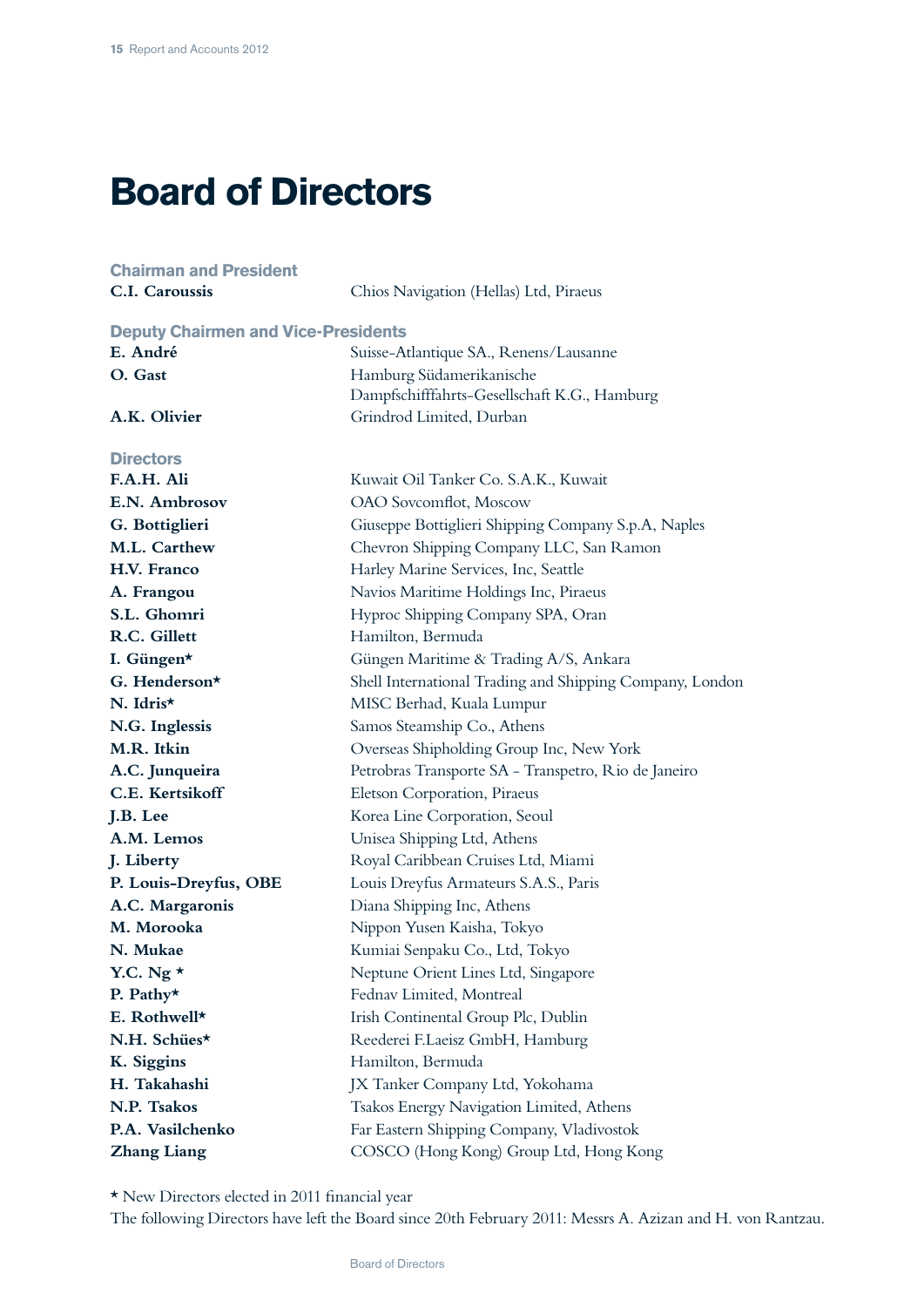## **Performance for the year to February 2012**

**A free reserve ratio of 162 per cent, which places it in the top level of the International Group in terms of financial strength.** The financial year to 20th February saw a further increase in the Club's free reserves and hybrid capital to \$486 million. As last year the key driver behind this improvement was the Club's improved underwriting result, evidenced by the combined ratio for the year of 97 per cent. As is explained later in the Review, the result reflects continuing improvement in the claims reserves on the more recent policy years underpinned by a consistent approach to underwriting discipline and the quality of the Club's membership. The Club now has \$1.6 billion in total assets and a free reserve ratio of 162 per cent, which places it in the top level of the International Group in terms of financial strength. The investment return for the year was 1.5 per cent. This relatively modest result compared to last year reflected the desire of the Board to reduce risk and therefore return in a year of considerable turmoil in financial markets.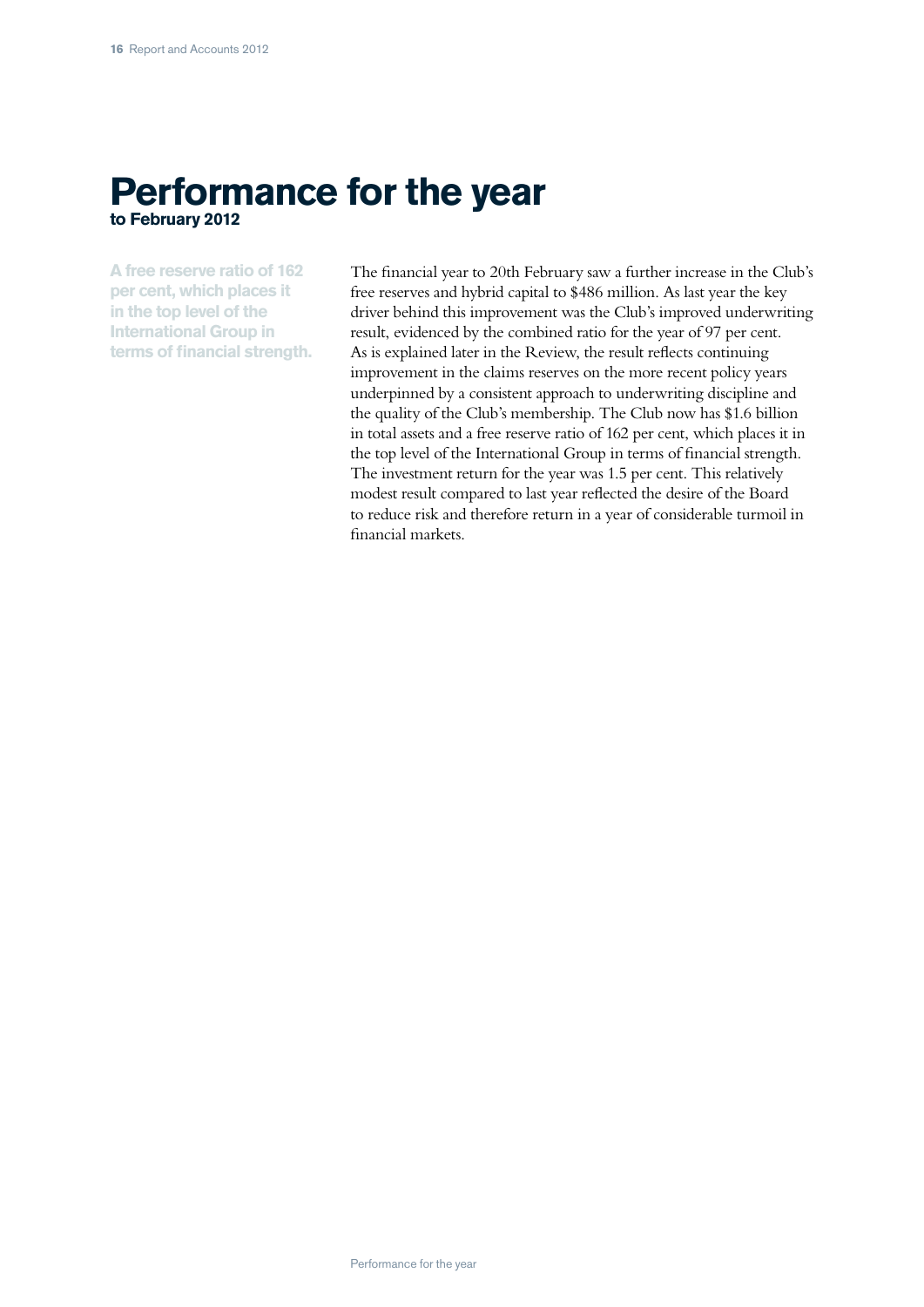# **Underwriting**

**In achieving a steady and balanced growth in tonnage the Club has maintained underwriting discipline.**

### **Owned entries**

The Club's restored financial position has raised confidence and with this has come an increased interest from new and existing members.

During 2011 the Club took on a steady stream of new tonnage and this was followed by an encouraging 2012 renewal, which was one of the most successful in recent years. 2011 was also another year of high turnover in tonnage at around 20 per cent of the entered mutual tonnage. This was driven by high levels of scrapping on the one hand and new building deliveries on the other. Although the P&I market commentators tend to concentrate on the renewal result, activity during the year involves much bigger movements. As a result of this activity and the renewal gains, the Club's tonnage profile by age, shown below, is now the youngest that it has ever been.

The growth in the Club's tonnage has not been at the expense of quality. In achieving a steady and balanced growth in tonnage the Club has maintained underwriting discipline and continued to decline business which does not come up to the required standard.

The Club ended the financial year with owned tonnage standing at 112 million gross tons with charterers representing an additional 80 million gross tons.

Note: The free reserve ratio is based on free reserves including hybrid capital plus net outstanding claims divided by net outstanding claims.



#### **Fig. 1 Age profile of Club tonnage relative to world fleet**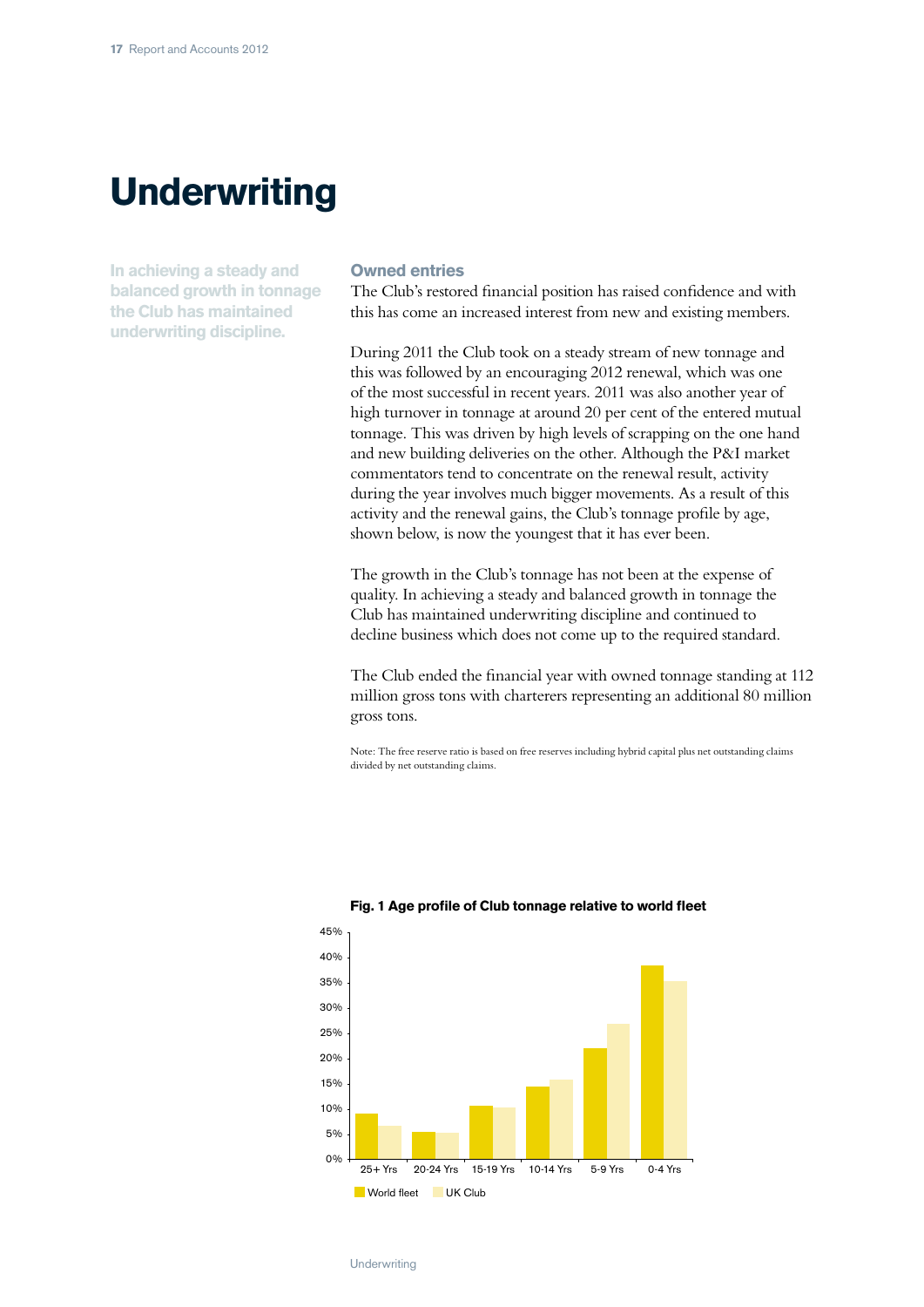**The Club's entered fleet continues to represent the broad spread of shipping in terms of trade sector and geographic location.**

### **Charterers**

Charterers' entries are now an important part of the Club's overall activity and make a positive contribution to the financial results. The Club has enhanced its focus on this sector by providing explanatory brochures to explain both liabilities and the corresponding cover available to charterers. The Club website has a dedicated charterers' section that carries these materials and which is regularly updated with advice and loss prevention material.

### **UK Club fleet profile**

The Club's entered fleet continues to represent the broad spread of shipping in terms of trade sector and geographic location.

In terms of gross tonnage around 50 per cent of the Club fleet is controlled by European owners, 38 per cent by owners from Asia Pacific and 12 per cent by owners based in the Americas.

In terms of ship type, the Club fleet is broadly representative of the world fleet. However, these high level figures mask the Club's strength in particular sectors. For example, its entered fleet of gas carriers represents almost a third of the world fleet for this sector.



### **Fig. 2 Percentage breakdown of Club owned entries by sector by tonnage at 20th February 2012**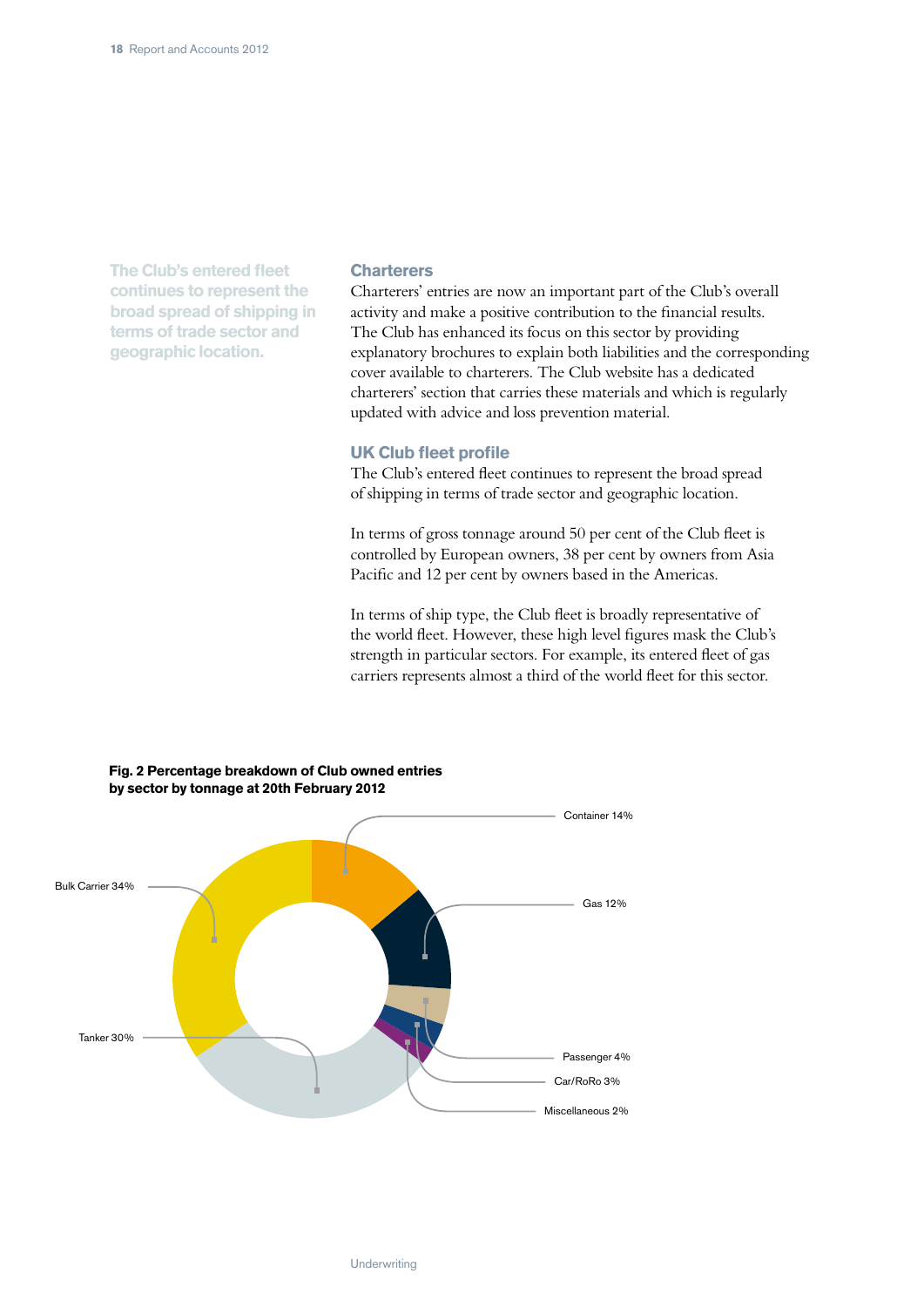**Members scored the Club higher than any of its competitors on global coverage, quality of people and expertise and industry leadership.**

### **Working with members and brokers**

Last year, the Club published the findings of its Member and Broker Satisfaction Survey. Overall, 72 per cent of members scored the Club at 8 out of 10 or higher for overall satisfaction and 90 per cent of members thought the Club's performance was as good as or better than the year before. More than two-thirds of members scored the Club higher than any of its competitors on global coverage, quality of people and expertise and industry leadership. The Club also scored highly with brokers, with more than half giving the Club 8 out of 10 or better for overall satisfaction. 90 per cent of brokers also thought that the Club's performance had remained the same or improved since the year before. The results of the survey are now being analysed to look at ways that the Club's performance can be further improved and the Club will conduct another Member and Broker survey in 2013 to measure progress.

#### **Member survey scores:**



## **Fig. 4 Annual performance**

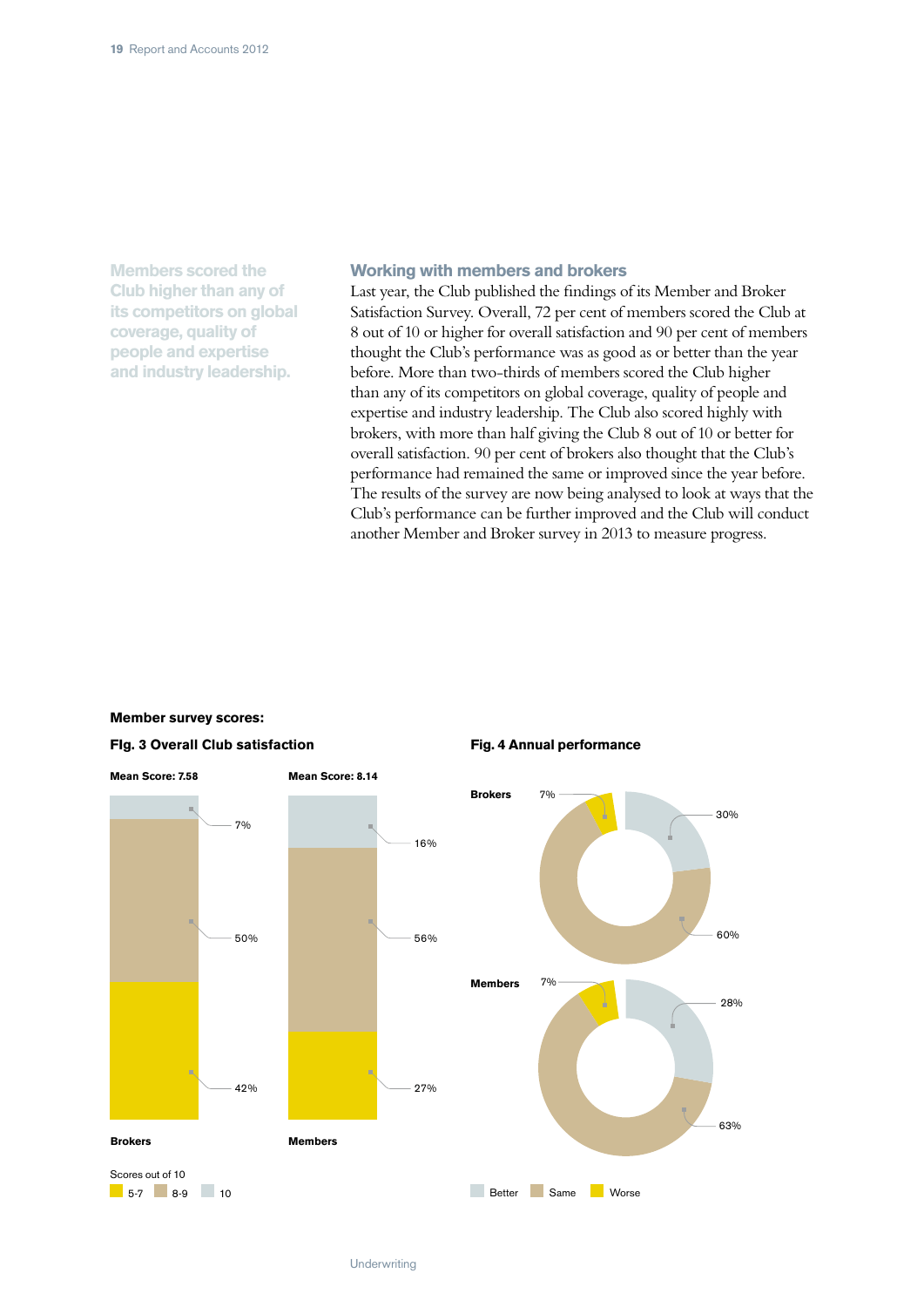**As more than half of UK Club members choose to enter through an intermediary, broker relations are extremely important.**

## **Meeting members**

Every year, the Club's claims and underwriting staff travel extensively meeting members and brokers, as well ship owners and operators who are not yet members of the Club. As well as these personal meetings, the Club also holds a number of events to gather members and brokers together at key times of the year. In 2011, the Club held Member seminars in Istanbul, Hong Kong, Singapore, Taipei, Dubai and Seoul. The Insight Course that the Club has run for a number of years in London was also held in Athens for the first time in 2011. The Club also organised specific events for brokers in London, Athens and Hong Kong and held receptions in Athens and Seoul following Club Board meetings.

### **Broker relations**

As more than half of UK Club members choose to enter through an intermediary, broker relations are extremely important to the Club.

The Club incorporates intermediaries into all aspects of the underwriting process as well as sharing information across other functions to ensure they are best placed to support their client, our Member. During the year a number of receptions and financial briefings were organised to enable brokers to explore and understand fully the developments and progress on finance, claims and other issues of concern to the Members they represent.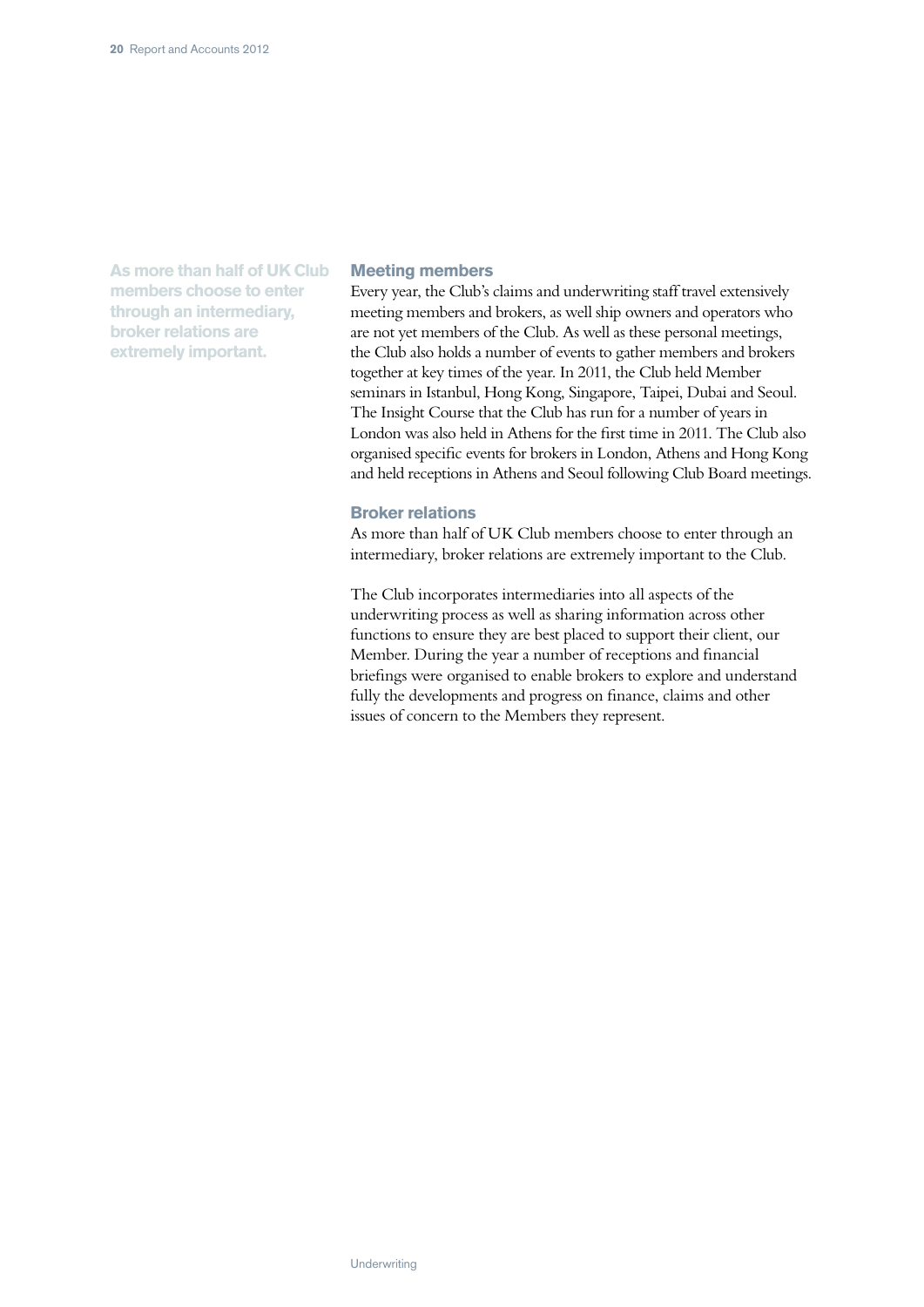## **Risk management and Solvency 2**

**Risk management is not confined to statistical analysis, but takes on a real member facing focus in the loss prevention and ship inspection activities.**

The Club, like the rest of the insurance industry in Europe, has been working to achieve Solvency 2 compliance in time for the entry into force of the Directive in January 2014. Previous reviews have described various aspects of Solvency 2, ranging from the enhanced capital requirements to the changes required to the Club's risk management and governance framework. For the Club, risk management is not confined to a statistical analysis, but takes on a real member facing focus in the loss prevention and ship inspection activities. In the past year the Club's approach to risk management has helped reshape the reinsurance programme and played a key part in the Club's corporate restructuring (see below) as well as preparing for the formal submission of its internal model to the FSA (and its successors) in the UK.

#### **Capital modelling**

The key focus of the Solvency 2 work during the year has been the building of the Club's internal model. The model focuses on the insurance and counterparty risks. In addition to enabling the Club to compute a Solvency Capital Requirement for Solvency 2, it has also become an important business tool in the formulating of policy.

In particular, the model has been used in the past year for assessing the capital requirement for the Individual Capital Assessment regime as well as contributing to the design of the Club's own reinsurance programme. Looking forward, it will play a key role in the formulation of the new investment policy.

One particular strength of the UK Club's model is that it has been built by the Manager's own actuarial team. The model has also been independently reviewed by the actuarial team of a major firm of accountants, which provides further assurance on its robustness. To help embed the internal model into the Club's core processes the Board has received a number of briefings on Solvency 2 in general and the workings and output of internal model in particular.

The S&P capital model is also used to assist in capital planning. As mentioned last year the Club targets capital in the AA range of the S&P model as a minimum level of capital. This acts as a useful proxy for what are still uncertain regulatory capital standards. Currently, the Club's capital adequacy for rating purposes continues to exceed this target on the model. S&P currently rate the Club at A- (stable outlook).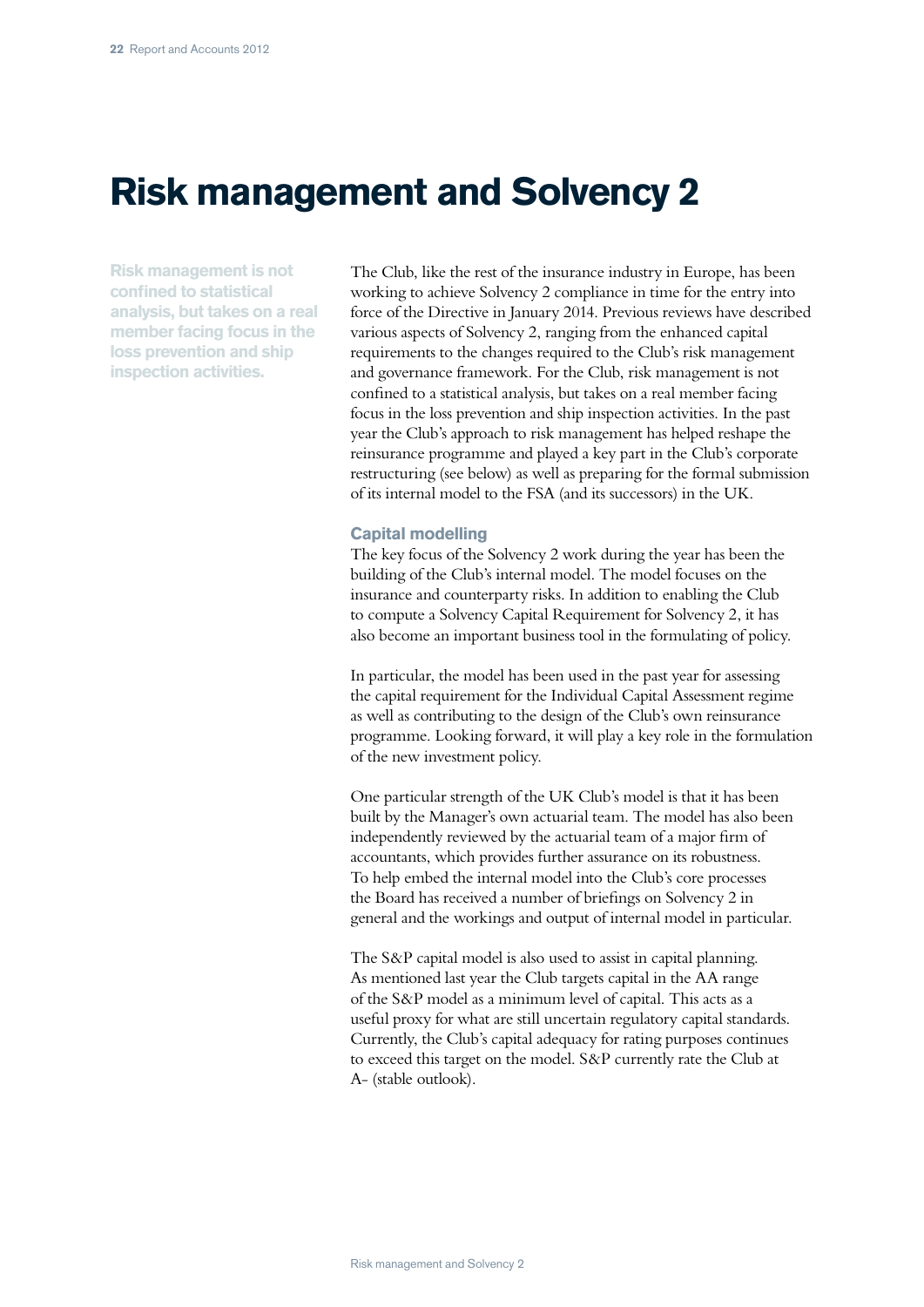**The UK Club aims to streamline governance, reduce compliance costs and more efficiently manage the Club's solvency capital requirements.**

## **UK Club restructure**

One of the practical outcomes of managing the regulatory capital position in the light of Solvency 2 is the work being done on restructuring the Club. The Club announced the reorganisation of its structure in March 2012. This will establish UK Europe as the sole provider of direct insurance to UK Club members.

By reducing the number of separately regulated insurers from two to one, the UK Club aims to streamline governance, reduce compliance costs and more efficiently manage the Club's solvency capital requirements. The reorganisation will not affect UK Club Members' terms of entry, cover or premium. They will continue to be Members of UK Bermuda but insured by UK Europe. The valued relationships between Members, the Club and its Managers will continue unchanged.

The new structure will take effect from 20th February 2013.

#### **Loss prevention**

The Club's market leading loss prevention initiatives form a key element of the risk management framework. In 2011, the Club's loss prevention department launched its BowTie risk assessment initiative. Building on previous work undertaken on the root causes of accidents in the shipping industry, BowTie takes this one stage further by looking at the hazards on board that can be the causes of accidents and devising controls to either prevent an accident occurring or mitigating their consequences. The Club took BowTie out on the road to members' offices and ran seminars for members in Greece, Cyprus, Singapore and Hong Kong. BowTie has proved to be extremely popular with members and their crews, who find it both easy to comprehend and useful in safety planning onboard.

In what was a very busy year for the loss prevention team, they also found time to produce a number of loss prevention checklists, as well as loss prevention supplements covering topics including tanker, dry bulk and container issues. The Club also released a new DVD, 'The Missing Link' covering the causes of mooring accidents and steps that can be taken to make the mooring process safer.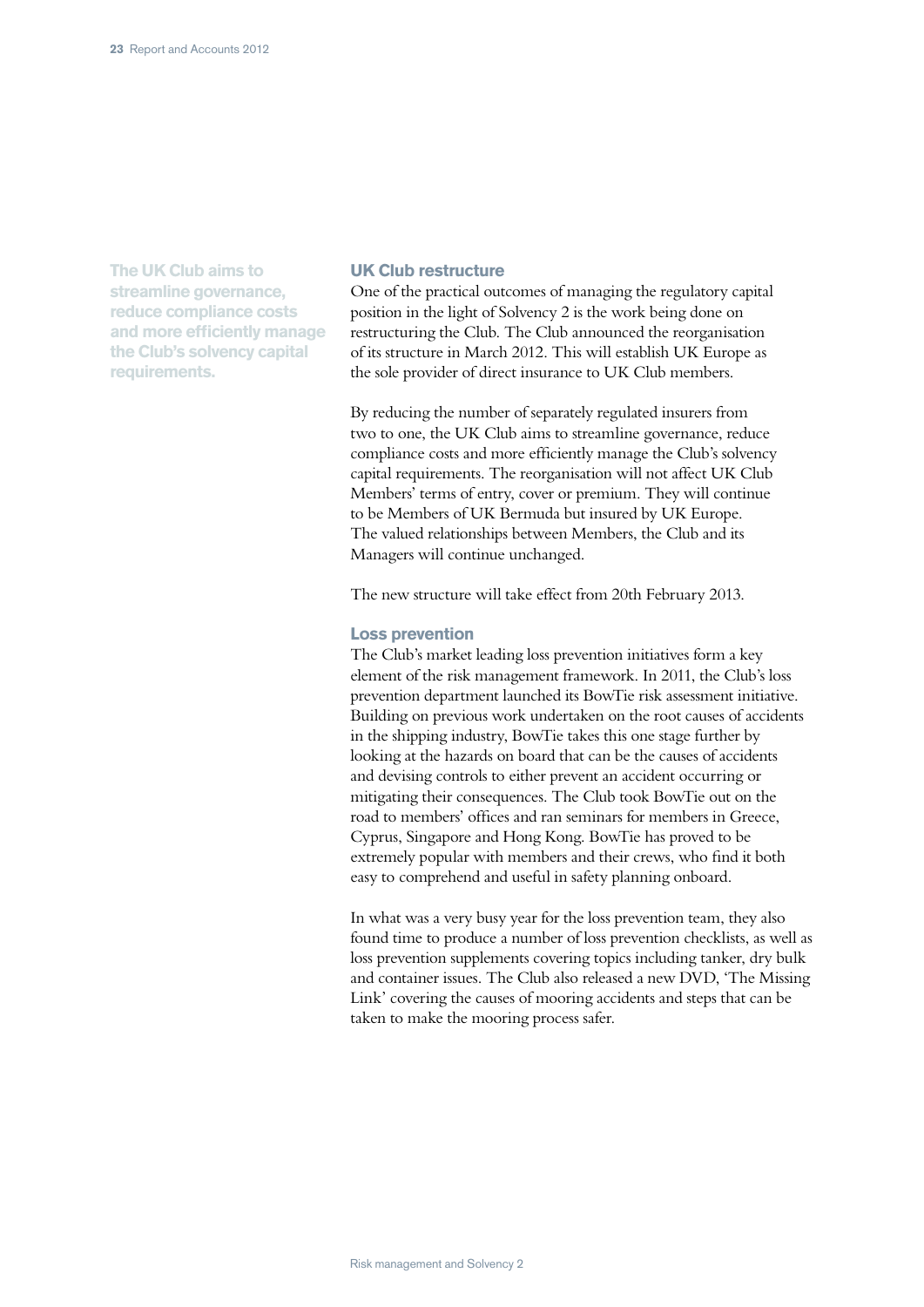## **Reinsurance**

**The UK Club's record on the Pool continued to be very satisfactory with a loss record of 92 per cent amounting to credit balance of \$69 million.**

Building on the work done for the 2011 policy year the Club reviewed the structure of its retained reinsurance programme using the internal model to compare possible outcomes for claims at different probability levels and compared this to the Club's risk appetite. This has produced a programme which is designed to protect the Club against not only single major losses but also a materially adverse aggregation of claims at lower levels both within the Club retention and at Pool level. These policies complement the structure of the International Group Excess of Loss contract.

The overall structure of the International Group Excess of Loss Reinsurance contract is shown in fig. 5 below. The Club's individual per claim retention for 2012 remains the same as 2011 at \$8 million and the retention for the Pool as a whole has been maintained at \$60 million. The main change from 2011 relates to the sharing of claims in the Upper Pool layer between \$45-60 million where the club bringing the claim retains 10 per cent of the cost, with the remaining 90 per cent being shared between all clubs on the basis of net weighted tonnage (tonnage adjusted to reflect reinsurance contributions). The UK Club's record on the Pool continued to be very satisfactory with a loss record of 92 per cent amounting to a credit balance of \$69 million.



#### **Fig. 5 Structure of International Group Excess of Loss Reinsurance Contract for 2012 policy year**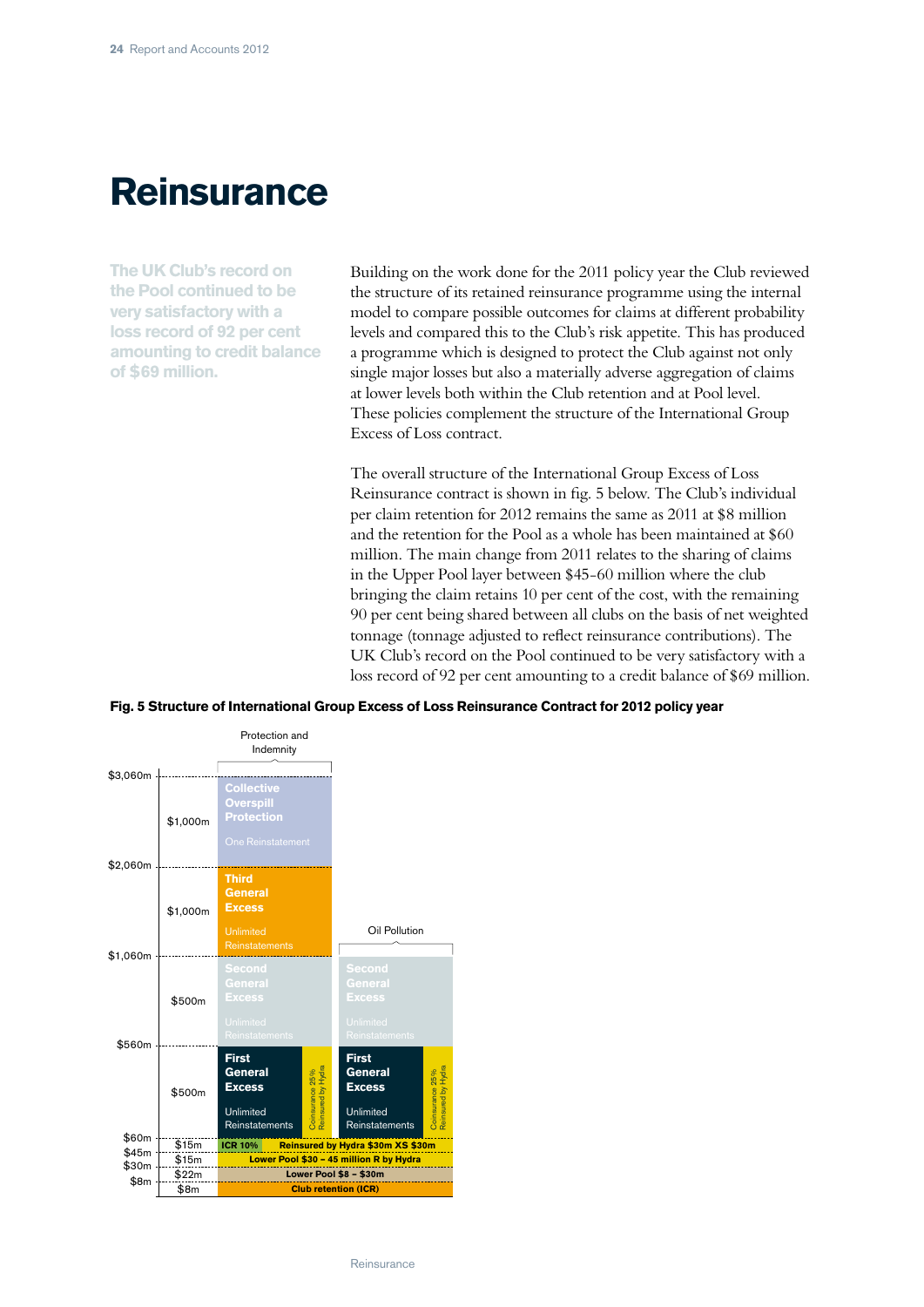# **Claims**

**What distinguishes 2011 from other policy years is the current absence of large claims.**

The claims performance for this financial year has been particularly encouraging with improvements in the development of older policy years, and early signs that 2011 policy year will be a particularly low claims year, see table 4. At the twelve month stage net notified claims on the 2011 policy year are \$130 million compared to \$163 million and \$172 million in 2009 and 2010 respectively. To some extent this is not a surprise as the claims frequency, which is driven by underlying economic factors, such as world trade, remains at similar levels to the 2009 and 2010 policy years, see fig. 6.

What distinguishes 2011 from other policy years is the current absence of large claims. Although underlying economic factors remain benign for P&I claims, the impact of random events which tend to produce the larger claims can still significantly impact the cost of a policy year. These larger claims tend to arise from the casualty category of claims, such as collisions and pollution.

This is best seen in fig. 7, which shows those claims above \$0.5 million, but below the Pool retention. This shows clearly the marked difference between 2011 and all other policy years in the graph.



#### **Fig. 6 Total net notified claims for policy years 2003-2011 at 20th February 2012**



## **Fig. 7 Number of claims at 12 months by policy year**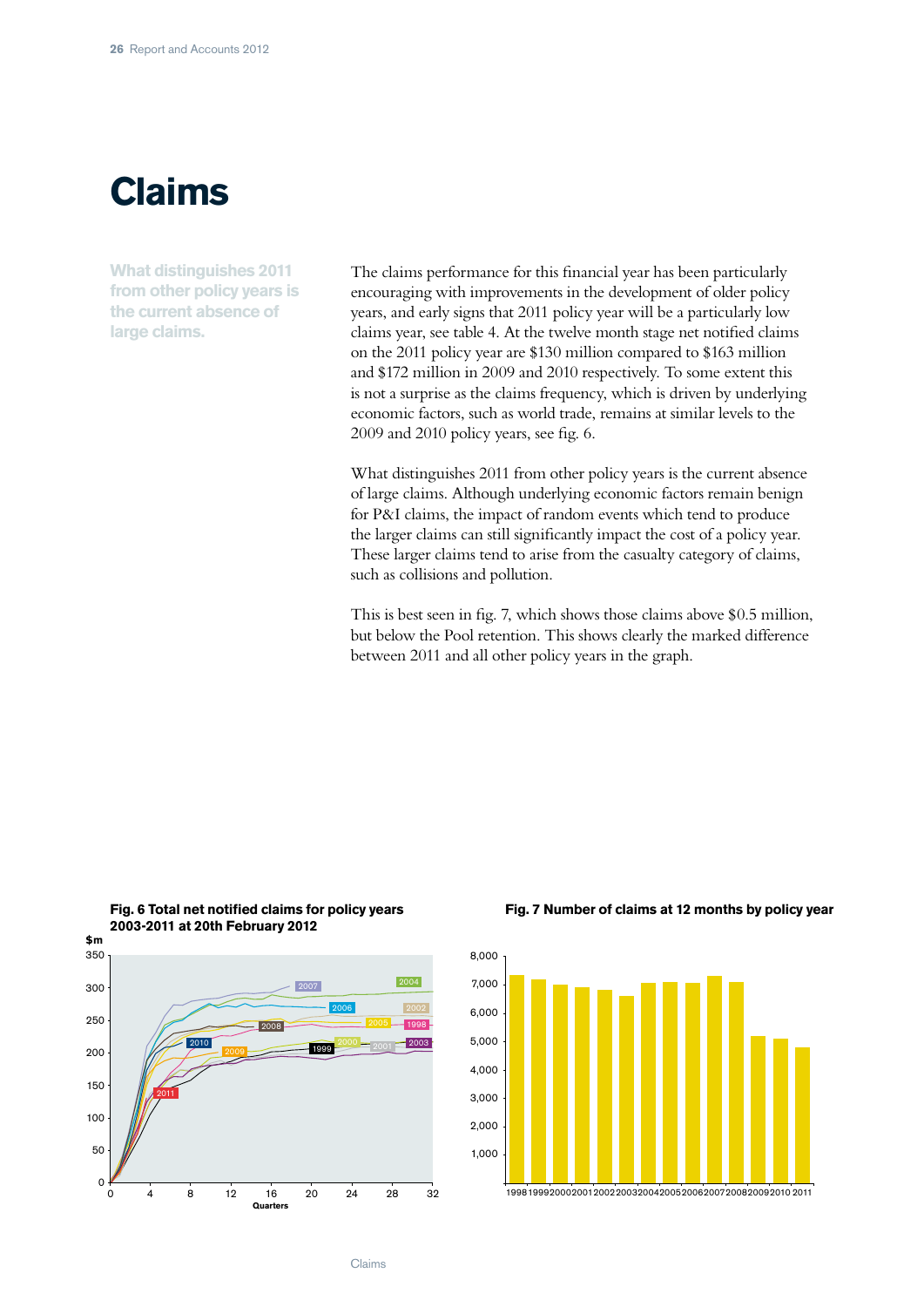**The 2011 policy year suggests that it may be one of the lowest claims years for the Club for some time.**

In past reports the impact of Pool claims has been noted as they have had a significant effect on the economy of the Club. 2011 was marked by two high profile claims: the COSTA CONCORDIA and the RENA. At this stage there are no UK P&I Club Pool claims for the 2011 policy year. Fig. 9 below shows that the trend in Pool claims becomes much clearer after six quarters of development and it is possible that 2011 might deteriorate further. For the time being, and despite the two large claims already notified, 2011 is running below the level of 2006 and 2007. Even if there were to be significant deterioration, the Club is protected by its own Pool reinsurance cover.

While the early claims development on the UK Club's 2011 policy year suggests that it may be one of the lowest claims years for the Club for some time, there are signs that elsewhere in the P&I sector claims have been much higher, due mainly to the impact of the larger, more random claims. It is evident that pace of the recovery of the Western economies remains subdued, but that the Asian and developing economies are continuing to see much higher growth rates. In this environment it is possible that the turning point in the economic cycle and therefore its impact on claims levels will take some time to become clear. The risk remains that because of the global nature of shipping that claims frequency, and inflation levels pick up more quickly than expected. Maintaining underwriting discipline is therefore vital even when the latest claims information is favourable.



### **Fig. 8 Net notified claims > \$0.5m (capped at Pool retention) at 20th February 2012 by policy year**



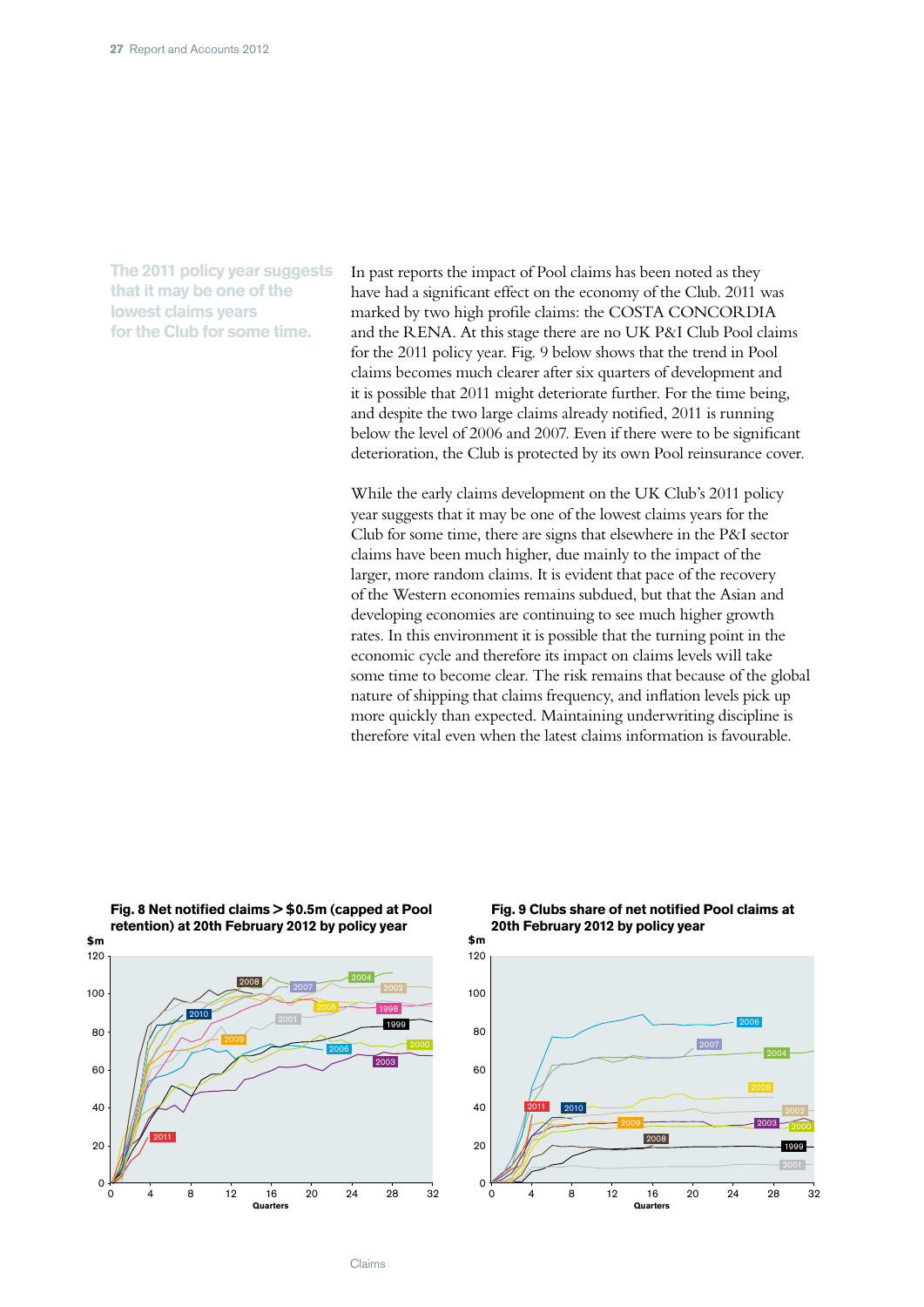### **Claims liability trends**

Aside from the effect of shipping markets on claims trends, there are other underlying factors which are likely to have a long-term effect on the pattern of claims. One area which has been discussed previously is that of increasing liabilities of ship owners under international conventions. Recent examples of this include the introduction of a more onerous liability regime for pollution in Australia and at the end of that year the introduction of the Passenger Liability Regulations in the EU. In the international field, the Maritime Labour Convention is due to come into force once 30 states have ratified the convention (currently the number of ratifications stands at 25), and this will increase owners' liabilities towards their crew in some situations, some of which are outside the scope of P&I cover.

#### **Liquefaction**

During the course of the last few years, the Club, together with others in the International Group, have been engaged in assisting ship operators in relation to cargoes which have been shown to have a tendency to liquefy if loaded with excess moisture. This issue initially manifested itself in India with an ever increasing volume of exports of iron ore fines, mainly to China. Engagement with the Indian maritime authorities and their constructive response has resulted in a general improvement in the previously unsound practices adopted by local shippers. Although continued vigilance is required, the issues with these consignments have diminished in frequency.

However, problems have continued to occur at a high rate in both Indonesia and the Philippines in relation to nickel ore cargoes. These have escalated through the last two years as the global market in metals has led to viability in the shipment of ever lower grade ores, often with as little as 2 per cent metal content. In Indonesia in particular, the problems have centred upon local shippers who have failed in their obligation to comply with the International Maritime Solid Bulk Cargos (IMSBC) Code such that certificates in advance of loading are routinely, at best, unreliable or wholly inaccurate in their declarations of moisture content and the transportable moisture limits (TML). The Club Board has been informed of shipping industry discussions which have highlighted recent bulk carrier sinkings caused by liquefaction of nickel ore loaded in Indonesia. These included four Chinese flag vessels and the most recent loss of VINALINES QUEEN in December 2011. This last incident had been at the forefront of discussions within a sub-committee of the International Group which met in January 2012. It was concluded that, in the longer term, maintaining the status quo was not an acceptable option and that it was important for the International Group and the shipping industry as a whole to keep the pressure on both the Indonesian and the Philippine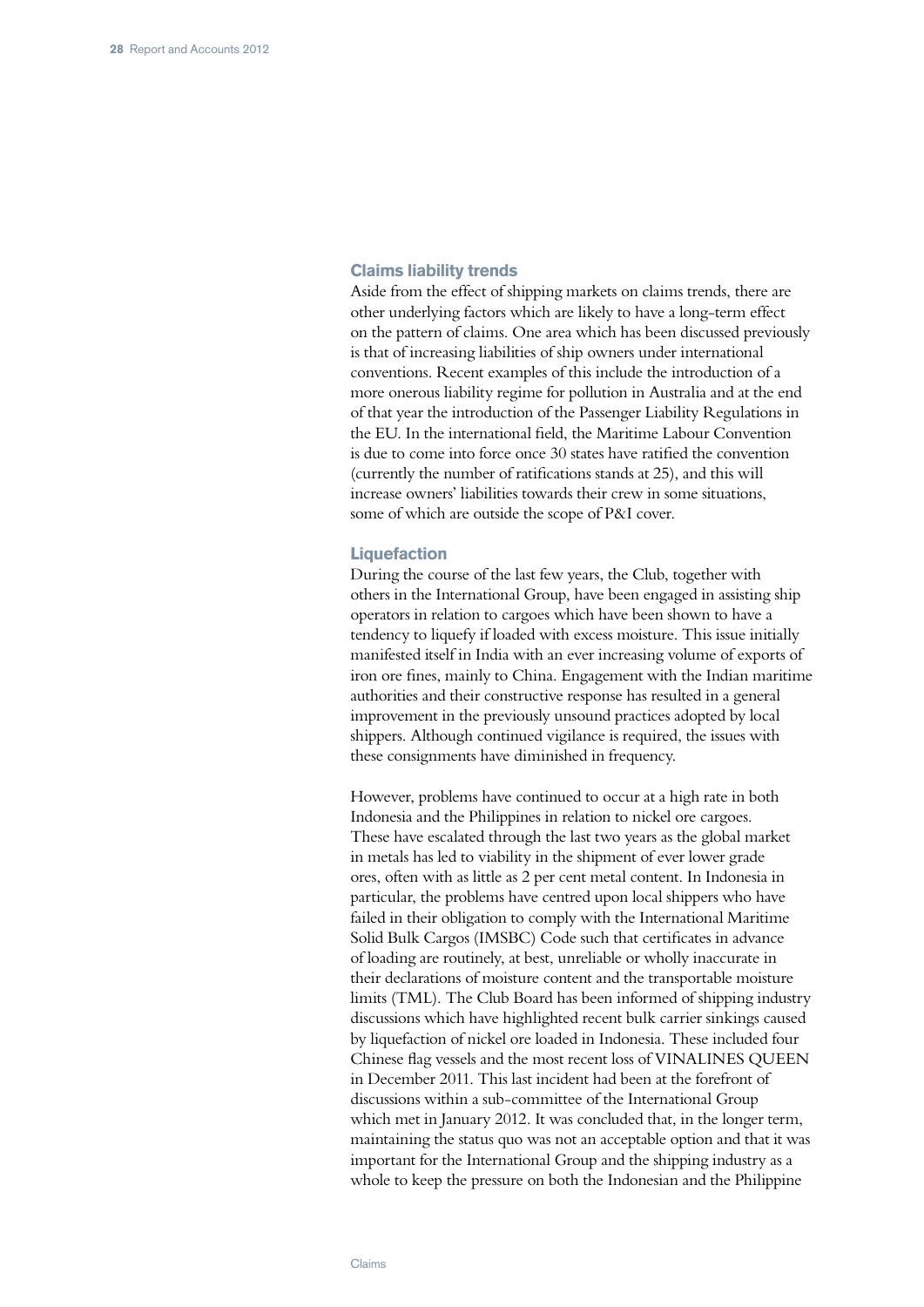authorities in particular to enforce fully the requirements of the IMSBC Code and to act upon their obligations to uphold safe practice. Consideration is presently being given to a proposal that all Members engaged in this trade should be required to give advance notification to their respective clubs of an intention to load nickel ore and that data would be gathered to create a clearer picture of which areas might be at higher risk such that preloading inspections and cargo analyses should be undertaken as a matter of routine.

Efforts have been made to ensure that an appropriate and balanced approach is achieved between commercial interests and the overriding safety of the ship and crew. From experience it has become clear that problems escalate if unsafe cargoes are loaded before accurate analysis has been undertaken of the actual moisture content. Problems become most intractable when loaded cargoes are later found to be in excess of the TML, particularly as most ports which load this material do not have unloading equipment. It is easy to say, but it is essential, that such situations should be avoided at all costs.

The Club has undertaken its own investigations into the technical aspects underlying the issue of cargo liquefaction in general and it is hoped that this will lead to a creative reassessment of the manner in which these liquefactions can occur and prompt revised recommendations for carriage. Recently, the Club was part of a delegation which visited the Indonesian authorities in Jakarta. It is disappointing to note that while their responsibilities extend to the proper implementation of the IMSBC Code, effective oversight falls far short of a professional standard. Continuing efforts will be made to rectify this unacceptable position in the interests of the safety of the crews engaged in this trade.

#### **Political issues**

A recent trend has been the change in approach both by the United States and the EU in the way that they seek to impose trade sanctions against other states. Originally, sanctions regimes such as the US sanctions against Iran were based on a list of prohibited persons or organisations with which US entities were forbidden to do business. However, it is now becoming the case that sanctions are imposed that prohibit third parties from providing services such as banking or insurance to embargoed nations as a way of disrupting their trade. Providers of these services may find that they are the subject of potential criminal penalties if they unwittingly breach these sanctions. In the past 12 months, sanctions of this type have been imposed on Iran and Syria and the trend seems likely to continue.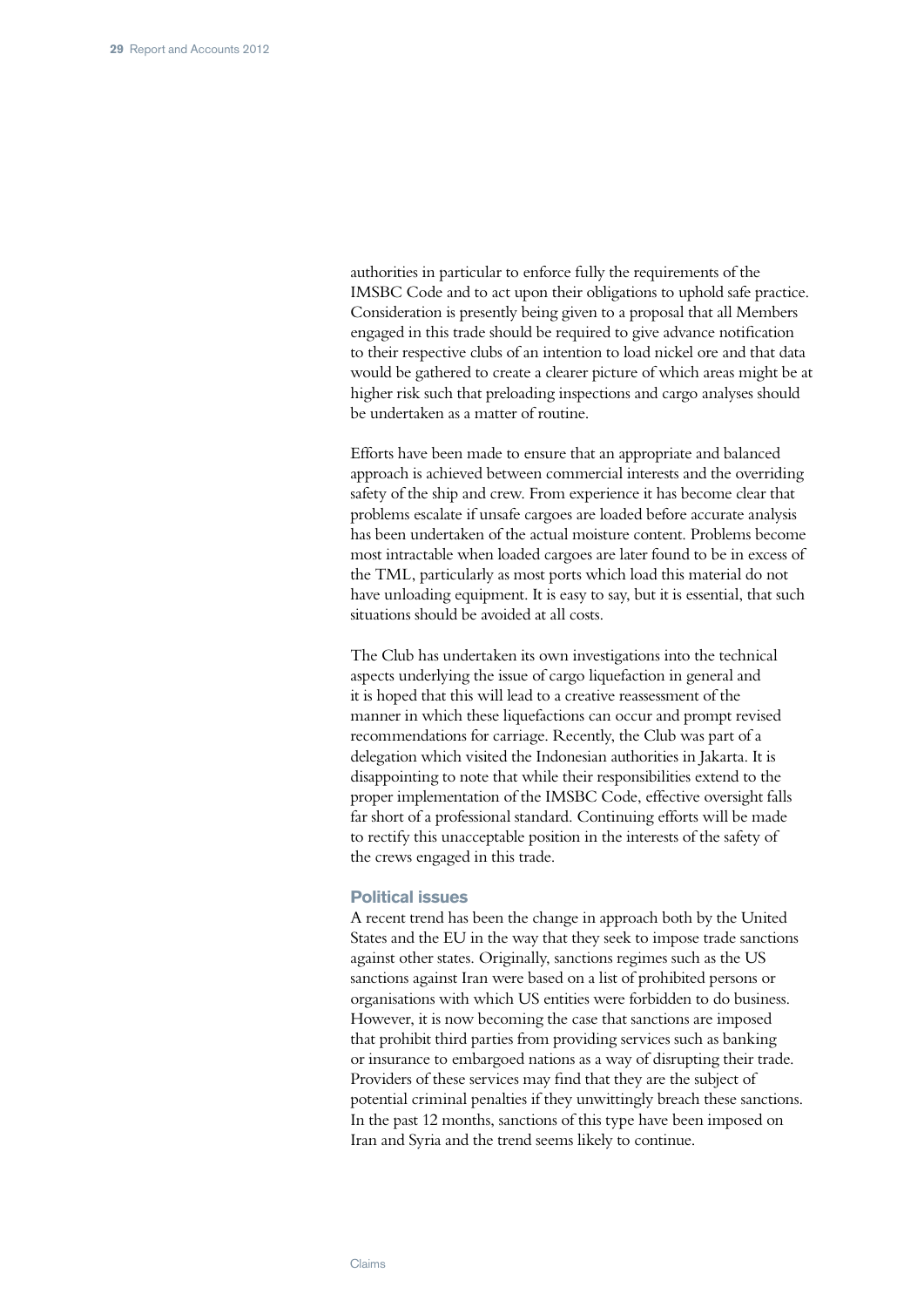Piracy remains a major issue for ship owners trading almost anywhere in the Indian Ocean and the Arabian Sea. It is encouraging to see that the number of successful attacks has diminished in recent months. This is almost certainly attributable to better awareness of Best Management Practices (BMP4), as well as the more widespread use of armed guards on board. The latter raises a number of issues for ship owners, from the selection of an appropriate private maritime security company to the terms of their contract, from issues of insurance cover to the transportation and embarking/disembarking firearms. While the UK Club is not directly involved in dealing with piracy incidents, the Club nevertheless receives a lot of requests from members for assistance on contractual issues. The Club, through the International Group, is also heavily involved in discussions with governments, the military and industry bodies to progress issues of concern to ship owners. The Club often becomes involved once a ship is released by pirates, as at this point crew medical issues arising from the hijacking, repatriation and compensation for effects stolen by pirates need to be addressed. Given that Somali piracy incidents are now frequently accompanied by severe mistreatment of the crew, psychological injuries to crew are sadly becoming more common.

We have also recently seen an increase in piracy in other parts of the world, most particularly off West Africa. The driver for these incidents appears to be theft of oil cargoes rather than a desire to collect ransoms and while these piracy incidents are brief in duration compared to Somali piracy incidents, they are often accompanied by considerable violence and sometimes lethal force. The Club is doing all it can to assist ship owners and to progress piracy issues with the appropriate parties.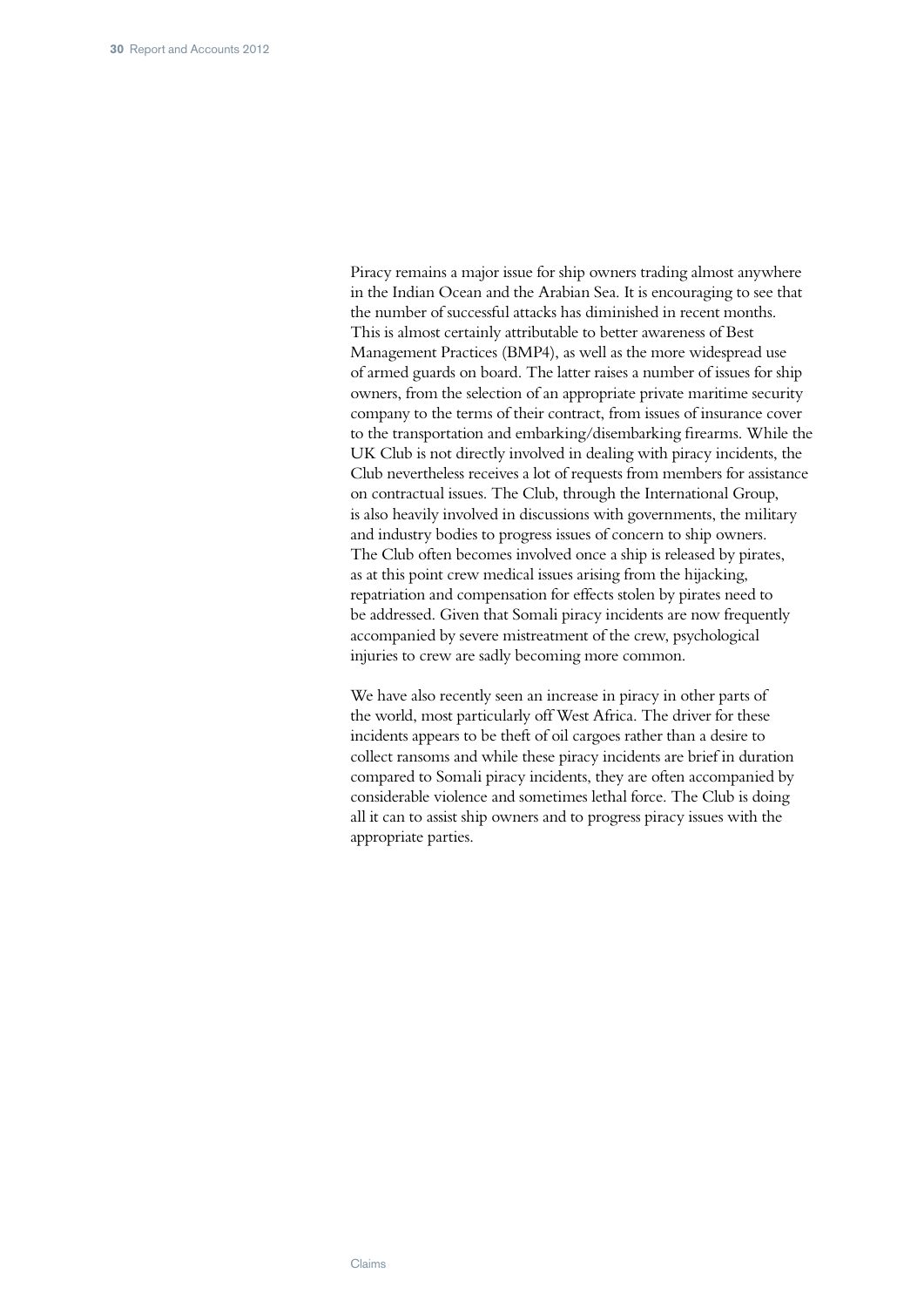## **Investments**

The reverberations of the credit crisis of 2008 continued to be felt by global economies and financial markets during the year. Although the origins of that crisis were in the US it has been Europe that has felt the side effects most acutely of late. Indeed the US economy showed signs of recovery during the year and produced stronger GDP growth than other developed economies and a better stock market performance.

The eurozone had to face up to its differences rather than its similarities during the year, and its breakup looked imminent on several occasions. Fiscal deficits remained high leading to increased debt to GDP levels to, in some cases, unsustainable levels. At the same time governments began to cut spending and banks tried to shrink their balance sheets, due to lack of funding and new restrictive regulations. These factors reduced demand further exacerbating the recessionary conditions. The European Central Bank, the ECB, stepped in at the eleventh hour to provide emergency funding for the European banking system and in turn to European governments.

Growth also slowed in some of the larger developing economies of China, India and Brazil as the governments there tried to restrain demand and reduce inflationary pressures.

Equity markets had a volatile year reflecting the unfolding events in Europe. The first half of the year proved difficult as the consequence of sovereign defaults and the break up of the eurozone was contemplated. More decisive ECB action to reliquify the European banking system led to significant rallies in equity markets in the second half of the financial year, which nearly offset the falls in the first half. The MSCI World index returned -2.79 per cent in dollars during the year. With better economic and corporate performance in the US its equity markets outperformed with the S&P 500 increasing 3.53 per cent, and the NASDAQ up 7.36 per cent. European markets were poor with the Eurostoxx 50 falling 16.87 per cent in dollar terms. Emerging markets performed much in line with world markets in general, although China fell 15.14 per cent.

The low levels of economic growth, falling levels of inflation, and a desire by many to be invested only in the safest of asset classes meant government bonds continued their bull market. US treasuries in particular produced strong returns. The benchmark ten year bond for example produced a total return of 18.59 per cent in the financial year.

Currency markets were also volatile with the dollar stronger against the euro and sterling but slightly weaker against other major currencies.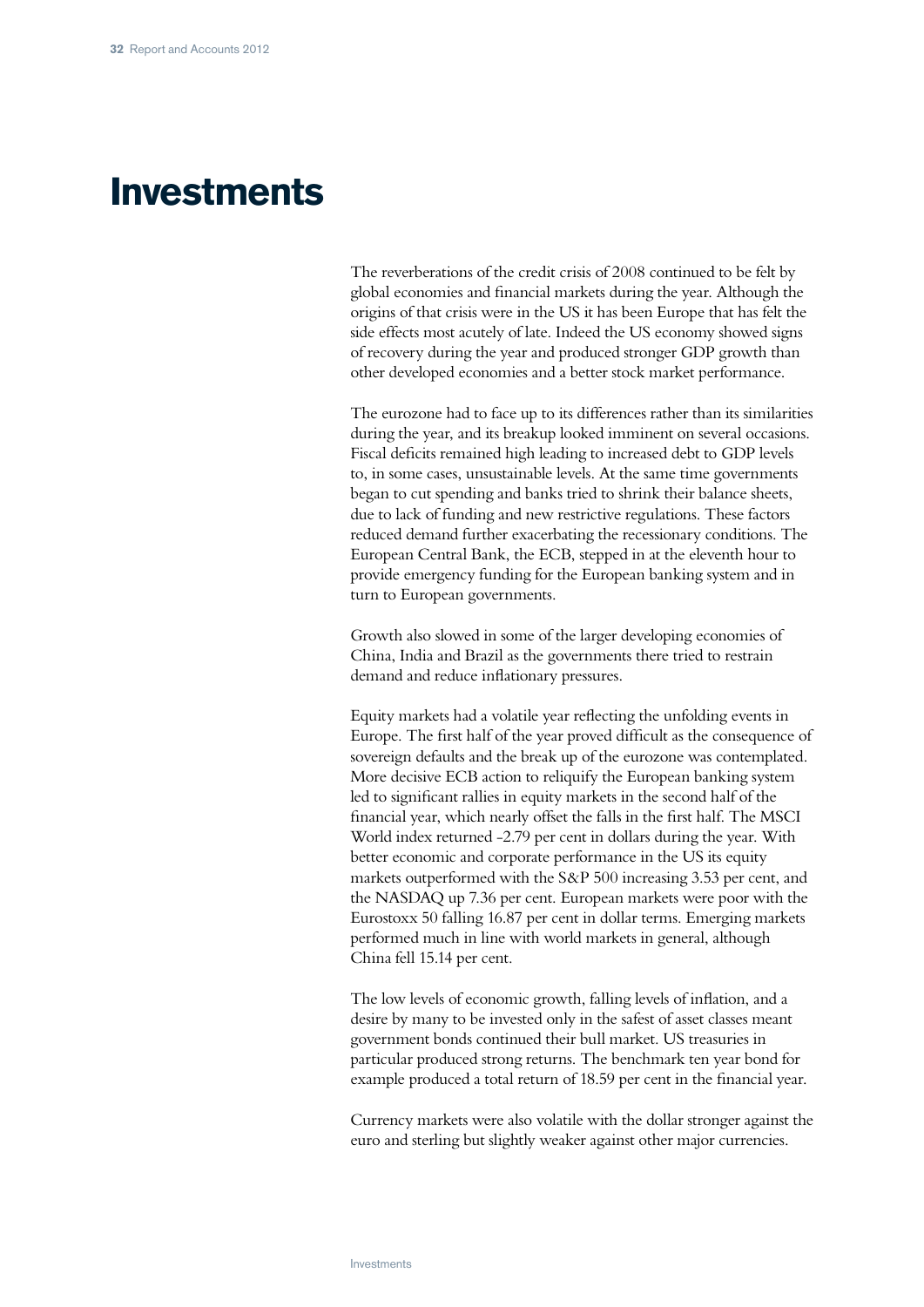## **Portfolio Positioning - per cent of assets**

|                          | February 2012 | February 2011 |
|--------------------------|---------------|---------------|
| Equities                 | 10.31         | 17.32         |
| Fixed Interest           | 68.31         | 54.39         |
| Absolute Return of Funds | 10.23         | 7.80          |
| Cash                     | 11.15         | 20.49         |
|                          | 100.00        | 100.00        |

Given the uncertainties surrounding Europe and its banking system a conservative investment stance was adopted within the Club's portfolio with the benchmark equity position reduced from 15 per cent to 10 per cent. Given returns available in the fixed interest market the cash position was also reduced significantly. It was also felt prudent to hold a lower level of assets in bank deposits rather than short term government fixed interest securities.

### **Performance**

The investment portfolio rose 1.5 per cent during the financial year, adding \$18.6 million to the Club's assets.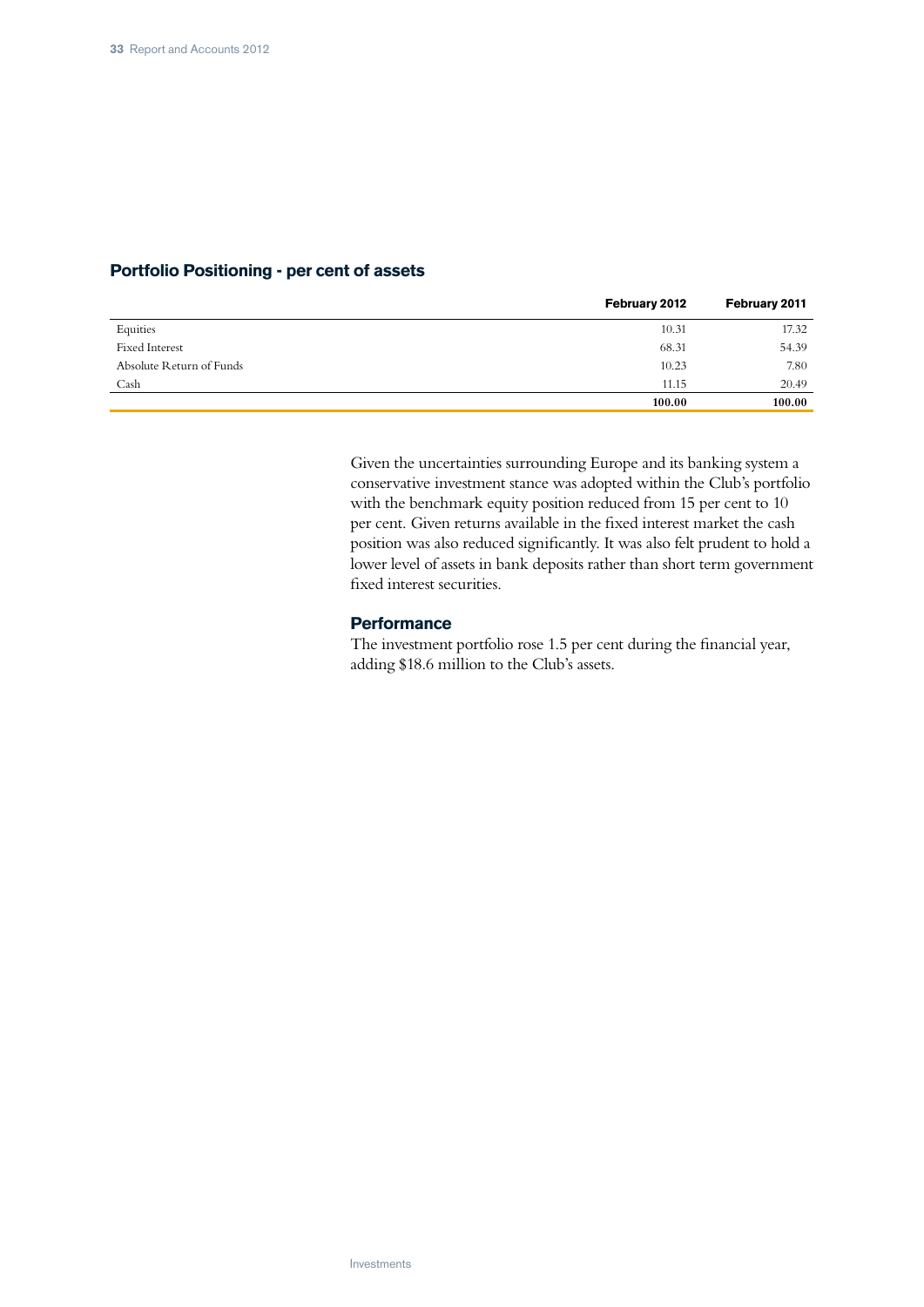# **Appendices to the Directors' report**

#### The following appendices are provided to show the reserves of the Association during the year, and the progress and current best estimate of the outcome of the open policy years. **Appendix 1 Reserves of the Association**

The appendices are prepared under the accounting policies used within the Financial Statements.

#### **Summary of Reserves**

| Amount in \$000                           | <b>Appendix</b> | 2012      | 2011      |
|-------------------------------------------|-----------------|-----------|-----------|
| Open policy years                         |                 |           |           |
| 2011                                      | $\theta$        | 261       |           |
| 2010                                      | 2               | (7, 567)  | (17,984)  |
| 2009                                      | $\overline{2}$  | 55,360    | 48,354    |
| 2008                                      | $\overline{2}$  |           | 92,340    |
| Surplus on Open years                     |                 | 48,054    | 122,710   |
| Closed policy years                       | 3               |           |           |
| Contingency Account                       | 3               | 291,662   | 204,058   |
| Catastrophe reserve                       | 3               | 44,540    | 46,549    |
| Other comprehensive income                |                 | 1,963     | 5,436     |
| Statutory reserve                         |                 | 240       | 240       |
| Total surplus                             |                 | 386,459   | 378,993   |
| Outstanding claims                        |                 | 778,869   | 808,744   |
|                                           |                 | 1,165,328 | 1,187,737 |
| Perpetual subordinated capital securities |                 | 99,318    | 98,862    |
|                                           |                 | 1,264,646 | 1,286,599 |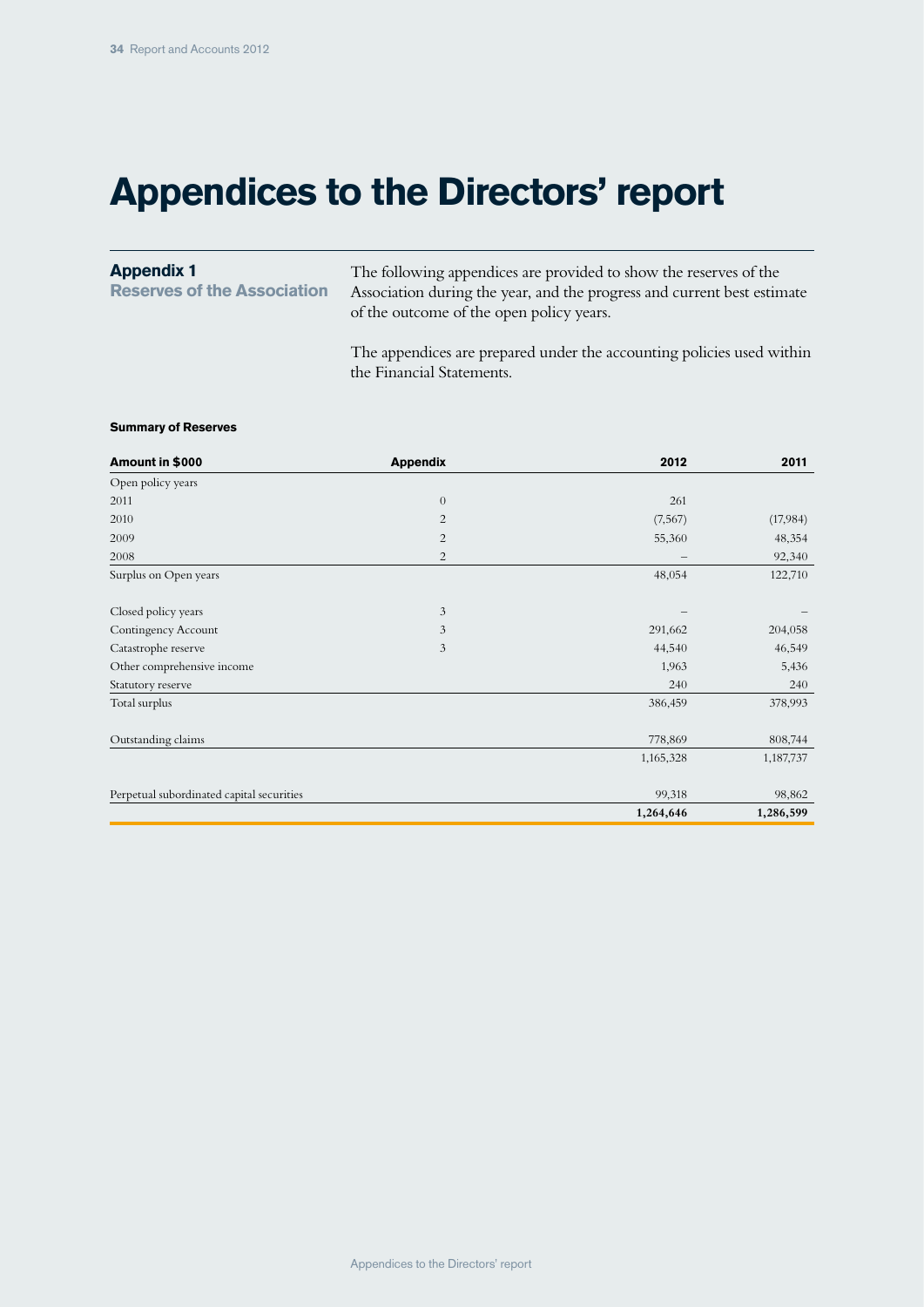## **Appendix 2**

**Development of open policy years**

#### **Summary of Reserves**

| Amount in \$000               | 2011    | 2010     | 2009    |
|-------------------------------|---------|----------|---------|
| Calls and premiums            | 360,213 | 364,408  | 385,748 |
| Less reinsurance premiums     | 67,858  | 65,440   | 61,963  |
|                               | 292,355 | 298,968  | 323,785 |
| Incurred claims:              |         |          |         |
| Paid                          | 43,961  | 108,049  | 154,515 |
| Known outstanding estimates   | 96,090  | 122,080  | 71,167  |
| Unreported estimates          | 112,593 | 46,862   | 28,811  |
|                               | 252,644 | 276,991  | 254,493 |
| Operating expenses            | 38,489  | 37,273   | 38,268  |
|                               | 291,133 | 314,264  | 292,761 |
| Net investment return         | (961)   | 7,729    | 24,336  |
| Surplus/(Deficit)             | 261     | (7, 567) | 55,360  |
| Future investment income      | 13,000  | 6,000    | 7,000   |
| Anticipated surplus/(deficit) | 13,261  | (1, 567) | 62,360  |

#### **Notes**

- (a) Incurred claims comprise claims paid (net of reinsurance recoveries), together with contributions to other P&I associations under the Group's pooling arrangements, claims management costs and expenses, and estimates for reported and unreported claims (including future claims management costs).
- (b) The approximate yield of a 10 per cent supplementary premium on the open policy years would be \$29 million (2011), \$30 million (2010) and \$32 million (2009).
- (c) Calls and premiums are shown gross; operating expenses include acquisition costs.
- (d) The outstanding contributions to other P&I associations' claims under the Group's pooling arrangement, including unreported claims, are \$43 million (2011), \$24 million (2010) and \$23 million (2009) respectively.
- (e) Future investment income reflects the investment income expected in respect of policy year funds.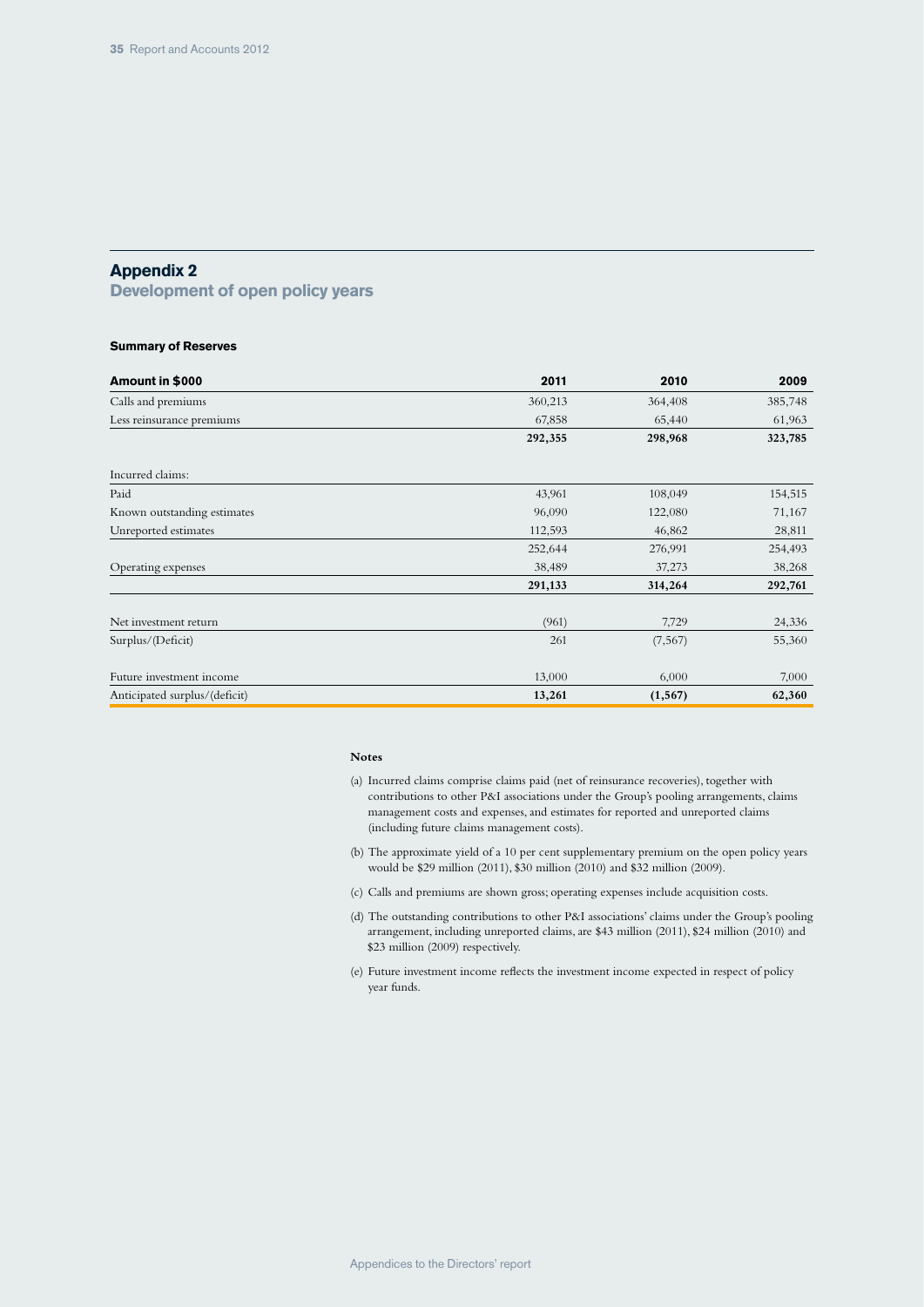## **Appendix 3**

**Development of closed policy years, contingency account and catastrophe reserve** The following appendices are provided to show the reserves of the Association during the year, and the progress and current best estimate of the outcome of the open policy years.

The appendices are prepared under the accounting policies used within the Financial Statements.

#### **Summary of Reserves**

| Amounts in \$000                          | <b>Closed policy years</b> | <b>Contingency</b><br><b>Account</b> | Catastrophe<br>reserve |
|-------------------------------------------|----------------------------|--------------------------------------|------------------------|
| Balance at 20th February 2011             | 290,801                    | 204,058                              | 46,549                 |
| Investment return                         | 61                         | 3,313                                | 500                    |
| Perpetual subordinated capital            |                            |                                      |                        |
| securities interest                       |                            | (9,000)                              |                        |
| Reinsurance premiums                      |                            |                                      | (2,509)                |
| Transfers on closure:                     |                            |                                      |                        |
| Deficit on 2008 policy year               |                            | 92,341                               |                        |
| Balance of 2008 policy year               | 112,285                    |                                      |                        |
| Premium adjustments                       | 562                        |                                      |                        |
| Reserve transfer                          |                            |                                      |                        |
| Claims paid net of reinsurance recoveries | (96, 043)                  | (5,450)                              |                        |
| Transferred to Contingency account on     |                            |                                      |                        |
| review of estimated and unreported claims | (6,400)                    | 6,400                                |                        |
| Balance at 20th February 2012             | 301,266                    | 291,662                              | 44,540                 |
|                                           |                            |                                      |                        |
| Outstanding claims                        | 301,266                    |                                      |                        |
| Net surplus (see Appendix 1)              |                            | 291,662                              | 44,540                 |

#### **Notes**

(a) The outstanding claims on closed years include a provision for Group pooled claims of \$65 million (prior year \$67.4 million) including a forecast for unreported claims. The outstanding claims figure is shown net of recoveries from excess loss underwriters of \$32.4 million (prior year \$33.7 million), from the Pool of \$41.4 million (prior year \$57.9 million) and from other reinsurers of \$15.6 million.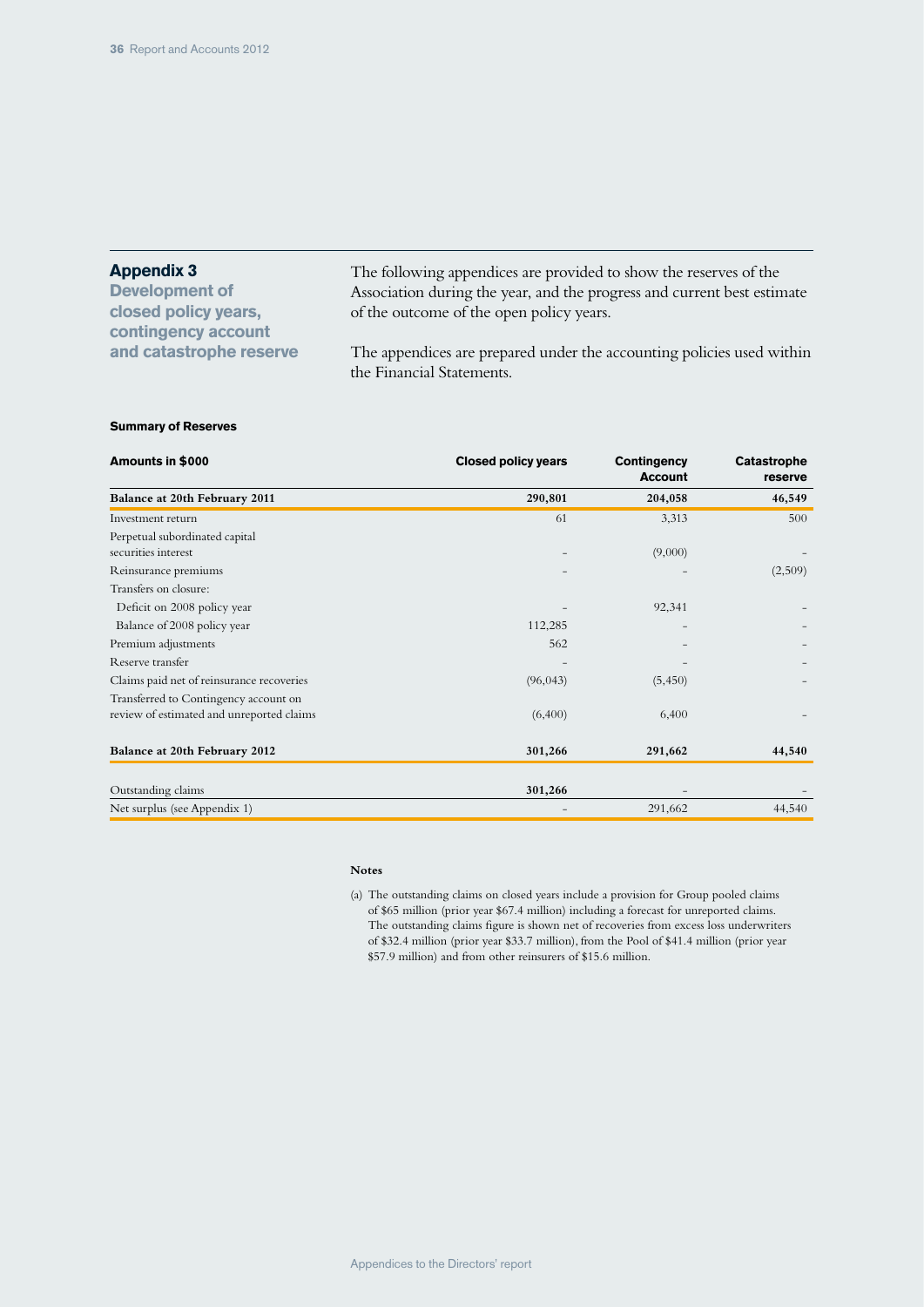## **Appendix 4**

**Total funds and Liabilities**

Summary of funds available, estimated and forecast claims, and discounted value of future claims at 20th February 2012.

#### **Summary of Reserves**

| Amounts in \$000                 | <b>Funds available</b> | and forecast of<br>unreported claims | <b>Estimated claims Discounted liability</b> |
|----------------------------------|------------------------|--------------------------------------|----------------------------------------------|
| <b>Total Closed Policy Years</b> | 301,266                | 301,266                              | 284,804                                      |
| Open Policy Years                |                        |                                      |                                              |
| 2009                             | 155,338                | 99,978                               | 93,428                                       |
| 2010                             | 161,375                | 168,942                              | 157,873                                      |
| 2011                             | 208,944                | 208,683                              | 195,009                                      |
|                                  | 525,657                | 477,603                              | 446,310                                      |
| Reserves                         |                        |                                      |                                              |
| Contingency Account              | 291,662                |                                      |                                              |
| Catastrophe reserve              | 44,540                 |                                      |                                              |
| Other comprehensive income       | 1,963                  |                                      |                                              |
| Statutory reserve                | 240                    |                                      |                                              |
| <b>Total funds</b>               | 1,165,328              | 778,869                              | 731,114                                      |

The estimated outstanding claims have not been discounted within the financial statements. This appendix shows the net present value of the future flow of premiums and claims when discounted at 2.6 per cent. The rate of discount is a conservative estimate of the longer term rate of investment return. This discounting demonstrates the potential effect of the investment income generated by the funds of the Association when applied to reducing the liabilities, and thus shows the otherwise undisclosed potential within the Association's reserves.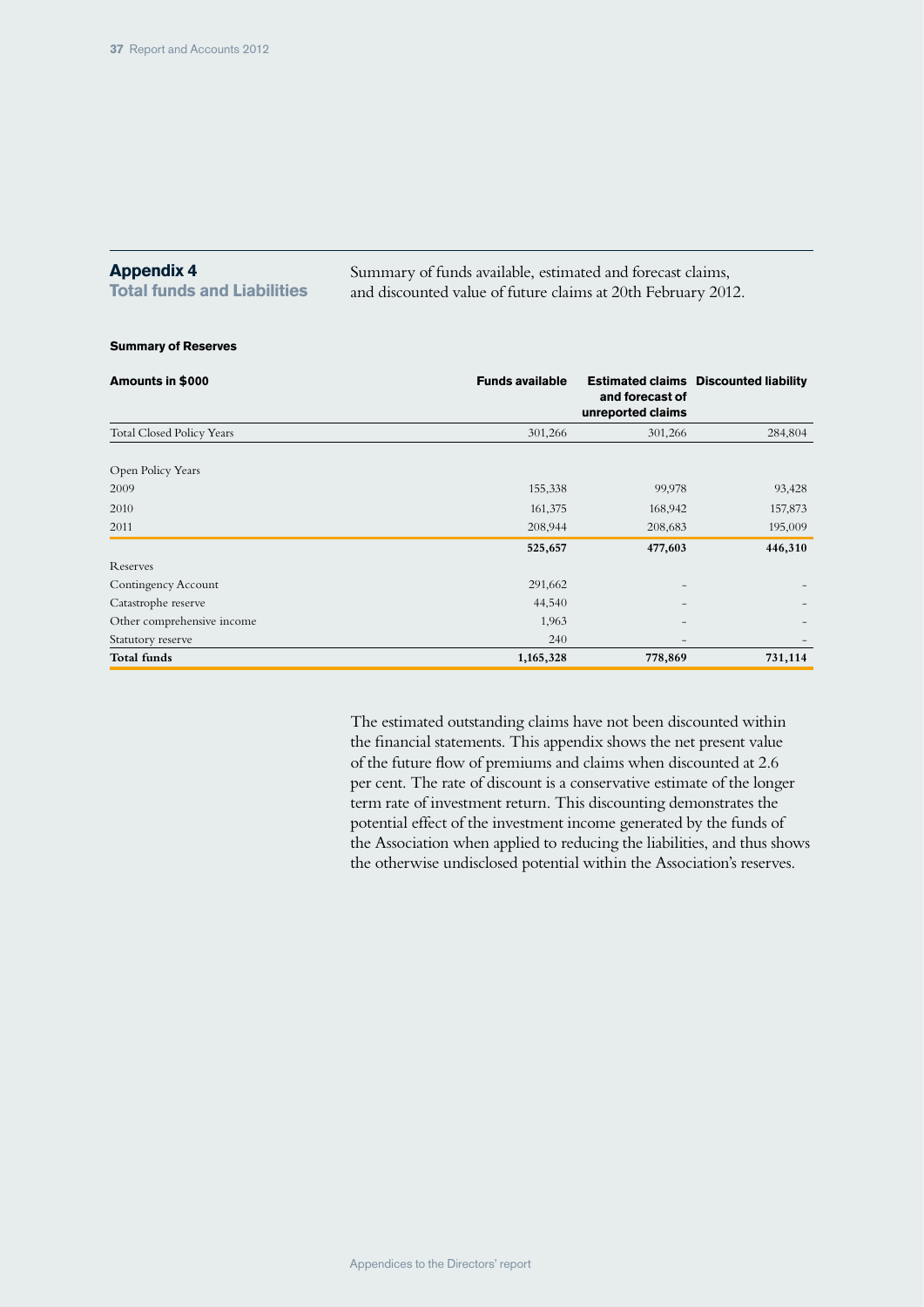## **Independent Auditor's Report**

### **Report on the Financial Statements**

We have audited the accompanying financial statements of The United Kingdom Mutual Steam Ship Assurance Association (Bermuda) Limited, which comprise the consolidated statement of financial position as at 20th February 2012, the consolidated statement of comprehensive income, the consolidated statement of changes in reserves and consolidated statement of cash flows for the year then ended, and a summary of the significant accounting policies and other explanatory information.

This report is made solely to the Association's Members, as a body, in accordance with Bermuda law. Our audit work has been undertaken so that we might state to the Association's Members those matters we required to state to them in an auditor's report and for no other purpose. To the fullest extent permitted by law, we do not accept or assume responsibility to anyone other than the Association and the Association's Members as a body for our audit work, for this report, or for the opinions we have formed.

### **Management's Responsibility for the Financial Statements**

Management is responsible for the preparation and fair presentation of these financial statements in accordance with International Financial Reporting Standards, and for such internal control as management determines is necessary to enable the preparation of financial statements that are free from material misstatements, whether due to fraud or error.

#### **Auditor's Responsibility**

Our responsibility is to express an opinion on these financial statements based on our audit. We conducted our audit in accordance with International Standards on Auditing. Those standards require that we comply with ethical requirements and plan and perform the audit to obtain reasonable assurance about whether the financial statements are free from material misstatement.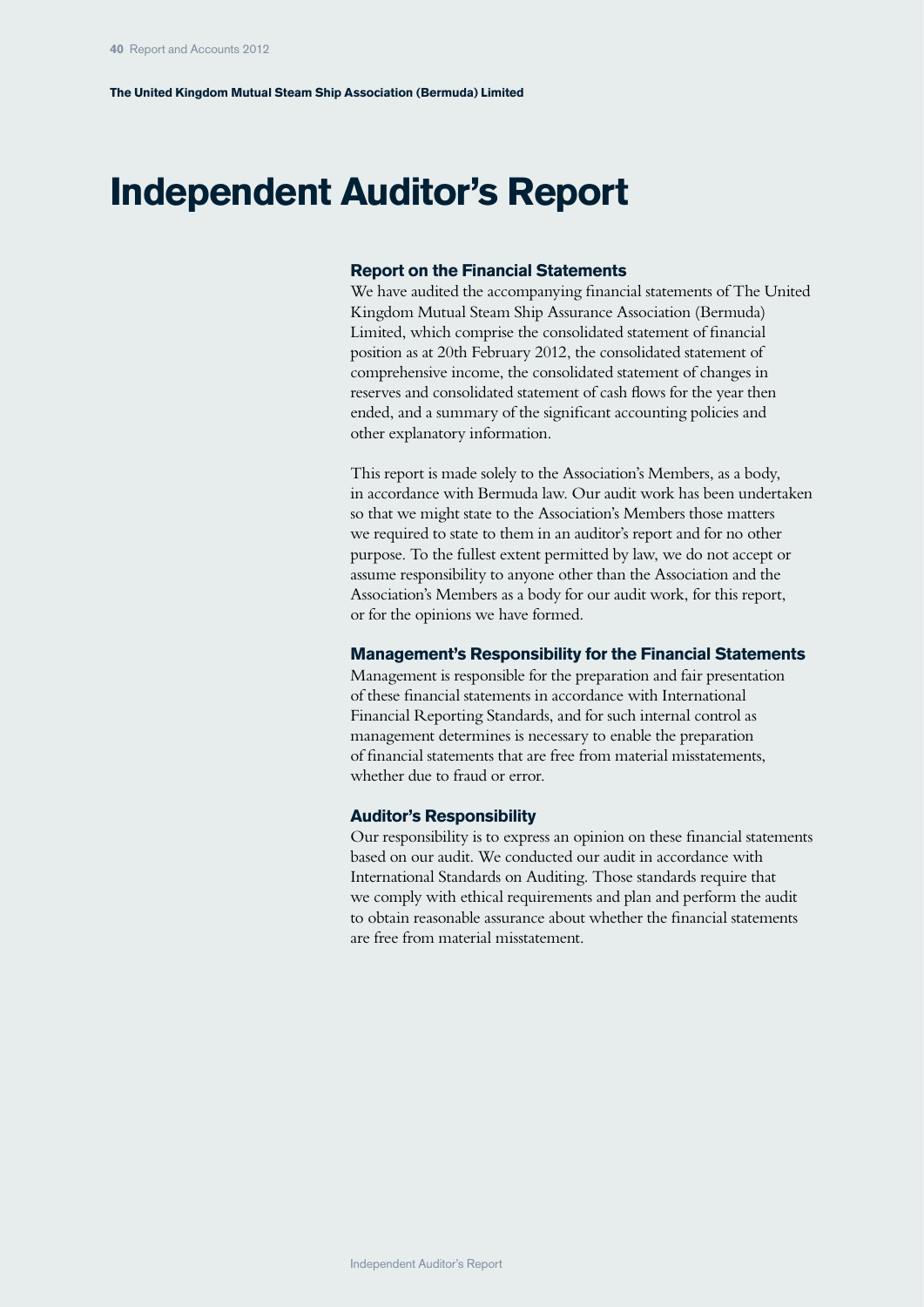#### **The United Kingdom Mutual Steam Ship Association (Bermuda) Limited**

An audit involves performing procedures to obtain audit evidence about the amounts and disclosures in the financial statements. The procedures selected depend on the auditor's judgment, including the assessment of the risks of material misstatement of the financial statements, whether due to fraud or error. In making those risk assessments, the auditor considers internal control relevant to the entity's preparation and fair presentation of the financial statements in order to design audit procedures that are appropriate in the circumstances, but not for the purpose of expressing an opinion on the effectiveness of the entity's internal control. An audit also includes evaluating the appropriateness of accounting policies used and the reasonableness of accounting estimates made by management, as well as evaluating the overall presentation of the financial statements. We believe that the audit evidence we have obtained is sufficient and appropriate to provide a basis for our audit opinion.

#### **Opinion**

In our opinion, the financial statements present fairly, in all material respects, the financial position of The United Kingdom Mutual Steam Ship Assurance Association (Bermuda) Limited as at 20th February 2012, and its financial performance and its cash flows for the year then ended in accordance with International Financial Reporting Standards.

Moore Stephens LLP, London 7th May 2012 150 Aldersgate Street London EC1A 4AB

#### **Note:**

The maintenance and integrity of the Association's website is the responsibility of the Directors; the work carried out by the auditors does not involve consideration of these matters and, accordingly, the auditors accept no responsibility for any changes that may have occurred to the financial statements since they were initially presented on the website.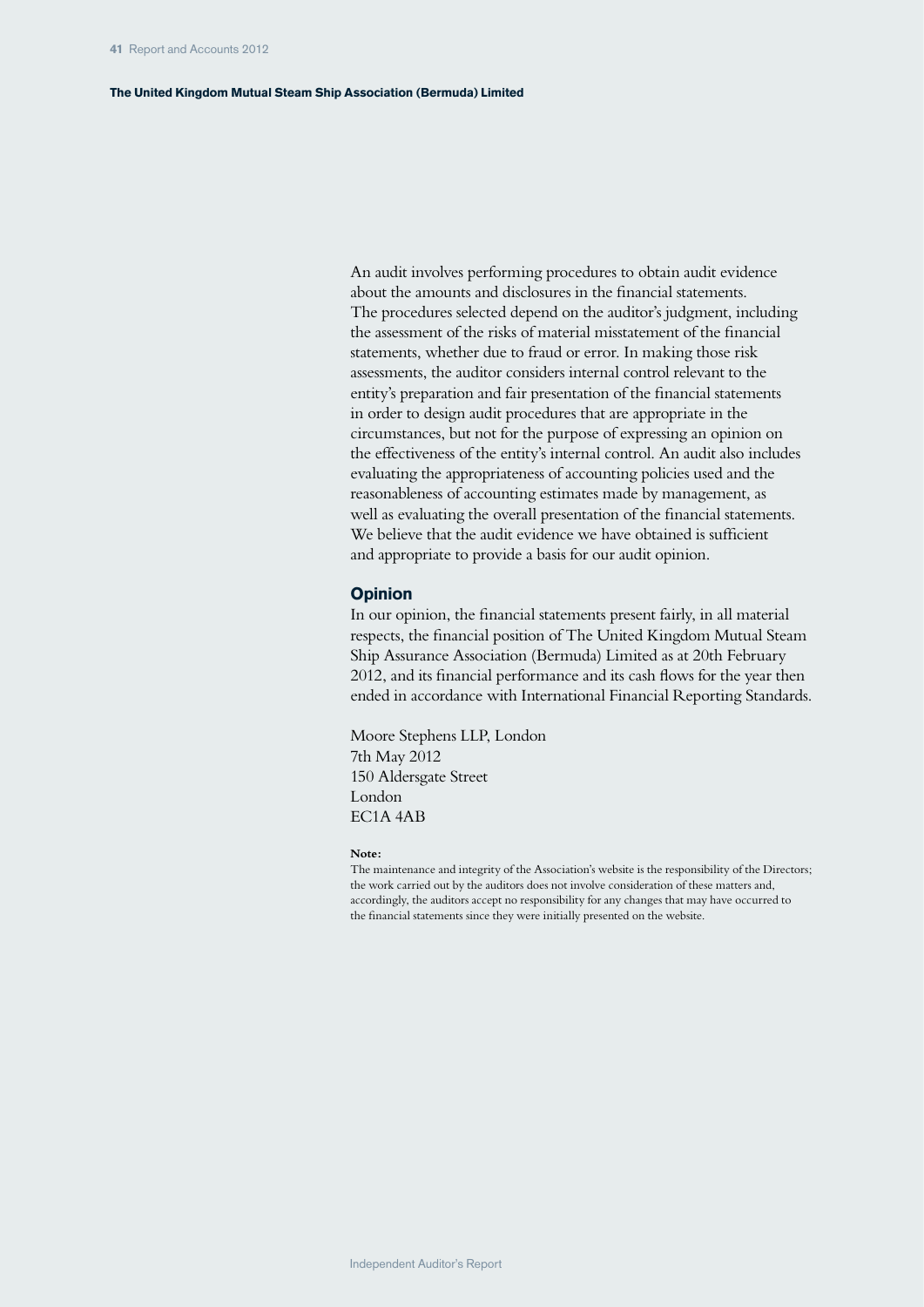## **Consolidated statement of comprehensive income**

**for the year ended 20 February 2012**

| Amounts in \$000                                                        | <b>Notes</b> | 2012       | 2011       |
|-------------------------------------------------------------------------|--------------|------------|------------|
| Insurance premium revenue                                               | 14           | 360,540    | 364,791    |
| Insurance premium ceded to reinsurers                                   | 14           | (70,685)   | (70, 218)  |
| Net insurance premium revenue                                           |              | 289,855    | 294,573    |
| Investment income                                                       | 15           | 20,771     | 19,386     |
| Net realised gains on financial assets                                  | 16           | 11,857     | 6,719      |
| Net fair value (losses)/gains on financial assets                       | 17           | (14, 029)  | 31,349     |
| Net investment return                                                   |              | 18,599     | 57,454     |
| Net income                                                              |              | 308,454    | 352,027    |
| Change in provision for insurance claims                                | 10           | (10, 430)  | 36,816     |
| Reinsurers' share of change in provision for insurance claims           | 10           | 34,772     | (37, 031)  |
| Insurance claims and loss adjustment expenses                           | 10           | (321,070)  | (312, 683) |
| Insurance claims and loss adjustment expenses recovered from reinsurers | 10           | 53,441     | 73,289     |
| Net insurance benefits and claims                                       |              | (243, 287) | (239, 609) |
| Expenses for the acquisition of insurance contracts                     | 18           | (20, 425)  | (20, 273)  |
| Net operating expenses                                                  | 18           | (21, 684)  | (20, 348)  |
| Foreign exchange (losses)/gains                                         |              | (2, 852)   | 1,236      |
| <b>Expenses</b>                                                         |              | (288, 248) | (278, 994) |
| Results from operating activities                                       |              | 20,206     | 73,033     |
| Finance costs                                                           | 12           | (9,000)    | (9,000)    |
| Surplus before tax                                                      |              | 11,206     | 64,033     |
| Income tax expense                                                      | 19           | (267)      | (1, 416)   |
| Surplus for the year attributable to members                            |              | 10,939     | 62,617     |
| Other comprehensive income                                              |              |            |            |
| - Amounts recycled into surplus                                         |              | (3,046)    |            |
| - Fair value (loss)/gain                                                |              | (427)      | 5,436      |
| Other comprehensive income for the year net of tax                      | 13           | (3, 473)   | 5,436      |
| Total comprehensive income for the year attributable to members         |              | 7,466      | 68,053     |

Other comprehensive income items are disclosed net of tax as there are no amounts of income tax that relate to these items.

The notes on pages 46 to 90 are an integral part of these consolidated financial statements.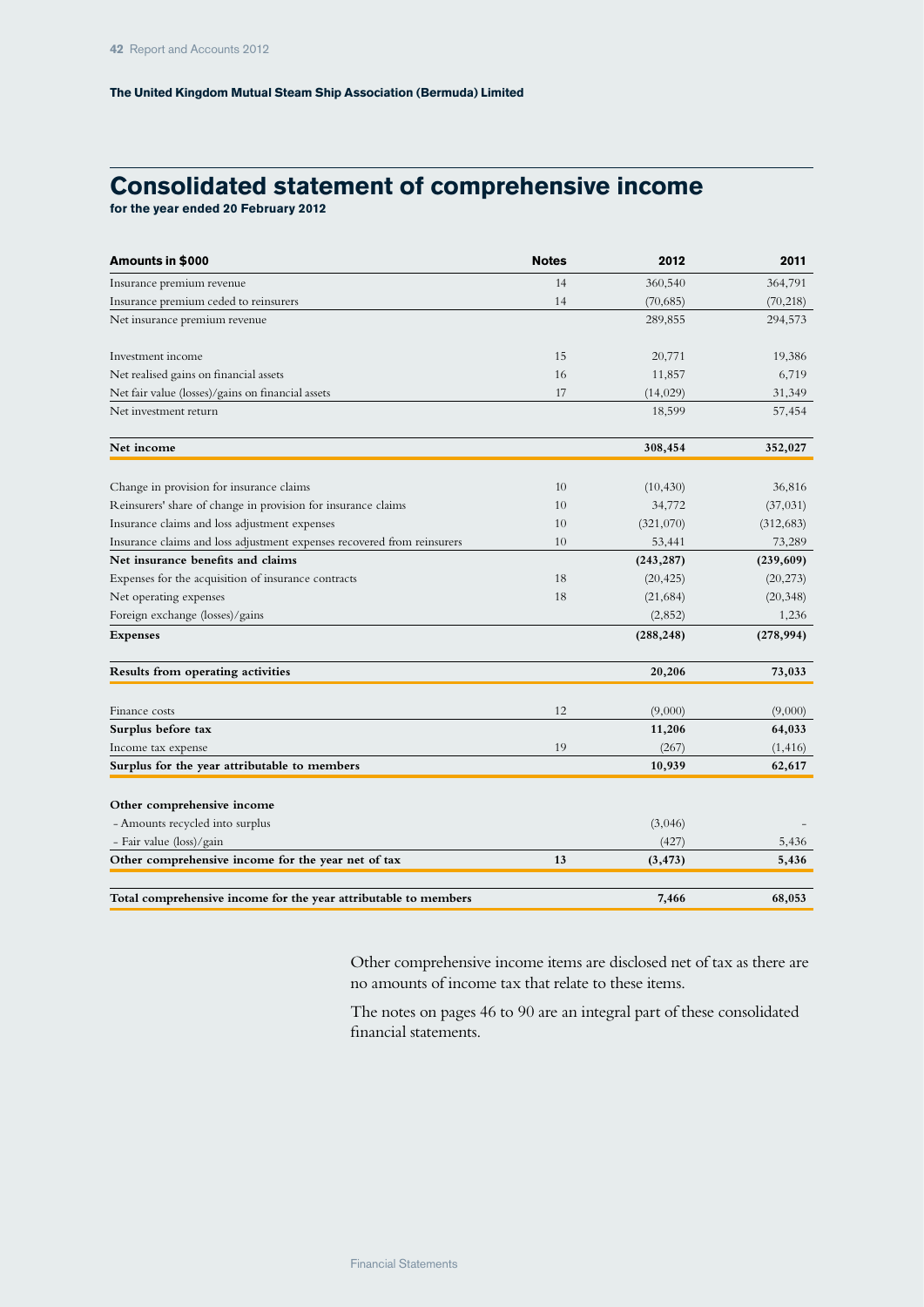# **Consolidated statement of financial position**

**as at 20th February 2012**

| Amounts in \$000                                                     | <b>Notes</b> | 2012      | 2011      | 2010      |
|----------------------------------------------------------------------|--------------|-----------|-----------|-----------|
| <b>Assets</b>                                                        |              |           |           |           |
| Financial assets                                                     |              |           |           |           |
| Equity securities:                                                   |              |           |           |           |
| - At fair value through profit and loss                              | 6            | 231,373   | 288,620   | 244,627   |
| - At cost                                                            | 6            | 17,277    | 17,703    | 16,839    |
| Debt securities:                                                     |              |           |           |           |
| - At fair value through profit and loss                              | 6            | 790,166   | 624,807   | 513,603   |
| Loans and receivables including insurance<br>receivables             | 7            | 85,029    | 92,755    | 158,046   |
| Derivative financial instruments                                     | 8            | 1,963     | 5,436     | 1,649     |
| Reinsurance contract assets                                          | 10           | 331,041   | 296,269   | 333,300   |
| Cash and cash equivalents                                            | 9            | 158,423   | 279,603   | 289,713   |
| Accrued interest                                                     |              | 6,099     | 5,077     | 4,366     |
| <b>Total assets</b>                                                  |              | 1,621,371 | 1,610,270 | 1,562,143 |
| <b>Reserves and liabilities</b>                                      |              |           |           |           |
| Capital and reserves attributable to members                         |              |           |           |           |
| Free reserves                                                        |              | 384,256   | 373,317   | 310,700   |
| Cash flow hedging reserve                                            | 13           | 1,963     | 5,436     |           |
| Other reserves                                                       | 13           | 240       | 240       | 240       |
| Total                                                                |              | 386,459   | 378,993   | 310,940   |
| Financial liabilities - Perpetual subordinated<br>capital securities | 12           | 99,318    | 98,862    | 98,405    |
| Total                                                                |              | 485,777   | 477,855   | 409,345   |
| <b>Other liabilities</b>                                             |              |           |           |           |
| Insurance liabilities                                                | 10           | 1,109,910 | 1,105,013 | 1,131,010 |
| Derivative financial instruments                                     | 8            | 824       | 565       |           |
| Provisions                                                           |              | 615       | 937       | 931       |
| Trade and other payables                                             | 11           | 24,122    | 25,223    | 20,387    |
| Current income tax                                                   |              | 123       | 677       | 470       |
| Total                                                                |              | 1,135,594 | 1,132,415 | 1,152,798 |
| Total reserves and liabilities                                       |              | 1,621,371 | 1,610,270 | 1,562,143 |

The notes on pages 46 to 90 form an integral part of these consolidated financial statements. The consolidated financial statements were approved by the Board of Directors on 7th May 2012 and were signed on its behalf.

Dino Caroussis Director Eric Andre Director Hugo Wynn-Williams Manager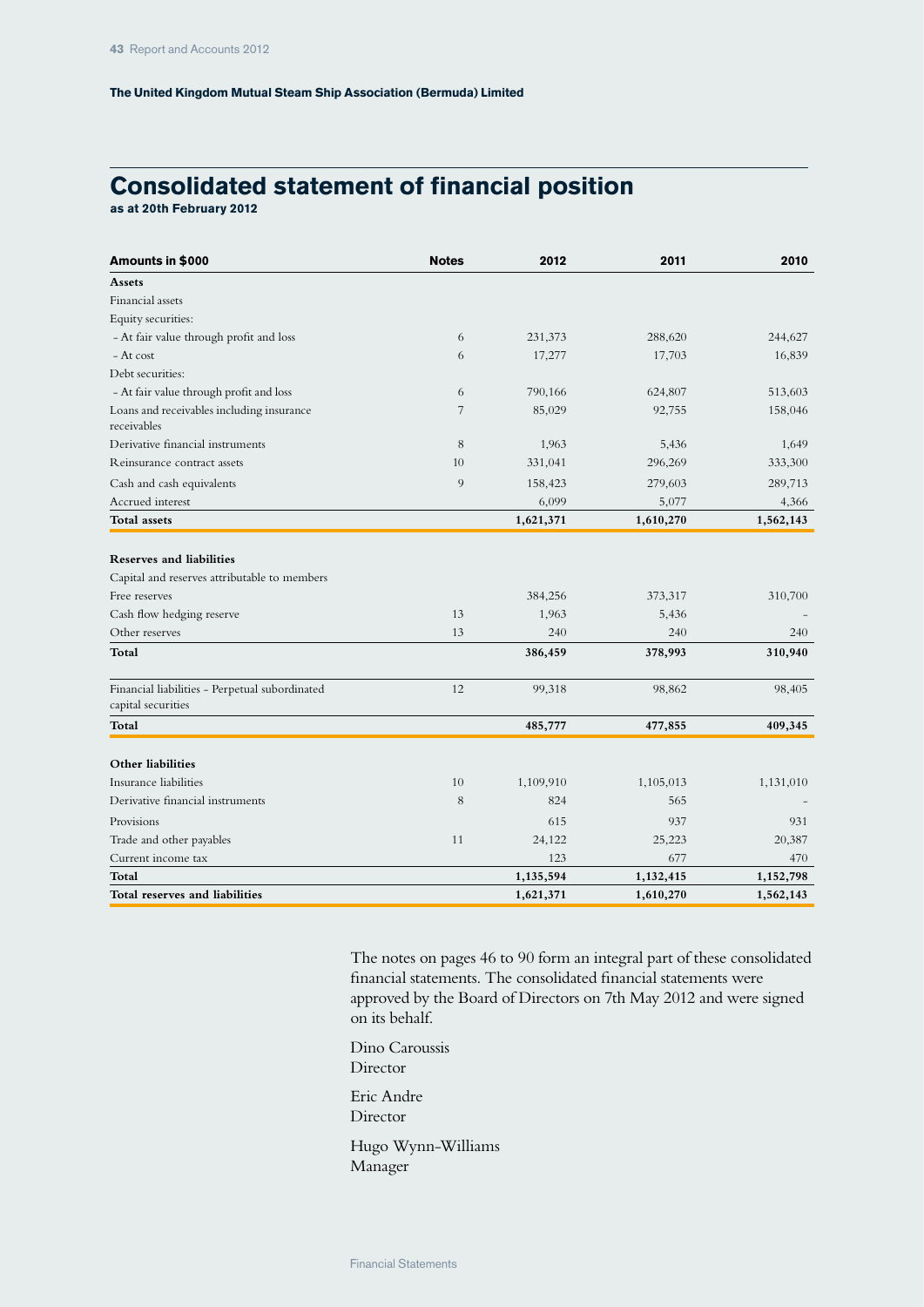# **Consolidated statement of changes in reserves**

#### **Attributable to members**

| Amounts in \$000                              | <b>Notes</b> | <b>Free reserves</b> | <b>Cash flow</b><br>hedging<br>reserve | <b>Other reserves</b> | <b>Total</b> |
|-----------------------------------------------|--------------|----------------------|----------------------------------------|-----------------------|--------------|
| Year ended 20th February 2012                 |              |                      |                                        |                       |              |
| At the beginning of the year                  |              | 373,317              | 5,436                                  | 240                   | 378,993      |
| Surplus for the year                          |              | 10,939               |                                        |                       | 10,939       |
| Other comprehensive income                    |              |                      |                                        |                       |              |
| Cash flow hedge-recycled to surplus           |              |                      | (3,046)                                |                       | (3,046)      |
| Cash flow hedge change in fair value          |              |                      | (427)                                  |                       | (427)        |
| Total other comprehensive income for the year | 13           |                      | (3, 473)                               |                       | (3, 473)     |
| Total comprehensive income for the year       |              | 10,939               | (3, 473)                               |                       | 7,466        |
| At end of year                                |              | 384,256              | 1,963                                  | 240                   | 386,459      |
| Year ended 20th February 2011                 |              |                      |                                        |                       |              |
| At the beginning of the year                  |              | 310,700              |                                        | 240                   | 310,940      |
| Surplus for the year                          |              | 62,617               |                                        |                       | 62,617       |
| Other comprehensive income                    |              |                      |                                        |                       |              |
| Cash flow hedge- change in fair value         | 13           |                      | 5,436                                  |                       | 5,436        |
| Total other comprehensive income for the year |              |                      | 5,436                                  |                       | 5,436        |
| Total comprehensive income for the year       |              | 62,617               | 5,436                                  |                       | 68,053       |
| At end of year                                |              | 373,317              | 5,436                                  | 240                   | 378,993      |

The notes on pages 46 to 90 form an integral part of these consolidated financial statements.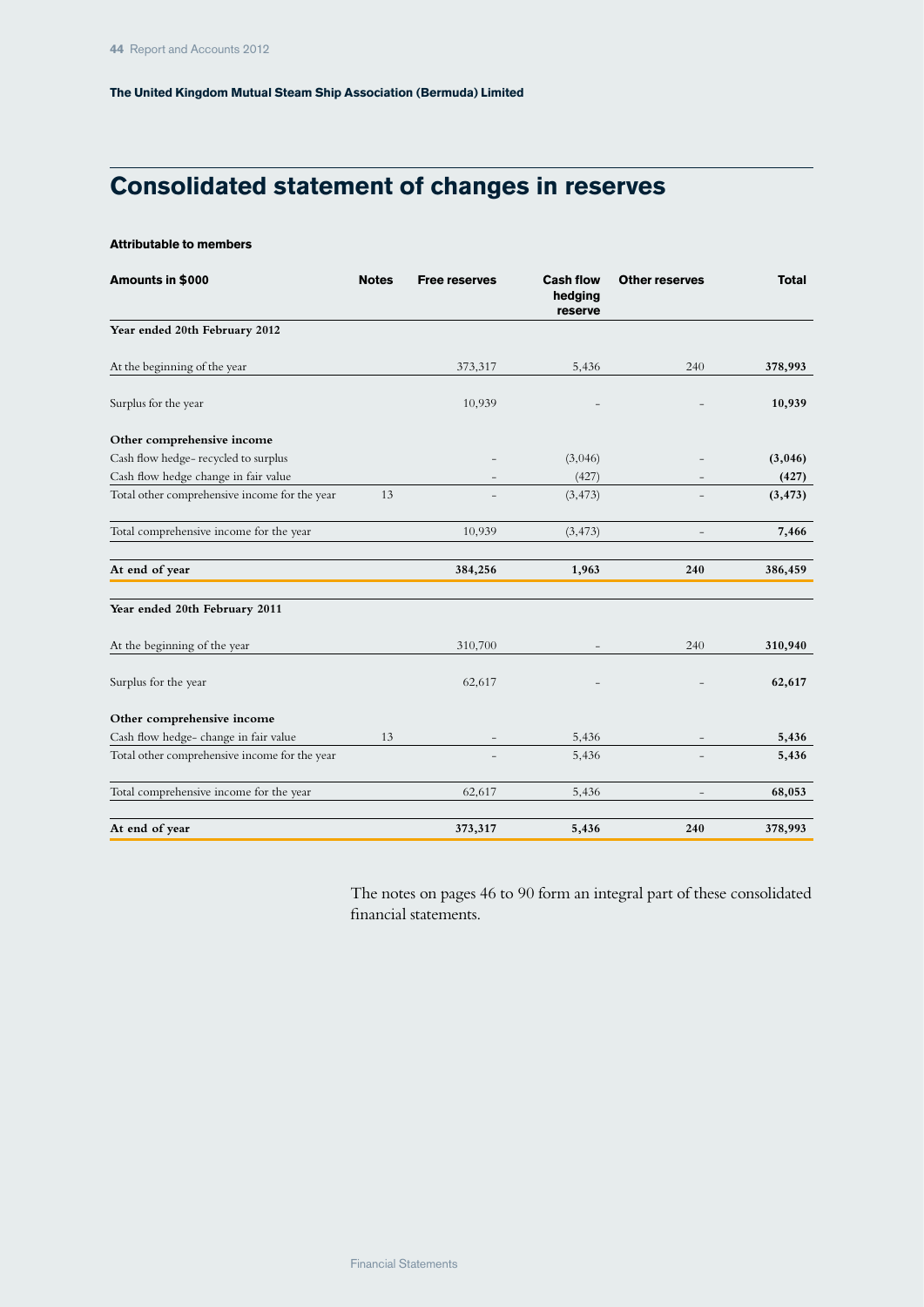# **Consolidated statement of cash flows**

**for the year ended 20th February 2012**

| Amounts in \$000                                                  | <b>Notes</b> | 2012       | 2011       |
|-------------------------------------------------------------------|--------------|------------|------------|
| <b>Operating activities</b>                                       |              |            |            |
| Calls and premiums received                                       |              | 367,944    | 424,528    |
| Receipts from reinsurance recoveries                              |              | 50,637     | 80,715     |
| Interest and dividends received                                   |              | 19,749     | 18,675     |
|                                                                   |              | 438,330    | 523,918    |
| Claims paid                                                       |              | 320,678    | 312,683    |
| Acquisition costs                                                 |              | 20,424     | 20,272     |
| Operating expenses paid                                           |              | 19,839     | 20,963     |
| Reinsurance premiums paid                                         |              | 65,458     | 70,660     |
| Taxation paid                                                     |              | 821        | 1,209      |
|                                                                   |              | 427,220    | 425,787    |
| Net cash provided by operating activities                         |              | 11,110     | 98,131     |
| <b>Investing activities</b>                                       |              |            |            |
| Purchase of investments                                           |              | (677, 266) | (675, 536) |
| Sale of investments                                               |              | 558,118    | 572,812    |
| Net cash used in investing activities                             |              | (119, 148) | (102, 724) |
| <b>Financing activities</b>                                       |              |            |            |
| Interest paid on perpetual subordinated securities                |              | (9,000)    | (9,000)    |
| Net cash used in financing activities                             |              | (9,000)    | (9,000)    |
| Net (decrease) in cash and cash equivalents                       |              | (117, 038) | (13,593)   |
| Effect of exchange rate fluctuations on cash and cash equivalents |              | 905        | (1, 565)   |
| Cash and cash equivalents at the beginning of the year            | 9            | 274,556    | 289,714    |
| Cash and cash equivalents at the end of the year                  | 9            | 158,423    | 274,556    |
| Breakdown of cash at end of year                                  |              |            |            |
| Cash and cash equivalents                                         |              | 158,423    | 279,603    |
| Amounts included within creditors                                 |              |            | (5,047)    |
| Total                                                             |              | 158,423    | 274,556    |

The notes on page 46 to 90 form and integral part of these consolidated financial statements.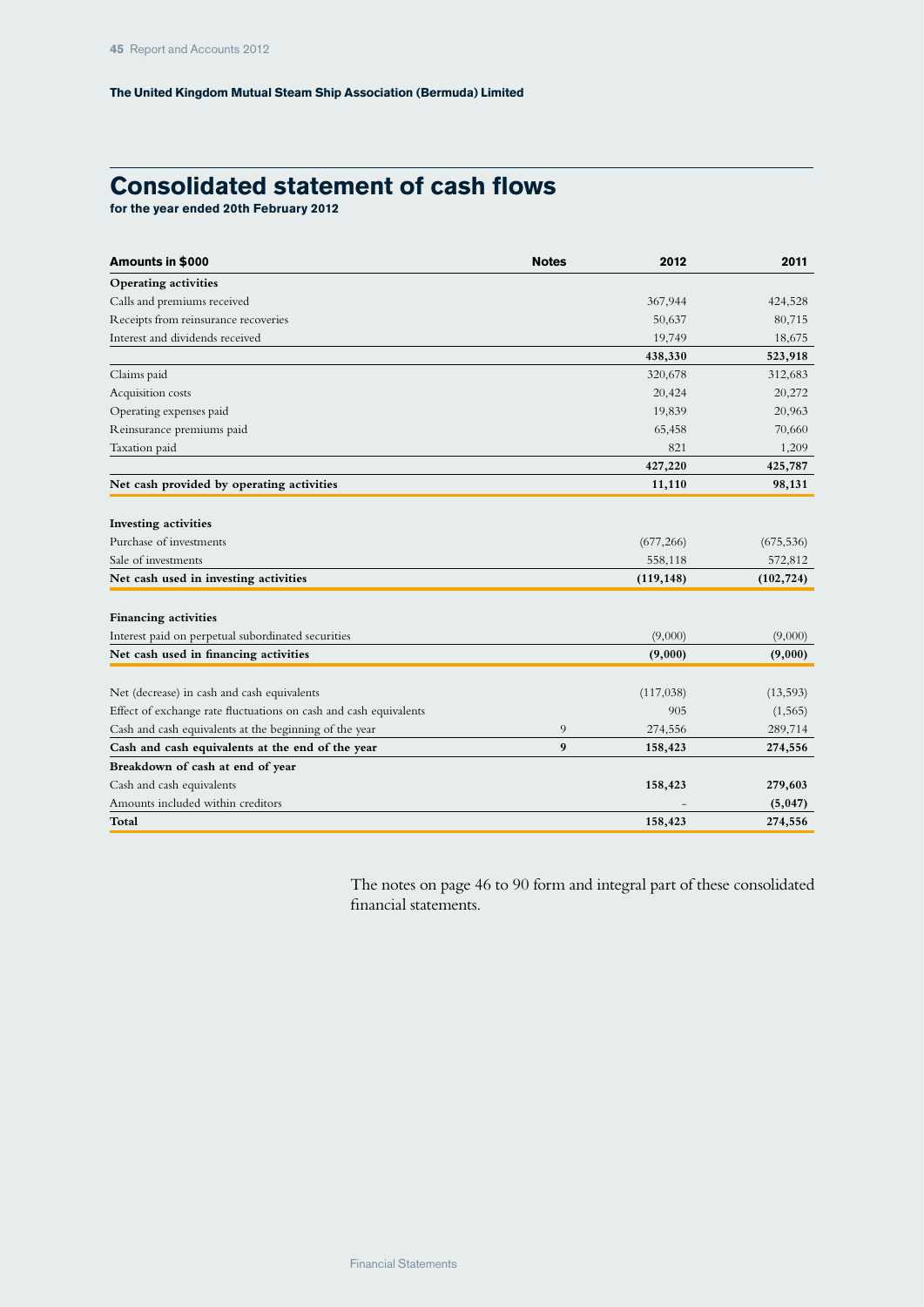# **Notes to the consolidated financial statements**

| Note 1<br><b>General information</b>                           | The United Kingdom Mutual Steam Ship Assurance Association<br>(Bermuda) Limited ('the Association') is incorporated in Bermuda as<br>a company limited by guarantee and having a statutory reserve but<br>not share capital. The principal activities of the Association are the<br>insurance and reinsurance of marine protection and indemnity risks<br>on behalf of the Members. The liability of the Members is limited to<br>the calls and supplementary premiums set by the Directors and in the<br>event of its liquidation, any net assets of the Association (including the<br>Statutory Reserve) are to be returned equitably to those Members<br>insured by it during the final five underwriting years.<br>The Association is unlisted. The Association has no share capital and is<br>controlled by the Members who are also the insured.<br>These consolidated financial statements have been authorised for issue<br>by the Board of Directors on 7th May 2012.                                                               |
|----------------------------------------------------------------|----------------------------------------------------------------------------------------------------------------------------------------------------------------------------------------------------------------------------------------------------------------------------------------------------------------------------------------------------------------------------------------------------------------------------------------------------------------------------------------------------------------------------------------------------------------------------------------------------------------------------------------------------------------------------------------------------------------------------------------------------------------------------------------------------------------------------------------------------------------------------------------------------------------------------------------------------------------------------------------------------------------------------------------------|
| Note 2<br><b>Summary of significant</b><br>accounting policies | The principal accounting policies applied in the preparation of these<br>consolidated financial statements are set out below. These policies<br>have been consistently applied to all the years presented, unless<br>otherwise stated.                                                                                                                                                                                                                                                                                                                                                                                                                                                                                                                                                                                                                                                                                                                                                                                                       |
| 2.1<br><b>Basis of presentation</b>                            | These consolidated financial statements are prepared in accordance<br>with International Financial Reporting Standards (IFRS) as defined<br>by International Accounting Standards 1 (IAS 1). They have been<br>prepared under the historical cost convention, as modified by the<br>recording of financial assets and financial liabilities (including<br>derivative instruments) at fair value through profit and loss. These are<br>the Association's first consolidated financial statements prepared in<br>accordance with IFRSs and IFRS 1 - First-time Adoption of IFRS<br>has been applied.<br>For all periods up to and including the year ended 20th February 2011,<br>the Association prepared its financial statements in accordance with<br>accounting principles generally accepted in Bermuda and Canada.<br>These financial statements for the year ended 20th February 2012<br>are the first the Association has prepared in accordance with IFRS.<br>Information on the impact of adoption of IFRS is disclosed in Note 24. |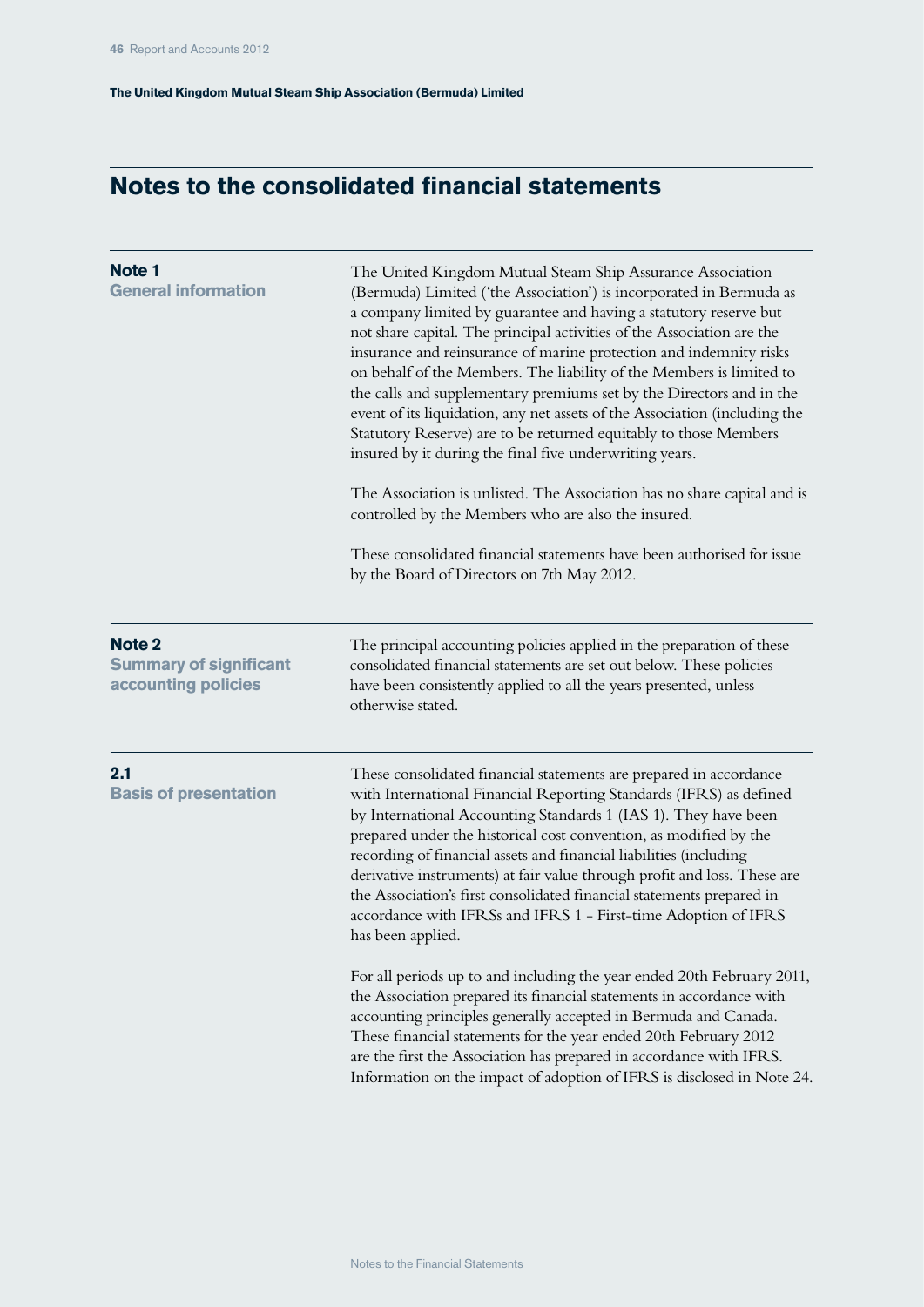**2.1 Basis of presentation (continued...)**

The preparation of financial statements in conformity with IFRS requires the use of certain critical accounting estimates. It also requires management to exercise its judgement in the process of applying the Company's accounting policies. The areas involving a higher degree of judgement or complexity, or areas where assumptions and estimates are significant to the consolidated financial statements are disclosed in Note 3.

The Association has issued tradable securities on the London Stock Exchange. However the Association is not required to comply with the full disclosure requirements of the exchange since the securities are debt in nature.

Standards, amendments to published standards and interpretations to existing standards that are not yet effective and have not been early adopted by the Association.

# **IFRS 7: Financial instruments - enhanced derecognition requirements**

The amendment requires additional disclosures about financial assets that have been transferred, but not derecognised, to enable the user of the Association's financial statements to understand the relationship with those assets that have not been derecognised and their associated liabilities. In addition, the amendment requires disclosures about continuing involvement in derecognised assets to enable the user to evaluate the nature of, and risks associated with, the entity's continuing involvement in those derecognised assets. The amendment becomes effective for annual periods beginning on or after 1 July 2011. The amendment affects disclosure only and has no impact on the Association's financial position or performance.

# **IFRS 9: Financial Instruments: Classification and Measurement**

IFRS 9 as issued reflects the first phase of the International Accounting Standards Board (IASB)'s work on the replacement of IAS 39 and applies to classification and measurement of financial assets and financial liabilities as defined in IAS 39. The standard is effective for annual periods beginning on or after 1 January 2015. In subsequent phases, the IASB will address hedge accounting and impairment of financial assets. The adoption of the first phase of IFRS 9 will have an effect on the classification and measurement of the Association's financial assets, but will potentially have no impact on classification and measurements of financial liabilities. The Association will quantify the effect in conjunction with the other phases, when issued, to present a comprehensive picture.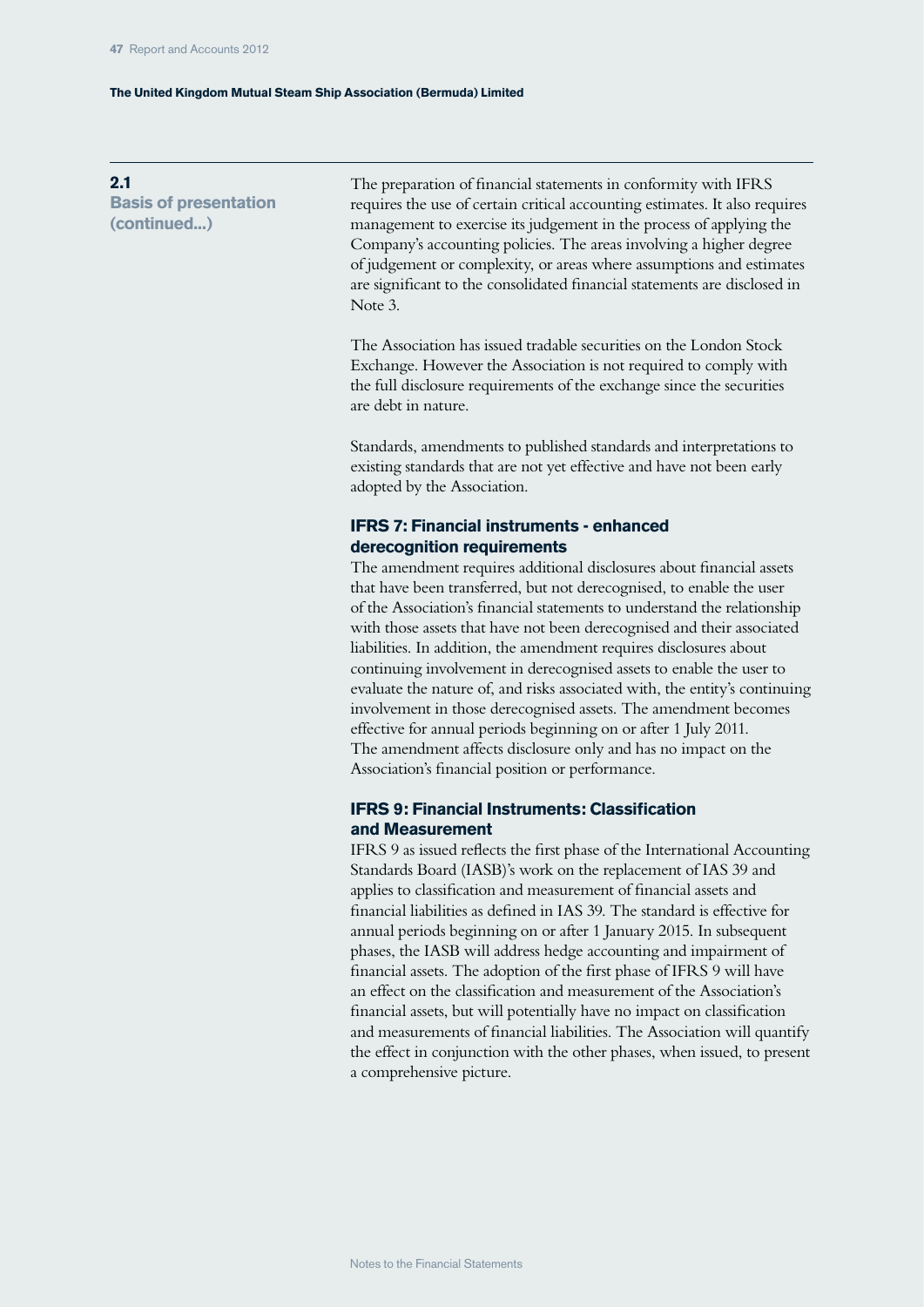**2.1 Basis of presentation (continued...)**

#### **IFRS 10: Consolidated Financial Statements**

On 12 May 2011 the IASB issued IFRS 10 Consolidated Financial Statements. IFRS 10 establishes principles for the presentation and preparation of consolidated financial statements when an entity controls one or more other entities. IFRS 10 replaces the consolidation requirements in SIC-12 Consolidation - Special Purpose Entities and IAS 27 Consolidated and Separate Financial Statements and is effective for annual periods beginning on or after 1 January 2013. Earlier application is permitted. A high level assessment of IFRS 10 was performed by the Association, and it is considered to have little to no impact on the Association.

## **IFRS 12: Disclosure of interests in Other Entities**

On 12 May 2011 the IASB issued IFRS 12 Disclosure of Interests in Other Entities. IFRS 12 is a new and comprehensive standard on disclosure requirements for all forms of interests in other entities, including subsidiaries, joint arrangements, associates and unconsolidated structured entities. IFRS 12 is effective for annual periods beginning on or after 1 January 2013. Earlier application is permitted. IFRS 12 will impose certain additional disclosure requirements on the Association.

#### **IFRS 13: Fair value measurement**

On 13 May 2011 the IASB issued IFRS 13 Fair Value Measurement. IFRS 13 defines fair value, sets out in a single IFRS a framework for measuring fair value and requires disclosures about fair value measurements. IFRS 13 applies when other IFRSs require or permit fair value measurements. It does not introduce any new requirements to measure an asset or a liability at fair value, change what is measured at fair value in IFRSs or address how to present changes in fair value. The new requirements are effective for annual periods beginning on or after 1 January 2013, with earlier application permitted. The IFRS is not expected to have a significant impact on the financial results of the Association and is expected to have a minimal impact on disclosure.

#### **IAS 1: Presentation of financial statements**

The IASB recently issued amendments to IAS 1 Presentation of Financial Statements on the presentation of other comprehensive income (OCI). The amendments to IAS 1 change the grouping of items presented in OCI. Items that could be reclassified to profit and loss at a future point in time would be presented separately from items which will never be reclassified. The amendments are effective for annual periods beginning on or after 1 July 2012. As all of the Association's items of comprehensive income will be reclassified to profit and loss in the future, this amendment is expected to have no impact on the results of the Association.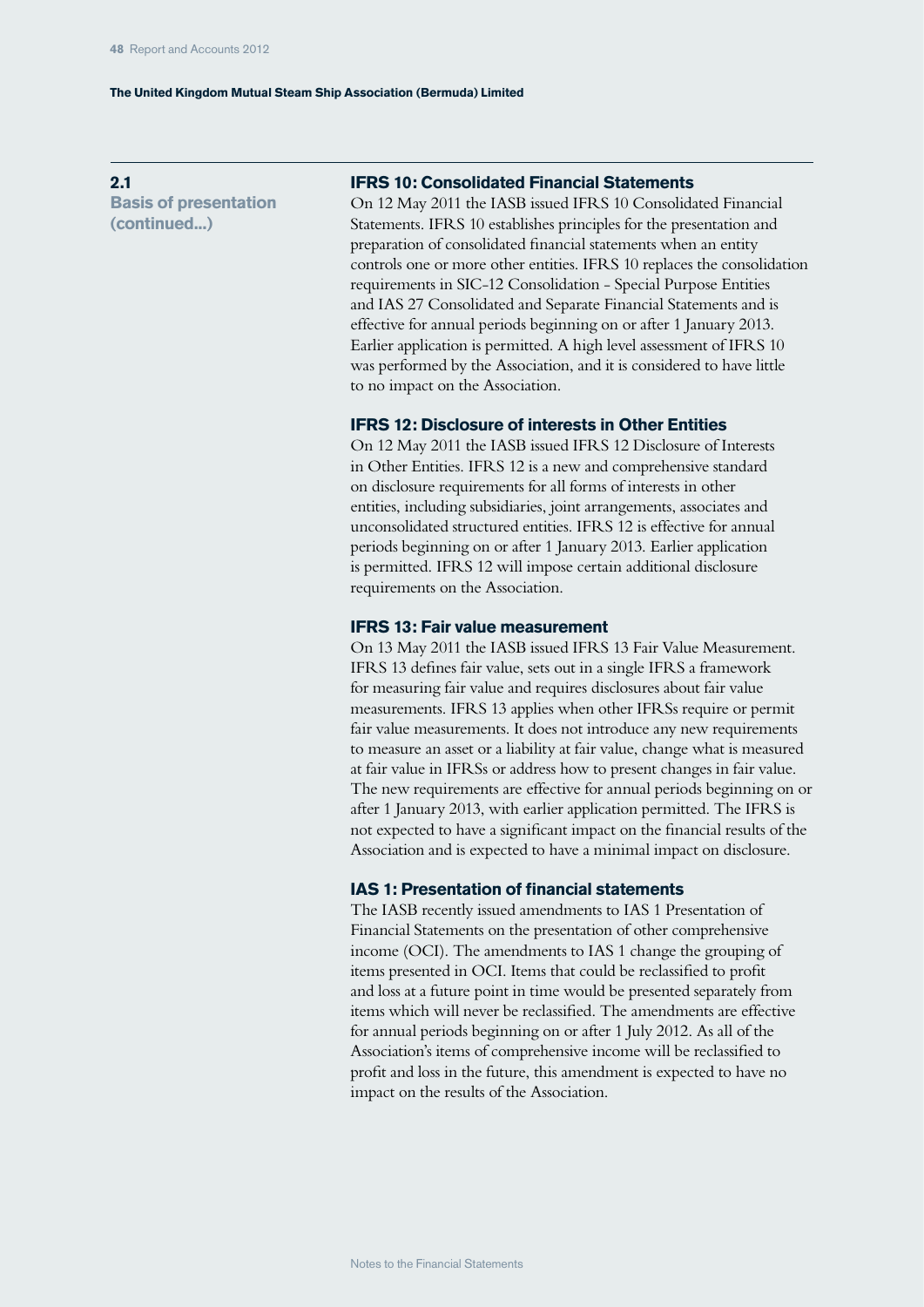**2.2 Consolidation**

#### **Subsidiaries**

Subsidiaries are all entities (including special purpose entities) over which the Association has the power to govern the financial and operating policies generally accompanying a shareholding of more than one half of the voting rights. The existence and effect of potential voting rights that are currently exercisable or convertible are considered when assessing whether the Association controls another entity. Subsidiaries are fully consolidated from the date on which control is transferred to the Association. They are de-consolidated from the date on which control ceases.

The Association uses the acquisition method of accounting to account for the purchase of subsidiaries. The cost of an acquisition is measured as the fair value of the assets given, equity instruments issued and liabilities incurred or assumed at the date of exchange. Identifiable assets acquired, liabilities and contingent liabilities assumed in a business combination are measured initially at their fair values at the acquisition date, irrespective of the extent of any non controlling interest. The excess of the cost of acquisition over the fair value of the Association's share of the identifiable net assets acquired is recorded as goodwill. If the cost of acquisition is less than the fair value of the net assets of the subsidiary acquired, the difference is recognised directly in the consolidated statement of comprehensive income. Acquisition related costs are expensed in the year of cost.

Intra-group transactions, balances and gains and losses on intra-group transactions are eliminated. Subsidiaries' accounting policies have been changed where necessary to ensure consistency with the policies adopted by the Association.

These consolidated financial statements include the results of the wholly owned subsidiary companies, International P&I Reinsurance Company Limited ('IPIR'), which is registered in the Isle of Man, and The United Kingdom Mutual Steam Ship Assurance (Europe) Limited ('UK Europe'). IPIR reinsures 90 per cent of the risks retained by the holding company. The Association is the sole member of UK Europe which insures certain European Members of the holding company where a European insurer is required by statute.

The Association accounts for its investment in Hydra Insurance Company Limited ('Hydra') as a special purpose entity. Hydra is a Bermudian segregated cell captive established by the International Group of P&I Clubs to reinsure part of the risk which clubs that are party to the Pooling Agreement previously reinsured in the market. Under the terms of the company's byelaws, the governing instrument assets are segregated in separate cells in such a way that they can be used only to satisfy the liabilities of the 'owning' club. The results of the separate cell 'owned' by the Association are consolidated within the consolidated financial statements; with all inter company transactions eliminated on consolidation.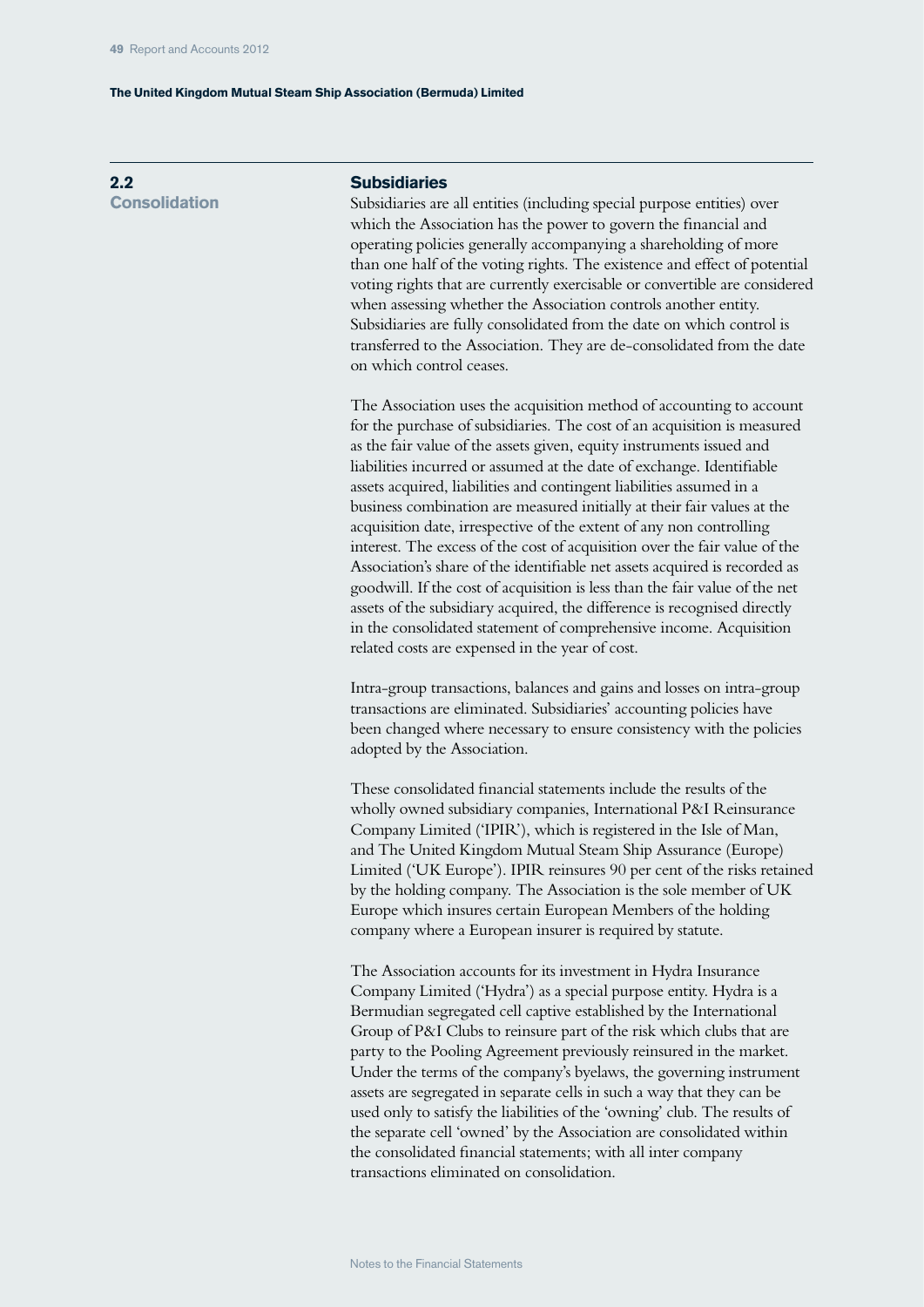| 2.3<br><b>Segment reporting</b>      | Operating segments are reported in a manner consistent with the<br>internal reporting provided to the Board of Directors. The Board of<br>Directors, which is responsible for allocating resources and assessing<br>performance of the operating segments, has been identified as the body<br>that makes strategic decisions.<br>The Association provides protection and indemnity risk cover to its<br>members, and as such has identified this to be the only reportable<br>segment of the Association. As a result no further segmental reporting<br>is presented. |
|--------------------------------------|-----------------------------------------------------------------------------------------------------------------------------------------------------------------------------------------------------------------------------------------------------------------------------------------------------------------------------------------------------------------------------------------------------------------------------------------------------------------------------------------------------------------------------------------------------------------------|
| 2.4<br><b>Annual accounting</b>      | The consolidated statement of comprehensive income is prepared on<br>an annual accounting basis and includes all the premiums for policies<br>incepting in the year, the cost of claims incurred and reinsurance<br>for the current year, and any adjustments relating to earlier years<br>together with operating expenses and investment income. All revenue<br>transactions appear in the consolidated statement of comprehensive<br>income and are allocated to a policy year or to a reserve.                                                                    |
| 2.5<br><b>Policy year accounting</b> | The calls and premiums, reinsurance premiums payable, claims and<br>reinsurance recoveries and outstanding claims are all allocated to the<br>policy years to which they relate. Both the realised gains on financial<br>assets and fair value gains on financial assets through profit and<br>loss, investment income and exchange gains and losses are allocated<br>proportionately to the average balance of funds on each open policy<br>year and the other funds at quarterly intervals. Operating expenses are<br>allocated to the current policy year.         |
| 2.6<br><b>Closed policy years</b>    | On formally closing a policy year, an amount equivalent to the<br>anticipated future investment income arising from funds attributable<br>to that year is transferred into the policy year account from the<br>Contingency Account. This allows the policy year to close at the<br>anticipated ultimate result. Thereafter, the actual income from such<br>funds is credited to the Contingency Account so setting-off the<br>original amount debited.                                                                                                                |
|                                      | For a closed policy year, it is the policy of the Association to retain a<br>balance sufficient to meet the outstanding and unreported claims on<br>that year. Upon subsequent review (of that balance) any anticipated<br>surplus or shortfall is allocated to or from the Contingency Account.                                                                                                                                                                                                                                                                      |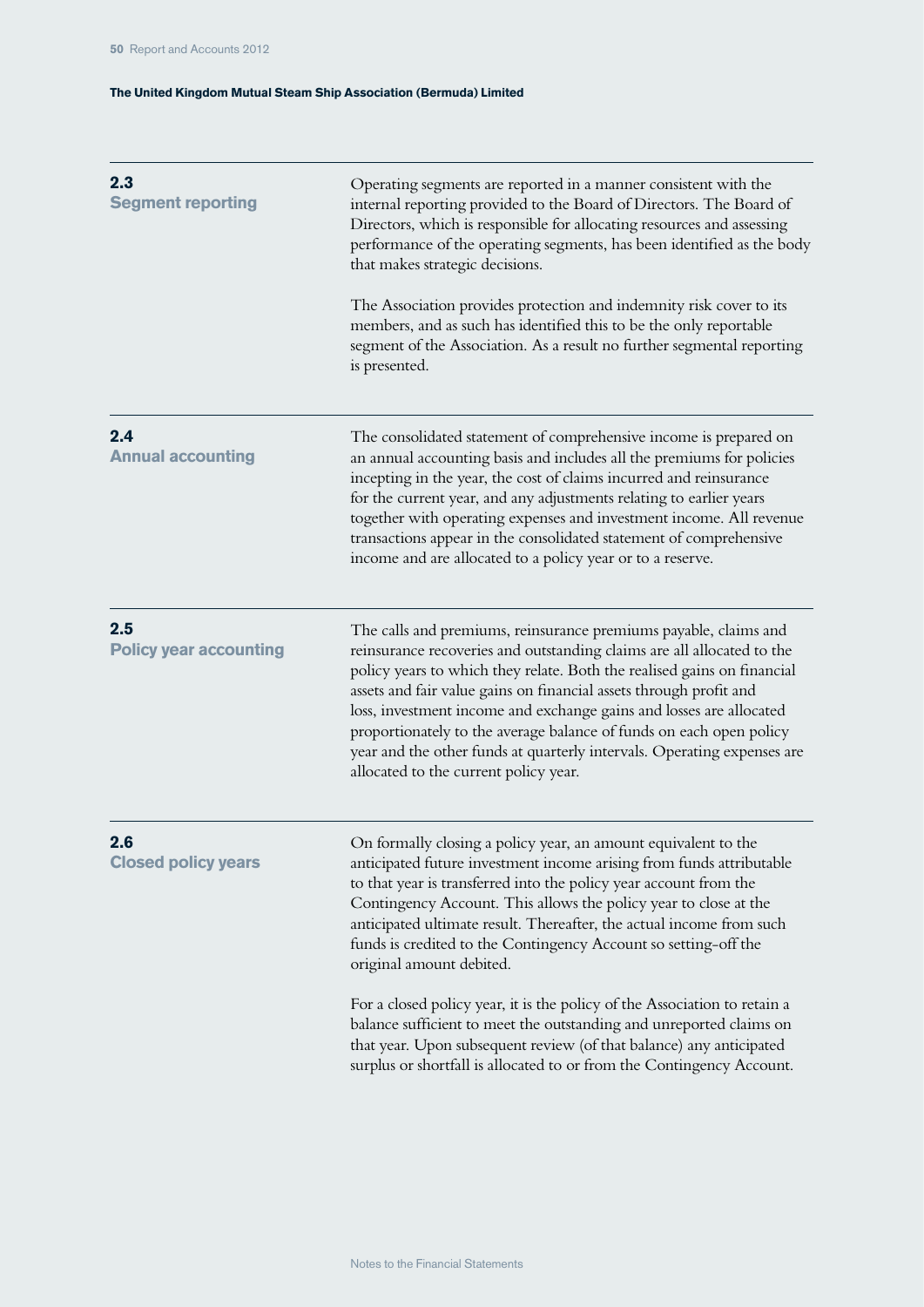| 2.7<br><b>Contingency account</b>          | On closure of a policy year the anticipated surplus or deficit remaining<br>on the year is transferred to or from the Contingency account,<br>bringing the year into balance. Thereafter, any subsequent increases or<br>decreases in the anticipated level of outgoings on the policy year are<br>absorbed by the Contingency account. The Contingency account is<br>charged with the policy year's anticipated future investment income at<br>the time of closure; in return, it receives the actual investment income<br>and exchange differences as they accrue. |
|--------------------------------------------|----------------------------------------------------------------------------------------------------------------------------------------------------------------------------------------------------------------------------------------------------------------------------------------------------------------------------------------------------------------------------------------------------------------------------------------------------------------------------------------------------------------------------------------------------------------------|
| 2.8<br><b>Catastrophe reserve</b>          | The catastrophe reserve is derived from calls specifically made on<br>Members, together with its proportion of investment income and<br>exchange differences, less transfers to the Contingency account as<br>resolved by the Board of Directors.                                                                                                                                                                                                                                                                                                                    |
| 2.9<br><b>Foreign currency translation</b> | (a) Functional currency presentation<br>Items included in the financial statements of each of the<br>Association's entities are measured using the currency of the primary<br>economic environment in which the entity operates (the 'functional<br>currency'). These consolidated financial statements are presented in<br>thousands of US dollars which is the Association's presentation and<br>functional currency.                                                                                                                                              |
|                                            | (b) Transactions and balances<br>Revenue transactions in foreign currencies have been translated into<br>US dollars at rates revised at monthly intervals. All exchange gains and<br>losses, whether realised or unrealised, are included in the consolidated<br>statement of comprehensive income.                                                                                                                                                                                                                                                                  |
|                                            | Foreign currency assets and liabilities are translated into US dollars<br>at the rates of exchange ruling at the end of the reporting period.<br>The resulting difference is included in the consolidated statement of<br>comprehensive income.                                                                                                                                                                                                                                                                                                                      |
|                                            | Forward currency contracts are entered into in order to hedge the<br>currency exposure of the investment portfolio. The contracts are for<br>the forward sale of currencies which are matched by holdings of those<br>currencies. The open contracts have been re-valued at year-end rates of<br>exchange. The profit or loss on exchange on these contracts is included<br>within exchange gains and losses.                                                                                                                                                        |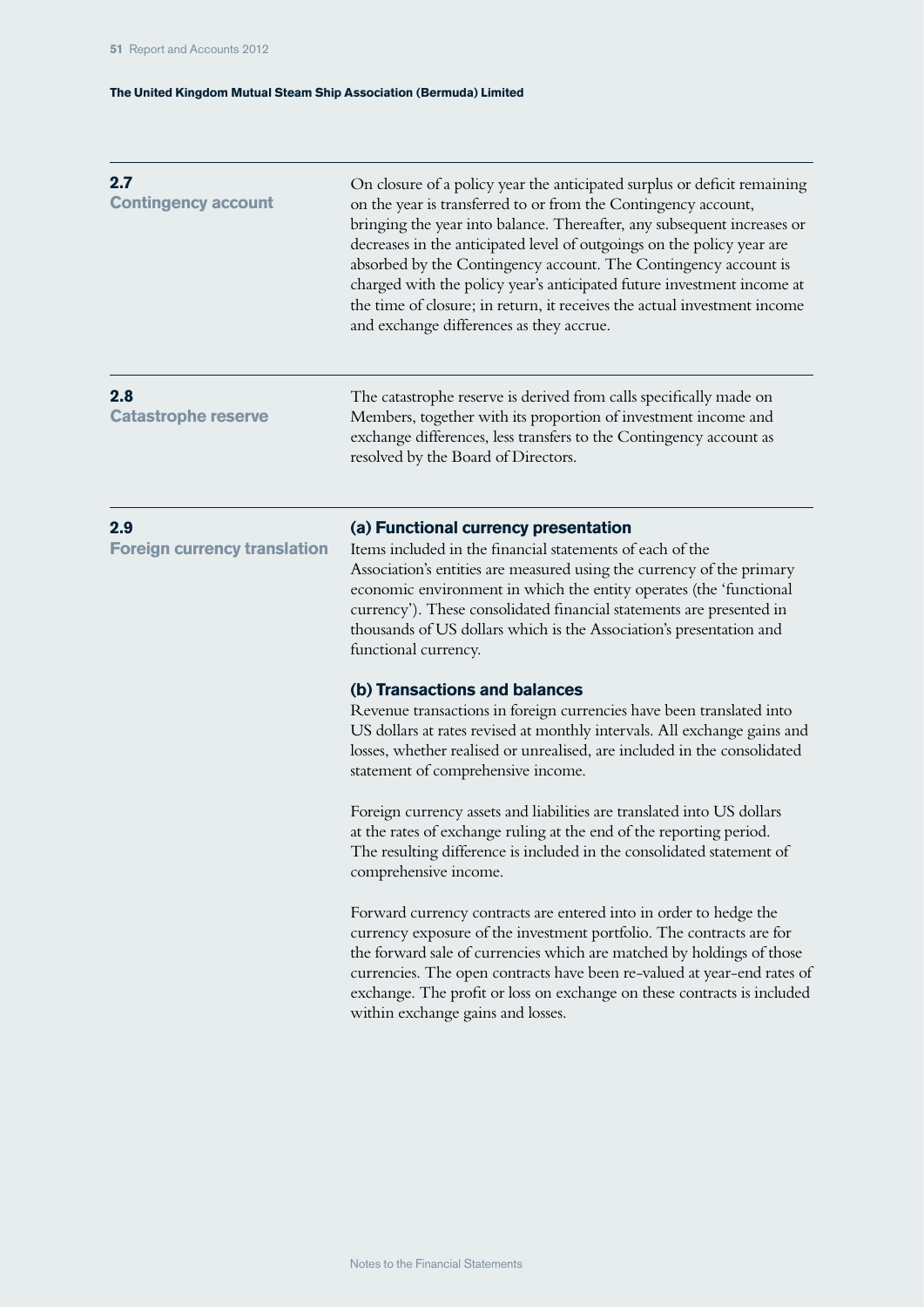| 2.10<br><b>Financial assets</b>                 | The Association classifies its financial assets as designated at fair value<br>through profit and loss and loans and receivables. The classification is<br>determined by management at initial recognition and depends on the<br>purpose for which the investments were acquired.                                                                                                                                                                     |
|-------------------------------------------------|-------------------------------------------------------------------------------------------------------------------------------------------------------------------------------------------------------------------------------------------------------------------------------------------------------------------------------------------------------------------------------------------------------------------------------------------------------|
| 2.10.1<br><b>Classification</b>                 | (a) Financial assets at fair value through profit and loss<br>This category has two sub-categories: financial assets held for trading<br>and those designated at fair value through profit and loss at inception.                                                                                                                                                                                                                                     |
|                                                 | A financial asset is classified into the 'financial assets at fair value<br>through profit and loss' category at inception if acquired principally for<br>the purpose of selling in the short term, if it forms part of a portfolio of<br>financial assets in which there is evidence of short-term profit-taking,<br>or if so designated by management. Derivatives are also classified as in<br>this category unless they are designated as hedges. |
|                                                 | The financial investments of the Association that are classified as<br>designated at fair value through profit and loss are shown in the<br>consolidated statement of financial position The fair value gains and<br>losses are taken to surplus or deficit within the consolidated statement<br>of comprehensive income which reflects the management of the<br>portfolio on a fair value basis.                                                     |
|                                                 | (b) Financial assets at cost<br>Investments in equity instruments that do not have a quoted market<br>price in an active market and whose fair value cannot be reliably<br>measured and derivatives that are linked to and must be settled by<br>delivery of such unquoted equity instruments, are measured at cost.                                                                                                                                  |
|                                                 | (c) Loans and receivables<br>Loans and receivables are non-derivative financial assets with fixed<br>or determinable payments that are not quoted in an active market.<br>Receivables arising from insurance contracts are also classified in this<br>category and are reviewed for impairment as part of the impairment<br>review of loans and receivables.                                                                                          |
| 2.10.2<br><b>Recognition and</b><br>measurement | Regular-way purchases and sales of financial assets are recognised on<br>trade-date – the date on which the Association commits to purchase or<br>sell the asset.                                                                                                                                                                                                                                                                                     |
|                                                 | Financial assets carried at fair value through profit and loss are initially<br>recognised at fair value, and transaction costs are expensed in the<br>consolidated statement of comprehensive income.                                                                                                                                                                                                                                                |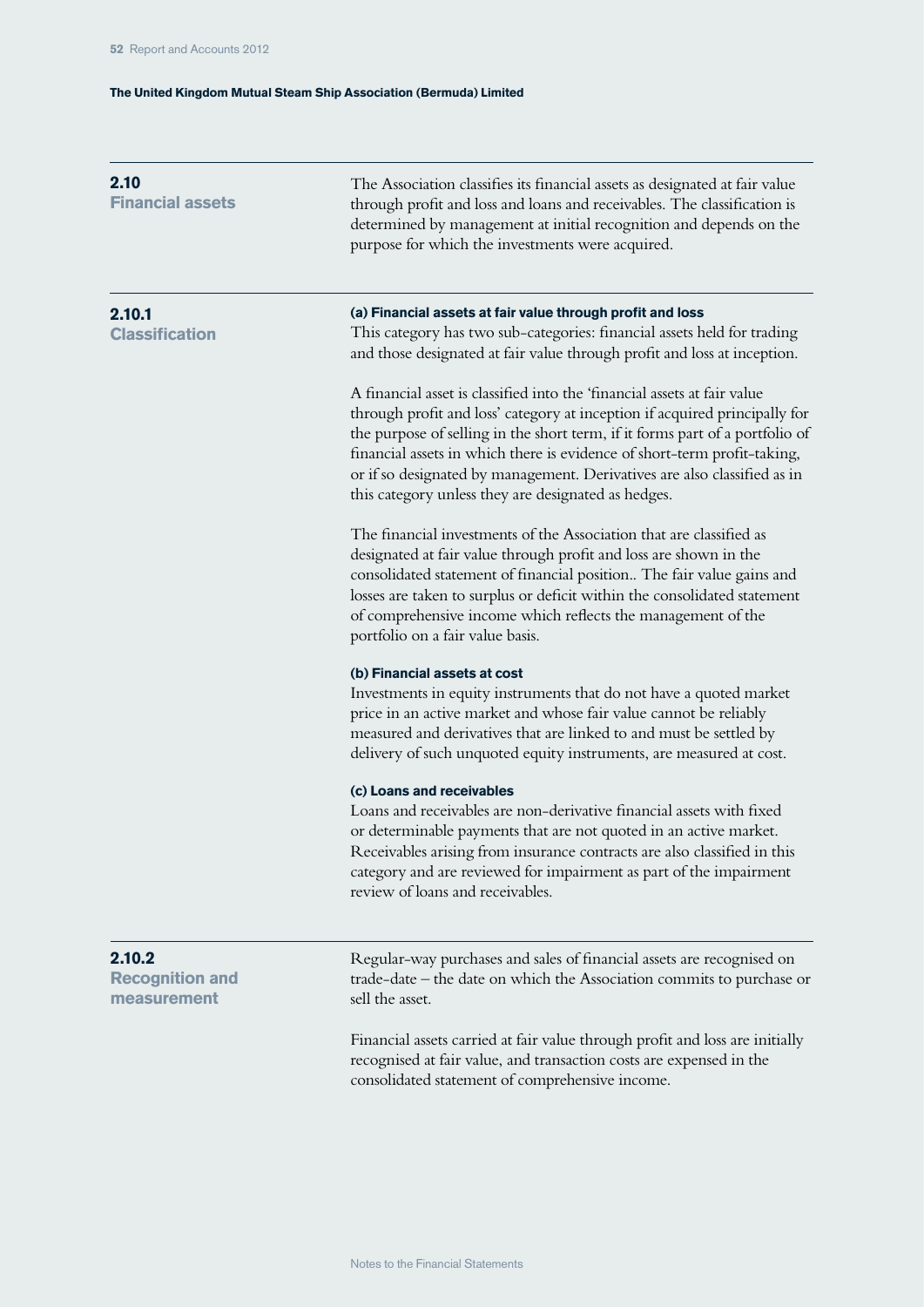| 2.10.2<br><b>Recognition and</b><br>measurement (continued) | Financial assets are derecognised when the rights to receive cash flows<br>from them have expired or where they have been transferred and the<br>Association has also transferred substantially all risks and rewards of<br>ownership.                                                                                                                                                                                                                                                                                                                                                                                             |  |  |
|-------------------------------------------------------------|------------------------------------------------------------------------------------------------------------------------------------------------------------------------------------------------------------------------------------------------------------------------------------------------------------------------------------------------------------------------------------------------------------------------------------------------------------------------------------------------------------------------------------------------------------------------------------------------------------------------------------|--|--|
|                                                             | The interest receivable from the investments together with dividend<br>receipts are included within investment income in the consolidated<br>statement of comprehensive income. The fair value gains and losses<br>on the movement in the market value of the investments compared to<br>the cost are included in net fair value gains and losses on investments<br>within the consolidated statement of comprehensive income. The<br>realised gains and losses on sale of investments are included in<br>net realised gains on financial assets through profit and loss in the<br>consolidated statement of comprehensive income. |  |  |
| 2.10.3<br><b>Determination of fair value</b>                | Fair values of investments traded in active markets are measured at<br>bid price. Where there is no active market, fair value is measured by<br>reference to other factors. Shareholdings in entities for which there is<br>no recognised market are held at cost less any impairments.                                                                                                                                                                                                                                                                                                                                            |  |  |
|                                                             | A financial instrument is regarded as quoted in an active market if<br>quoted prices are readily and regularly available from an exchange,<br>dealer, broker, industry group, pricing service or regulatory agency,<br>and those prices represent actual and regularly occurring market<br>transactions on an arm's length basis. If the above criteria are not met,<br>the market is regarded as being inactive.                                                                                                                                                                                                                  |  |  |
|                                                             | The fair value of foreign exchange forward contracts is based on<br>current forward exchange rates.                                                                                                                                                                                                                                                                                                                                                                                                                                                                                                                                |  |  |
|                                                             | The carrying value less impairment provision of trade receivables and<br>payables are assumed to approximate their fair values.                                                                                                                                                                                                                                                                                                                                                                                                                                                                                                    |  |  |
| 2.11<br><b>Derivative financial</b>                         | Derivatives are initially recognised at fair value on the date on which                                                                                                                                                                                                                                                                                                                                                                                                                                                                                                                                                            |  |  |
| <b>instruments</b>                                          | a derivative contract is entered into and are subsequently re-measured<br>et their feir value. The method of recognizing the resulting feir value                                                                                                                                                                                                                                                                                                                                                                                                                                                                                  |  |  |

at their fair value. The method of recognising the resulting fair value gain or loss depends on whether the derivative is designated as a hedging instrument, and if so, the nature of the item being hedged. Fair values are obtained from quoted market prices in active markets, including recent market transactions, and valuation techniques, including discounted cash flow models and options pricing models, as appropriate. All derivatives are carried as assets when fair value is positive and as liabilities when fair value is negative.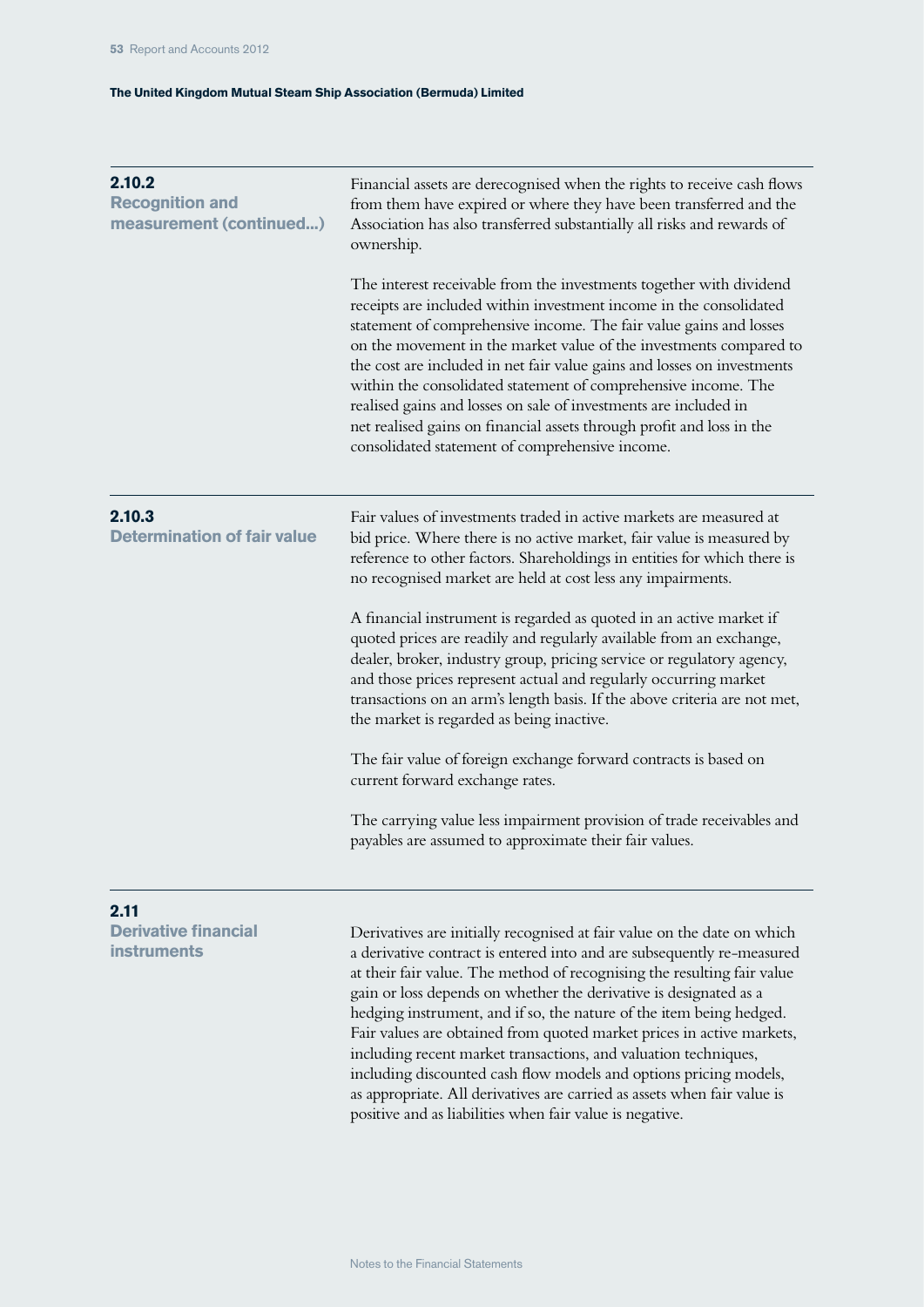**2.11 Derivative financial instruments**

The best evidence of the fair value of a derivative at initial recognition is the transaction price (that is, the fair value of the consideration given or received) unless the fair value of that instrument is evidenced by comparison with other observable current market transactions in the same instrument (that is, without modification or repackaging) or based on a valuation technique whose variables include only data from observable markets.

The Association designates derivatives as either: hedges of highly probable forecast transactions (cash flow hedges); or non-hedge derivatives.

The Association documents at the inception of the transaction the relationship between hedging instruments and hedged items, as well as its risk management objective and strategy for undertaking various hedging transactions. The Association also documents its assessment, both at hedge inception and on an ongoing basis, of whether the derivatives that are used in hedging transactions are expected to be and have been highly effective in offsetting changes in fair values or cash flows of hedged items. The fair values of various derivative instruments used for hedging purposes are disclosed in Note 8. Movements on the hedging reserve are shown in Note 13.

#### **(a) Cash flow hedges**

The effective portion of changes in the fair value of derivatives that are designated and qualify as cash flow hedges is recognised in other comprehensive income. The gain or loss relating to any ineffective portion is recognised immediately in the consolidated statement of comprehensive income within 'net fair value gains on financial assets at fair value through profit and loss'.

Amounts accumulated in reserves are recycled to income in the periods in which the hedged item affects profit or loss (for example, when the hedged forecast transaction takes place).

When a hedging instrument expires or is sold, or when a hedge no longer meets the criteria for hedge accounting, any cumulative gain or loss existing in equity at that time remains in equity and is recognised when the forecast transaction is ultimately recognised in the consolidated statement of comprehensive income. However, when a forecast transaction is no longer expected to occur, the cumulative gain or loss that was reported in equity is immediately transferred to the consolidated statement of comprehensive income.

#### **(b) Derivatives that do not qualify for hedge accounting**

Certain derivative instruments do not qualify for hedge accounting. Changes in the fair value of all such derivative instruments are recognised immediately in the consolidated statement of comprehensive income.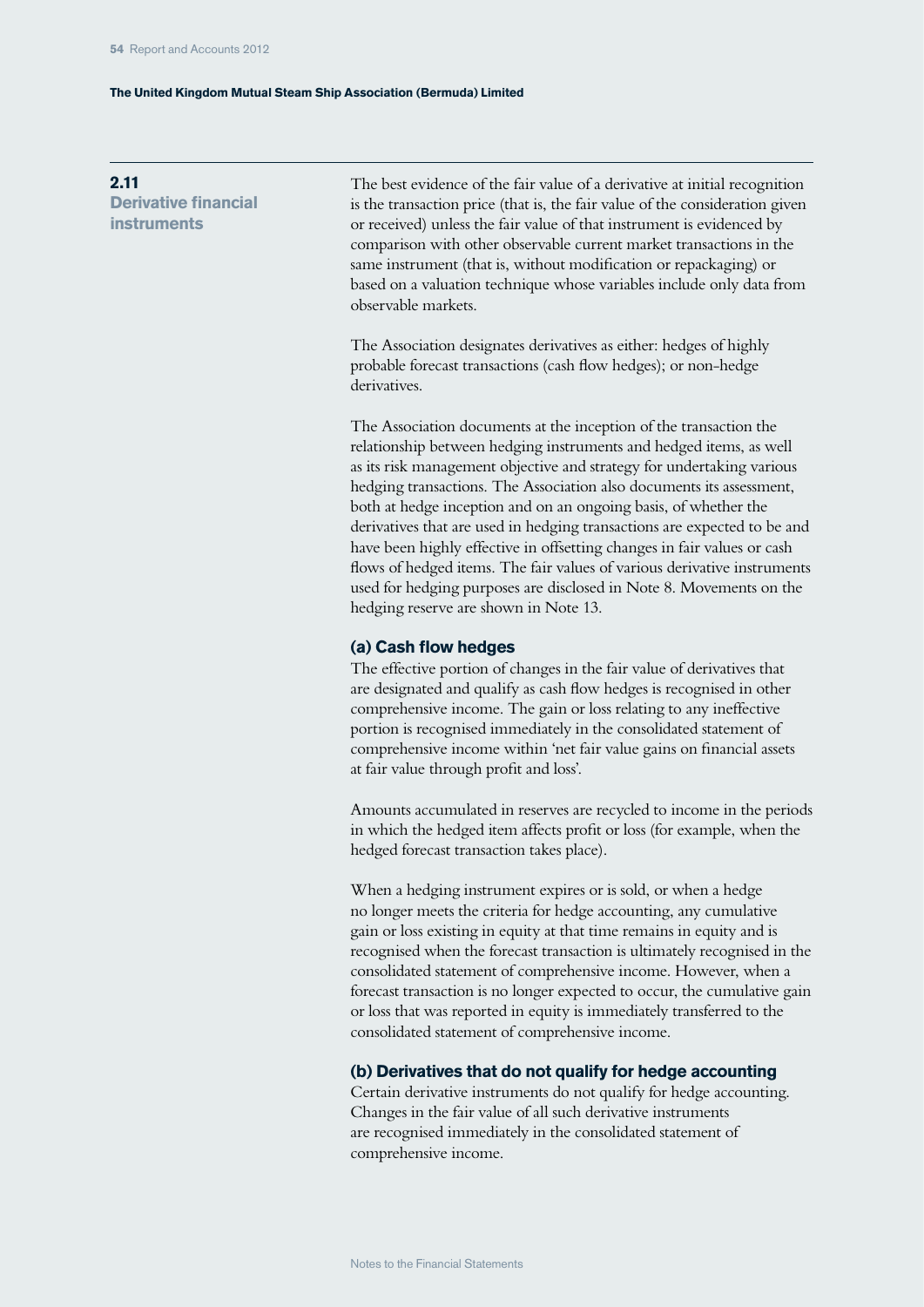| 2.12<br><b>Financial liabilities</b>                         | Financial liabilities are recognised initially at fair value, net of<br>transaction costs. Financial liabilities are subsequently stated at<br>amortised cost; any difference between the proceeds (net of transaction<br>costs) and the redemption value is recognised in the consolidated<br>statement of comprehensive income over the period of the financial<br>liability applying the effective interest method.                                                                                                                                                                                                                                                                                                                                                                                                                                                                                                                                                                                                                         |
|--------------------------------------------------------------|------------------------------------------------------------------------------------------------------------------------------------------------------------------------------------------------------------------------------------------------------------------------------------------------------------------------------------------------------------------------------------------------------------------------------------------------------------------------------------------------------------------------------------------------------------------------------------------------------------------------------------------------------------------------------------------------------------------------------------------------------------------------------------------------------------------------------------------------------------------------------------------------------------------------------------------------------------------------------------------------------------------------------------------------|
| 2.13<br><b>Offsetting of financial</b><br><b>instruments</b> | Financial assets and liabilities are offset and the net amount reported<br>in the consolidated statement of financial position only when there is a<br>legally enforceable right to offset the recognised amounts and there is<br>an intention to settle on a net basis, or to realise the asset and settle the<br>liability simultaneously.                                                                                                                                                                                                                                                                                                                                                                                                                                                                                                                                                                                                                                                                                                   |
| 2.14<br><b>Cash and cash equivalents</b>                     | Cash and cash equivalents are defined as cash on hand, demand<br>deposits and short-term, highly liquid investments readily convertible<br>to known amounts of cash and which are subject to insignificant risk<br>of changes in value. Cash equivalents are investments with original<br>maturity of three months or less from the date of acquisition.                                                                                                                                                                                                                                                                                                                                                                                                                                                                                                                                                                                                                                                                                       |
| 2.15<br><b>Insurance contracts</b><br>- classification       | The Association issues contracts that transfer insurance risk. Insurance<br>contracts are those contracts that transfer significant insurance risk.<br><b>Provision for outstanding claims</b><br>Provision for the liabilities of insurance contracts is made for<br>outstanding claims and settlement expenses incurred at the<br>consolidated statement of financial position date including an estimate<br>for the cost of claims incurred but not reported (IBNR) at that date.<br>Included in the provision is an estimate for internal and external costs<br>of handling the outstanding claims.<br>The risks associated with insurance contracts are complex and subject<br>to a number of variables. The Association uses several statistical and<br>actuarial techniques based on past claims development experience.<br>This includes indications such as average claims cost and ultimate<br>claims numbers. The key methods used by the Association in<br>estimating liabilities are:<br>- Chain ladder<br>- Bornhuetter-Ferguson |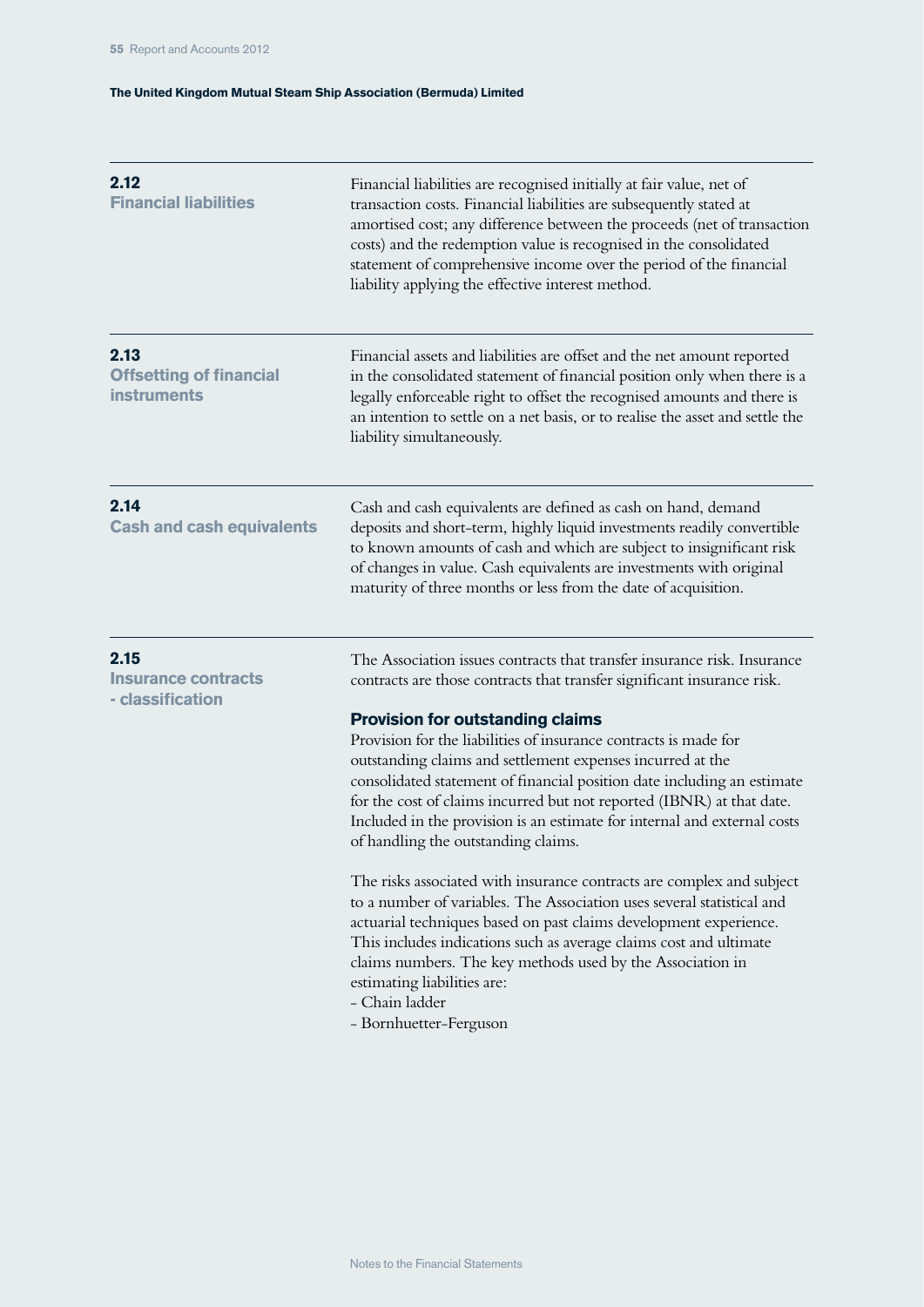| 2.15<br><b>Insurance contracts</b><br>- classification (continued) | Significant delays are experienced in the notification and settlement of<br>certain types of insurance claims, the ultimate cost of which may vary<br>from the original assessment. Adjustments to the amounts of claims<br>provisions established in previous years are reflected in the consolidated<br>financial statements for the period in which the adjustments are made<br>and disclosed separately, if material.                                                              |
|--------------------------------------------------------------------|----------------------------------------------------------------------------------------------------------------------------------------------------------------------------------------------------------------------------------------------------------------------------------------------------------------------------------------------------------------------------------------------------------------------------------------------------------------------------------------|
|                                                                    | <b>Insurance receivables and payables</b><br>Receivables and payables arising under insurance contracts are<br>recognised when due and measured at cost less provision for<br>impairment, which approximate fair value.                                                                                                                                                                                                                                                                |
| 2.15.1<br><b>Reinsurance</b>                                       | The Association enters into reinsurance contracts in the normal<br>course of business in order to limit potential losses arising from<br>certain exposures. Outward reinsurance premiums are accounted for<br>in the same period as the related premiums for the direct or inwards<br>reinsurance business being reinsured.                                                                                                                                                            |
|                                                                    | Reinsurance liabilities comprise premiums payable for outwards<br>reinsurance contracts and are recognised as an expense when due.                                                                                                                                                                                                                                                                                                                                                     |
|                                                                    | Reinsurance assets include balances due from reinsurance companies<br>for paid and unpaid losses. Reinsurance assets are measured consistently<br>with the amounts associated with the underlying insurance contracts<br>and in accordance with the terms of the reinsurance contract.<br>Reinsurance is recorded as an asset unless a right of set-off exists,<br>in which case the associated liabilities are reduced to take account<br>of reinsurance.                             |
| 2.16<br><b>Current and deferred</b><br>income tax                  | The charge for UK taxation is shown in the consolidated statement<br>of comprehensive income. The charge is based on a percentage of<br>the investment income and both realised and unrealised investment<br>gains less losses. Underwriting income is not taxable. Management<br>periodically evaluates positions taken in tax returns with respect to<br>situations in which applicable tax regulation is subject to interpretation<br>and establishes provisions where appropriate. |
|                                                                    | The tax effects of carry-forwards of unused losses or unused tax credits<br>are recognised as an asset when it is probable that future taxable profits<br>will be available against which these losses can be utilised.                                                                                                                                                                                                                                                                |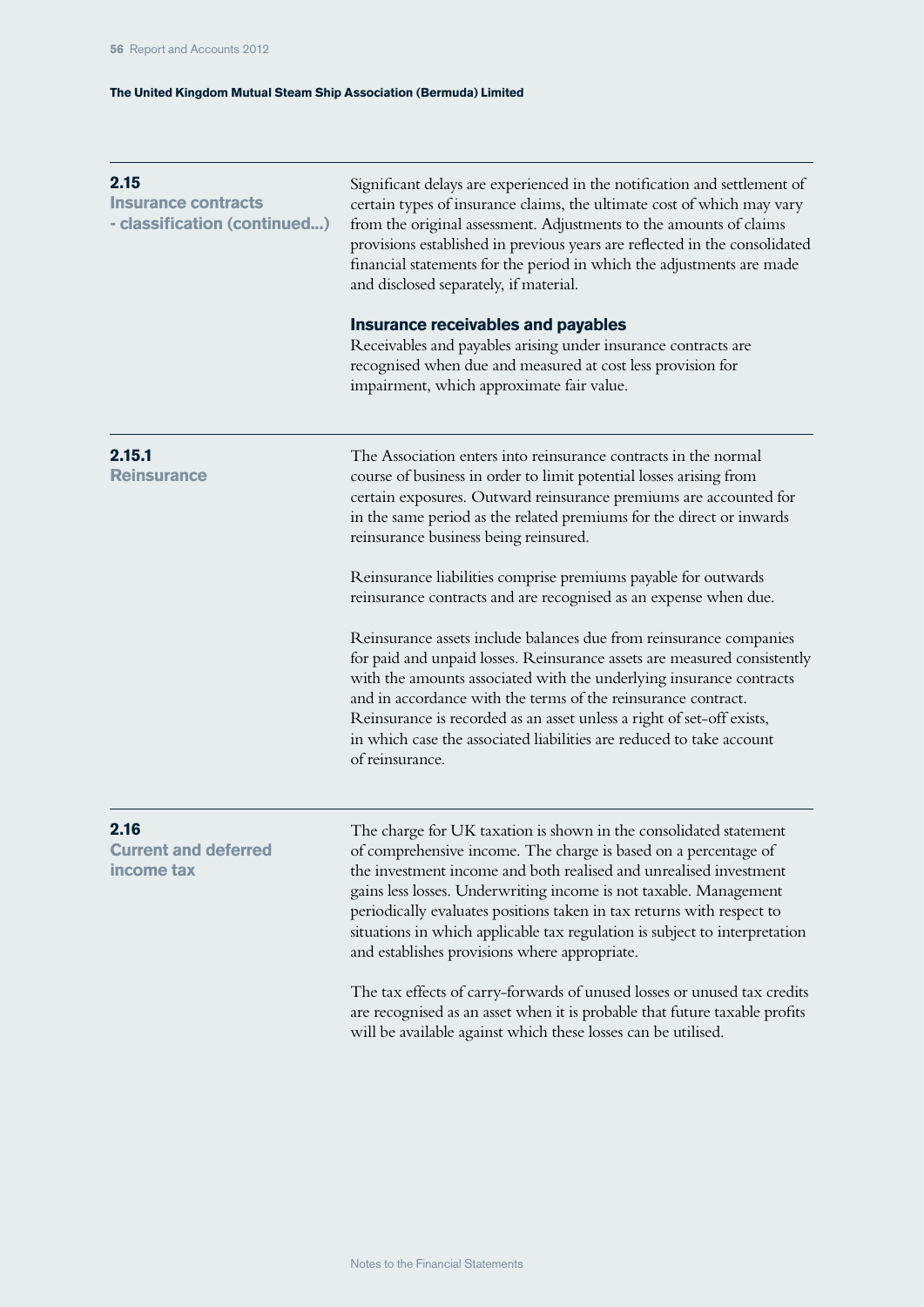# Provisions are recognised when the Association has a present legal or constructive obligation as a result of past events; it is more likely than not that an outflow of resources will be required to settle the obligation; and the amount can be reliably estimated. Provisions represent the best estimate of future payments, excluding **Provisions**

claims payments, arising from a past event where the final payment is likely but not certain. The amount provided relates to disputes arising in the ordinary course of business of the Association, and the exposure to loss in excess of the amount accrued is minimal.

### **2.18**

**2.17** 

**Revenue recognition**

Revenue comprises the fair value for services, net of value-added tax, after eliminating revenue within the Association. Revenue is recognised as follows:

#### **Insurance premium revenue**

Calls and premiums include gross calls and supplementary premiums, less return premiums, release changes and provisions for cancellations. These calls and premiums are the total receivable for the whole period of cover provided by the contracts incepting during the accounting period together with any premium adjustments relating to prior accounting periods. The Directors retain the power to levy supplementary premiums, or give discounts on mutual premiums on open policy years. There are no unearned premiums.

#### **Fee and commission income**

Fee and commission income consist mainly of reinsurance and profit commissions and policyholder administration fees. There are no deferred commissions. All other fee income is recognised as the services are provided.

#### **(a) Interest income and expenses**

Interest income and expenses for all interest-bearing financial instruments, including financial instruments measured at fair value through profit and loss, are recognised within 'Investment income' (Note 15) and 'Finance costs' (Note 12) in the consolidated statement of comprehensive income using the effective interest rate method. When a receivable is impaired, the Association reduces the carrying amount to its recoverable amount, being the estimated future cash flow discounted at the original effective interest rate of the instrument, and continues unwinding the discount as interest income.

### **(b) Dividend income**

Dividend income is recognised when the right to receive payment is established – this is the ex dividend date for equity securities. Dividends are recognised within investment income (note 15).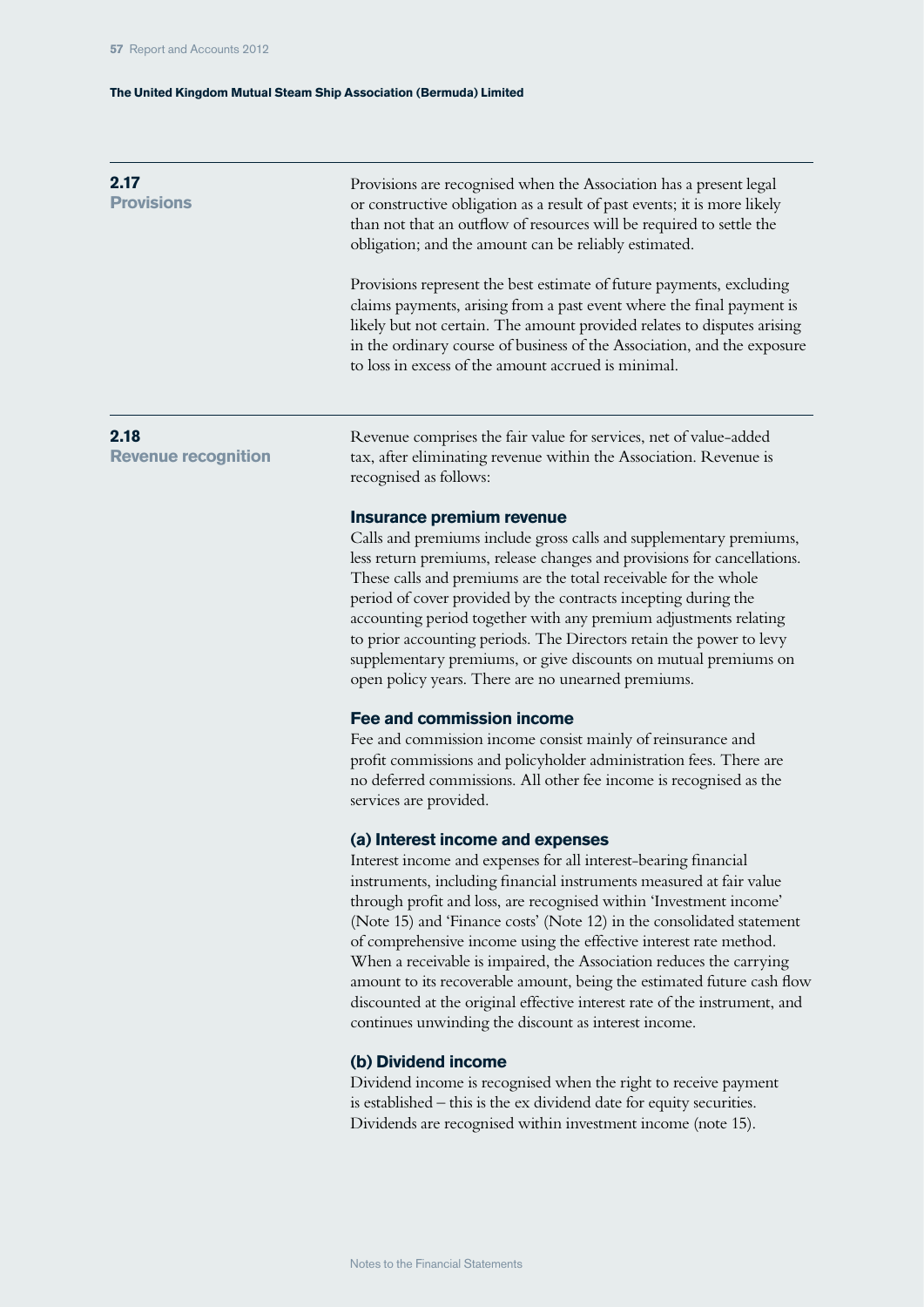| 2.18                       |
|----------------------------|
| <b>Revenue recognition</b> |
| (continued)                |

#### **(c) Fair value gains and losses**

Fair value gains and losses on investments recorded in the consolidated statement of comprehensive income include gains and losses on financial assets that relates to the movement in the market value of financial assets compared to the cost. Realised gains and losses on the sale of investments are calculated as the difference between net sales proceeds and the original or amortised cost and are recorded on occurrence of the sale transaction.

#### **Note 3**

**Critical Accounting estimates and judgements** The Association makes estimates and assumptions that affect the reported amounts of assets and liabilities within the next financial year. Estimates and judgements are continually evaluated and based on historical experience and other factors, including expectations of future events that are believed to be reasonable under the circumstances. Actual results may differ from these estimates.

# **The ultimate liability arising from claims made under insurance contracts**

The estimation of the ultimate liability arising from claims made under insurance contracts is the Association's most critical accounting estimate. There are several sources of uncertainty that need to be considered in the estimate of the liability that the Association will ultimately pay for such claims. Estimates are made for both the expected ultimate cost of claims reported and claims incurred but not reported (IBNR) at the end of the reporting period. The estimate of IBNR is generally subject to a greater degree of uncertainty than that for reported claims. In calculating the estimated liability, the Association uses a variety of estimation techniques based upon statistical analyses of historical experience which assumes past trends can be used to project future developments.

#### **Note 4**

**Management of risk**

The Association is governed by the Board of Directors which drives decision making within the Association from Board level through to operational decision making within the Managers. The Board considers the type of scale of risk that the Association is prepared to accept in its ordinary course of activity and this is used to develop strategy and decision making. The Board is supported in its management of risk and decision making by a number of sub committees, being:

- 1. The Ship and Membership Quality Committee which ensures the quality of Association's membership thereby managing insurance and credit risk.
- 2. The Strategy Committee which assists the Board in formulating strategic direction across the business including risk, investment and reinsurance strategy.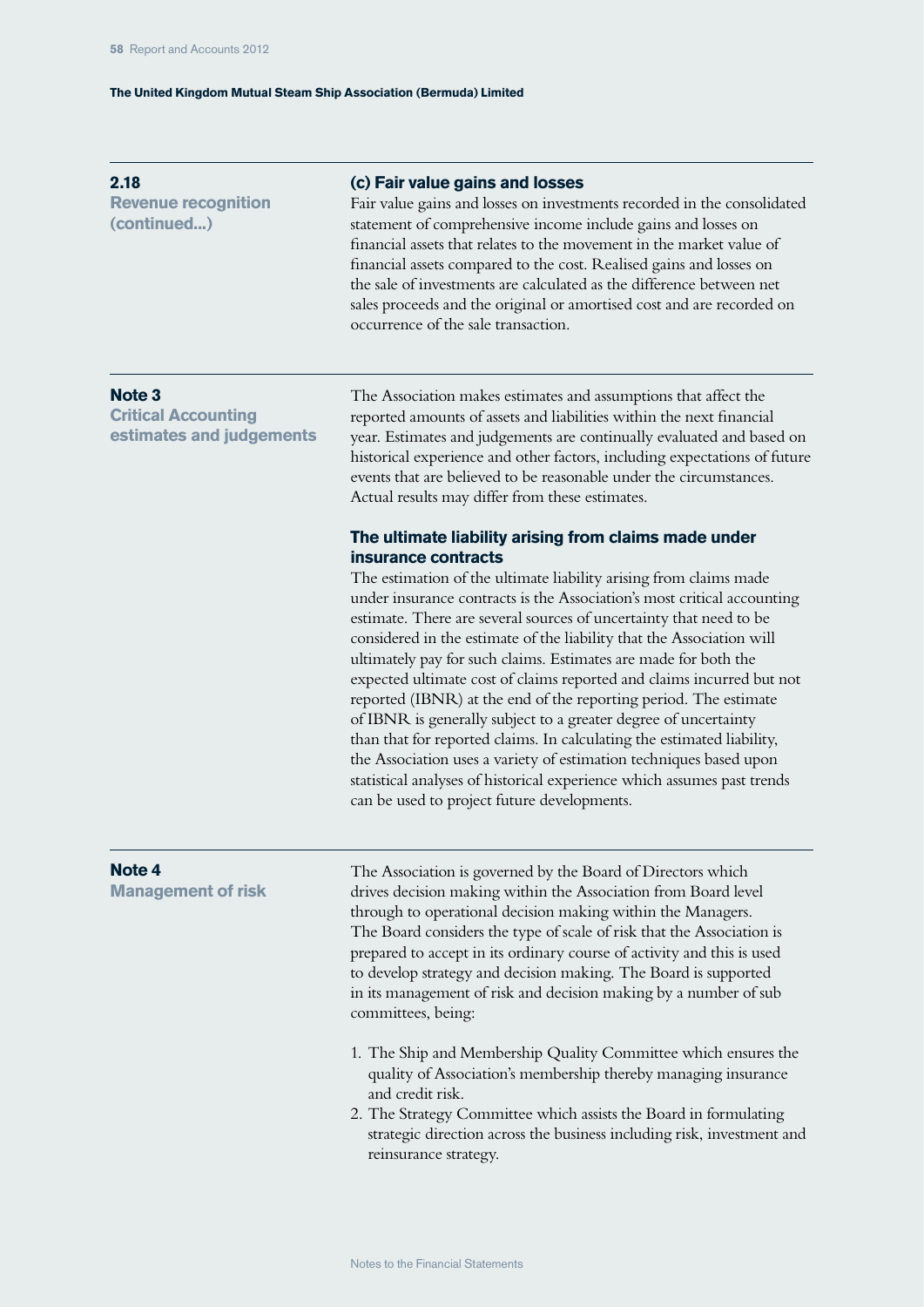| Note <sub>4</sub><br><b>Management of risk</b> | 3. The Audit and Risk Committee which considers the Business Risk<br>Log and directs internal audit effort.<br>4. The IPIR Board which assists the Board in managing the<br>investment portfolio of the Association.                                                                                                                                                                                                                                                                                                                   |
|------------------------------------------------|----------------------------------------------------------------------------------------------------------------------------------------------------------------------------------------------------------------------------------------------------------------------------------------------------------------------------------------------------------------------------------------------------------------------------------------------------------------------------------------------------------------------------------------|
|                                                | In addition further committees have been established to support<br>operational decision making each of which report to the Audit and<br>Risk Committee, being:                                                                                                                                                                                                                                                                                                                                                                         |
|                                                | 1. The Reinsurance Committee which considers the optimal<br>reinsurance structure for the Association and the security of the<br>counterparties to the programme.<br>2. The Reserving Committee which considers appropriate provision<br>against unpaid claims.<br>3. The Finance Committee which considers the financial position of<br>the Association including the risk of counterparty default.                                                                                                                                   |
|                                                | The Association is focussed on the identification and management of<br>potential risks. This covers all aspects of risk management including<br>that to which the Association is exposed through its core activity as a<br>provider of insurance services, and the broader range of risks. The key<br>areas of risk impairing the Association can be classified as follows:                                                                                                                                                            |
|                                                | 1. Insurance risk – incorporating underwriting and reserving risk<br>2. Market risk – incorporating investment risk, interest rate risk and<br>currency rate risk<br>3. Credit risk – being the risk that a counterparty is unable to pay<br>amounts in full when due<br>4. Liquidity risk - being the risk that cash may not be available to pay<br>obligations as they fall due<br>5. Operational risk - being the risk of failure of internal processes<br>or controls                                                              |
|                                                | In order to manage these risks, the Association has continued to<br>develop and review the internal and external governance frameworks<br>through the Individual Capital Assessment ('ICA') and through the<br>continuous preparation for Solvency II.                                                                                                                                                                                                                                                                                 |
|                                                | The Board and Managers have sought to establish and embed risk<br>management procedures within the business through a Compliance<br>manual, an internal quality management system and a risk<br>management forum which considers and logs potential risks and how<br>they are to be managed. The Board monitors the development and<br>operation of risk management policies and controls in place to mitigate<br>risk through a governance structure which includes an internal audit<br>function and various committees noted above. |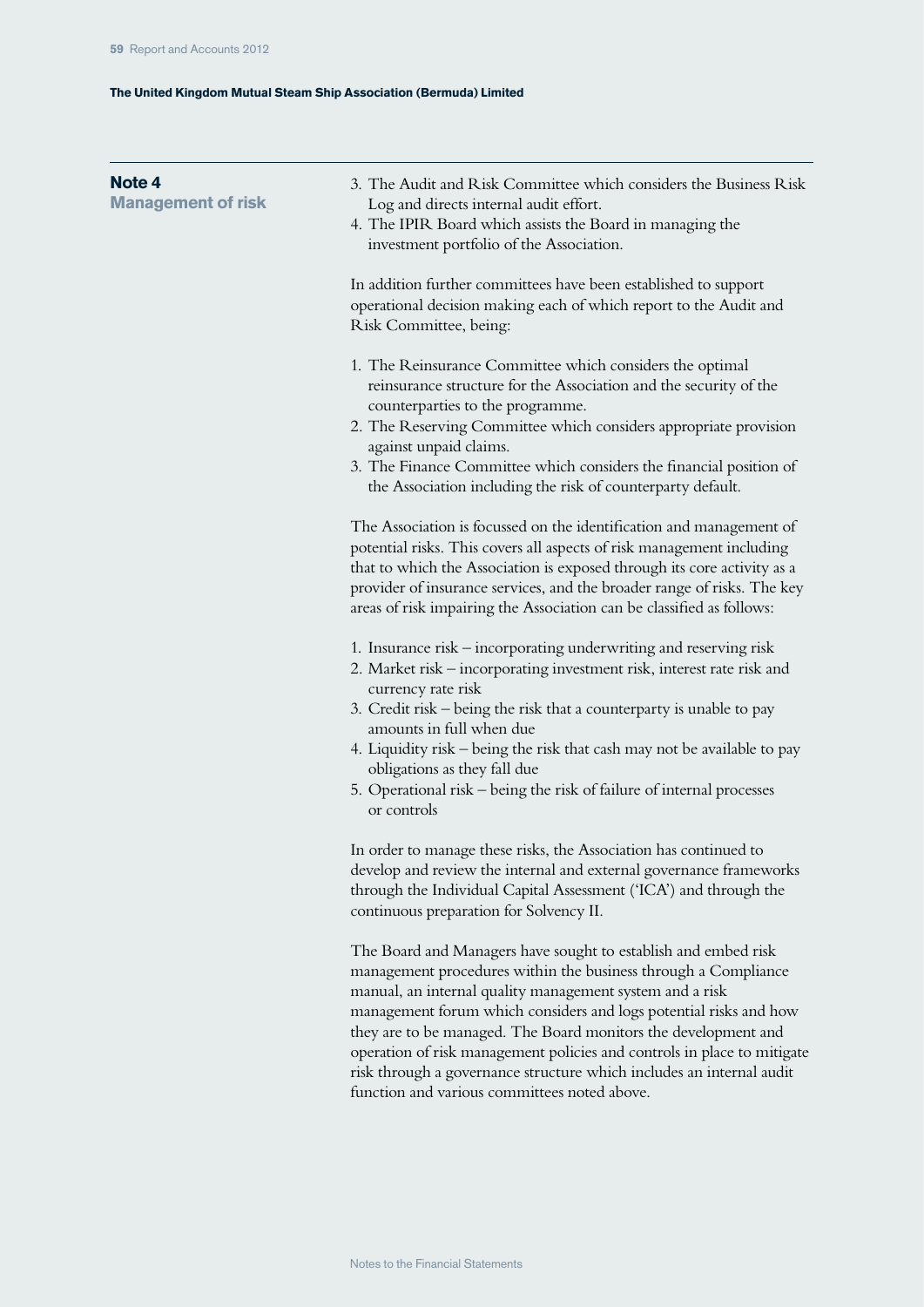## **4.1**

**Insurance risk (continued...)**

The Association's exposure to insurance risk is initiated by the underwriting process and incorporates the possibility that an insured event occurs, leading to a claim on the Association from a member. The risk is managed by the underwriting process, acquisition of reinsurance cover, cover provided by the International Group Pooling Agreement, the management of claims cost and the reserving process.

#### **Underwriting process**

The Association provides Protection and Indemnity risk cover to members. The Association is a mono line insurer writing complex risks. The Association utilises an acceptable loss ratio method of pricing risks and development of claims is monitored on a quarterly basis by the reserving committee and the Audit and Risk Committee.

Underwriting authority is delegated to specific individuals who operate under set underwriting parameters and the ongoing guidance and review of senior management. These parameters cover areas such as screening of potential new members and risks.

### **Reinsurance and International Group Pooling Agreement**

The establishment of the Association's reinsurance programme is driven by the Board's objective to manage risk to an acceptable level and to optimise the Club's capital position. The programme comprises excess of loss reinsurance cover purchased jointly with other members of the International Group, facultative reinsurance to cover specific risks, cover against a single catastrophic event and an accumulation of smaller attritional claims.

The International Group Pooling agreement provides a sharing of claims costs between thirteen member Associations. For the current policy year (the 2011/12 year) the first \$8 million (2010/11: \$8 million) of each claim is retained by the Association with the next \$52 million (2010/11: \$52 million) shared between Pool members at a rate calculated each year.

Above \$60 million, the excess of loss reinsurance provides cover up to a limit of \$3.06 billion.

#### **Management of claims cost**

As a mutual, the Association considers the management of claims cost for its members with great importance. The Association's strategy is to help its members prevent and avoid the occurrence of incidents whilst ensuring the efficient handling and management of claims when they occur. To facilitate this strategy the Association has established programmes to reduce claims risk including: information for members on common claims and how they may be prevented, completion of inspections to review ship conditions, pre-employment medical examinations for crew and production of various guides for safe carriage of goods and the avoidance of incidents.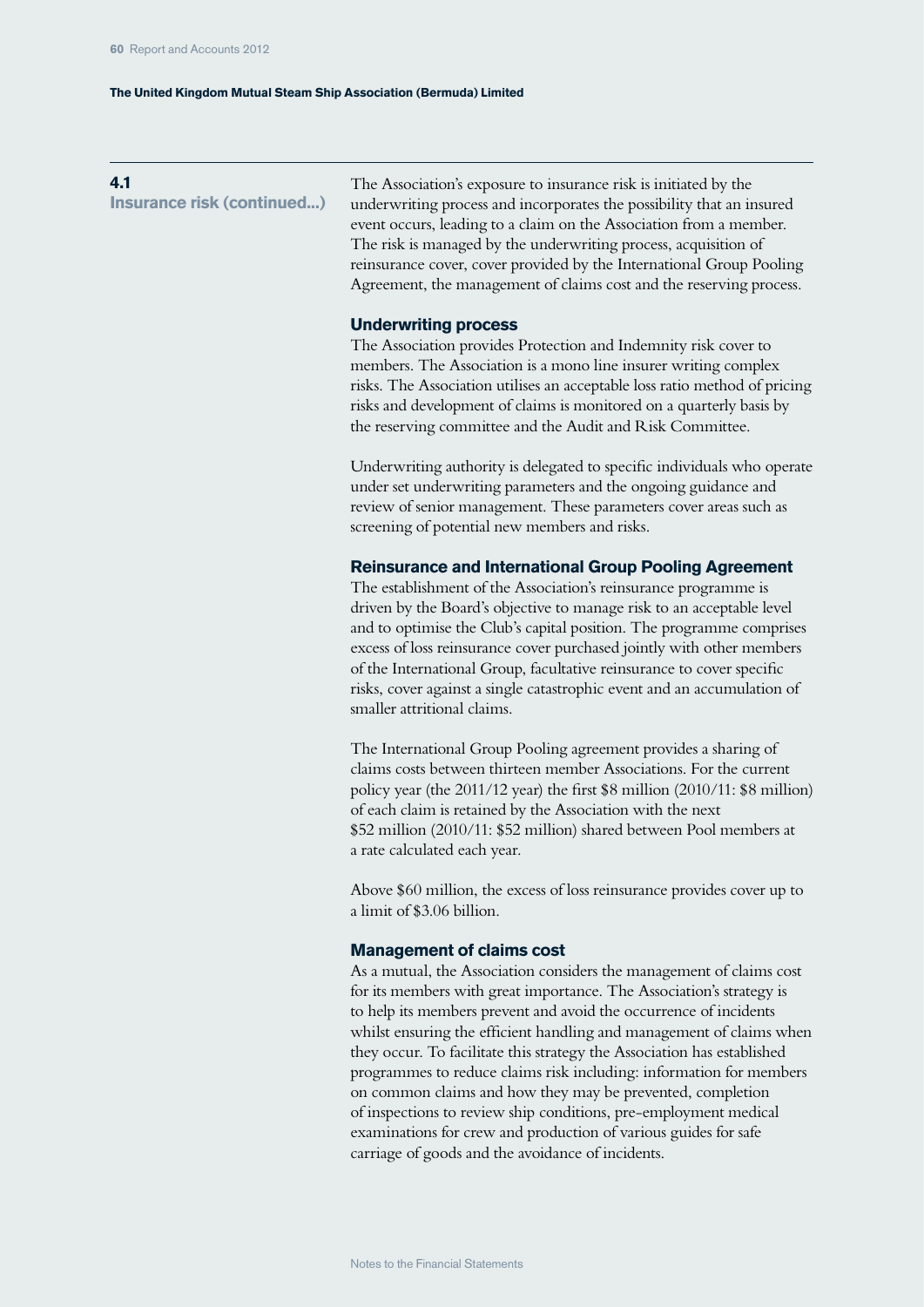## **4.1**

**Insurance risk (continued...)**

# **Reserving process**

The Association establishes provisions for unpaid claims, both reported and unreported, and related expenses to cover its expected ultimate liability. These provisions are established through the application of actuarial techniques and assumptions as set out in Note 2 of the financial statements as directed and reviewed by the Audit and Risk committee. In order to minimise the risk of understating these provisions the assumptions made and techniques employed are reviewed in detail by senior management and periodically tested against third party consulting actuaries.

The Association considers that the liability for insurance claims recognised in the consolidated statement of financial position is adequate. However, actual experience will differ from the expected outcome.

Some results of sensitivity testing are set out below, showing the impact on surplus before tax and equity, gross and net of reinsurance. For each sensitivity, the impact of a change in a single factor is shown, with other assumptions unchanged. The sensitivity analysis assumes that a change in loss ratio is driven by a change in claims incurred.

| Amounts in \$000                               | 2012      | 2011      |
|------------------------------------------------|-----------|-----------|
| Increase in loss ratios by 5 percentage points |           |           |
| Gross                                          | (18,027)  | (18,240)  |
| Net                                            | (14, 493) | (14, 729) |
| Decrease in loss ratios by 5 percentage points |           |           |
| Gross                                          | 18,027    | 18,240    |
| Net                                            | 14,493    | 14,729    |

The Association's method for sensitivity testing has not changed significantly from the prior year.

The Association only provides protection and indemnity risk cover to its members and as a result, no concentration analysis of risks by cover can be performed. As this cover applies to ships at sea it is not feasible to measure geographical concentration of insurance liabilities.

### **Financial risk**

The Association manages the financial risks relating to the operations of the Association through internal risk reports which analyse exposures by degree and magnitude of risk. These risks include market risk (currency risk, interest rate risk and price risk), credit risk and liquidity risk.

The Association may seek to minimise the effect of these risks by using derivative financial instruments to hedge risk exposures. The Association does not enter into trade financial instruments, including derivative financial instruments, for speculative purposes.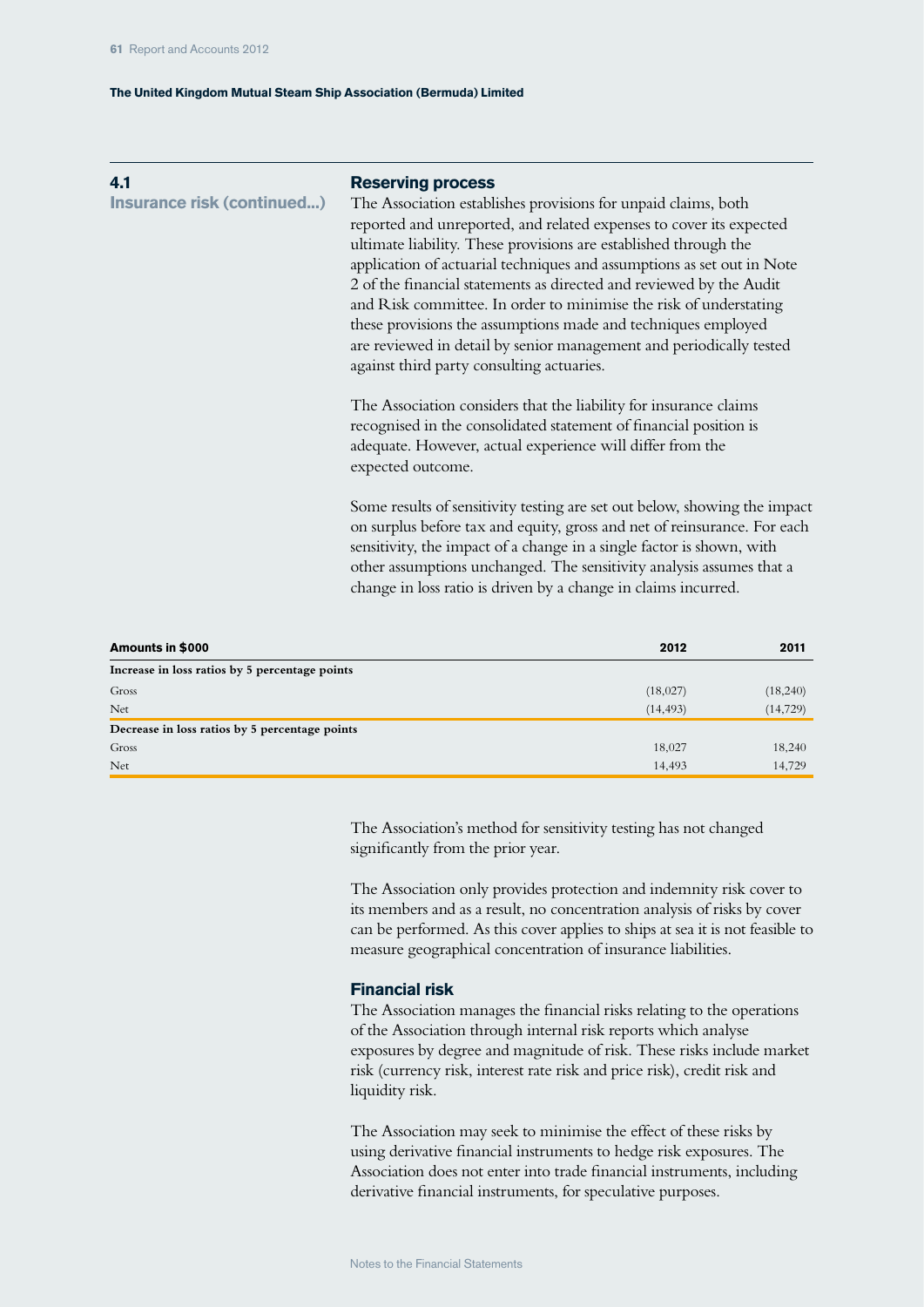**4.2 Market risk**

Market risk is the risk of adverse financial impact as a consequence of market movements such as currency exchange rates, interest rates and price changes. Market risk arises due to fluctuations in both the value of assets held and the value of liabilities.

The Board of the Association's subsidiary undertaking, IPIR, manages the investment risk of the majority of the Association's assets. The investment policy is set by the Board of Directors and reviewed annually. The policy reflects the risk appetite of the Association and is designed to maximise return whilst holding risk to a level deemed acceptable. The policy allows the investment manager to invest a proportion of the portfolio in assets which carry a greater risk but potentially higher return, such as equities, with the majority in safer investments such as government bonds and cash.

#### **Foreign currency risk management**

The Association is exposed to currency risk in respect of liabilities under policies of insurance denominated in currencies other than US dollars. The most significant currencies to which the Association is exposed are sterling and the euro. In order to manage this risk, the Association holds a proportion of its investments in each currency at a level to match expected future claim payments in that currency. In addition, from time to time, the Association uses forward currency contracts to protect currency exposures and maintain investment policy benchmarks.

The profile of the Association's assets and liabilities, categorised by settlement currency, at their translated carrying amount, is set out below. Certain amounts, either due to their nature, notably reinsurer's share of outstanding claims, or the existence of forward contracts, may depend on a different underlying currency.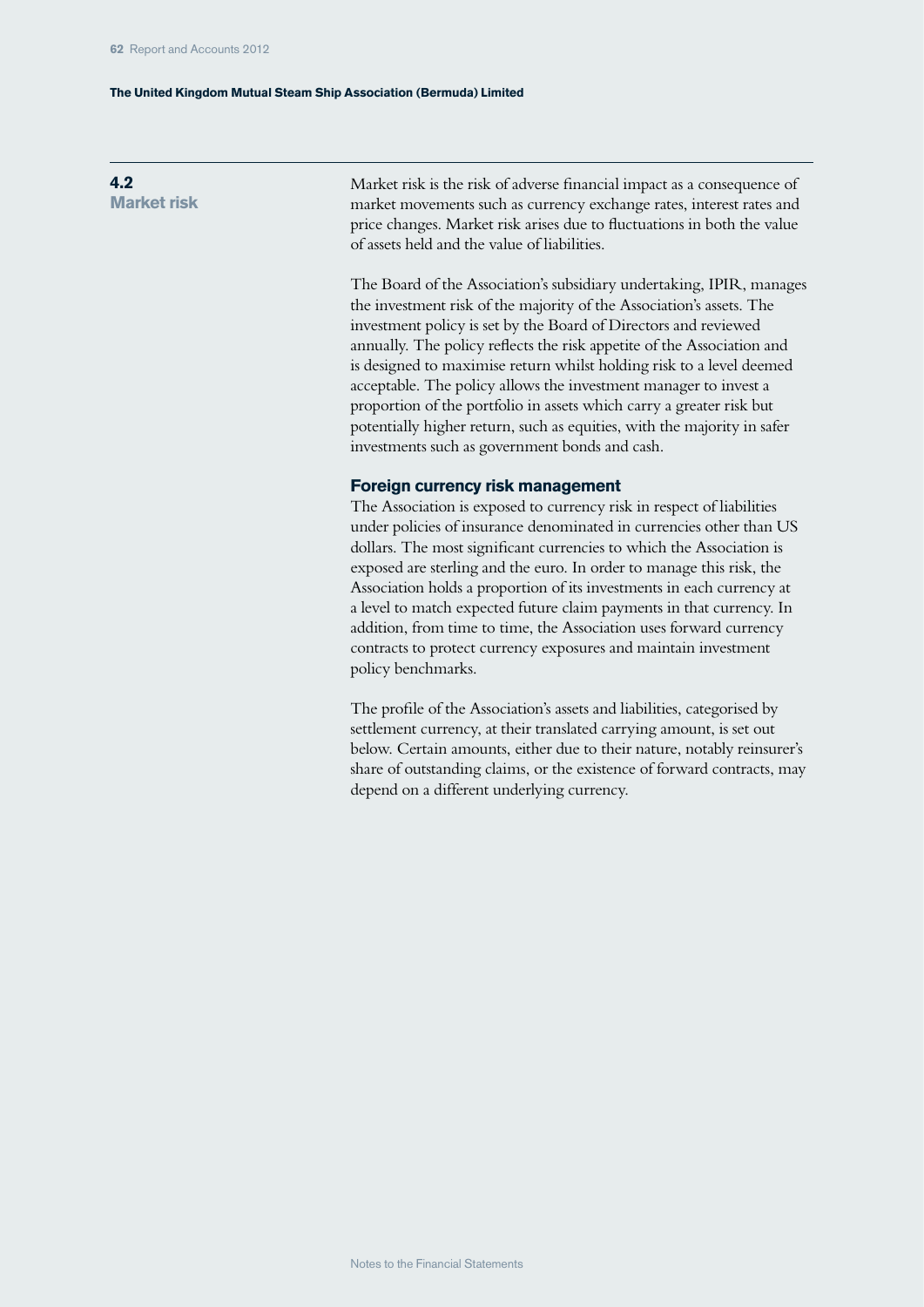# **4.2**

**Market risk (continued...)**

#### **As at 20th February 2012**

| Amounts in \$000         | <b>US Dollar</b> | <b>Sterling</b>   | <b>Euro</b>       | <b>Other</b>             | <b>Total</b> |
|--------------------------|------------------|-------------------|-------------------|--------------------------|--------------|
| Debt securities          | 481,557          | 82,659            | 158,252           | 67,698                   | 790,166      |
| Equities                 | 103,017          | 26,313            | 4,506             | $\overline{\phantom{a}}$ | 133,836      |
| Absolute return funds    | 114,814          | $\qquad \qquad -$ | $\qquad \qquad -$ | $\qquad \qquad -$        | 114,814      |
| <b>UCITS</b>             | 40,335           | 12,157            | 14,172            |                          | 66,664       |
| Derivative financial     |                  |                   |                   |                          |              |
| instruments              |                  | 1,963             |                   |                          | 1,963        |
| Cash balances            | 85,626           | 2,884             | 1,827             | 1,422                    | 91,759       |
| Amounts due from members | 70,832           | 20                | 1,041             |                          | 71,893       |
| Reinsurers' share of     |                  |                   |                   |                          |              |
| outstanding claims       | 331,041          |                   |                   |                          | 331,041      |
| Accrued interest         | 2,918            | 1,186             | 1,678             | 317                      | 6,099        |
| Sundry debtors           | 12,021           | 634               | 355               | 126                      | 13,136       |
| Gross outstanding claims | (715, 457)       | (101, 219)        | (143, 421)        | (149, 813)               | (1,109,910)  |
| Other liabilities        | (21, 213)        | (2,317)           | (2,011)           | (143)                    | (25, 684)    |

#### **As at 20th February 2011**

| Amounts in \$000                 | <b>US Dollar</b>  | <b>Sterling</b>   | <b>Euro</b>       | <b>Other</b>      | <b>Total</b>  |
|----------------------------------|-------------------|-------------------|-------------------|-------------------|---------------|
| Debt securities                  | 417,324           | 61,120            | 120,601           | 25,762            | 624,807       |
| Equities                         | 160,768           | 38,773            | 17,160            |                   | 216,701       |
| Absolute return funds            | 89,622            | $\qquad \qquad -$ | $\qquad \qquad -$ | $\qquad \qquad -$ | 89,622        |
| <b>UCITS</b>                     | 198,257           | 15,024            | 22,133            |                   | 235,414       |
| Derivative financial instruments | $\qquad \qquad -$ | 5,436             | $\qquad \qquad -$ |                   | 5,436         |
| Cash balances                    | 38,365            | 1,773             | 1,626             | 2,425             | 44,189        |
| Amounts due from members         | 77,832            | (1)               | 1,523             | (58)              | 79,296        |
| Reinsurers' share of             |                   |                   |                   |                   |               |
| outstanding claims               | 296,269           |                   |                   |                   | 296,269       |
| Accrued interest                 | 2,714             | 938               | 1,343             | 82                | 5,077         |
| Sundry Debtors                   | 15,003            | (3,848)           | 403               | 1,901             | 13,459        |
| Gross outstanding claims         | (706, 481)        | (51, 532)         | (163, 137)        | (183, 863)        | (1, 105, 013) |
| Other liabilities                | (19, 871)         | (5,504)           | (1,973)           | (54)              | (27, 402)     |
|                                  | 569,802           | 62,179            | (321)             | (153, 805)        | 477,855       |

In addition a liability of \$99.3 million (2011: \$98.8 million) relating to perpetual subordinated capital securities is denominated in US dollars.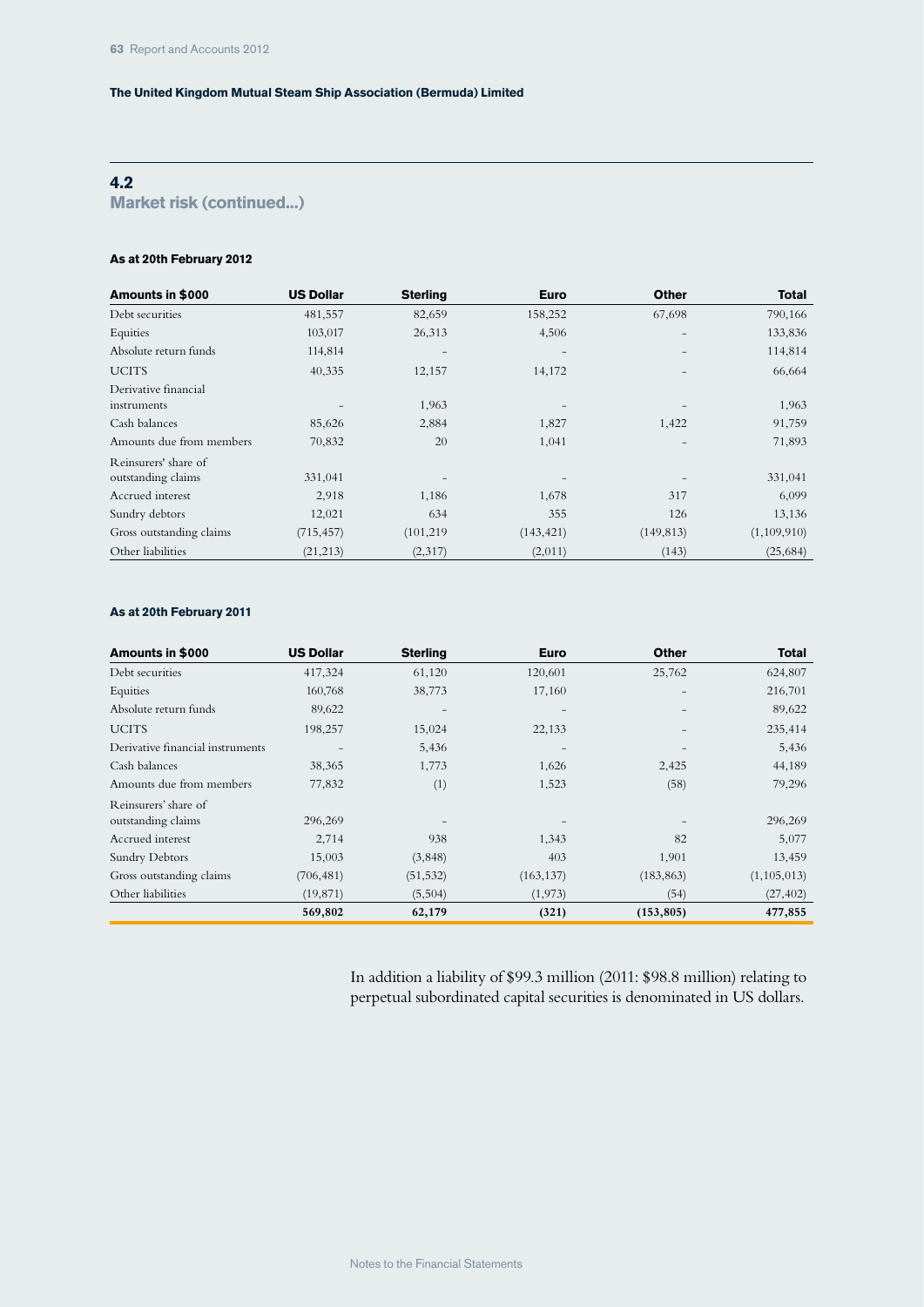# **4.2**

**Market risk (continued...)**

### **Foreign currency sensitivity analysis**

A 5 per cent strengthening of the following currencies against the US dollar would be estimated to have increased/(decreased) the surplus before tax and reserves at the year end by the following amounts:

| Amounts in \$000         | Effect on surplus after tax and reserves |
|--------------------------|------------------------------------------|
| As at 20th February 2012 |                                          |
| Sterling                 | 2,723                                    |
| Euro                     | 3,959                                    |
|                          |                                          |
| As at 20th February 2011 |                                          |
| Sterling                 | 3,528                                    |
| Euro                     | 2,171                                    |

A 5 per cent weakening of these currencies against the US dollar would have an equal and opposite effect.

#### **Interest rate risk management**

Interest rate risk is the risk that the value of future cash flows of a financial instrument will fluctuate because of the changes in market interest rates.

Interest rate risk arises primarily from investments in fixed interest securities the value of which is inversely correlated to movements in market interest rates. In addition, to the extent that claims inflation is correlated to interest rates, liabilities to members are exposed to interest rate risk.

Interest rate risk is managed through the investment strategy and accordingly debt and fixed interest securities are predominantly invested in high quality corporate and government backed bonds. These investments typically have a short duration and terms to maturity comparing favourably to the maturity profile of liabilities. Also the Association's financing structure includes perpetual subordinated capital securities which pay a fixed interest rate. The Association has no debt with interest payments which vary with changes in interest rate.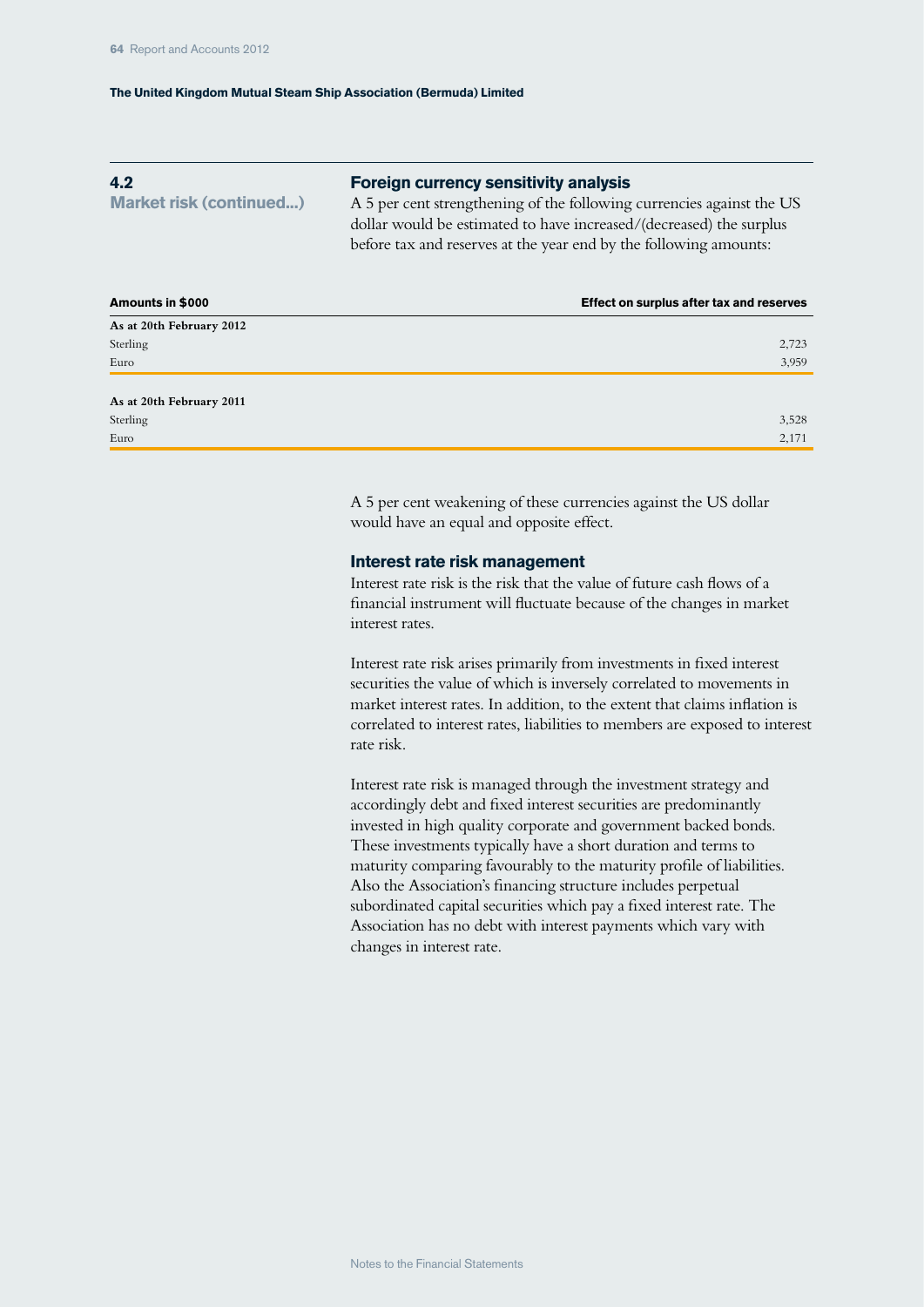| 4.2<br><b>Market risk (continued)</b> | Interest rate sensitivity analysis<br>It is estimated that the value of the Association's investment would<br>decrease for the following amounts if market interest rates had<br>increased by 100 basis points at the consolidated statement of<br>financial position dates and all assumptions had remained unchanged.<br>The sensitivity analysis is limited to the effect of changes in interest<br>rates on debt securities. |
|---------------------------------------|----------------------------------------------------------------------------------------------------------------------------------------------------------------------------------------------------------------------------------------------------------------------------------------------------------------------------------------------------------------------------------------------------------------------------------|
| Amounts in \$000                      | <b>Effect on investment valuation</b>                                                                                                                                                                                                                                                                                                                                                                                            |
| As at 20th February 2012              | 25,479                                                                                                                                                                                                                                                                                                                                                                                                                           |

A decrease of 100 basis points would have an equal and opposite effect.

#### **Other price risk management**

As at 20th February 2011 15,788

The Association is exposed to price risk through its holding of equities and "fund of fund" hedge funds. The exposure through equities is limited to a controlled proportion of the overall portfolio. At the year end the holding in equity instruments amounted to 23 per cent.

The aim of the investment in the "fund of funds" is to reduce volatility through diversification. The exposure to this investment is limited by investment guidelines and at the year end amounted to \$115 million.

Where available, the Association uses closing bid market values to determine the fair value of an investment holding. Unquoted investments are valued at cost. The carrying value of non quoted equity holdings at the year end amounted to \$17.3 million.

#### **Equity price sensitivity analysis**

A 10 per cent increase in equity values would be estimated to have increased the surplus before tax and reserves at the year end by \$11.7 million. This analysis assumes that all other variables remains constant.

**4.3 Credit risk**

Credit risk refers to the risk that a counterparty will default on its contractual obligations resulting in financial loss to the Association. The key areas of exposure to credit risk for the Association are in relation to its investment portfolio, reinsurance programme and to a lesser extent amounts due from policyholders and intermediaries

The key areas where the Association is exposed to credit risk, which is the risk that a counterparty will be unable to pay amounts in full when due, are:

- Amounts recoverable from reinsurance contracts
- Amounts due from members
- Counterparty risk with respect to cash and investments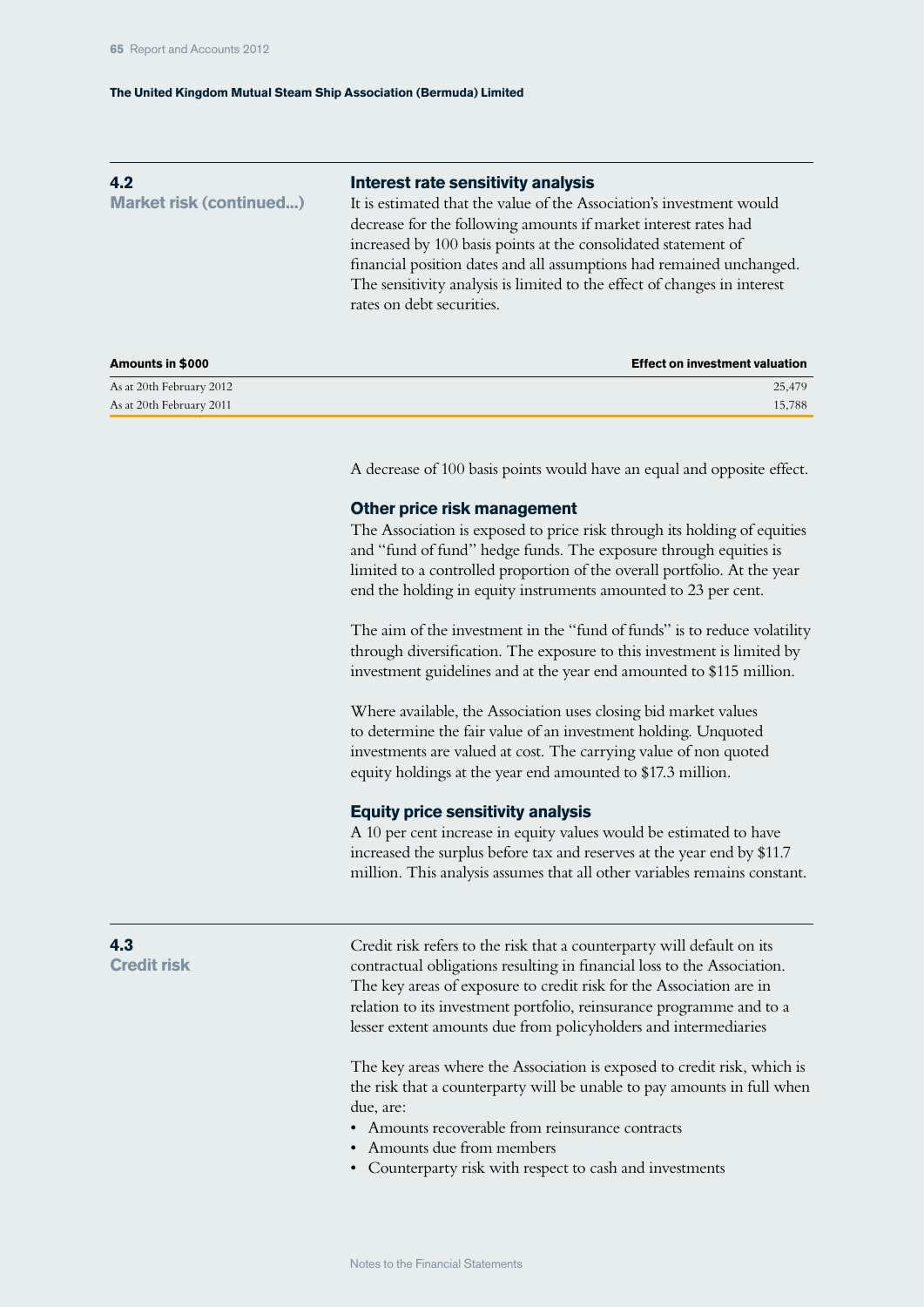## **4.3**

**Credit risk (continued...)**

# **Amounts recoverable on reinsurance contracts**

The Association is exposed to credit risk from a counterparty failing to comply with their obligations under a contract of reinsurance. In order to manage this risk the Board considers the financial position of significant counterparties on a regular basis, the Reinsurance committee monitors aggregate exposure to each reinsurer and the Association has set selection criteria whereby each reinsurer is required to hold a credit rating greater than or equal to 'A' at the time the contract is made.

### **Amounts due from members**

Amounts due from members represents premium owing to the Association in respect of insurance business written. The Association manages the risk of member default through a screening process to ensure the quality of new entrants to the Association and the ability to cancel cover and outstanding claims to members that fail to settle amounts payable. Amounts written off as bad debt have been minimal over recent years.

## **Counterparty risk with respect to cash and investments**

The investment policy manages the risk of default by limiting investment in instruments with a credit rating below 'A' whilst also ensuring a diversification of the portfolio by asset, currency, geography, market and counterparty. The policy allows for investment in equities and absolute return funds to a limited amount. The majority of investments being in fixed interest securities and UCITS. Within these materially all investments are at least A rated with many relating to government or supranational bodies.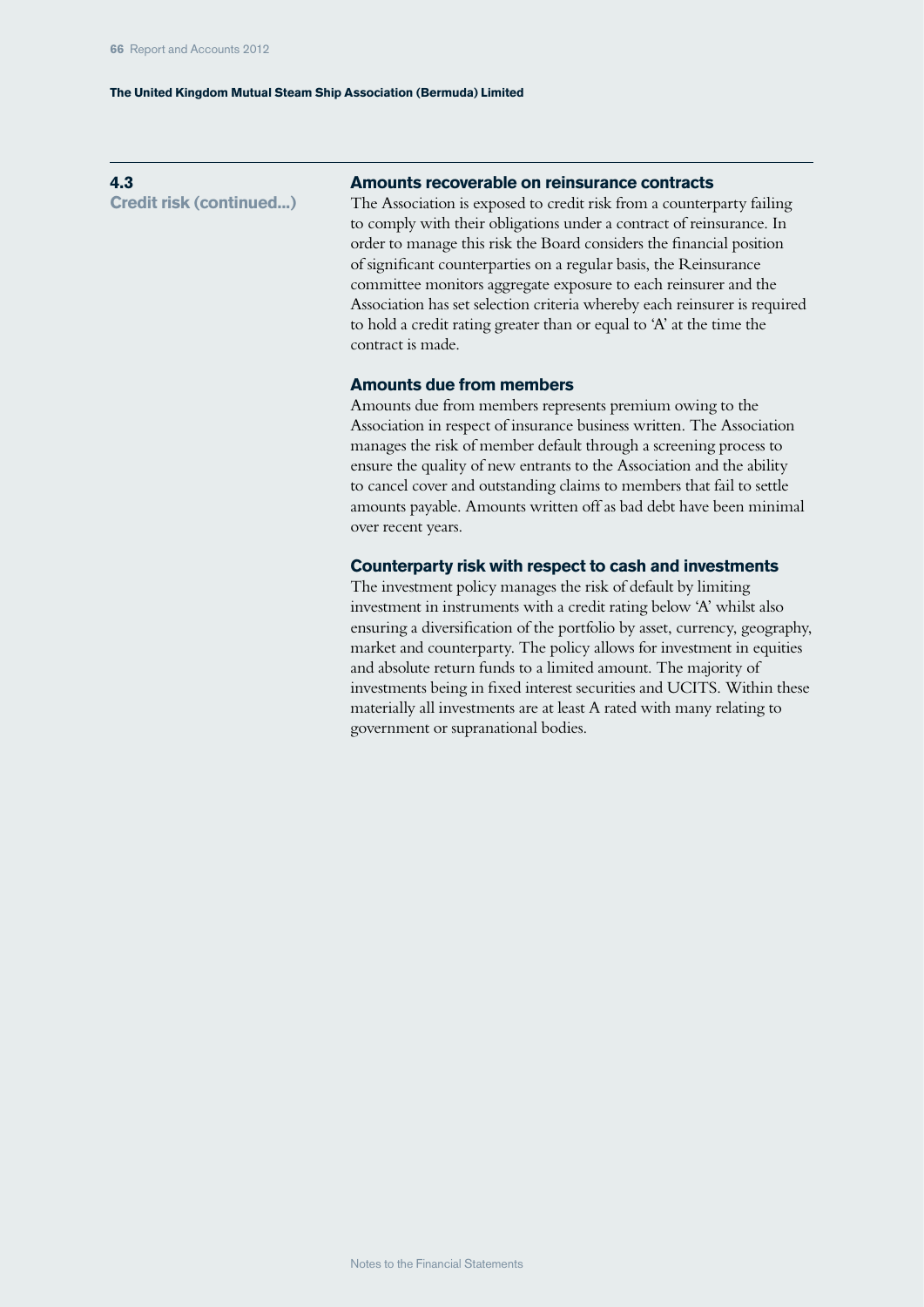The following tables provide information regarding aggregate credit risk exposure for financial assets with external credit ratings and the profile of the date at which amounts are due for settlement. **4.3 Credit risk (continued...)**

The credit rating bands are provided by independent ratings agencies:

#### **Credit risk as at 20th February 2012**

| Amounts in \$000            | <b>AAA</b> | AA                | A                        | <b>Not readily</b>  | <b>Total</b> |
|-----------------------------|------------|-------------------|--------------------------|---------------------|--------------|
|                             |            |                   |                          | available/not rated |              |
| Debt securities             | 200,717    | 423,686           | 85,686                   | 80,077              | 790,166      |
| <b>UCITS</b>                | 66,664     | $\qquad \qquad -$ | $\overline{\phantom{0}}$ |                     | 66,664       |
| Derivative financial        |            |                   |                          |                     |              |
| instruments                 |            |                   |                          | 1,963               | 1,963        |
| Cash balances               | 12,968     | 76,952            | 1,533                    | 306                 | 91,759       |
| Amounts due from members    |            |                   |                          | 71,893              | 71,893       |
| Amounts due from group      |            |                   |                          |                     |              |
| pooling arrangement         |            |                   | 46,513                   | 30,319              | 76,832       |
| Amounts due from reinsurers |            | 123,894           | 124,831                  | 5,484               | 254,209      |
| Accrued interest            | 2,564      | 1,991             | 898                      | 646                 | 6,099        |
| Sundry debtors              |            | -                 |                          | 13,136              | 13,136       |
| Total of assets subject to  |            |                   |                          |                     |              |
| credit risk                 | 282,913    | 626,523           | 259,461                  | 203,824             | 1,372,721    |
| Other Assets                |            |                   |                          |                     |              |
| Equities                    |            |                   |                          | 133,836             | 133,836      |
| Absolute return funds       |            | -                 |                          | 114,814             | 114,814      |
| <b>Total assets</b>         | 282,913    | 626,523           | 259,461                  | 452,474             | 1,621,371    |

#### **Credit risk at 20th February 2011**

| Amounts in \$000            | <b>AAA</b>               | AA                | A                        | <b>Not readily</b>  | <b>Total</b> |
|-----------------------------|--------------------------|-------------------|--------------------------|---------------------|--------------|
|                             |                          |                   |                          | available/not rated |              |
| Debt securities             | 521,095                  | 51,601            | 39,189                   | 12,922              | 624,807      |
| <b>UCITS</b>                | 235,414                  |                   |                          |                     | 235,414      |
| Derivative financial        |                          |                   |                          |                     |              |
| instruments                 |                          |                   |                          | 5,436               | 5,436        |
| Cash balances               |                          | 7,105             | 31,087                   | 5,997               | 44,189       |
| Amounts due from members    |                          |                   |                          | 79,296              | 79,296       |
| Amounts due from group      |                          |                   |                          |                     |              |
| pooling arrangement         |                          |                   | 46,863                   | 29,629              | 76,492       |
| Amounts due from reinsurers |                          | 119,136           | 92,250                   | 8,391               | 219,777      |
| Accrued interest            | 4,531                    | 172               | 369                      | 5                   | 5,077        |
| Sundry debtors              |                          | -                 |                          | 13,459              | 13,459       |
| Total of assets subject to  |                          |                   |                          |                     |              |
| credit risk                 | 761,040                  | 178,014           | 209,758                  | 155,135             | 1,303,947    |
| Other Assets                |                          |                   |                          |                     |              |
| Equities                    |                          |                   |                          | 216,701             | 216,701      |
| Absolute return funds       | $\overline{\phantom{a}}$ | $\qquad \qquad -$ | $\overline{\phantom{a}}$ | 89,622              | 89,622       |
| Total assets                | 761,040                  | 178,014           | 209,758                  | 461,458             | 1,610,270    |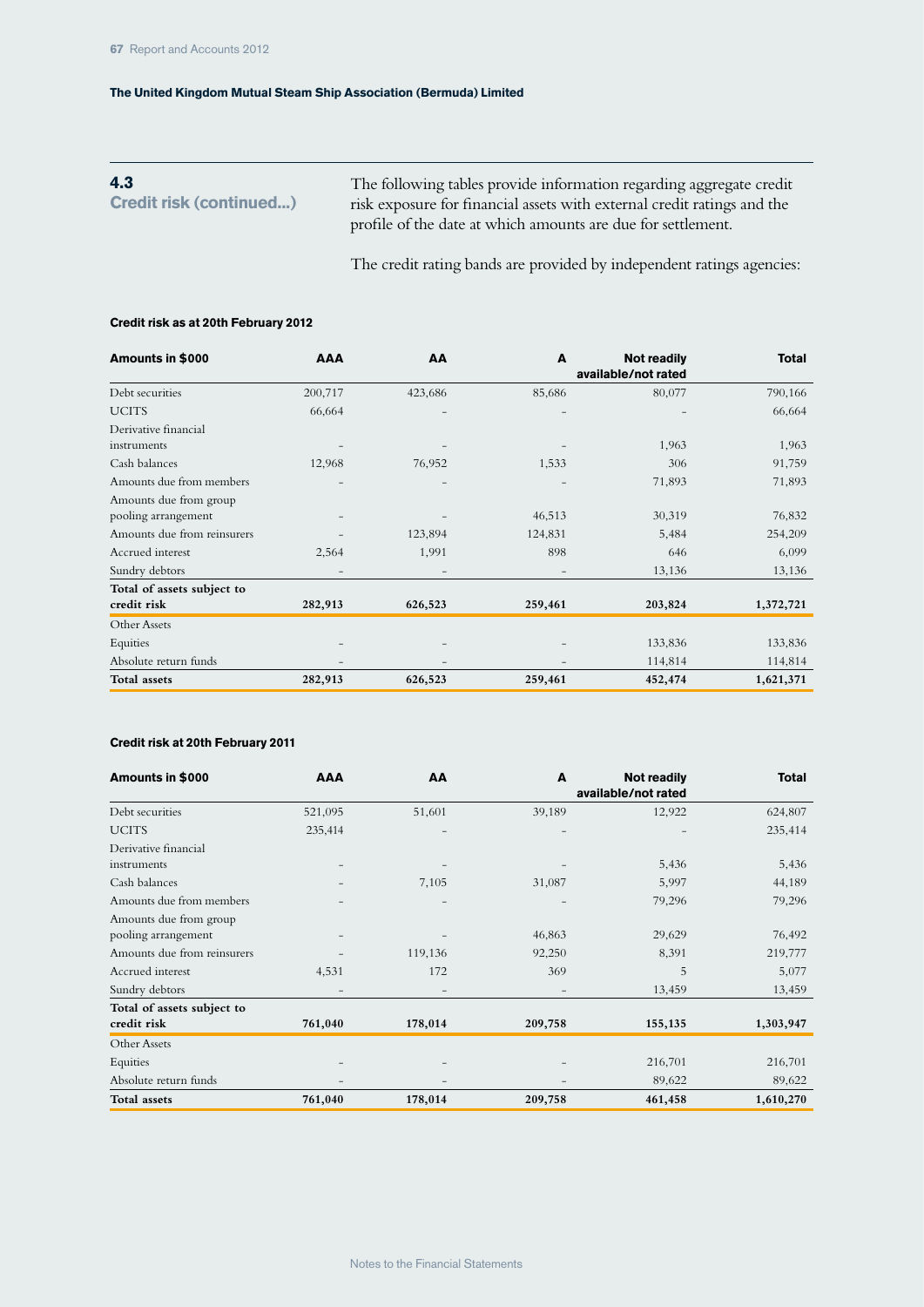# **4.3**

**Credit risk (continued...)**

The following tables provide the profile of the dates at which amounts fell due for settlement:

# **Credit risk at 20th February 2012**

| Amounts in \$000         | <b>Neither</b><br>past due or<br>impaired | Within 1 year            | 1-2 years                | 2-5 years                | Over 5 years             | <b>Total</b> |
|--------------------------|-------------------------------------------|--------------------------|--------------------------|--------------------------|--------------------------|--------------|
| Debt securities          | 790,166                                   | $\qquad \qquad -$        | $\overline{\phantom{0}}$ |                          |                          | 790,166      |
| Equities                 | 133,836                                   | $\qquad \qquad -$        | $\overline{\phantom{0}}$ |                          | $\overline{\phantom{a}}$ | 133,836      |
| Absolute return funds    | 114,814                                   | $\qquad \qquad -$        | $\overline{\phantom{0}}$ | $\overline{\phantom{a}}$ | $\qquad \qquad -$        | 114,814      |
| <b>UCITS</b>             | 66,664                                    |                          |                          |                          |                          | 66,664       |
| Derivative financial     |                                           |                          |                          |                          |                          |              |
| instruments              | 1,963                                     | $\qquad \qquad -$        |                          |                          |                          | 1,963        |
| Cash balances            | 91,759                                    | ۳                        |                          |                          | $\qquad \qquad -$        | 91,759       |
| Amounts due from members | 62,790                                    | 6,566                    | 1,747                    | 551                      | 239                      | 71,893       |
| Reinsurers share of      |                                           |                          |                          |                          |                          |              |
| outstanding claims       | 331,041                                   | $\overline{\phantom{0}}$ | $\overline{\phantom{0}}$ | ٠                        | $\overline{\phantom{a}}$ | 331,041      |
| Accrued interest         | 6,099                                     | $\qquad \qquad -$        |                          |                          |                          | 6,099        |
| Sundry debtors           | 10,823                                    | 1,671                    | 292                      | 350                      | $\qquad \qquad -$        | 13,136       |
| Total assets             | 1,609,955                                 | 8,237                    | 2,039                    | 901                      | 239                      | 1,621,371    |

## **Credit risk at 20th February 2012**

| Amounts in \$000         | <b>Neither</b><br>past due or<br>impaired | Within 1 year            | 1-2 years                | 2-5 years                | Over 5 years      | <b>Total</b> |
|--------------------------|-------------------------------------------|--------------------------|--------------------------|--------------------------|-------------------|--------------|
| Debt securities          | 624,807                                   | $\overline{\phantom{a}}$ | -                        | $\qquad \qquad -$        |                   | 624,807      |
| Equities                 | 216,701                                   | $\qquad \qquad -$        | $\overline{\phantom{0}}$ | $\overline{\phantom{a}}$ | $\qquad \qquad -$ | 216,701      |
| Absolute return funds    | 89,622                                    | $\qquad \qquad -$        | $\overline{\phantom{0}}$ | $\overline{\phantom{m}}$ | $\qquad \qquad -$ | 89,622       |
| <b>UCITS</b>             | 235,414                                   | $\qquad \qquad -$        | $\overline{\phantom{0}}$ | $\overline{\phantom{a}}$ | $\qquad \qquad -$ | 235,414      |
| Derivative financial     |                                           |                          |                          |                          |                   |              |
| instruments              | 5,436                                     | $\qquad \qquad -$        | $\overline{\phantom{0}}$ | $\overline{\phantom{m}}$ | $\qquad \qquad -$ | 5,436        |
| Cash balances            | 44,189                                    |                          |                          | $\overline{\phantom{0}}$ |                   | 44,189       |
| Amounts due from members | 73,789                                    | 4,249                    | 593                      | 441                      | 224               | 79,296       |
| Reinsurers share of      |                                           |                          |                          |                          |                   |              |
| outstanding claims       | 296,269                                   | $\overline{\phantom{0}}$ | -                        | $\qquad \qquad -$        | $\qquad \qquad -$ | 296,269      |
| Accrued interest         | 5,077                                     | $\qquad \qquad -$        | $\qquad \qquad -$        | $\overline{\phantom{a}}$ | $\qquad \qquad -$ | 5,077        |
| Sundry debtors           | 11,334                                    | 1,680                    | 121                      | 264                      | 60                | 13,459       |
| <b>Total</b> assets      | 1,602,638                                 | 5,929                    | 714                      | 705                      | 284               | 1,610,270    |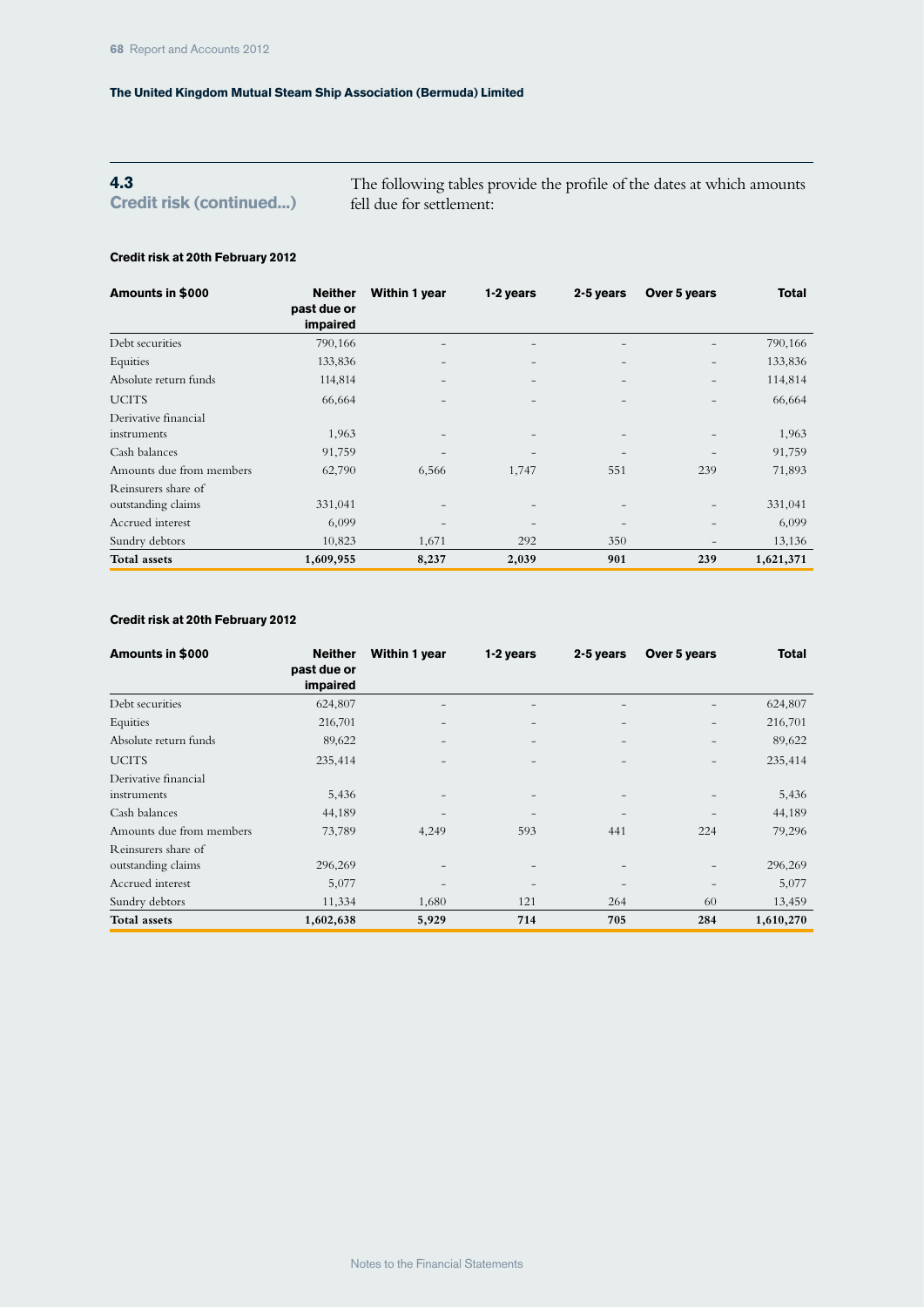# **4.4 Liquidity risk**

Liquidity risk is the risk that cash may not be available to pay obligations as they fall due at a reasonable cost. The Association has adopted an investment policy which requires the maintenance of significant holdings in short term deposits to ensure sufficient funds are available to cover anticipated liabilities and unexpected levels of demand. Short term cash needs are monitored to ensure the most efficient investment of cash balances.

The following table provides a maturity analysis of the Association's financial assets representing the date that a contract will mature, amounts are due for payment or the asset could be realised without significant additional cost:

#### **As at 20th February 2012**

| Amounts in \$000                          | <b>Short term</b><br>assets | Within 1 year            | 1-2 years                | 2-5 years                | Over 5 years      | <b>Total</b> |
|-------------------------------------------|-----------------------------|--------------------------|--------------------------|--------------------------|-------------------|--------------|
| Debt securities                           | 790,166                     |                          |                          |                          |                   | 790,166      |
| Equities                                  | 133,836                     | $\overline{\phantom{0}}$ | $\overline{\phantom{0}}$ | $\overline{\phantom{0}}$ | $\qquad \qquad -$ | 133,836      |
| Absolute return funds                     |                             | 114,814                  | -                        |                          |                   | 114,814      |
| <b>UCITS</b>                              | 66,664                      |                          |                          |                          |                   | 66,664       |
| Derivative financial<br>instruments       |                             | 1,963                    |                          |                          |                   | 1,963        |
| Cash balances                             | 91,759                      | $\qquad \qquad -$        | $-$                      | ۰                        |                   | 91,759       |
| Amounts due from members                  | 13,186                      | 58,707                   |                          |                          |                   | 71,893       |
| Reinsurers share of<br>outstanding claims |                             | 108,986                  | 70,658                   | 99,619                   | 51,778            | 331,041      |
| Accrued interest                          |                             | 6,099                    | $\overline{\phantom{0}}$ |                          |                   | 6,099        |
| Sundry debtors                            | 413                         | 12,723                   | $\qquad \qquad -$        | $\overline{\phantom{0}}$ |                   | 13,136       |
| <b>Total assets</b>                       | 1,096,024                   | 303,292                  | 70,658                   | 99,619                   | 51,778            | 1,621,371    |

#### **As at 20th February 2011**

| Amounts in \$000                          | <b>Short term</b><br>assets | <b>Within 1 year</b>     | 1-2 years                | 2-5 years | Over 5 years             | <b>Total</b> |
|-------------------------------------------|-----------------------------|--------------------------|--------------------------|-----------|--------------------------|--------------|
| Debt securities                           | 624,807                     |                          |                          |           |                          | 624,807      |
| Equities                                  | 216,701                     | $\overline{\phantom{0}}$ |                          |           | $\qquad \qquad -$        | 216,701      |
| Absolute return funds                     |                             | 89,622                   |                          |           |                          | 89,622       |
| <b>UCITS</b>                              | 235,414                     |                          |                          |           | $\overline{\phantom{a}}$ | 235,414      |
| Derivative financial<br>instruments       |                             | 5,436                    |                          |           |                          | 5,436        |
| Cash balances                             | 44,189                      | -                        |                          |           | $\overline{\phantom{a}}$ | 44,189       |
| Amounts due from members                  | 5,617                       | 73,679                   |                          |           |                          | 79,296       |
| Reinsurers share of<br>outstanding claims | $\overline{\phantom{0}}$    | 102,514                  | 67,066                   | 93,122    | 33,567                   | 296,269      |
| Accrued interest                          |                             | 5,077                    |                          |           |                          | 5,077        |
| Sundry debtors                            | 2,498                       | 10,961                   | $\overline{\phantom{a}}$ |           |                          | 13,459       |
| <b>Total assets</b>                       | 1,129,226                   | 287,289                  | 67,066                   | 93,122    | 33,567                   | 1,610,270    |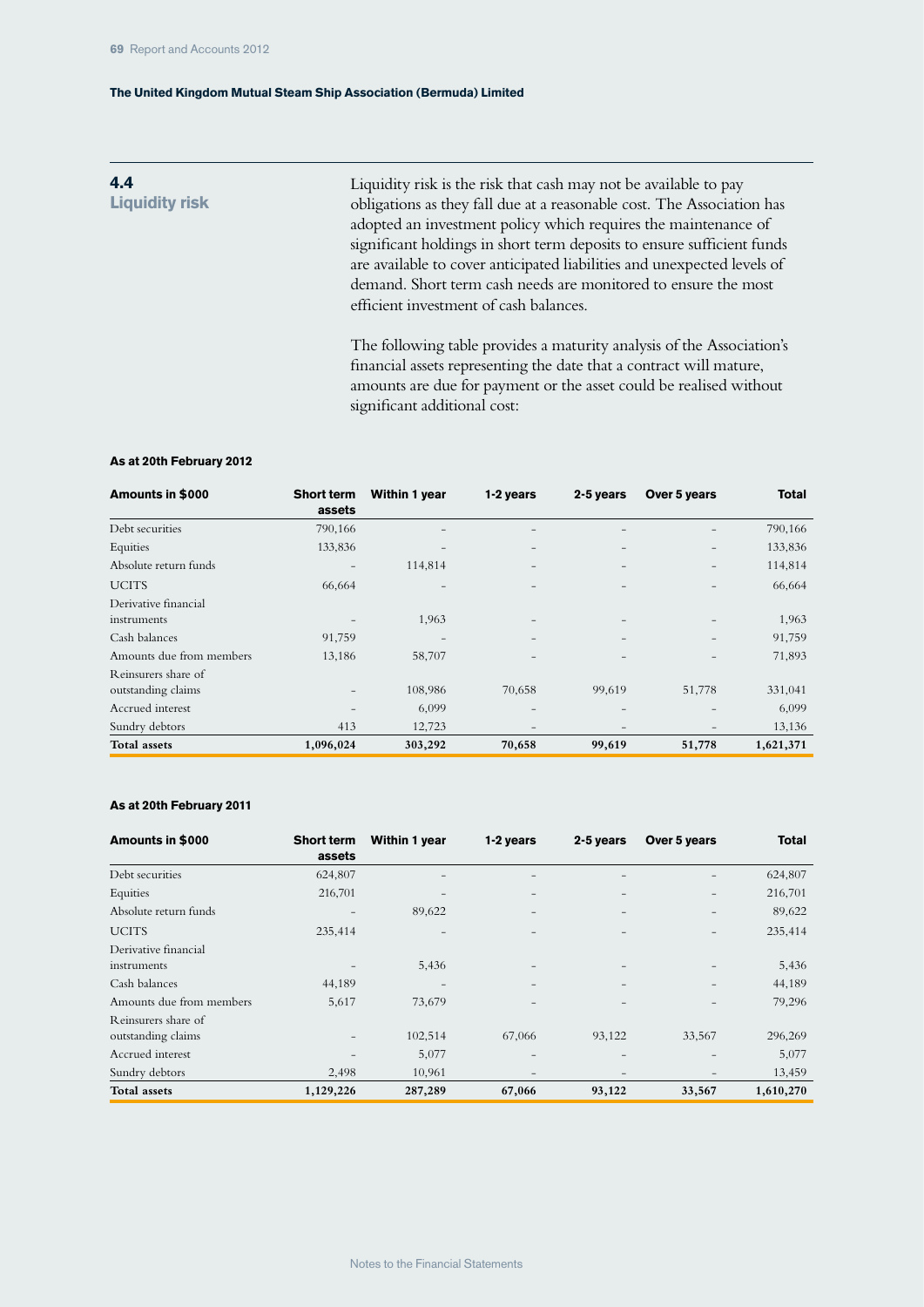#### The following is an analysis of the estimated timings of net cash flows by financial liability. The timing of cash flows are based on current estimates and historic trends. The actual timings of cash flows may be materially different from those disclosed below: **4.4 Liquidity risk (continued...)**

#### **As at 20th February 2012**

| Amounts in \$000         | Within 1 year | 1-2 years                | 2-5 years                | Over 5 years    | Total         |
|--------------------------|---------------|--------------------------|--------------------------|-----------------|---------------|
| Gross outstanding claims | (365, 405)    | (236,902)                | (334,003)                | (173,600)       | (1,109,910)   |
| Derivative contracts     | (824)         | $\overline{\phantom{0}}$ | $\overline{\phantom{a}}$ |                 | (824)         |
| Other liabilities        | (24, 860)     | $-$                      | $\overline{\phantom{0}}$ | $\qquad \qquad$ | (24, 860)     |
| Total other liabilities  | (391,089)     | (236,902)                | (334, 003)               | (173,600)       | (1, 135, 594) |

#### **As at 20th February 2011**

| Amounts in \$000         | Within 1 year | 1-2 years                | 2-5 years  | Over 5 years    | <b>Total</b>  |
|--------------------------|---------------|--------------------------|------------|-----------------|---------------|
| Gross outstanding claims | (382, 352)    | (250, 141)               | (347, 324) | (125, 196)      | (1, 105, 013) |
| Derivative contracts     | (565)         | $\qquad \qquad =$        |            |                 | (565)         |
| Other liabilities        | (26, 837)     | $\overline{\phantom{0}}$ | $-$        | $\qquad \qquad$ | (26, 837)     |
| Total other liabilities  | (409, 754)    | (250, 141)               | (347, 324) | (125, 196)      | (1, 132, 415) |

For contractual amounts payable on perpetual subordinated capital securities refer to Note 12.

## **4.5 Operational risk**

Operational risks relate to the failure of internal processes, systems or controls due to human or other error. In order to mitigate such risks the Association has engaged Thomas Miller (Bermuda) Limited as managers to document all key processes and controls in a procedural manual. This manual is embedded into the organisation and available to all staff. Compliance with the procedures and controls documented within the manual is audited on a regular basis through quality control checks and the internal audit function which is directed and reviewed by the Audit and Risk Committee. A human resource manual and including all key policies have also been documented.

#### **Limitation of the sensitivity analyses**

These sensitivity analyses show the impact of a change in one input assumption with other assumptions remaining unchanged. In reality, there is normally correlation between the change in certain assumptions and other factors which would potentially have a significant impact on the effect noted above.

There have been no changes to methods and assumptions used in the calculation of sensitivity analyses from the previous year.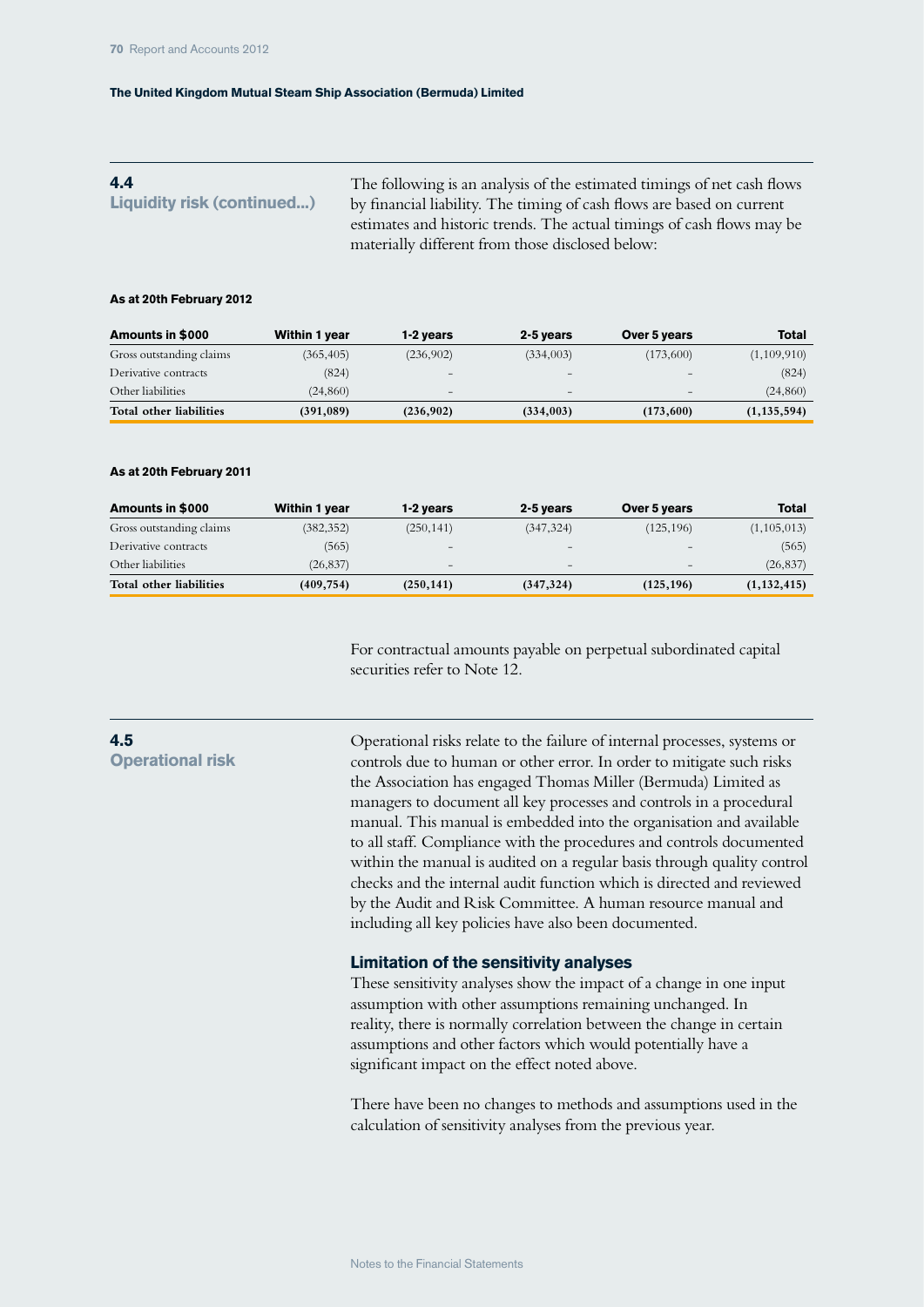| 4.6<br><b>Capital management</b>   | The Association maintains an efficient capital structure from a<br>combination of members' funds (reserves) and long term funding<br>(Perpetual Subordinated Capital Securities), consistent with the<br>Association's risk profile. The Association's objective is to maintain<br>sufficient capital to ensure it is able to continue as a going concern,<br>meet regulatory requirements and maintain an 'A' rating with Standard<br>and Poor's, with a substantial margin in each case.                                                                |  |  |  |
|------------------------------------|-----------------------------------------------------------------------------------------------------------------------------------------------------------------------------------------------------------------------------------------------------------------------------------------------------------------------------------------------------------------------------------------------------------------------------------------------------------------------------------------------------------------------------------------------------------|--|--|--|
|                                    | The Association monitors available capital and its funding structure<br>in the light of the prevailing economic environment, the risk<br>associated with its asset holdings, and regulatory developments<br>impacting on the Association.                                                                                                                                                                                                                                                                                                                 |  |  |  |
|                                    | The Association's principal regulator is the Financial Services<br>Authority ('FSA') in the United Kingdom. Under the FSA's ICA<br>regime the Association is obliged to assess and maintain the amount<br>of capital required to meet the risks that it faces based on a 99.5 per<br>cent confidence level of solvency over one year or a longer time frame<br>with an equivalent probability. Throughout the period the Association<br>complied with the FSA's capital requirements and the requirements in<br>the other countries in which it operates. |  |  |  |
|                                    | The issue of Perpetual Subordinated Capital Securities allowed the<br>Association to strengthen its capital base in line with its objectives.<br>The capital issued qualifies as tier one capital for the purposes of the<br>FSA requirements. Its purpose is to provide long term capital without<br>forming part of ongoing operational cash requirements.                                                                                                                                                                                              |  |  |  |
|                                    | At the year end the Association's capital resources included reserves of<br>\$384 million (2011: \$374 million) and Perpetual Subordinated Capital<br>Securities of \$99 million (2011:\$99 million).                                                                                                                                                                                                                                                                                                                                                     |  |  |  |
| 4.7<br><b>Fair value hierarchy</b> | IFRS 7, 'Financial instruments - Disclosures' (amendment), requires<br>enhanced disclosures about fair value measurement and liquidity risk.<br>This requires disclosure of fair value measurements by level of the<br>following fair value measurement hierarchy:                                                                                                                                                                                                                                                                                        |  |  |  |
|                                    | Quoted prices (unadjusted) in active markets for identical assets or<br>liabilities (Level 1).<br>- Inputs other than quoted prices included within Level 1 that are<br>observable for the asset or liability, either directly (that is, as prices)<br>or indirectly (that is, derived from prices) (Level 2).<br>- Inputs for the asset or liability that are not based on observable<br>market data (that is, unobservable inputs) (Level 3).                                                                                                           |  |  |  |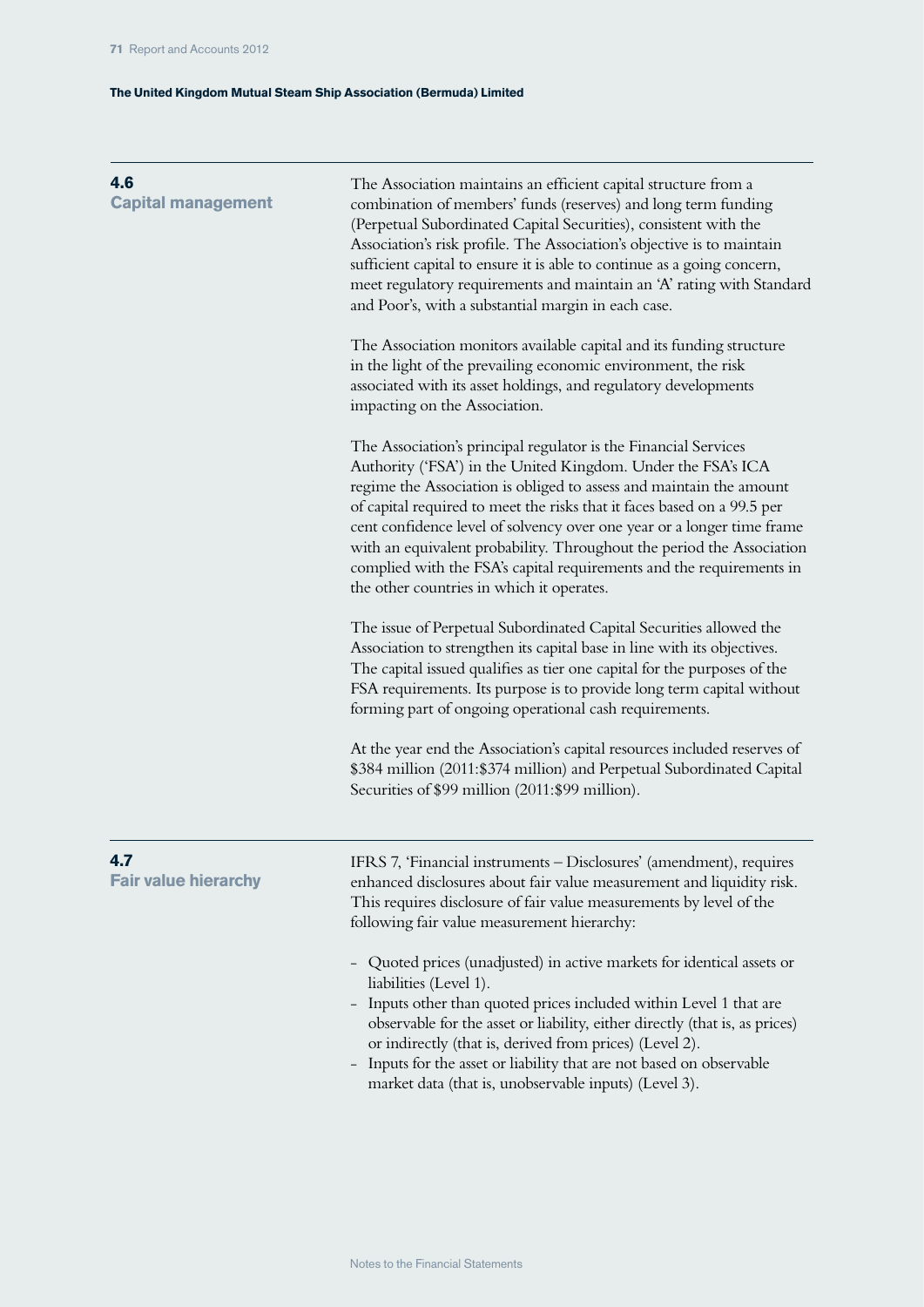| 4.7<br><b>Fair value hierarchy</b><br>(continued) | At 20th February 2012, investments classified as Level 1 comprise<br>approximately 62 per cent of financial assets measured at fair value on<br>a recurring basis. Fair value measurements classified as Level 1 include<br>shares in other variable income securities, government and agency<br>securities, and certain corporate debt securities.        |
|---------------------------------------------------|------------------------------------------------------------------------------------------------------------------------------------------------------------------------------------------------------------------------------------------------------------------------------------------------------------------------------------------------------------|
|                                                   | At 20th February 2012, investments classified as Level 2 comprise<br>approximately 38 per cent of financial assets measured at fair value on a<br>recurring basis. This primarily includes investments in unit trusts.                                                                                                                                     |
|                                                   | As disclosed in Note 8, the net fair value of derivative positions<br>is approximately \$1.1 million at 20th February 2012. All of these<br>derivative contracts are classified in Level 2. The fair values of<br>derivative assets and liabilities are determined using year-end rates of<br>exchange and the potential profit or loss on the derivative. |
|                                                   | For the accounting policies regarding the determination of the fair<br>values of financial assets and financial liabilities, see Note 2.                                                                                                                                                                                                                   |
|                                                   | The following table presents the Association's assets and liabilities<br>measured at fair value:                                                                                                                                                                                                                                                           |

# **As at 20th February 2012**

| <b>Assets</b>                                          |                          |         |              |
|--------------------------------------------------------|--------------------------|---------|--------------|
| Amounts in \$000                                       | Level 1                  | Level 2 | <b>Total</b> |
| Financial assets at fair value through profit and loss |                          |         |              |
| - Equity securities                                    | 116,559                  | 114,814 | 231,373      |
| - Debt securities                                      | 790,166                  |         | 790,166      |
| Derivative financial instruments                       | $\overline{\phantom{0}}$ | 1.139   | 1,139        |
| Total                                                  | 906,725                  | 115,953 | 1,022,678    |

#### **As at 20th February 2011**

| <b>Assets</b>                                          |                   |         |              |
|--------------------------------------------------------|-------------------|---------|--------------|
| Amounts in \$000                                       | Level 1           | Level 2 | <b>Total</b> |
| Financial assets at fair value through profit and loss |                   |         |              |
| - Equity securities                                    | 198,998           | 325,035 | 524,033      |
| - Debt securities                                      | $\qquad \qquad -$ | 624,807 | 624,807      |
| Derivative financial instruments                       |                   | 4,872   | 4,872        |
| Total                                                  | 198,998           | 954,714 | 1,153,712    |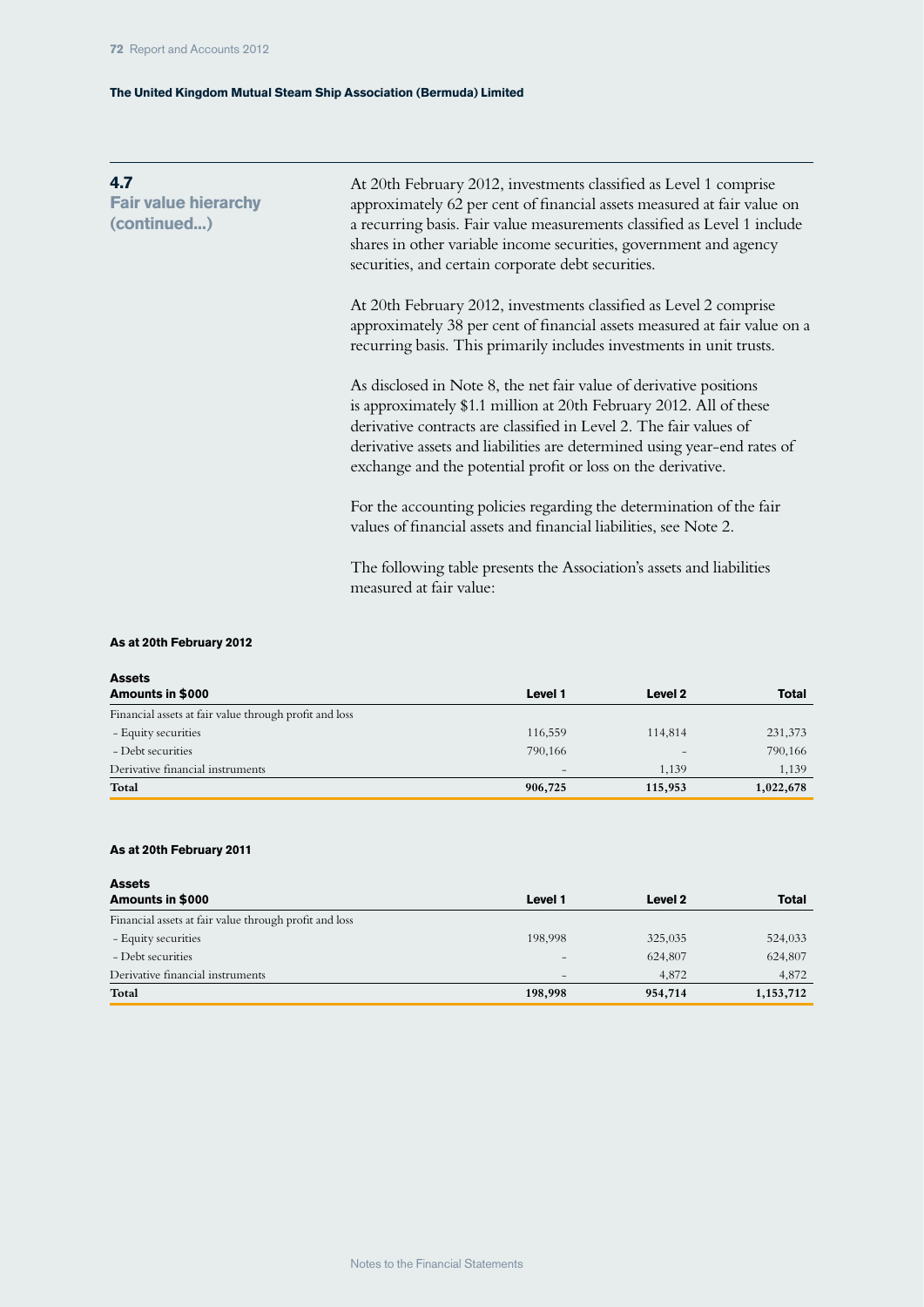| Note 5<br><b>Segment information</b> | The Association only provides protection and indemnity risk cover<br>to its members and as a result, no concentration analysis of risks by<br>cover can be performed. As this cover applies to ships at sea it is not<br>feasible to measure geographical concentration of insurance liabilities.<br>Consequently, the Association has identified protection and indemnity<br>risk to be the only reportable segment. |
|--------------------------------------|-----------------------------------------------------------------------------------------------------------------------------------------------------------------------------------------------------------------------------------------------------------------------------------------------------------------------------------------------------------------------------------------------------------------------|
|                                      | The surplus amount reported in the consolidated statement of<br>comprehensive income is similar to the amount reported to the Board<br>of Directors for allocating resources and assessing performance of<br>the operating segment. Consequently, for the results of the operating<br>segment protection and indemnity risks, refer to the consolidated                                                               |

| Amounts in \$000 | 2012    | 2011    |
|------------------|---------|---------|
| <b>USA</b>       | 62,245  | 60,678  |
| Greece           | 51,559  | 51,887  |
| Japan            | 49,899  | 47,374  |
| Germany          | 42,599  | 35,378  |
| China            | 15,375  | 11,781  |
| Other            | 138,863 | 157,693 |
| Total            | 360,540 | 364,791 |

statement of comprehensive income.

Revenues are allocated based on the country in which the member is located.

Management considers its external customers to be the individual policyholders; as such the Association is not reliant on any individual customer.

There are no non-current assets, other than financial instruments and risks arising under insurance contracts.

#### **Note 6**

**Financial assets**

The Association's financial assets are summarised by measurement category in the table below.

| Amounts in \$000                                                 | 2012      | 2011      | 2010    |
|------------------------------------------------------------------|-----------|-----------|---------|
| Financial assets at fair value through profit and loss           | 1,021,539 | 913.427   | 758,230 |
| Financial assets at cost                                         | 17,277    | 17.703    | 16,839  |
| Loans and receivables (including insurance receivables - Note 7) | 85,029    | 92.755    | 158,046 |
| <b>Total financial assets</b>                                    | 1,123,845 | 1,023,885 | 933,115 |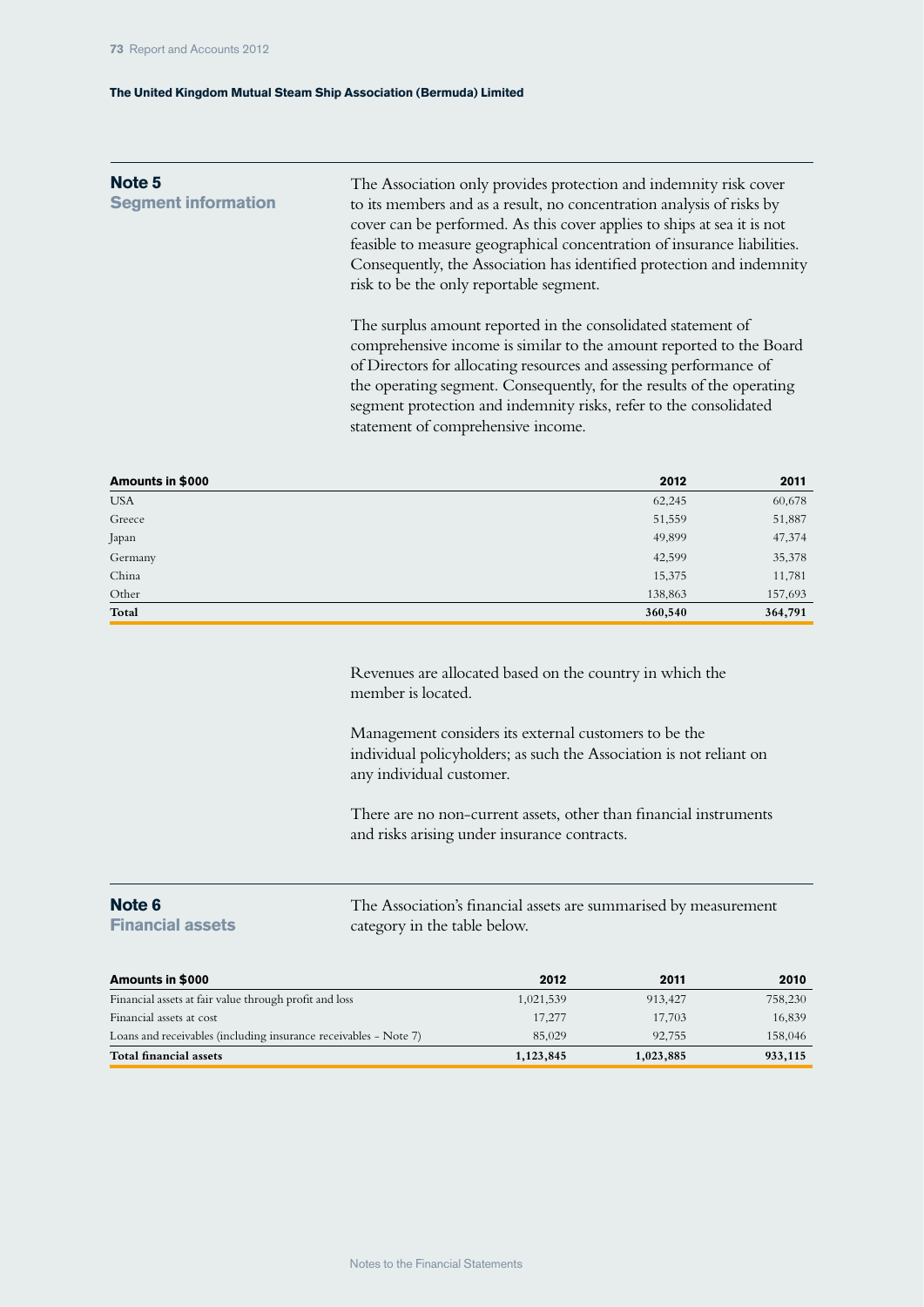| Note 6 |  |
|--------|--|
|--------|--|

**Financial assets (continued...)**

The assets comprised in each of the categories above are detailed in the tables below:

| Financial assets at fair value through profit and loss       |           |         |         |
|--------------------------------------------------------------|-----------|---------|---------|
| Amounts in \$000                                             | 2012      | 2011    | 2010    |
| Equity securities                                            |           |         |         |
| - Listed (Equities)                                          | 231,373   | 288,620 | 244,627 |
|                                                              | 231,373   | 288,620 | 244,627 |
| Debt securities                                              |           |         |         |
| - Listed (Debt securities)                                   | 790,166   | 624,807 | 513,603 |
|                                                              | 790,166   | 624,807 | 513,603 |
|                                                              |           |         |         |
| Total financial assets at fair value through profit and loss | 1,021,539 | 913,427 | 758,230 |
|                                                              |           |         |         |
| <b>Financial assets at cost</b>                              |           |         |         |
| Equity securities                                            |           |         |         |
| - Unlisted                                                   | 17,277    | 17,703  | 16,839  |
| Total financial assets at cost through profit and loss       | 17,277    | 17,703  | 16,839  |

Equity and debt securities classified at fair value through income are designated in this category upon initial recognition.

The market values of the listed investments, which are designated at fair value through profit and loss, are determined by reference to published price quotations in major recognised international stock exchanges.

Of the fixed income securities \$553.6 million relate to government securities.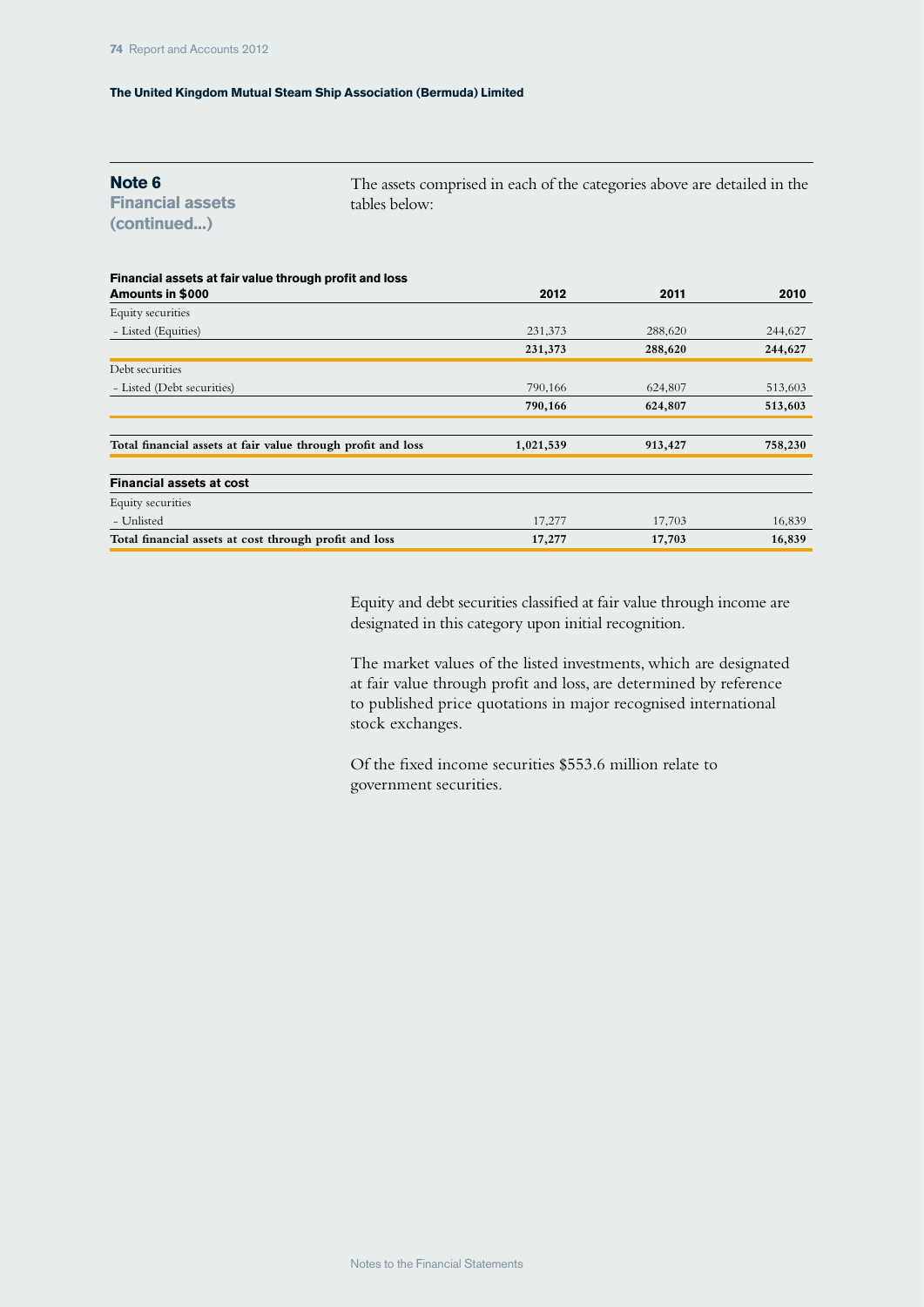# **Note 6**

**Financial assets (continued...)**

The movement in the Association's financial assets (excluding loans and receivables – see Note 7) are summarised in the table below by measurement category:

| Amounts in \$000                                                                                                                | Fair value through |        |              |
|---------------------------------------------------------------------------------------------------------------------------------|--------------------|--------|--------------|
|                                                                                                                                 | profit and loss    | Cost   | <b>Total</b> |
| At the beginning of 2011                                                                                                        | 758,230            | 16,839 | 775,069      |
| Exchange differences on monetary assets                                                                                         | 14,970             | 864    | 15,834       |
| Additions                                                                                                                       | 674,971            |        | 674,971      |
| Disposals                                                                                                                       | (572, 812)         |        | (572, 812)   |
| Fair value net gains<br>- Designated at fair value through income on<br>initial recognition                                     | 31,349             |        | 31,349       |
| Profit (loss) on sale of investments<br>- Designated at fair value through income on<br>initial recognition                     | 6,719              |        | 6,719        |
| At the end of 2011                                                                                                              | 913,427            | 17,703 | 931,130      |
| Exchange differences on monetary assets                                                                                         | (8, 864)           | (426)  | (9,290)      |
| Additions                                                                                                                       | 677,266            |        | 677,266      |
| Disposals                                                                                                                       | (558, 118)         |        | (558, 118)   |
| Fair value net gains<br>- Designated at fair value through income on<br>initial recognition<br>- Classified as held for trading | (14, 029)          |        | (14, 029)    |
| Profit (loss) on sale of investments                                                                                            |                    |        |              |
| - Designated at fair value through income on<br>initial recognition                                                             | 11,857             |        | 11,857       |
| At the end of 2012                                                                                                              | 1,021,539          | 17,277 | 1,038,816    |

# **Note 7**

# **Loans and receivables**

| Amounts in \$000                                            | 2012                     | 2011                     | 2010    |
|-------------------------------------------------------------|--------------------------|--------------------------|---------|
| Insurance receivables:                                      |                          |                          |         |
| - Due from contract holders                                 | 74,516                   | 79,406                   | 142,185 |
| - Due from agents, brokers and intermediaries               |                          | 201                      | 187     |
| - Less provision for doubtful debts                         | (2,624)                  | (110)                    | (3,250) |
| - Due from reinsurers                                       | 11,528                   | 8,723                    | 16,149  |
| - Prepaid reinsurance                                       | $\qquad \qquad -$        | 2,728                    | 1,620   |
|                                                             | 83,420                   | 90,948                   | 156,891 |
| Other loans and receivables                                 |                          |                          |         |
| - Prepayments                                               | 287                      | 146                      | 183     |
| - Sundry receivables                                        | 1,322                    | 1,283                    | 730     |
| - Loans to related parties                                  |                          | 378                      | 242     |
|                                                             | 1,609                    | 1,807                    | 1,155   |
|                                                             |                          |                          |         |
| Total loans and receivables including insurance receivables | 85,029                   | 92,755                   | 158,046 |
| Current portion                                             | 85,029                   | 92,755                   | 158,046 |
| Non-current portion                                         | $\overline{\phantom{a}}$ | $\overline{\phantom{a}}$ |         |
|                                                             | 85,029                   | 92,755                   | 158,046 |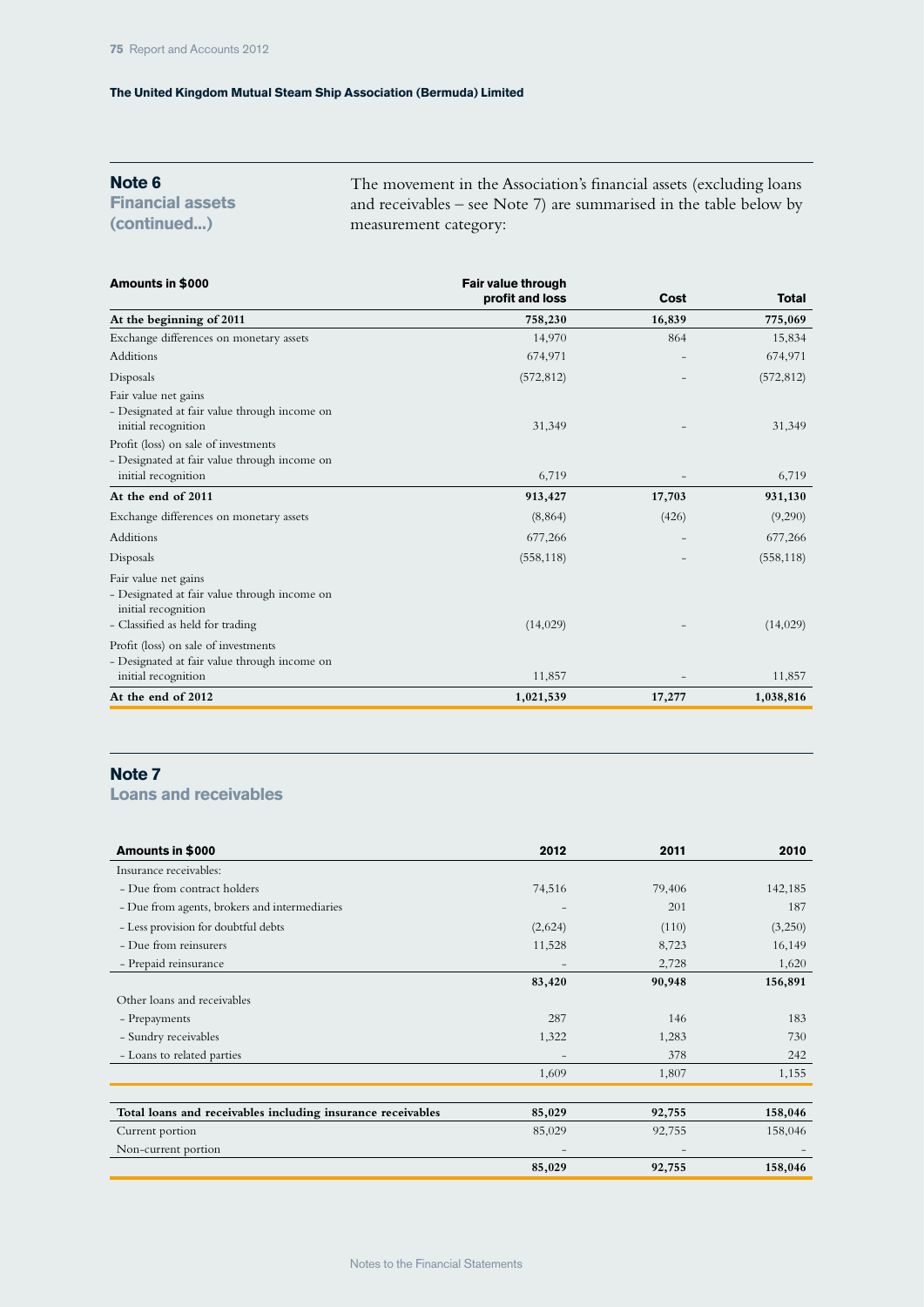| Note <sub>7</sub><br><b>Loans and receivables</b><br>(continued) |                                 | There is no concentration of credit risk with respect to loans and<br>receivables, as the Association has a large number of internationally<br>dispersed debtors.                                           |                                                                    |                            |                                 |                            |  |
|------------------------------------------------------------------|---------------------------------|-------------------------------------------------------------------------------------------------------------------------------------------------------------------------------------------------------------|--------------------------------------------------------------------|----------------------------|---------------------------------|----------------------------|--|
| Note 8<br><b>Derivative financial</b><br><b>instruments</b>      |                                 | certain overseas operations.                                                                                                                                                                                | The Association uses cash flow hedges and non hedge derivatives in |                            |                                 |                            |  |
|                                                                  |                                 | (a) Cash flow hedges<br>The Association uses forward currency contracts to hedge the foreign<br>exchange risks that it is exposed to as a result of future operating<br>expenses being payable in sterling. |                                                                    |                            |                                 |                            |  |
|                                                                  |                                 | flow hedges:                                                                                                                                                                                                | The table below analyses the derivative positions included as cash |                            |                                 |                            |  |
| <b>Forward currency contracts</b>                                | 2012<br>2011                    |                                                                                                                                                                                                             |                                                                    |                            | 2010                            |                            |  |
| Amounts in \$000                                                 | Contract/<br>notional<br>amount | <b>Fair value</b><br>asset                                                                                                                                                                                  | Contract/<br>notional<br>amount                                    | <b>Fair value</b><br>asset | Contract/<br>notional<br>amount | <b>Fair value</b><br>asset |  |
| Cash flow hedge                                                  | 61,463                          | 1,963                                                                                                                                                                                                       | 67,164                                                             | 5,436                      |                                 |                            |  |
| Total                                                            | 61,463                          | 1,963                                                                                                                                                                                                       | 67,164                                                             | 5,436                      |                                 |                            |  |

Gains and losses in reserves on forward foreign exchange contracts as at 20th February 2012 will be released to the consolidated statement of comprehensive income at various times during the next year from the end of the reporting period.

There was no ineffective portion attributable to cash flow hedges.

During the year \$3.0 million was recycled into surplus with \$1.8 million included within the gross claims paid and \$1.2 million within net operating expenses.

# **(b) Non hedge derivatives**

Forward currency contracts are entered into in order to hedge the currency exposure of the investment portfolio. The contracts are for the forward sale of currencies which are matched by holdings of those currencies. The open contracts have been re-valued at year-end rates of exchange. The profit or loss on exchange on these contracts is included within exchange gains and losses. These are economic hedges, but do not meet the hedge accounting criteria.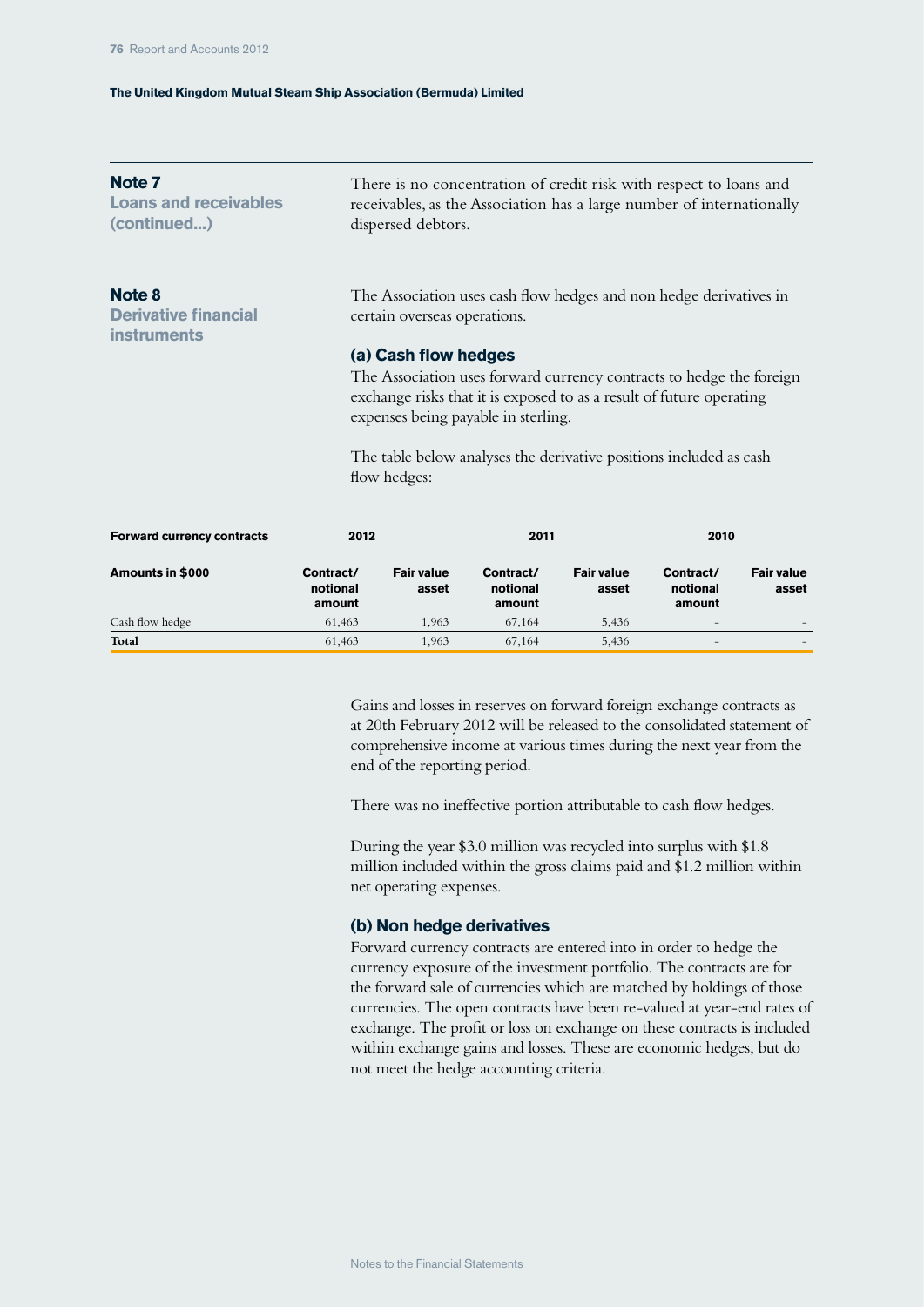# **Note 8**

# **Derivative financial instruments (continued...)**

| <b>Forward currency contracts</b> | 2012                            |                            | 2011                            |                            | 2010                            |                            |
|-----------------------------------|---------------------------------|----------------------------|---------------------------------|----------------------------|---------------------------------|----------------------------|
| Amounts in \$000                  | Contract/<br>notional<br>amount | <b>Fair value</b><br>asset | Contract/<br>notional<br>amount | <b>Fair value</b><br>asset | Contract/<br>notional<br>amount | <b>Fair value</b><br>asset |
| Forward currency contracts        | 72.395                          | (824)                      | 75.295                          | (565)                      | 82,070                          | 1,649                      |
| Total                             | 72.395                          | (824)                      | 75.295                          | (565)                      | 82,070                          | 1,649                      |

# **Note 9**

# **Cash and cash equivalents**

| Amounts in \$000         | 2012    | 2011    | 2010    |
|--------------------------|---------|---------|---------|
| Cash at bank and in hand | 27.549  | 31.357  | 14.677  |
| Short-term bank deposits | 130,874 | 248,246 | 275,036 |
| Total                    | 158,423 | 279,603 | 289,713 |

Cash and bank overdrafts include the following for the purposes of the cash flow statement:

| Amounts in \$000                            | 2012                     | 2011    | 2010    |
|---------------------------------------------|--------------------------|---------|---------|
| Cash and cash equivalents                   | 158.423                  | 279.603 | 289.713 |
| Amount included in trade and other payables | $\overline{\phantom{0}}$ | (5,047) |         |
| Total                                       | 158,423                  | 274,556 | 289,713 |

# **Note 10**

# **Insurance liabilities and reinsurance assets**

| Amounts in \$000                              | 2012      | 2011      | 2010      |
|-----------------------------------------------|-----------|-----------|-----------|
| Gross outstanding claims                      |           |           |           |
| - Members' claims                             | 982,705   | 1,003,585 | 1,032,825 |
| - Other clubs' pool claims                    | 127,205   | 101,428   | 98,185    |
|                                               | 1,109,910 | 1,105,013 | 1,131,010 |
| Reinsurer's share of gross outstanding claims |           |           |           |
| - Group excess of loss and market reinsurance | 144,209   | 109,777   | 111,762   |
| - Pool recoveries                             | 76,832    | 76,492    | 111,538   |
| - Other reinsurers                            | 110,000   | 110,000   | 110,000   |
|                                               | 331,041   | 296,269   | 333,300   |
|                                               |           |           |           |
| Total insurance liabilities, net              | 778,869   | 808,744   | 797,710   |
|                                               |           |           |           |
| Current                                       | 256,420   | 279,837   | 265,301   |
| Non-current                                   | 522,449   | 528,907   | 532,409   |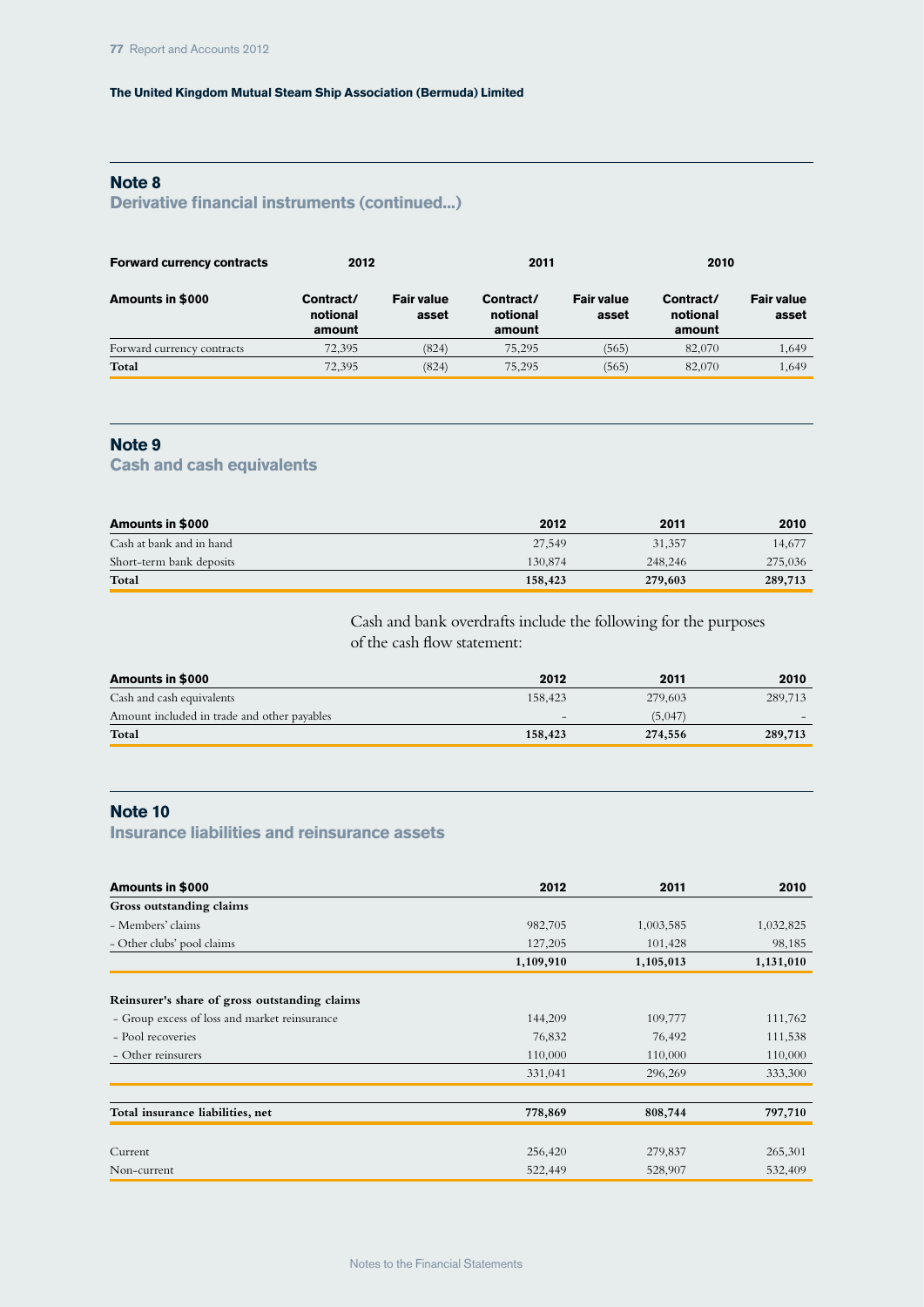| Note 10<br><b>Insurance liabilities and</b><br>reinsurance assets<br>(continued) | The total gross outstanding claims of \$1,110 million includes a forecast<br>of unreported claims of \$313 million on open and closed policy years<br>and an estimate of \$29 million for future claims management costs.<br>Claims outstanding includes provision for IBNR claims which is set by<br>reference to, amongst other factors, standard actuarial techniques and<br>projections. The IBNR reserve includes an amount for Occupational<br>Disease claims amounting to a discounted value of \$50 million.<br>Occupational Disease claims have a significant latency period making<br>them particularly uncertain for reserving purposes. The reserve<br>has been set with reference to industry studies and the Association's<br>historical experience. These studies include a projection of the number<br>of deaths expected, the probability of claims being made and the<br>expected cost of those claims.<br>Other reinsurance includes the recovery of \$110 million relating to a<br>multi year reinsurance policy. |
|----------------------------------------------------------------------------------|---------------------------------------------------------------------------------------------------------------------------------------------------------------------------------------------------------------------------------------------------------------------------------------------------------------------------------------------------------------------------------------------------------------------------------------------------------------------------------------------------------------------------------------------------------------------------------------------------------------------------------------------------------------------------------------------------------------------------------------------------------------------------------------------------------------------------------------------------------------------------------------------------------------------------------------------------------------------------------------------------------------------------------------|
| 10.1<br><b>Development claim tables</b>                                          | The development of insurance liabilities provides a measure of the<br>Association's ability to estimate the ultimate value of claims. The top<br>half of each table below illustrates how the Association's estimate of<br>total claims outstanding for each accident year has changed at successive<br>$1 \t1 \t11$ $1 \t1$ $1 \t1$ $1 \t1$ $1 \t1$ $1 \t1$                                                                                                                                                                                                                                                                                                                                                                                                                                                                                                                                                                                                                                                                          |

year-ends. The bottom half of the table reconciles the cumulative claims to the amount appearing in the consolidated statement of financial position.

### **Insurance claims - gross Estimate of ultimate claims cost attributable to the policy year**

| Amounts in \$000                                                           |           |                   |           |           |           |
|----------------------------------------------------------------------------|-----------|-------------------|-----------|-----------|-----------|
| <b>Reporting year</b>                                                      | 2007/2008 | 2008/2009         | 2009/2010 | 2010/2011 | 2011/2012 |
| - At the end of reporting year                                             | 337,008   | 329,208           | 355,573   | 311,727   | 241,341   |
| - One year later                                                           | 365,443   | 297,658           | 327,240   | 358,772   |           |
| - Two years later                                                          | 370,243   | 286,252           | 309,713   |           |           |
| - Three years later                                                        | 365,084   | 275,825           |           |           |           |
| - Four years later                                                         | 365,421   | $\qquad \qquad -$ |           |           |           |
| Current estimate of                                                        |           |                   |           |           |           |
| cumulative claims                                                          | 365,421   | 275,825           | 309,713   | 358,772   | 241,341   |
| Cumulative payments to date                                                | 278,447   | 196,039           | 165,677   | 121,075   | 35,462    |
| Liability recognised in the<br>consolidated statement of                   |           |                   |           |           |           |
| financial position                                                         | 86,974    | 79,786            | 144,036   | 237,697   | 205,879   |
| Total liability relating to last five policy years                         |           |                   |           |           | 754,372   |
| Other claims liabilities                                                   |           |                   |           |           | 355,538   |
| Total reserve included in the consolidated statement of financial position |           |                   |           |           | 1,109,910 |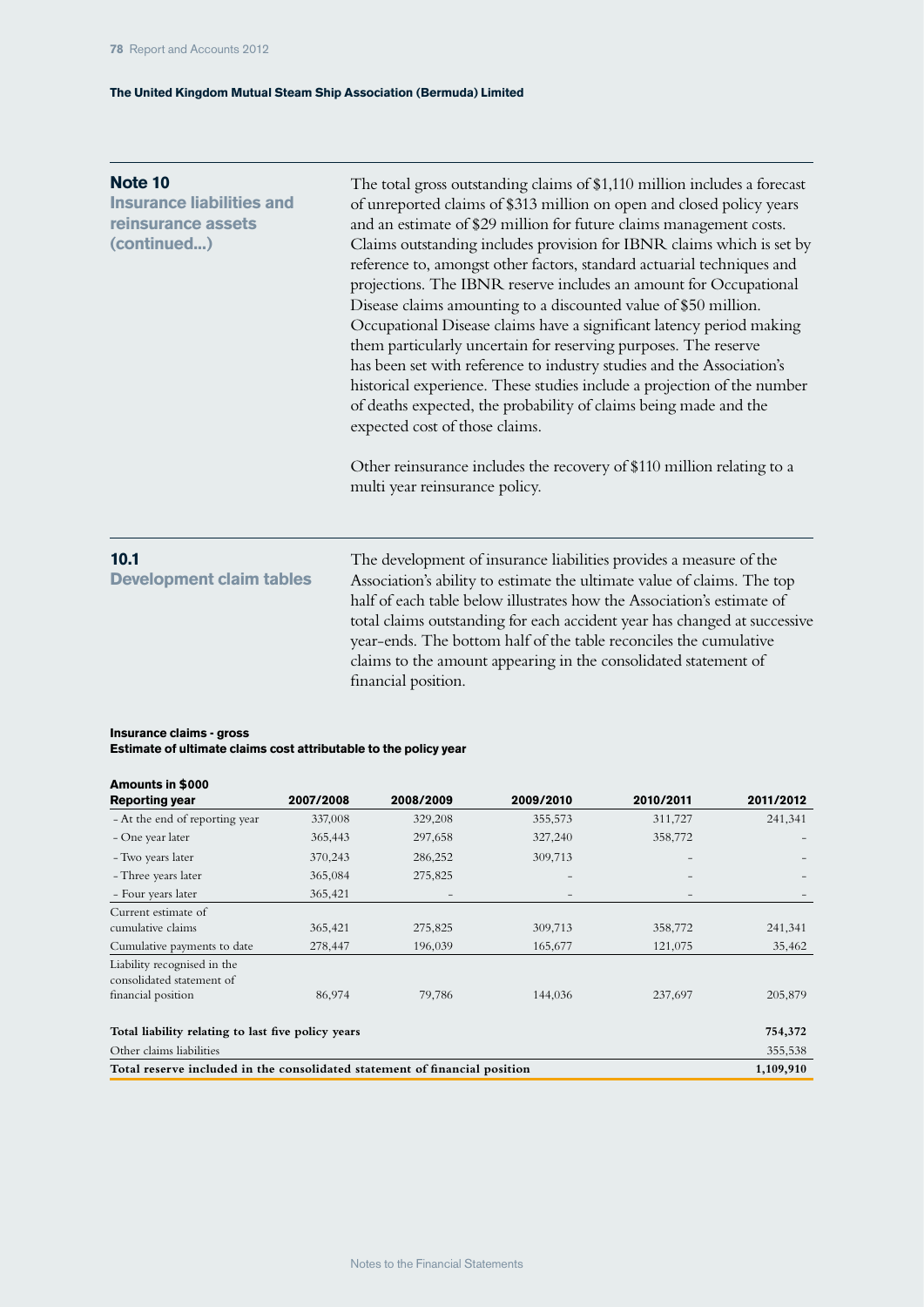### **10.1 Development claim tables (continued...)**

#### **Insurance claims - net**

**Estimate of ultimate claims cost attributable to the policy year**

| Amounts in \$000                                                           |           |                   |                   |           |           |
|----------------------------------------------------------------------------|-----------|-------------------|-------------------|-----------|-----------|
| <b>Reporting year</b>                                                      | 2007/2008 | 2008/2009         | 2009/2010         | 2010/2011 | 2011/2012 |
| - At the end of reporting year                                             | 315,000   | 312,461           | 275,533           | 273,754   | 236,292   |
| - One year later                                                           | 329,721   | 288,704           | 240,488           | 257,209   |           |
| - Two years later                                                          | 312,721   | 271,734           | 227,620           |           |           |
| - Three years later                                                        | 309,729   | 262,857           |                   |           |           |
| - Four years later                                                         | 317,832   | $\qquad \qquad -$ | $\qquad \qquad -$ |           |           |
| Current estimate of                                                        |           |                   |                   |           |           |
| cumulative claims                                                          | 317,832   | 262,857           | 227,620           | 257,209   | 236,292   |
| Cumulative payments to date                                                | 268,483   | 185,578           | 131,401           | 94,623    | 35,462    |
| Liability recognised in the<br>consolidated statement of                   |           |                   |                   |           |           |
| financial position                                                         | 49,349    | 77,279            | 96,219            | 162,586   | 200,830   |
| Total liability relating to last five policy years                         |           |                   |                   |           | 586,263   |
| Other claims liabilities                                                   |           |                   |                   |           | 192,606   |
| Total reserve included in the consolidated statement of financial position |           |                   |                   |           | 778,869   |

#### **10.2**

#### **Movement in insurance liabilities and reinsurance assets**

|  |  |  |  |  | <b>Claims and loss adjustment expenses</b> |
|--|--|--|--|--|--------------------------------------------|
|--|--|--|--|--|--------------------------------------------|

|                                          |           | 2012       |            |              | 2011       |            |
|------------------------------------------|-----------|------------|------------|--------------|------------|------------|
| Amounts in \$000                         | Gross     | <b>RI</b>  | <b>Net</b> | <b>Gross</b> | RI         | <b>Net</b> |
| Outstanding claims bought forward        | 1,105,013 | (296, 269) | 808,744    | 1,131,010    | (333, 330) | 797,710    |
| Cash paid for claims settled in the year | (321,070) | 53,441     | (267, 629) | (312,683)    | 73,289     | (239, 394) |
| Claims incurred in the current year      | 331,500   | (88, 213)  | 243,287    | 275,867      | (36, 258)  | 239,609    |
| Exchange differences and other movements | (5,533)   | -          | (5,533)    | 10,819       |            | 10,819     |
| Outstanding claims carried forward       | 1,109,910 | (331, 041) | 778,869    | 1,105,013    | (296, 269) | 808,744    |

#### **Note 11**

**Trade and other payables**

| Amounts in \$000                    | 2012   | 2011   | 2010   |
|-------------------------------------|--------|--------|--------|
| Reinsurance premium payable         | 12,571 | 10,072 | 9,406  |
| Claims payable                      | 2,443  | 2,051  | 1,953  |
| Trade payables and accrued expenses | 9.108  | 13,100 | 9.028  |
| Total                               | 24,122 | 25,223 | 20,387 |

The fair value of these balances approximates their carrying value.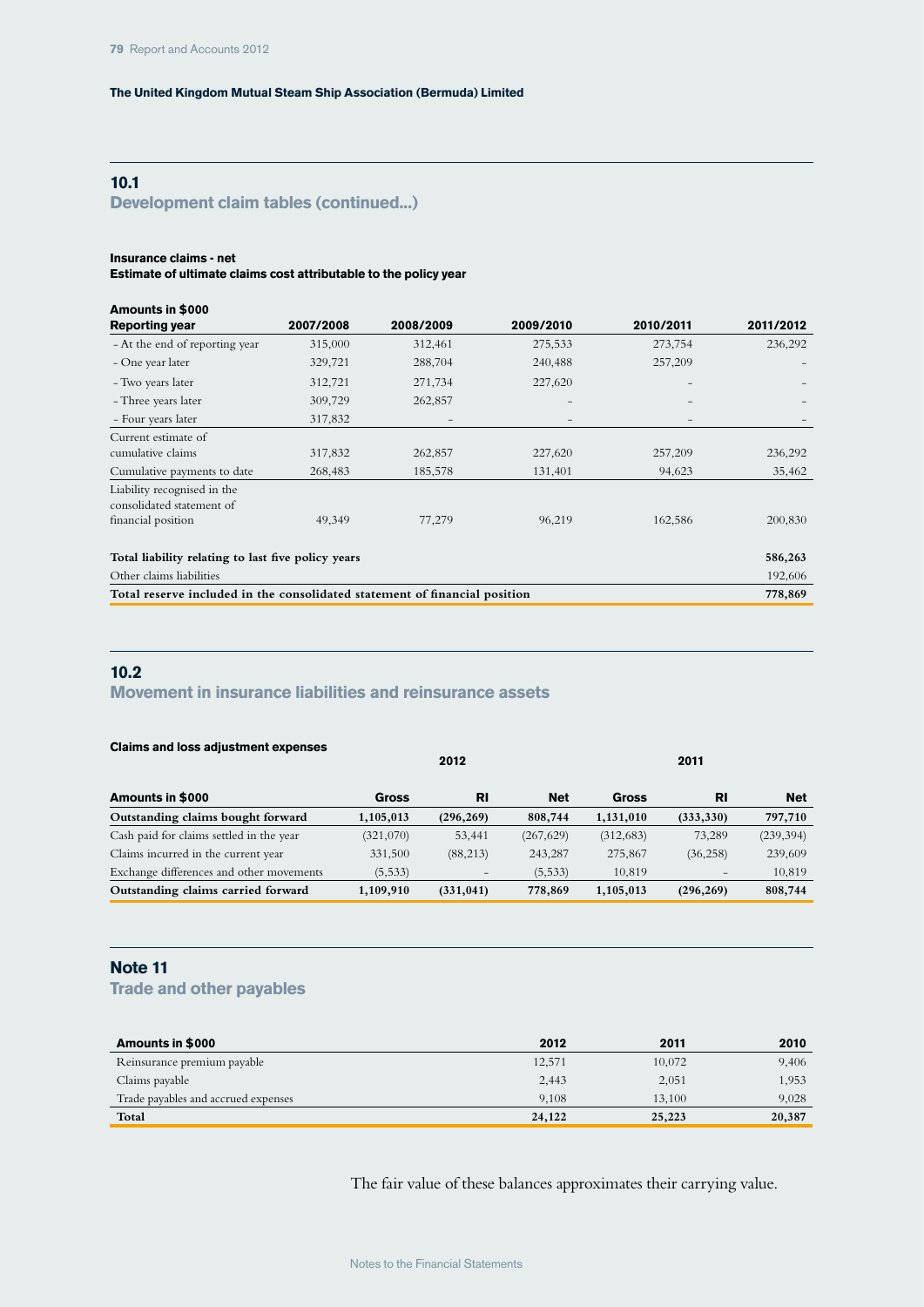#### **Note 12**

#### **Perpetual subordinated capital securities**

| Amounts in \$000                          | 2012   | 2011   | 2010   |
|-------------------------------------------|--------|--------|--------|
| Financial liabilities at amortised cost:  |        |        |        |
| Perpetual subordinated capital securities | 99.318 | 98,862 | 98.405 |

The securities, which have a principle amount of \$100 million, were issued on 20th August 2008 and are listed for trading on the London Stock Exchange. Interest payable on the securities amounts to 9 per cent per annum until August 2013. Following this, the interest rate will be 481.5 basis points above 3 month LIBOR rate. The securities are perpetual but can be redeemed at the option of the Association after a five year non call period.

The securities are classified as financial liabilities at amortised cost under IAS 32, however for the purposes of FSA requirements the securities qualify as tier one capital.

The structure of the perpetual capital securities as Innovative Tier 1 capital means that the Association has the right, but not the obligation, to defer interest payments if a Regulatory Intervention occurs or the solvency condition (being 125 per cent of the Associations Enhanced Capital Requirement) is not met. No interest will accrue on any Deferred Interest Payment (DIP). Any DIP may be satisfied at any time at the Association's election, provided that the Association must satisfy such DIP on the earliest of the following to occur:

- the date on which a Regulatory Intervention no longer applies and the Association meets and, after payment of the deferred interest will meet, the solvency condition;
- a distribution of assets is made to members of the Association generally (other than in their capacity as senior creditors);
- the date on which a return of surplus calls is made;
- any payment is made on any securities or other obligations which rank pari passu with or junior to the capital securities;
- a redemption of the capital securities; and
- winding-up.

Where an interest payment is deferred, the Association will be restricted from making payments on, or redeeming, any parity securities or junior obligations unless and until it pays (including by way of alternative satisfaction mechanism, ASM) in full all current and DIP.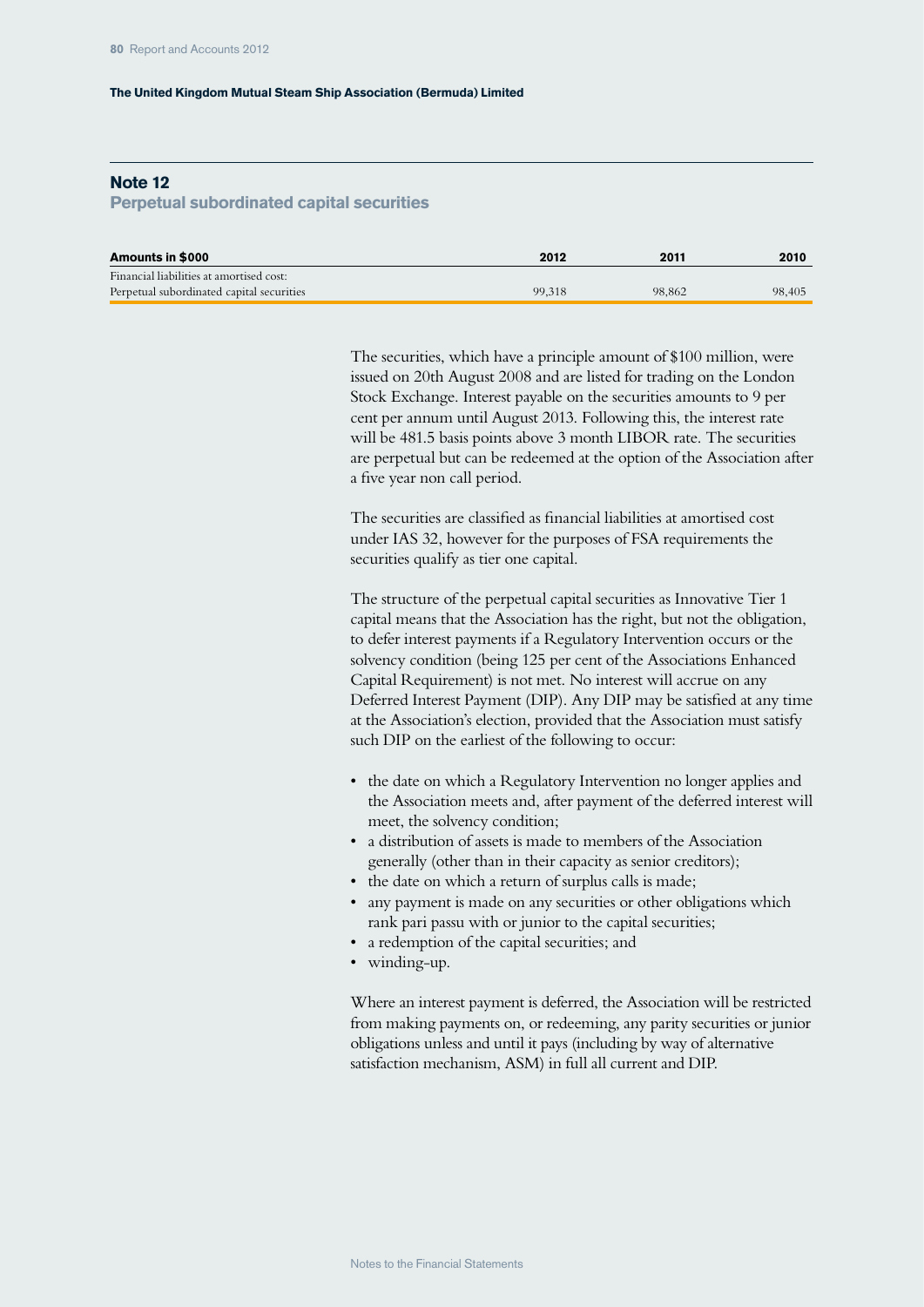| Note 12<br><b>Perpetual subordinated</b><br>capital securities<br>(continued) | The ASM provides that investors should always receive payments made<br>in respect of Capital Securities in cash or by way of an issue to them of<br>payment in kind (PIK) securities.                                                                                                                                                                                                                                                                                                                                                                                                                                                                                                                                                                                                                                |
|-------------------------------------------------------------------------------|----------------------------------------------------------------------------------------------------------------------------------------------------------------------------------------------------------------------------------------------------------------------------------------------------------------------------------------------------------------------------------------------------------------------------------------------------------------------------------------------------------------------------------------------------------------------------------------------------------------------------------------------------------------------------------------------------------------------------------------------------------------------------------------------------------------------|
|                                                                               | For DIP the Association must, and for any other interest payments the<br>Association may, use any of the following or combination thereof (as<br>the Board of Directors deems appropriate) to satisfy that payment:<br>• out of the amounts raised after the relevant interest payment date<br>from new capital items which the Association determines in its sole<br>discretion remain available for such use at that time;<br>• by issuing PIK Securities (ie a further issue of fully-fungible capital<br>securities) to holders; or<br>by issuing other payment securities (ie a new issue of securities pari<br>passu with the capital securities) – such amount to be calculated by a<br>calculation agent appointed at the time - to the Trustee, which will<br>then be sold to purchasers for a cash amount. |
|                                                                               | A coupon interest of \$9 million was paid during 2011/12.                                                                                                                                                                                                                                                                                                                                                                                                                                                                                                                                                                                                                                                                                                                                                            |

### **Note 13**

**Other reserves**

| Amounts in \$000          | 2012  | 2011  | 2010 |
|---------------------------|-------|-------|------|
| Cash flow hedging reserve | 1,963 | 5,436 |      |
| Other reserves            | 240   | 240   | 240  |
|                           | 2,203 | 5,676 | 240  |

Movements in the reserve for cash flow hedges were as follows:

| At the beginning of 2011/2012 | 5.436   |
|-------------------------------|---------|
| Fair value gains for the year | (3.473) |
| At the end of 2011/2012       | 1.963   |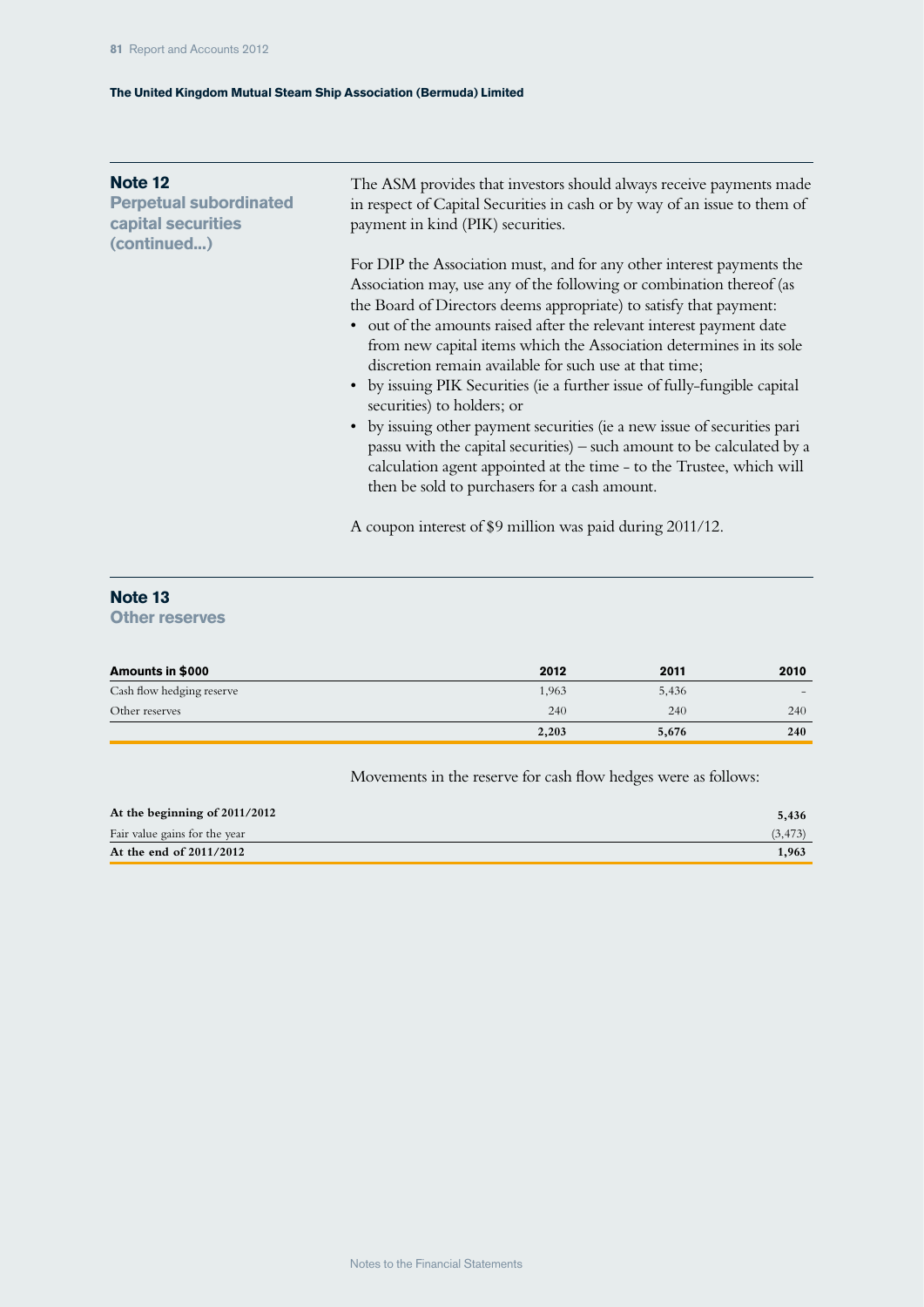### **Note 14**

#### **Net insurance premium revenue**

| Amounts in \$000                                        | 2012      | 2011      |
|---------------------------------------------------------|-----------|-----------|
| Mutual                                                  |           |           |
| Mutual premium                                          | 293,705   | 298,141   |
| Supplementary premiums                                  |           | 140       |
| Return premium                                          | (2, 416)  | (975)     |
| Release charges                                         | 1,220     | 5,354     |
|                                                         | 292,509   | 302,660   |
| Fixed premium                                           |           |           |
| Chartered vessels                                       | 51,272    | 45,285    |
| Owned vessels                                           | 13,092    | 12,301    |
| US Oil pollution                                        | 3,667     | 4,545     |
|                                                         | 68,031    | 62,131    |
| Premium revenue arising from insurance contracts issued | 360,540   | 364,791   |
| Reinsurance                                             |           |           |
| Market underwriters                                     | (70,685)  | (70, 218) |
| Other reinsurance arrangements                          |           |           |
| Premium ceded to reinsurers                             | (70, 685) | (70, 218) |
|                                                         |           |           |
| Net insurance premium revenue                           | 289,855   | 294,573   |

## **Note 15**

**Investment income**

| Amounts in \$000                    | 2012   | 2011   |
|-------------------------------------|--------|--------|
| Dividend income                     | 4,267  | 2,537  |
| Interest on fixed income securities | 17.443 | 16,840 |
| Bank deposit interest               | 28     | 52     |
| Other investment charges            | (967)  | (43)   |
| Total investment income             | 20,771 | 19,386 |

The investment portfolio incorporates holdings in a number of different currencies designed to protect the Association from fluctuations within claims outstanding as a result of movements in exchange rates. This leads to an exchange gain or loss. The associated fluctuations within claims outstanding are included within the change in provision for net outstanding claims (see Note 10).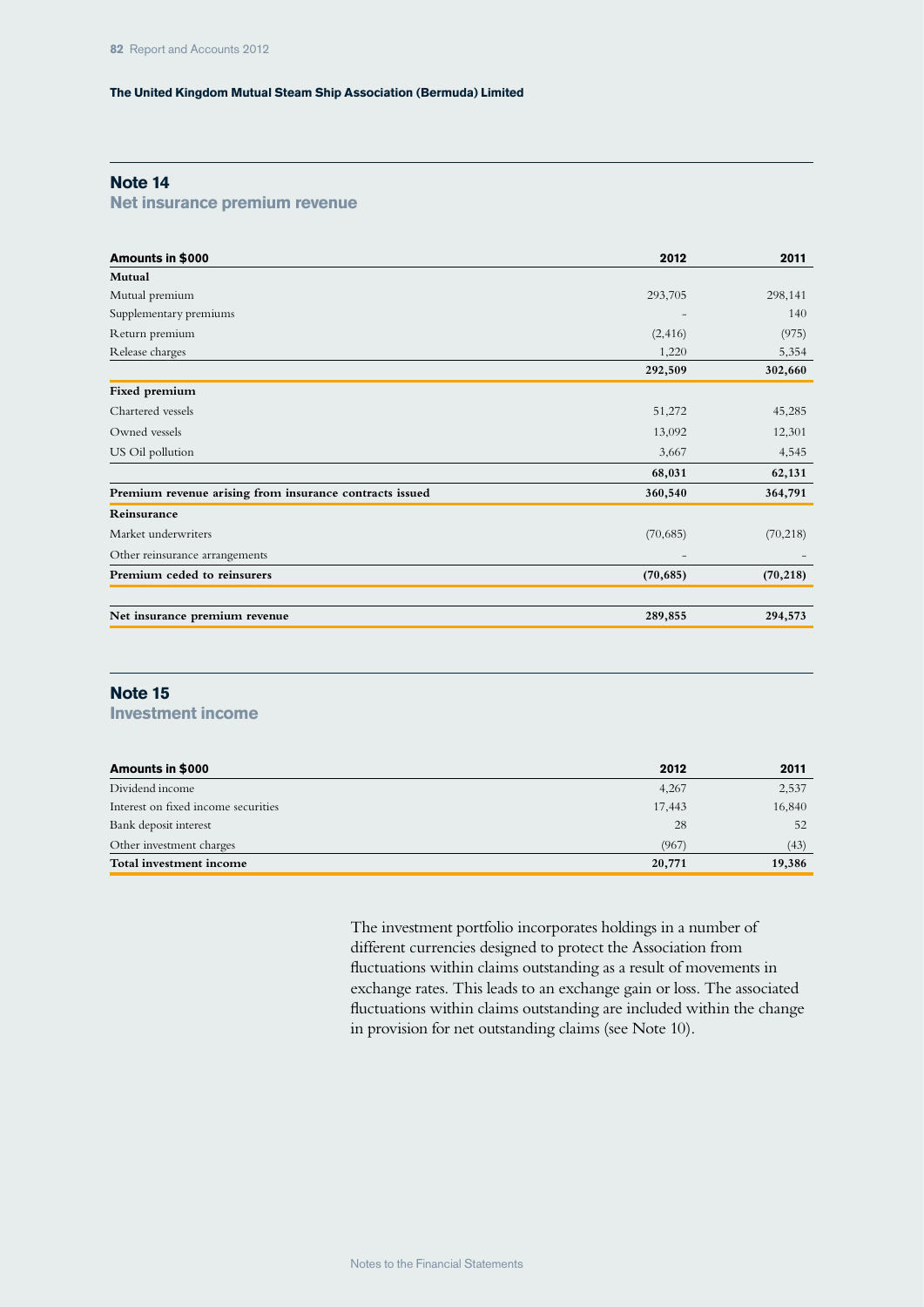### **Note 16**

### **Net realised gains on financial assets**

| Amounts in \$000                                                          | 2012   | 2011  |
|---------------------------------------------------------------------------|--------|-------|
| Realised gains on financial assets at fair value through profit and loss  |        |       |
| - Equity securities                                                       | 11.047 | 7,426 |
| Realised losses on financial assets at fair value through profit and loss |        |       |
| - Debt securities                                                         | 810    | (707) |
| Total net realised gains on financial assets                              | 11,857 | 6,719 |

#### **Note 17**

### **Net fair value gains on assets through profit and loss**

| Amounts in \$000                                                 | 2012      | 2011   |
|------------------------------------------------------------------|-----------|--------|
| Net fair value gains on financial assets through profit and loss |           |        |
| - Debt securities                                                | 14,278    | 2,560  |
| - Equity securities                                              | (28,307)  | 28,789 |
| Total                                                            | (14, 029) | 31,349 |

Net fair value gains on non-derivative financial assets at fair value through profit and loss relate entirely to assets designated to be in this category upon initial recognition.

### **Note 18**

**Other expenses**

#### **Expenses for the acquisition of insurance contracts**

| Amounts in \$000                                                                  | 2012      | 2011      |
|-----------------------------------------------------------------------------------|-----------|-----------|
| Costs incurred in the acquisition of insurance contracts expensed during the year | (20, 245) | (20, 273) |
|                                                                                   |           |           |
| Amounts in \$000                                                                  | 2012      | 2011      |
| Net operating expenses                                                            |           |           |
| Residual management fee                                                           | (12, 179) | (11,820)  |
| Directors' Meetings                                                               | (2,519)   | (2, 407)  |
| Managers / Agent travel                                                           | (798)     | (606)     |
| Sales and marketing                                                               | (597)     | (585)     |
| Publications                                                                      | (289)     | (182)     |
| Printing and telecommunications                                                   | (249)     | (283)     |
| Correspondent charges                                                             | (11)      | (9)       |
| Legal and professional expenses                                                   | (2,178)   | (2, 133)  |
| Bank and financial expenses                                                       | (543)     | (444)     |
| Loss prevention initiatives                                                       | (281)     | (134)     |
| Ship inspection initiatives                                                       | (470)     | (398)     |
| Operating branch and subsidiary costs                                             | (956)     | (786)     |
| Other expenses                                                                    | (614)     | (561)     |
| Total operating expenses                                                          | (21, 684) | (20, 348) |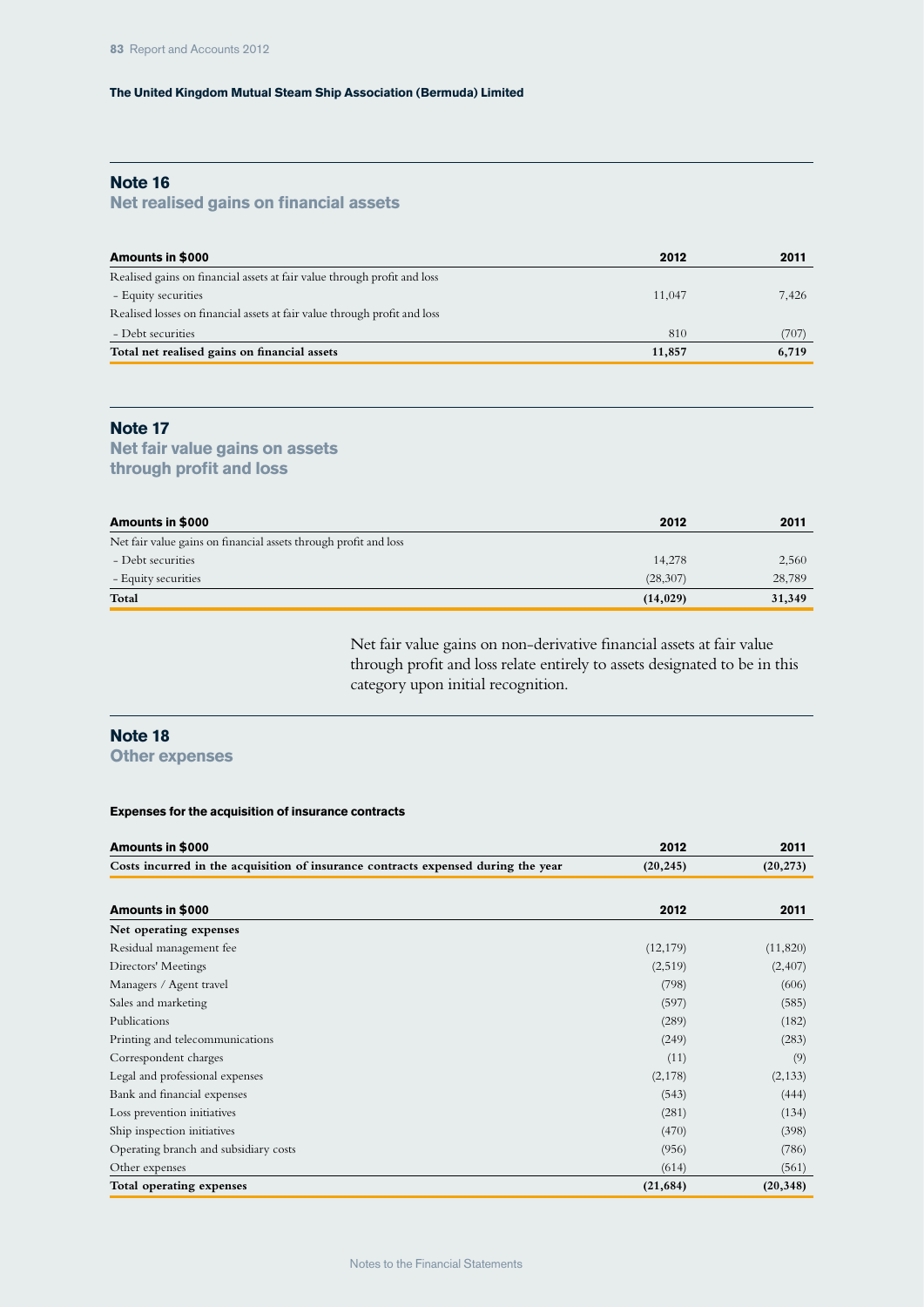#### **Note 19**

**Income tax expense**

| Amounts in \$000                                 | 2012  | 2011     |
|--------------------------------------------------|-------|----------|
| Current taxes on income for the reporting period | (123) | (1,229)  |
| Adjustment in respect of prior periods           | (34)  | (121)    |
| Overseas taxation                                | (110) | (66)     |
| Total current tax                                | (267) | (1, 416) |
|                                                  |       |          |
| Deferred tax                                     |       |          |
| Total deferred tax                               | -     |          |
|                                                  |       |          |
| Income tax expense                               | (267) | (1, 416) |

The weighted average applicable tax rate was 1.9 per cent (2011:2.0 per cent).

Tax on the Association's surplus before tax differs from the theoretical amount that would arise using the weighted average tax rate applicable to profits of the consolidated companies as follows:

| Amounts in \$000                                                                       | 2012    | 2011      |
|----------------------------------------------------------------------------------------|---------|-----------|
| Surplus before tax                                                                     | 11,206  | 64,033    |
| Tax calculated at domestic tax rates applicable to profits in the respective countries | (2,913) | (17, 929) |
| Effects of                                                                             |         |           |
| - Non-taxable transactions                                                             | 2,680   | 16,634    |
| - Net adjustment in respect of prior periods                                           | (34)    | (121)     |
| Total                                                                                  | (267)   | (1, 416)  |
|                                                                                        |         |           |

#### **Note 20**

**Principal subsidiaries and associates**

| <b>Name</b>                                                 | incorporation  | <b>Country of Nature of business</b> | <b>Proportion of</b><br>shareholding |
|-------------------------------------------------------------|----------------|--------------------------------------|--------------------------------------|
| International P&I Reinsurance Company Limited               | Isle of Man    | Reinsurance                          | 100%                                 |
| United Kingdom Mutual Steam Ship Assurance (Europe) Limited | United Kingdom | Insurance                            | 100%                                 |
| Hydra Insurance Company Limited                             | Bermuda        | Reinsurance                          | 100% of owned cell                   |
| The UK Club Private Trust Company Ltd                       | Bermuda        | Investment holding                   | 100%                                 |

All subsidiary undertakings are included in the consolidation.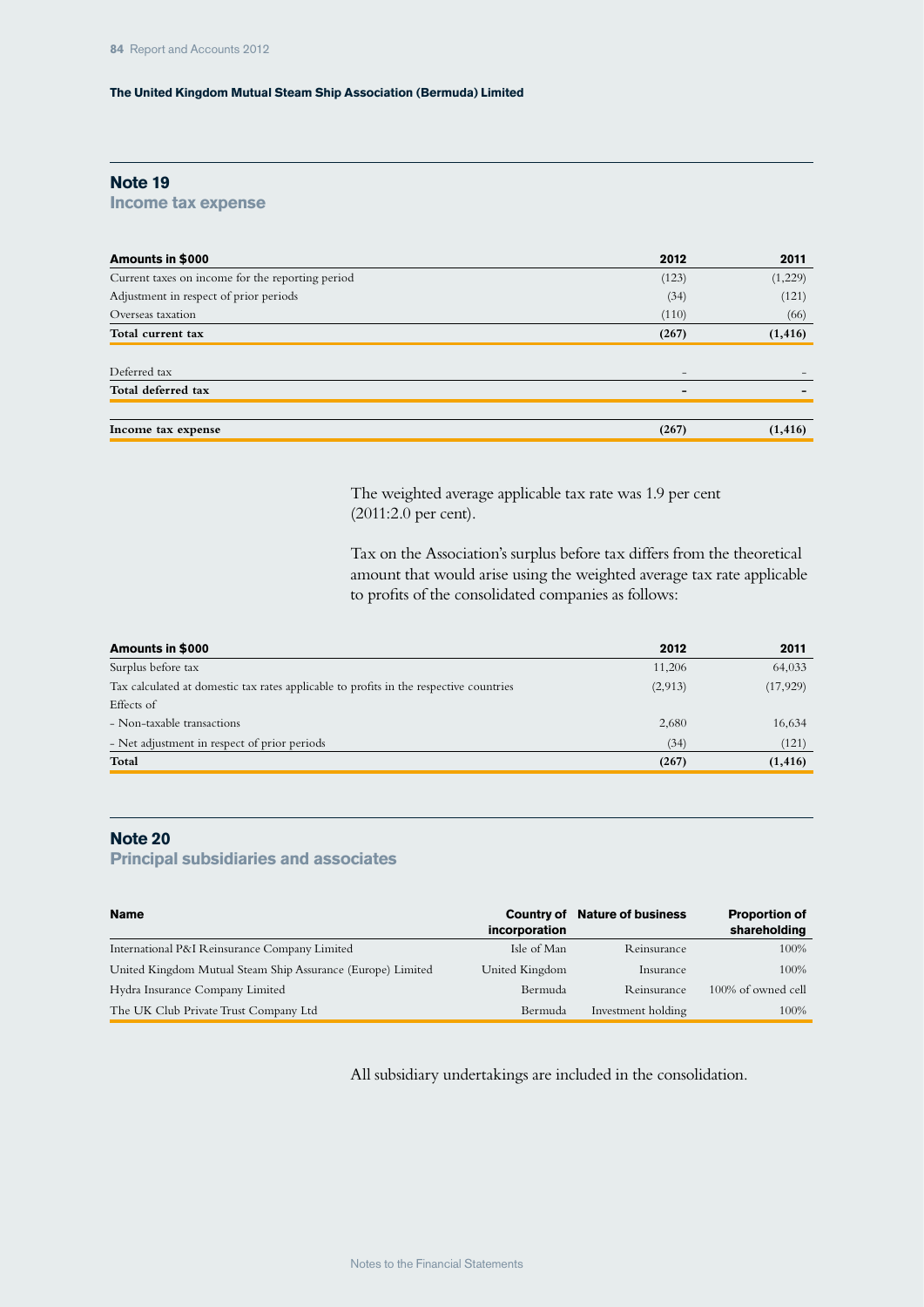| <b>Note 21</b><br><b>Contingencies</b>       | In recent years the increase in the Group Pool retention has led the<br>member Associations of the International Group of P&I Clubs to enter<br>into a joint agreement to provide each other with additional security.<br>Under the Agreement this Association maintains a letter of credit for<br>\$32.2 million to cover its share of the increased Group exposure.<br>The Association like all other insurers, is subject to litigation in the<br>normal course of its business. The Association does not believe that<br>such litigation will have a material effect on its profit or loss and<br>financial condition. |
|----------------------------------------------|----------------------------------------------------------------------------------------------------------------------------------------------------------------------------------------------------------------------------------------------------------------------------------------------------------------------------------------------------------------------------------------------------------------------------------------------------------------------------------------------------------------------------------------------------------------------------------------------------------------------------|
| Note 22<br><b>Average expense ratio</b>      | In accordance with Schedule 3 of the International Group Agreement,<br>the Association is required to disclose its Average Expense Ratio, being<br>the ratio of operating expenses to income, including premium and<br>investment return.                                                                                                                                                                                                                                                                                                                                                                                  |
|                                              | The operating expenses include all expenditure incurred in operating<br>the Association, excluding expenditure incurred in dealing with<br>claims. The premium income includes all premiums and calls.<br>The investment return includes all income and gains whether<br>realised or unrealised, exchange gains and losses less tax, custodial<br>fees and internal and external investment management costs.                                                                                                                                                                                                              |
|                                              | The Association does not charge internal investment management costs<br>to investment income but includes these costs within the management<br>fee within operating expenses. To calculate the ratio, the figures are<br>those disclosed within the consolidated statement of comprehensive<br>income except that the internal investment management costs are taken<br>as being the subsidiary company's management fee.                                                                                                                                                                                                  |
|                                              | For the five years ended 20th February 2012, the ratio of 9.46<br>(2011: 9.16) has been calculated in accordance with the Schedule and<br>the guideline issued by the International Group and is consistent with<br>the relevant financial statements.                                                                                                                                                                                                                                                                                                                                                                     |
| Note 23<br><b>Related party transactions</b> | The Association has no share capital and is controlled by the members<br>who are also the insured. The insurance transactions are deemed to be<br>between related parties but these are the only transactions between the<br>Association and the members.                                                                                                                                                                                                                                                                                                                                                                  |
|                                              | All of the Directors (except two who are Bermuda residents) are<br>representatives or agents of member companies and other than the<br>insurance and membership interests of the Directors' companies,<br>the Directors have no financial interests in the Association.                                                                                                                                                                                                                                                                                                                                                    |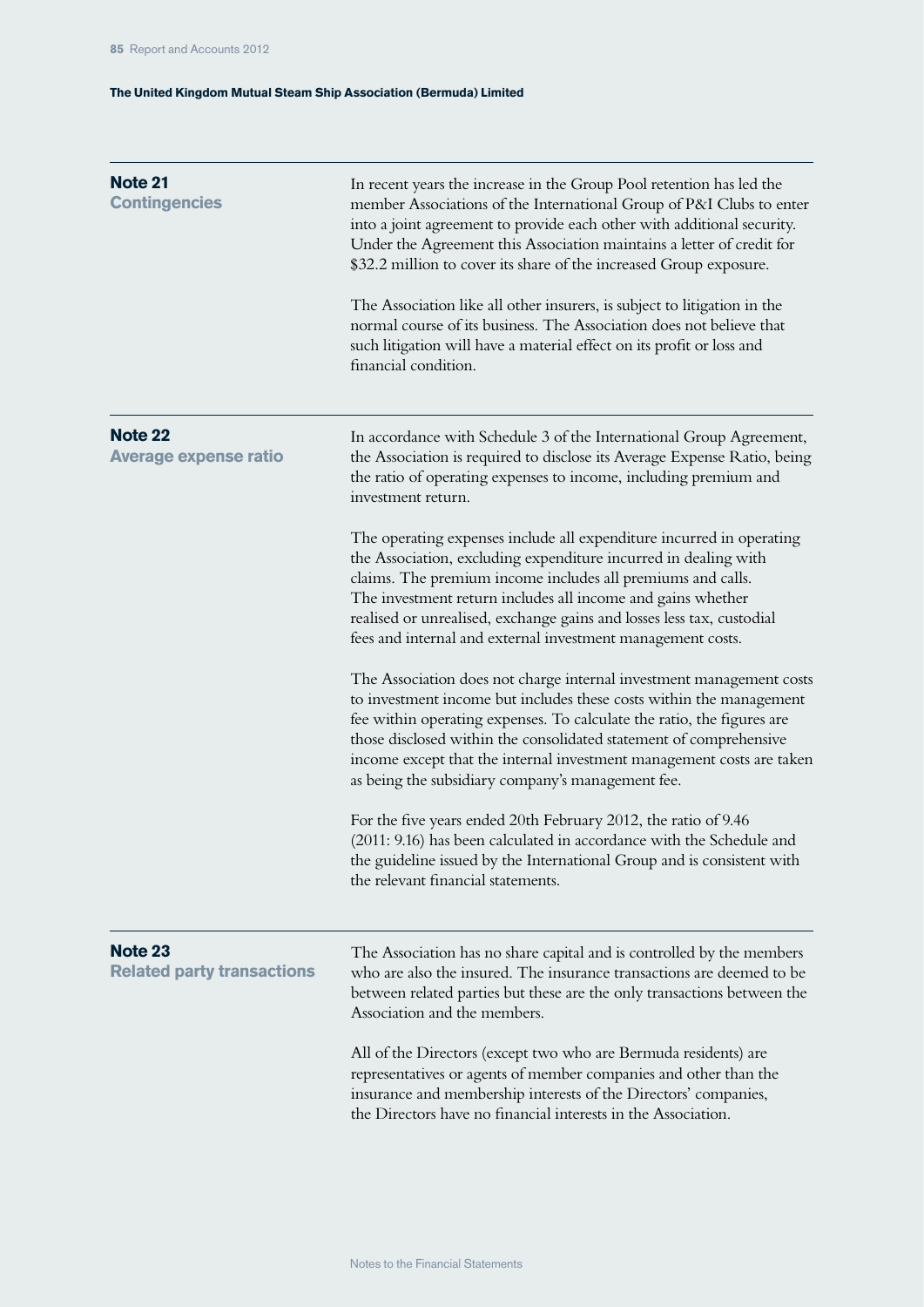| <b>Note 23</b><br><b>Related party transactions</b> | Thomas Miller (Bermuda) Limited provides management services<br>to the Association. This company is a subsidiary of Thomas Miller    |
|-----------------------------------------------------|--------------------------------------------------------------------------------------------------------------------------------------|
|                                                     | Holdings Limited in which the Association holds an investment.<br>The Association has a contract with Thomas Miller Holdings Limited |
|                                                     | which contains a two year termination clause.                                                                                        |

#### **Key management compensation**

| Amounts in \$000 |  |  |  |
|------------------|--|--|--|
|------------------|--|--|--|

| Amounts in \$000                               | 2012 | 2011 |
|------------------------------------------------|------|------|
| Short term employee benefits - Directors' fees | 859  | 866  |
| Total                                          | 859  | 866  |

| Note 24<br><b>Explanation of transition</b><br>to <b>IFRSs</b> | As stated in note 2, these are the Association's first consolidated<br>financial statements prepared in accordance with IFRSs.                                                                                                                                                                                                                                                                                                                                                                                                                  |
|----------------------------------------------------------------|-------------------------------------------------------------------------------------------------------------------------------------------------------------------------------------------------------------------------------------------------------------------------------------------------------------------------------------------------------------------------------------------------------------------------------------------------------------------------------------------------------------------------------------------------|
|                                                                | The accounting policies set out in note 2 have been applied in<br>preparing the financial statements for the year ended 20th February<br>2012, the comparative information presented in these financial<br>statements for the year ended 20th February 2012 and in the<br>preparation of an opening IFRS statement of financial position<br>at 21st February 2010 (the Association's date of transition).                                                                                                                                       |
|                                                                | In preparing its opening IFRS consolidated statement of financial<br>position, the Association has adjusted amounts reported previously<br>in consolidated financial statements prepared in accordance with<br>accounting principles generally accepted in Bermuda and Canada<br>(previous GAAP). An explanation of how the transition from previous<br>GAAP to IFRSs has affected the Association's financial position,<br>financial performance and cash flows is set out in the following tables<br>and the notes that accompany the tables. |
|                                                                | IFRS has been applied retrospectively, except for certain optional and<br>mandatory exemptions from full retrospective application, as provided<br>for by IFRS 1 (Revised 2009) First-Time Adoption of International<br>Financial Reporting Standards, as detailed below.                                                                                                                                                                                                                                                                       |
|                                                                | <b>Designation of financial assets and financial liabilities</b><br>At the date of transition, the Association chose to designate according<br>to the IFRS designation criteria, certain of its existing financial assets as<br>'at fair value through profit or loss'.                                                                                                                                                                                                                                                                         |
|                                                                | <b>Estimates</b>                                                                                                                                                                                                                                                                                                                                                                                                                                                                                                                                |

At the date of transition, the Association's estimates under IFRS are consistent with estimates previously made under accounting principles generally accepted in Bermuda and Canada.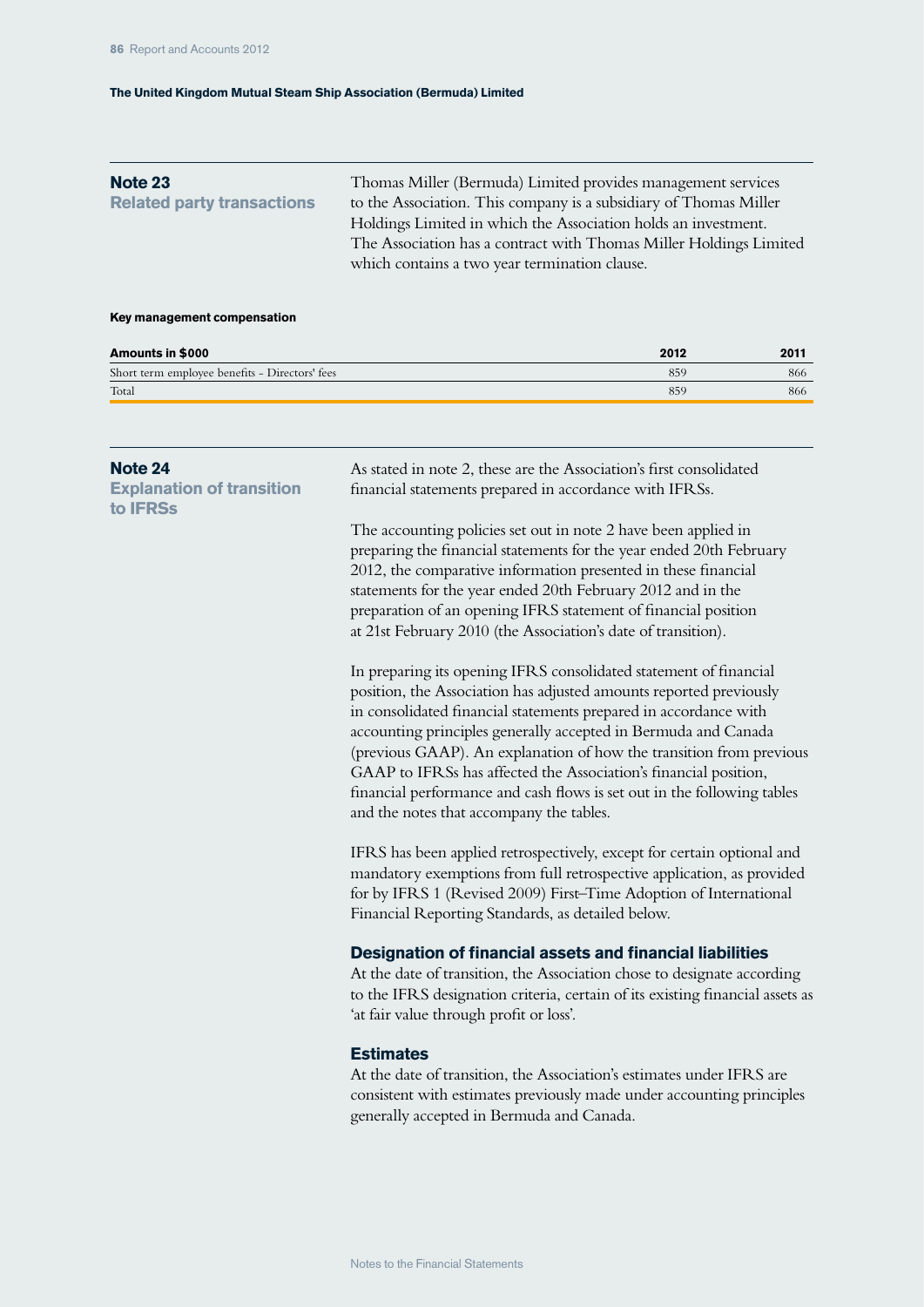#### **Note 24**

**Explanation of transition to IFRSs (continued...)**

#### **Insurance contracts**

The Association has elected to disclose only five years of claims experience data in its claims development tables as permitted in the first financial year in which it adopts IFRS 4 Insurance Contracts. These disclosures will be extended for an additional year in each succeeding year until the 10 year information requirement has been satisfied.

#### **Hedge accounting**

In line with the transitional provisions of IFRS 1, the Association will continue to apply hedge accounting for those hedging relationships that meet the criteria of hedge accounting under IFRS. At date of transition, ineffective hedge relationships will continue to be accounted for, but could subsequently be derecognised under IFRS on failing the effectiveness test.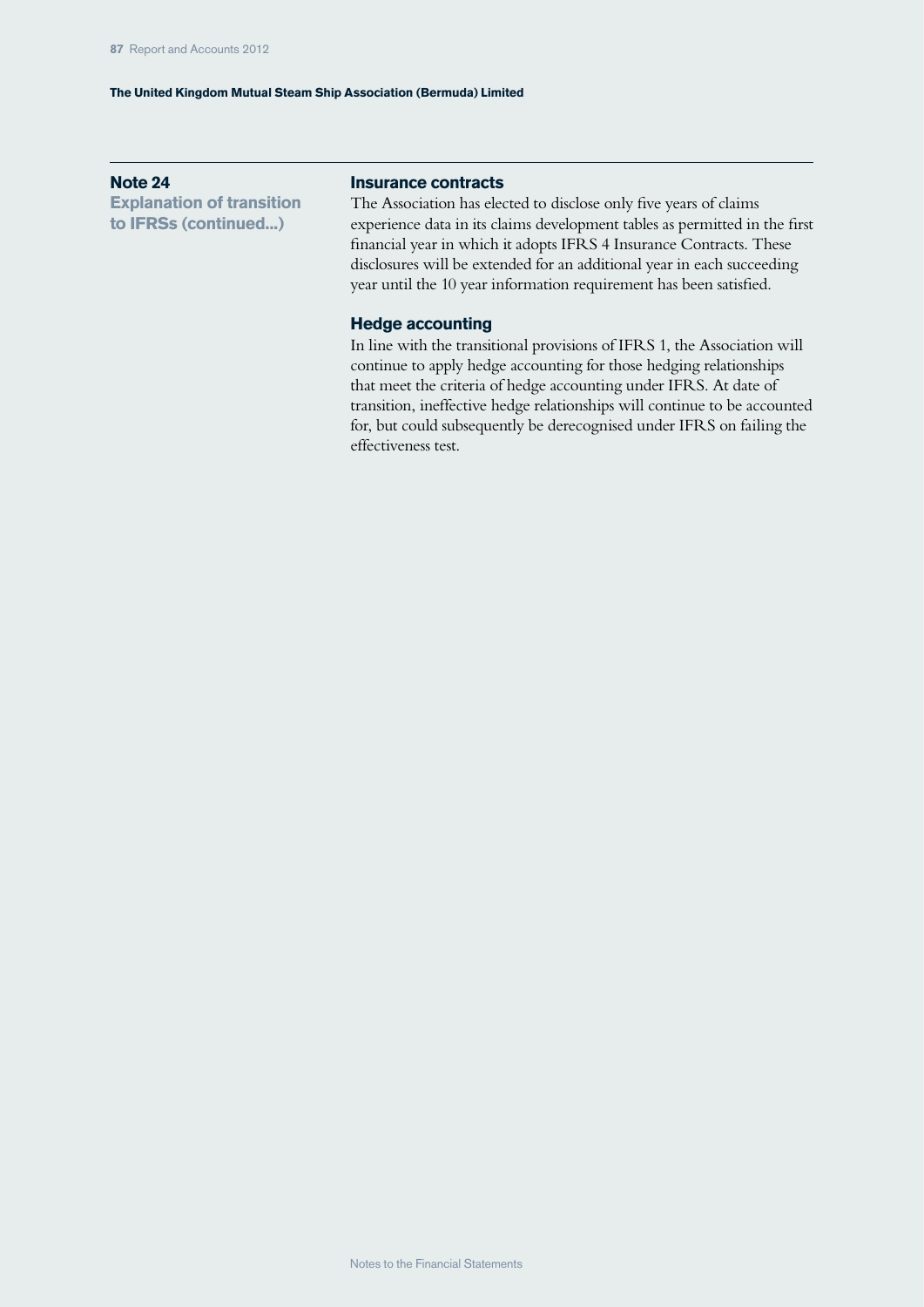#### **(a) Reconciliation of reserves**

|                                                                                 |              |                                | 20th February 2011                | 20th February 2010 |                                |                                   |              |
|---------------------------------------------------------------------------------|--------------|--------------------------------|-----------------------------------|--------------------|--------------------------------|-----------------------------------|--------------|
| <b>Assets</b>                                                                   | <b>Note</b>  | <b>Previous</b><br><b>GAAP</b> | <b>Reallocation</b><br>difference | <b>IFRSs</b>       | <b>Previous</b><br><b>GAAP</b> | <b>Reallocation</b><br>difference | <b>IFRSs</b> |
| Financial assets                                                                |              |                                |                                   |                    |                                |                                   |              |
| Investments                                                                     | a            | 1,171,415                      | (1, 171, 415)                     |                    | 1,036,364                      | (1,036,364)                       |              |
| Financial assets carried at fair<br>value through profit and loss               |              |                                | 931,130                           | 931,130            |                                | 775,069                           | 775,069      |
| Amounts due from members                                                        |              | 79,296                         | (79, 296)                         |                    | 138,935                        | (138, 935)                        |              |
| Sundry debtors                                                                  |              | 13,459                         | (13, 459)                         |                    | 19,111                         | (19, 111)                         |              |
| Loans and receivables including<br>insurance receivables                        |              | $\overline{\phantom{a}}$       | 92,754                            | 92,754             |                                | 158,046                           | 158,046      |
| Derivative financial instruments                                                |              |                                | 5,436                             | 5,436              |                                | 1,649                             | 1,649        |
| Deferred income tax                                                             |              |                                |                                   |                    |                                |                                   |              |
| Reinsurance contract assets                                                     |              | 296,269                        |                                   | 296,269            | 333,330                        |                                   | 333,330      |
| Cash and cash equivalents                                                       |              | 44,189                         | 235,414                           | 279,603            | 30,067                         | 259,646                           | 289,713      |
| Accrued interest                                                                |              | 5,078                          |                                   | 5,078              | 4,366                          |                                   | 4,366        |
| <b>Total assets</b>                                                             |              | 1,609,706                      | 564                               | 1,610,270          | 1,562,143                      | $\bf{0}$                          | 1,562,143    |
| <b>Reserves and liabilities</b><br>Capital and reserves attributable to members |              |                                |                                   |                    |                                |                                   |              |
| Free reserves                                                                   |              | 373,317                        |                                   | 373,317            | 310,700                        |                                   | 310,700      |
| Cash flow hedging reserves                                                      |              | 5,436                          |                                   | 5,436              |                                |                                   |              |
| Perpetual subordinated<br>aanital aaguunidaa                                    | $\mathbf{L}$ | 98.862                         | (98.862)                          |                    | 98 405                         | (98, 405)                         |              |

| Total reserves and liabilities                                       |   | 1,609,706         | 564                      | 1,610,270 | 1,562,143 | $\bf{0}$                 | 1,562,143 |
|----------------------------------------------------------------------|---|-------------------|--------------------------|-----------|-----------|--------------------------|-----------|
| Total other liabilities                                              |   | 1,131,851         | 564                      | 1,132,415 | 1,152,798 | $\bf{0}$                 | 1,152,798 |
| Current income tax                                                   |   | -                 | 677                      | 677       |           | 470                      | 470       |
| Trade and other payables                                             |   | $\qquad \qquad -$ | 25,223                   | 25,223    |           | 20,387                   | 20,387    |
| Creditors                                                            |   | 25,901            | (25,901)                 |           | 20,857    | (20, 857)                |           |
| Provisions                                                           |   | 937               |                          | 937       | 931       |                          | 931       |
| Derivative financial instruments                                     |   |                   | 565                      | 565       |           |                          |           |
| Insurance contract liabilities                                       |   | 1,105,103         | $\overline{\phantom{a}}$ | 1,105,103 | 1,131,010 | $\overline{\phantom{a}}$ | 1,131,010 |
| <b>Other liabilities</b>                                             |   |                   |                          |           |           |                          |           |
| Total                                                                |   | 477,855           | -                        | 477,855   | 409,345   | $\overline{\phantom{a}}$ | 409,345   |
| Financial liabilities - Perpetual<br>subordinated capital securities | b | $\qquad \qquad -$ | 98,862                   | 98,862    |           | 98,405                   | 98,405    |
| Total                                                                |   | 477,855           | (98, 862)                | 378,993   | 409,345   | (98, 405)                | 310,940   |
| Other reserves                                                       |   | 240               |                          | 240       | 240       |                          | 240       |
| capital securities                                                   | b | 98,862            | (98, 862)                |           | 98,405    | (98, 405)                |           |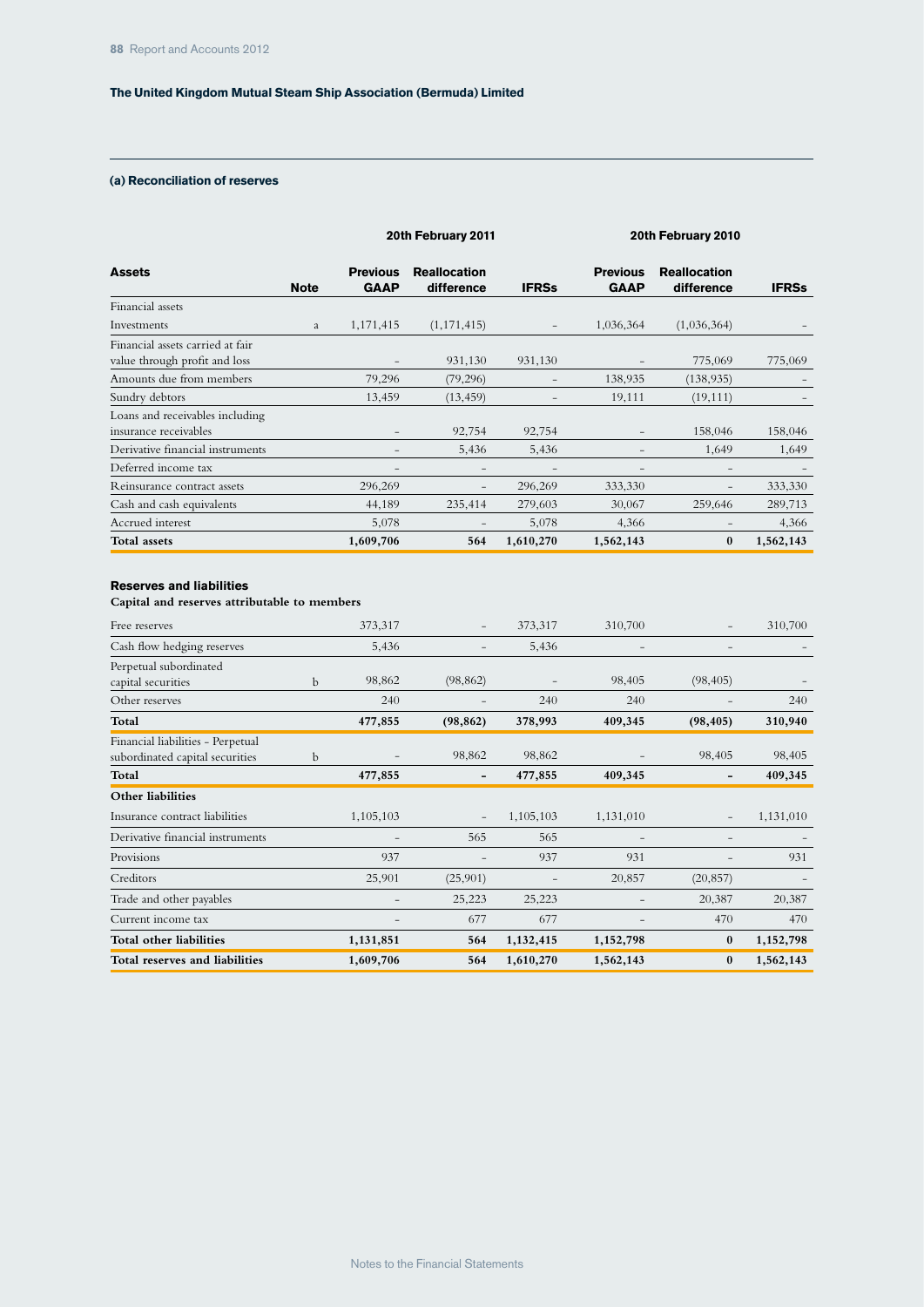#### **(b) Reconciliation of comprehensive income**

#### **Reconciliation of comprehensive income for the year ended 20th February 2011**

| Amounts in \$000                                                        | <b>Previous</b><br><b>GAAP</b> | <b>Reallocation</b><br>difference | <b>IFRSs</b> |
|-------------------------------------------------------------------------|--------------------------------|-----------------------------------|--------------|
| Insurance premium revenue                                               | 364,791                        |                                   | 364,791      |
| Insurance premium ceded to reinsurers                                   | (70, 218)                      |                                   | (70, 218)    |
| Net insurance premium revenue                                           | 294,573                        |                                   | 294,573      |
| Investment return                                                       | 69,509                         | (69, 509)                         |              |
| Investment income                                                       |                                | 19,386                            | 19,386       |
| Net realised gains on financial assets                                  |                                | 6,719                             | 6,719        |
| Net fair value gains on financial assets                                |                                |                                   |              |
| through profit and loss                                                 |                                | 31,349                            | 31,349       |
| Other operating income                                                  |                                |                                   |              |
| Net income                                                              | 364,082                        | (12, 055)                         | 352,027      |
|                                                                         |                                |                                   |              |
| Net claims incurred                                                     | (250, 428)                     | 250,428                           |              |
| Change in provision for insurance claims                                |                                | 36,816                            | 36,816       |
| Reinsurers' share of change in provision for insurance claims           |                                | (37,031)                          | (37,031)     |
| Insurance claims and loss adjustment expenses                           |                                | (312, 683)                        | (312, 683)   |
| Insurance claims and loss adjustment expenses recovered from reinsurers |                                | 73,289                            | 73,289       |
| Net insurance benefits and claims                                       | (250, 428)                     | 10,819                            | (239, 609)   |
| Expenses for the acquisition of insurance contracts                     | (20, 273)                      |                                   | (20, 273)    |
| Other operating expenses                                                | (20, 348)                      |                                   | (20, 348)    |
| Foreign exchange gains                                                  |                                | 1,236                             | 1,236        |
| <b>Expenses</b>                                                         | (291, 049)                     | 12,055                            | (278,994)    |
| Results from operating activities                                       | 73,033                         |                                   | 73,033       |
| Finance costs                                                           | (9,000)                        |                                   | (9,000)      |
| Surplus before tax                                                      | 64,033                         |                                   | 64,033       |
| Income tax expense                                                      | (1, 416)                       |                                   | (1, 416)     |
| Surplus for the year                                                    | 62,617                         |                                   | 62,617       |
| Other comprehensive income                                              |                                |                                   |              |
| Cash flow hedge                                                         | 5,436                          |                                   | 5,436        |
| Total comprehensive income for the year                                 | 68,053                         |                                   | 68,053       |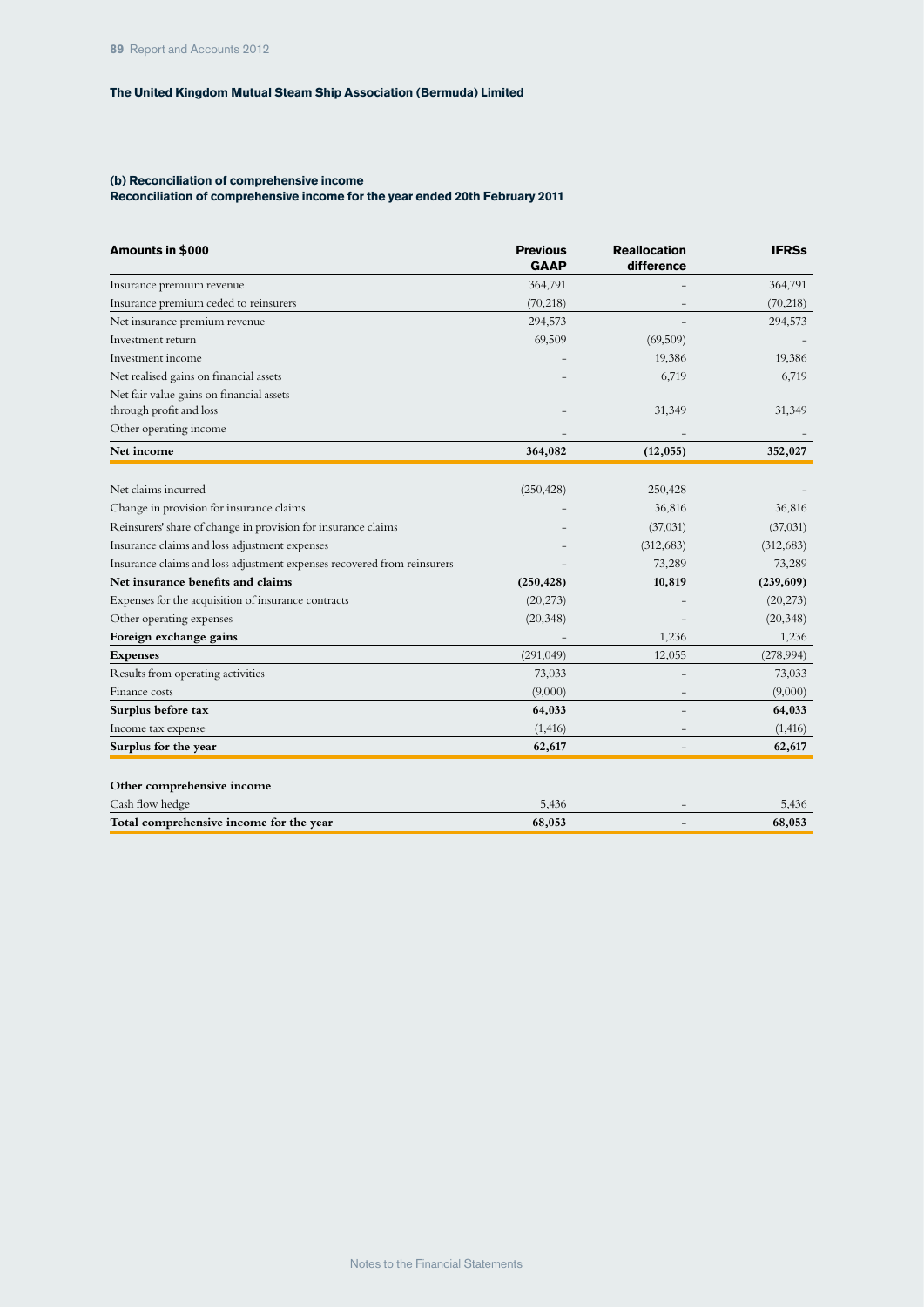### **(c) Material adjustments to the consolidated statement of cash flows for the year ended 20th February 2011**

There are no material differences between the consolidated statement of cash flows presented under IFRSs and presented under previous GAAP.

#### **Index to notes to the reconciliations**

| Financial assets measurement | <sup>2</sup> |
|------------------------------|--------------|
| Other equity securities      | b            |

#### **a. Financial asset measurement**

Under accounting principles generally accepted in Bermuda and Canada, all financial assets were carried at fair value through profit and loss. Upon transition to IFRS the Association has elected to designate all financial assets in the category at fair value through profit and loss.

There was no impact on the financial statements upon transition to IFRS.

#### **b. Perpetual subordinated capital securities**

Under Bermuda and Canada GAAP these securities were recognised as an equity instrument and coupon interest paid on these securities was recognised as a finance cost in the statement of operations. Under IFRS these securities are classified as a financial liability as there is an obligation to deliver cash or another financial asset to another entity in the form of coupon interest payments. IFRS dictates that the classification of an instrument as liability or an equity instrument determines whether interest, dividends, losses and gains are recognised as an income or an expense or directly in equity. Consequently the interest payments associated with these instruments continue to be recognised as finance costs in the statement of comprehensive income on transition to IFRS.

#### **Registered office and business address of the association**

1st Floor Chevron House, 11 Church Street, Hamilton HM11, Bermuda

Telephone: +1 441 292 4724

#### **Managers and officer**

Managers: Thomas Miller (Bermuda) Ltd Secretary of the Association: D.W.R. Hunter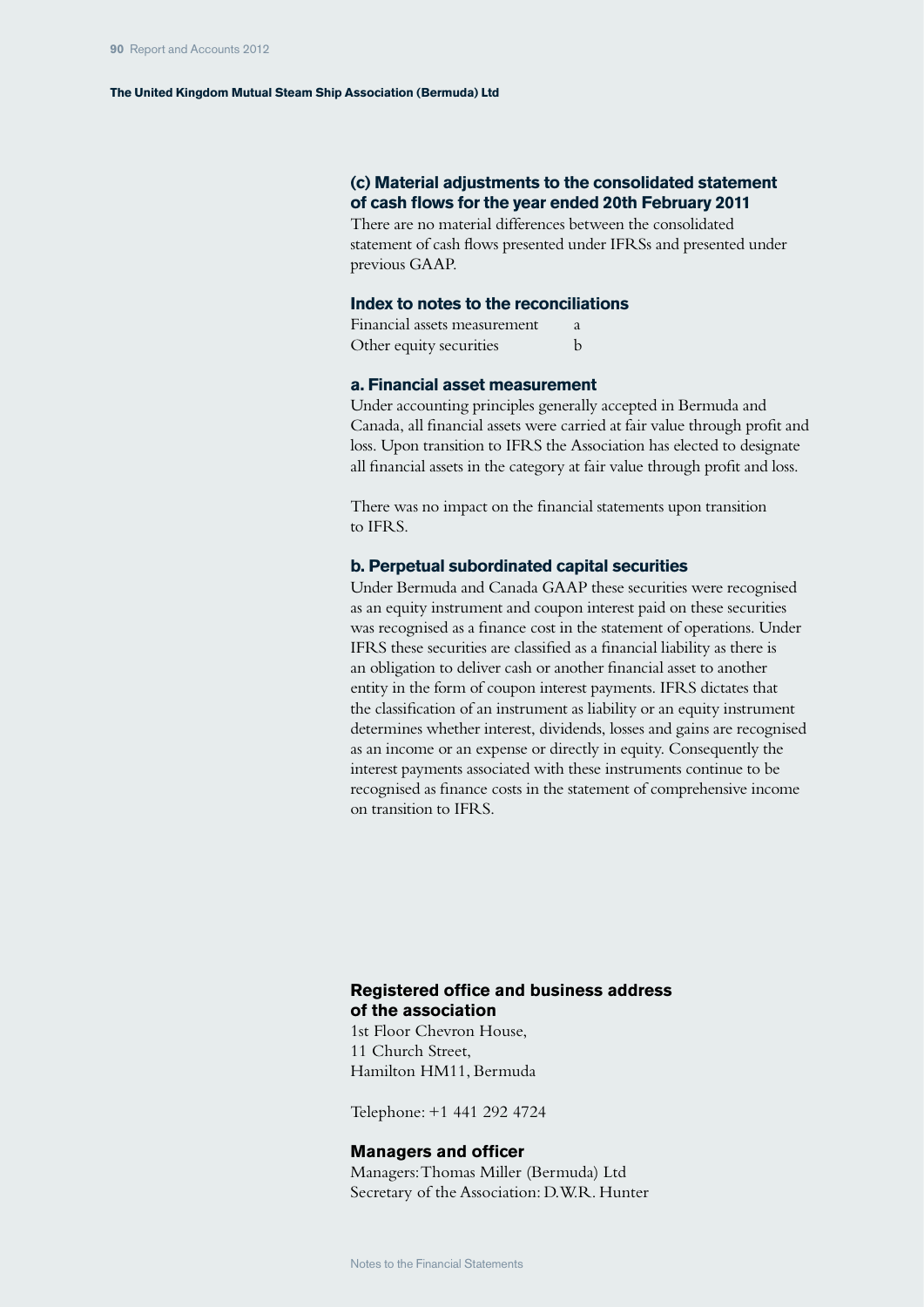# **Notice of Meeting**

Incorporated under the laws of Bermuda

#### **Notice of Meeting**

Notice is hereby given that the forty third Annual General Meeting of the Members of the Association will be held at Le Hotel Bristol, Paris on Monday 29th October, 2012 at 9.00am for the following purposes:-

To receive the Directors' Report and Financial Statements for the year ended 20th February 2012 and if they are approved, to adopt them.

To elect Directors.

To consider amendments to the Rules and Bye-Laws.

To appoint auditors and authorise the Directors to fix their remuneration.

To consider the Directors' remuneration.

To transact any other business of an Ordinary General Meeting.

By Order of the Board

D.W.R. Hunter Secretary 7th May 2012

#### **Note:**

A Member entitled to attend and vote at the above Meeting is entitled to appoint a proxy to attend and vote instead of him. The instrument appointing a proxy shall be left with the Secretary at Thomas Miller (Bermuda) Ltd, 1st Floor Chevron House, 11 Church Street, Hamilton, HM11, Bermuda not less than 12 hours before the holding of the meeting.